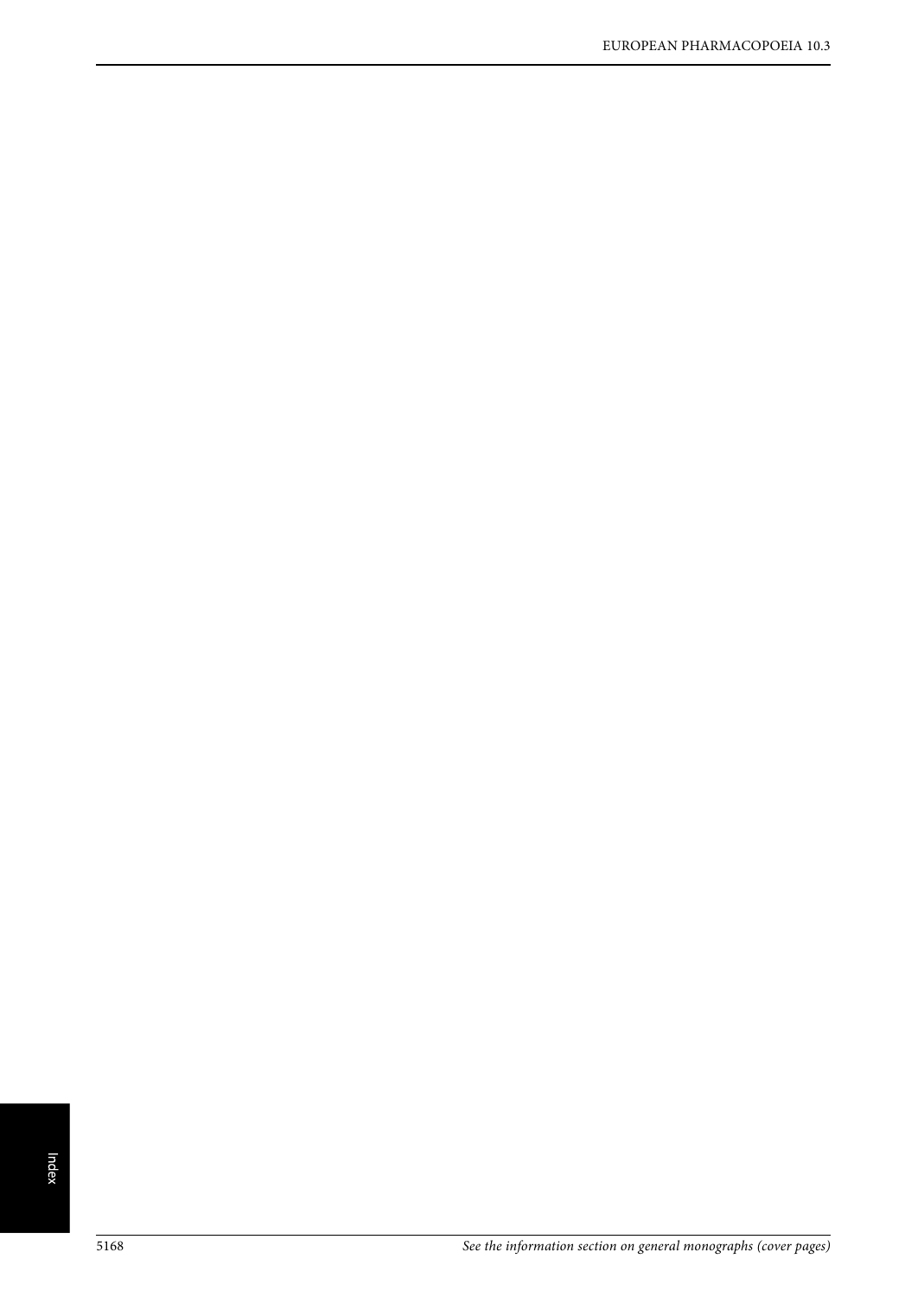1. General notices......................................................................... 3 2.1. Apparatus ............................................................................. 15

| 2.1.2. Comparative table of porosity of sintered-glass filters 15 |  |
|-------------------------------------------------------------------|--|
| 2.1.3. Ultraviolet ray lamps for analytical purposes 15           |  |
|                                                                   |  |
|                                                                   |  |
|                                                                   |  |
| 2.2. Physical and physico-chemical methods 21                     |  |
| 2.2.1. Clarity and degree of opalescence of liquids  21           |  |
| 2.2.10. Viscosity - Rotating viscometer method  28                |  |
|                                                                   |  |
|                                                                   |  |
| 2.2.13. Determination of water by distillation  31                |  |
|                                                                   |  |
| 2.2.14. Melting point - capillary method 32                       |  |
| 2.2.15. Melting point - open capillary method  33                 |  |
| 2.2.16. Melting point - instantaneous method 33                   |  |
|                                                                   |  |
|                                                                   |  |
|                                                                   |  |
| 2.2.2. Degree of coloration of liquids 10.3-4751                  |  |
|                                                                   |  |
|                                                                   |  |
|                                                                   |  |
|                                                                   |  |
| 2.2.24. Absorption spectrophotometry, infrared 10.3-4753          |  |
| 2.2.25. Absorption spectrophotometry, ultraviolet and             |  |
|                                                                   |  |
|                                                                   |  |
|                                                                   |  |
|                                                                   |  |
|                                                                   |  |
|                                                                   |  |
| 2.2.3. Potentiometric determination of pH 24                      |  |
|                                                                   |  |
|                                                                   |  |
|                                                                   |  |
| 2.2.33. Nuclear magnetic resonance spectrometry  58               |  |
|                                                                   |  |
|                                                                   |  |
| 2.2.36. Potentiometric determination of ionic                     |  |
| concentration using ion-selective electrodes  64                  |  |
|                                                                   |  |
|                                                                   |  |
|                                                                   |  |
| 2.2.39. Molecular mass distribution in dextrans  10.3-4760        |  |
|                                                                   |  |
|                                                                   |  |
|                                                                   |  |
|                                                                   |  |
|                                                                   |  |
| 2.2.44. Total organic carbon in water for pharmaceutical          |  |
|                                                                   |  |
| 2.2.45. Supercritical fluid chromatography 80                     |  |
| 2.2.46. Chromatographic separation techniques 80                  |  |
| 2.2.47. Capillary electrophoresis 10.1-4315                       |  |
|                                                                   |  |
|                                                                   |  |
| 2.2.49. Falling ball and automatic rolling ball viscometer        |  |
|                                                                   |  |
|                                                                   |  |
|                                                                   |  |
|                                                                   |  |
|                                                                   |  |
| 2.2.57. Inductively coupled plasma-atomic emission                |  |
|                                                                   |  |
| 2.2.58. Inductively coupled plasma-mass spectrometry 108          |  |
| 2.2.59. Glycan analysis of glycoproteins 109                      |  |
|                                                                   |  |
| 2.2.61. Characterisation of crystalline solids by                 |  |
| microcalorimetry and solution calorimetry 115                     |  |
| 2.2.63. Direct amperometric and pulsed electrochemical            |  |
|                                                                   |  |
|                                                                   |  |
| 2.2.64. Peptide identification by nuclear magnetic resonance      |  |
|                                                                   |  |
|                                                                   |  |
|                                                                   |  |

| 2.2.66. Detection and measurement of radioactivity 119       |
|--------------------------------------------------------------|
|                                                              |
|                                                              |
|                                                              |
|                                                              |
|                                                              |
| 2.3.1. Identification reactions of ions and functional       |
|                                                              |
| 2.3.2. Identification of fatty oils by thin-layer            |
|                                                              |
|                                                              |
| 2.3.3. Identification of phenothiazines by thin-layer        |
|                                                              |
|                                                              |
|                                                              |
|                                                              |
|                                                              |
|                                                              |
|                                                              |
|                                                              |
|                                                              |
|                                                              |
|                                                              |
|                                                              |
|                                                              |
|                                                              |
|                                                              |
| 2.4.19. Alkaline impurities in fatty oils 144                |
|                                                              |
| 2.4.20. Determination of elemental impurities 144            |
|                                                              |
| 2.4.21. Foreign oils in fatty oils by thin-layer             |
|                                                              |
| 2.4.22. Composition of fatty acids by gas chromatography 147 |
|                                                              |
|                                                              |
|                                                              |
|                                                              |
|                                                              |
|                                                              |
| 2.4.27. Heavy metals in herbal drugs and herbal drug         |
|                                                              |
|                                                              |
|                                                              |
|                                                              |
| 2.4.29. Composition of fatty acids in oils rich in omega-3   |
|                                                              |
|                                                              |
|                                                              |
| 2.4.30. Ethylene glycol and diethylene glycol in ethoxylated |
|                                                              |
| 2.4.31. Nickel in hydrogenated vegetable oils  163           |
| 2.4.32. Total cholesterol in oils rich in omega-3 acids 163  |
| 244 Chlorides -<br>. 138                                     |
|                                                              |
|                                                              |
|                                                              |
| 2.4.7. Magnesium and alkaline-earth metals  139              |
|                                                              |
|                                                              |
|                                                              |
|                                                              |
|                                                              |
|                                                              |
|                                                              |
|                                                              |
| 2.5.12. Water: semi-micro determination  171                 |
| 2.5.13. Aluminium in adsorbed vaccines  171                  |
|                                                              |
| 2.5.15. Phenol in immunosera and vaccines 172                |
|                                                              |
| 2.5.16. Protein in polysaccharide vaccines 172               |
| 2.5.17. Nucleic acids in polysaccharide vaccines 172         |
| 2.5.18. Phosphorus in polysaccharide vaccines 172            |
| 2.5.19. O-Acetyl in polysaccharide vaccines  173             |
|                                                              |
| 2.5.20. Hexosamines in polysaccharide vaccines 173           |
| 2.5.21. Methylpentoses in polysaccharide vaccines 173        |
|                                                              |
| 2.5.22. Uronic acids in polysaccharide vaccines 174          |
| 2.5.23. Sialic acid in polysaccharide vaccines  174          |
|                                                              |
|                                                              |
| 2.5.26. Nitrogen monoxide and nitrogen dioxide in gases 176  |
|                                                              |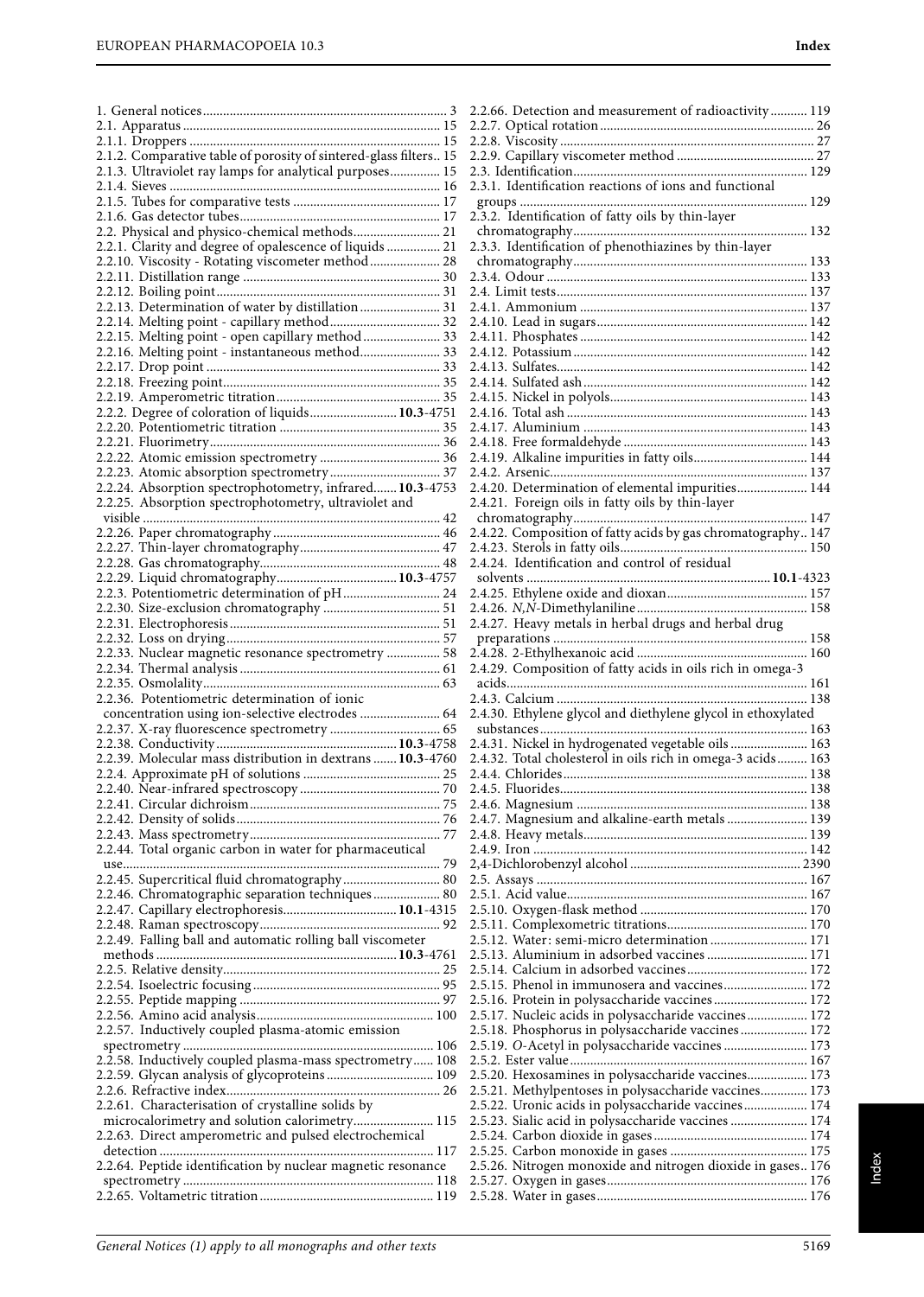| 2.5.31. Ribose in polysaccharide vaccines  177                  |
|-----------------------------------------------------------------|
|                                                                 |
|                                                                 |
| 2.5.34. Acetic acid in synthetic peptides 181                   |
|                                                                 |
|                                                                 |
| 2.5.37. Methyl, ethyl and isopropyl methanesulfonate in         |
|                                                                 |
| 2.5.38. Methyl, ethyl and isopropyl methanesulfonate in active  |
|                                                                 |
| 2.5.39. Methanesulfonyl chloride in methanesulfonic             |
|                                                                 |
|                                                                 |
| 2.5.40. Methyl, ethyl and isopropyl toluenesulfonate in active  |
|                                                                 |
|                                                                 |
|                                                                 |
|                                                                 |
|                                                                 |
|                                                                 |
| 2.5.8. Determination of primary aromatic amino-                 |
|                                                                 |
| 2.5.9. Determination of nitrogen by sulfuric acid               |
|                                                                 |
|                                                                 |
|                                                                 |
|                                                                 |
|                                                                 |
| 2.6.12. Microbiological examination of non-sterile products:    |
|                                                                 |
| 2.6.13. Microbiological examination of non-sterile products:    |
| test for specified micro-organisms  10.3-4769                   |
|                                                                 |
|                                                                 |
|                                                                 |
| 2.6.16. Tests for extraneous agents in viral vaccines for human |
|                                                                 |
| 2.6.17. Test for anticomplementary activity of                  |
|                                                                 |
|                                                                 |
|                                                                 |
| 2.6.20. Anti-A and anti-B haemagglutinins  218                  |
| 2.6.21. Nucleic acid amplification techniques 219               |
|                                                                 |
| 2.6.26. Test for anti-D antibodies in human immunoglobu-        |
|                                                                 |
| 2.6.27. Microbiological examination of cell-based               |
|                                                                 |
|                                                                 |
| 2.6.31. Microbiological examination of herbal medicinal         |
| products for oral use and extracts used in their                |
|                                                                 |
| 2.6.32. Test for bacterial endotoxins using recombinant         |
|                                                                 |
|                                                                 |
|                                                                 |
| 2.6.35. Quantification and characterisation of residual         |
|                                                                 |
| 2.6.36. Microbiological examination of live biotherapeutic      |
|                                                                 |
| products: tests for enumeration of microbial                    |
| 2.6.37. Principles for the detection of extraneous viruses in   |
| immunological veterinary medicinal products using culture       |
|                                                                 |
| 2.6.38. Microbiological examination of live biotherapeutic      |
| products: tests for specified micro-organisms 255               |
|                                                                 |
|                                                                 |
|                                                                 |
| 2.7.10. Assay of human coagulation factor VII  280              |

| 2.7.11. Assay of human coagulation factor IX  281<br>2.7.12. Assay of heparin in coagulation factors 281 |
|----------------------------------------------------------------------------------------------------------|
|                                                                                                          |
| 2.7.13. Assay of human anti-D immunoglobulin  282                                                        |
| 2.7.14. Assay of hepatitis A vaccine 10.3-4781                                                           |
| 2.7.15. Assay of hepatitis B vaccine (rDNA)  285                                                         |
| 2.7.16. Assay of pertussis vaccine (acellular)  286                                                      |
| 2.7.17. Assay of human antithrombin III  288                                                             |
| 2.7.18. Assay of human coagulation factor II  288                                                        |
| 2.7.19. Assay of human coagulation factor X 289                                                          |
| 2.7.2. Microbiological assay of antibiotics 262                                                          |
| 2.7.20. In vivo assay of poliomyelitis vaccine (inactivated) 289                                         |
| 2.7.21. Assay of human von Willebrand factor 290                                                         |
|                                                                                                          |
| 2.7.22. Assay of human coagulation factor XI  291                                                        |
| 2.7.23. Numeration of CD34/CD45+ cells in haematopoietic                                                 |
|                                                                                                          |
|                                                                                                          |
| 2.7.25. Assay of human plasmin inhibitor 295                                                             |
| 2.7.27. Flocculation value (Lf) of diphtheria and tetanus toxins                                         |
|                                                                                                          |
| 2.7.28. Colony-forming cell assay for human                                                              |
|                                                                                                          |
|                                                                                                          |
|                                                                                                          |
|                                                                                                          |
| 2.7.32. Assay of human a-1-proteinase inhibitor  300                                                     |
| 2.7.34. Assay of human C1-esterase inhibitor  301                                                        |
| 2.7.35. Immunonephelometry for vaccine component                                                         |
|                                                                                                          |
|                                                                                                          |
| 2.7.4. Assay of human coagulation factor VIII  268                                                       |
|                                                                                                          |
| 2.7.6. Assay of diphtheria vaccine (adsorbed)  269                                                       |
| 2.7.7. Assay of pertussis vaccine (whole cell) 274                                                       |
| 2.7.8. Assay of tetanus vaccine (adsorbed) 275                                                           |
| 2.7.9. Test for Fc function of immunoglobulin 279                                                        |
|                                                                                                          |
|                                                                                                          |
|                                                                                                          |
| 2.8.1. Ash insoluble in hydrochloric acid 305                                                            |
| 2.8.10. Solubility in alcohol of essential oils 306                                                      |
| 2.8.11. Assay of 1,8-cineole in essential oils 307                                                       |
|                                                                                                          |
|                                                                                                          |
|                                                                                                          |
|                                                                                                          |
|                                                                                                          |
|                                                                                                          |
| 2.8.18. Determination of aflatoxin $B_1$ in herbal drugs 311                                             |
|                                                                                                          |
| 2.8.20. Herbal drugs: sampling and sample preparation  313                                               |
| 2.8.21. Test for aristolochic acids in herbal drugs 314                                                  |
| 2.8.22. Determination of ochratoxin A in herbal drugs 316                                                |
| 2.8.23. Microscopic examination of herbal drugs  317                                                     |
|                                                                                                          |
| 2.8.25. High-performance thin-layer chromatography of                                                    |
| herbal drugs and herbal drug preparations  318                                                           |
|                                                                                                          |
|                                                                                                          |
|                                                                                                          |
|                                                                                                          |
|                                                                                                          |
| 2.8.7. Fatty oils and resinified essential oils in essential                                             |
|                                                                                                          |
|                                                                                                          |
| 2.8.9. Residue on evaporation of essential oils  306                                                     |
| 2.9. Pharmaceutical technical procedures 323                                                             |
| 2.9.1. Disintegration of tablets and capsules 323                                                        |
|                                                                                                          |
| 2.9.11. Test for methanol and 2-propanol  342                                                            |
|                                                                                                          |
| 2.9.14. Specific surface area by air permeability 343                                                    |
|                                                                                                          |
| 2.9.17. Test for extractable volume of parenteral                                                        |
|                                                                                                          |
| 2.9.18. Preparations for inhalation: aerodynamic assessment                                              |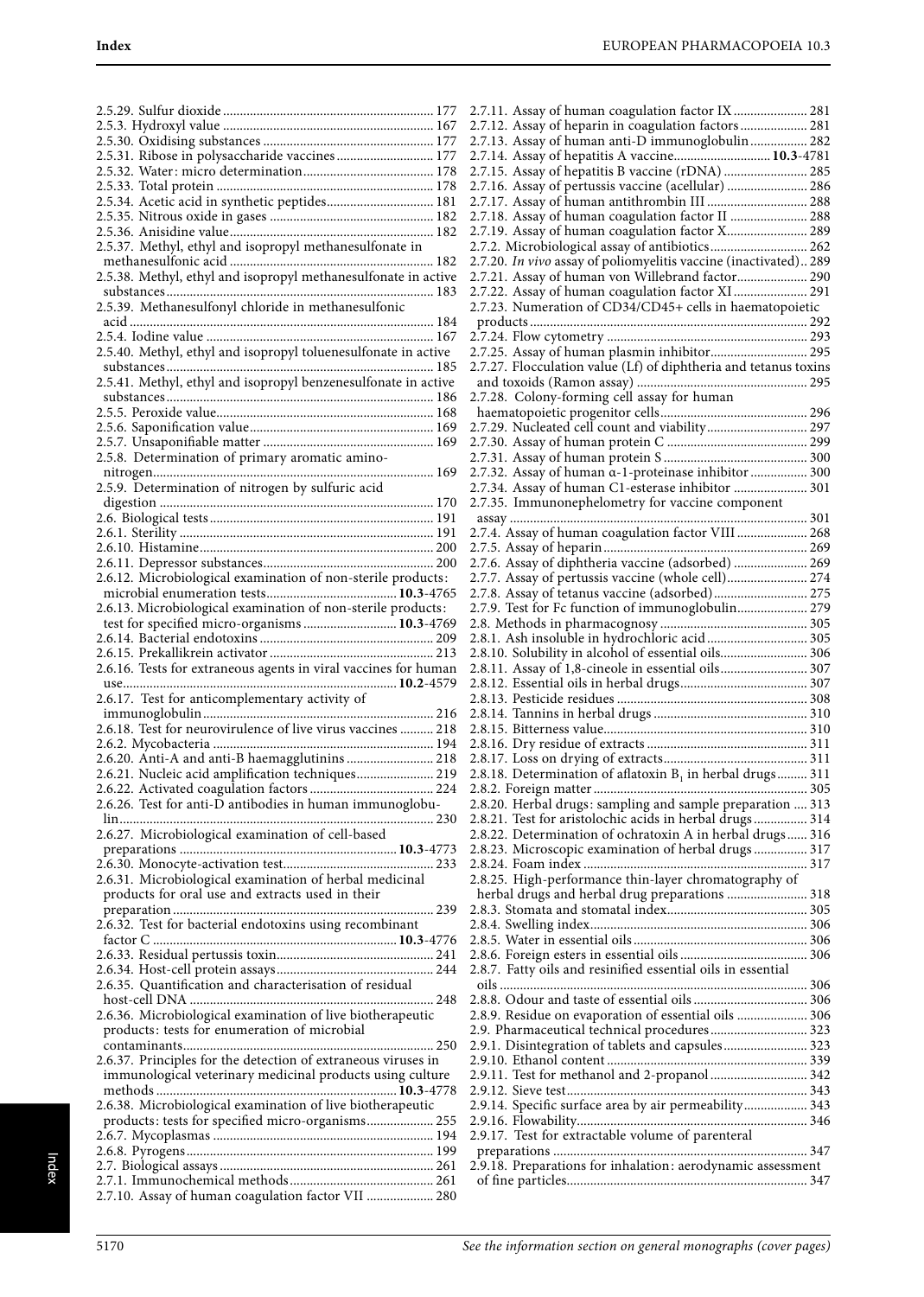| 2.9.19. Particulate contamination: sub-visible                                                                            |
|---------------------------------------------------------------------------------------------------------------------------|
|                                                                                                                           |
| 2.9.2. Disintegration of suppositories and pessaries  325                                                                 |
| 2.9.20. Particulate contamination: visible particles  362                                                                 |
| 2.9.22. Softening time determination of lipophilic                                                                        |
| 2.9.23. Gas pycnometric density of solids  364                                                                            |
| 2.9.25. Dissolution test for medicated chewing gums  365                                                                  |
| 2.9.26. Specific surface area by gas adsorption 369                                                                       |
| 2.9.27. Uniformity of mass of delivered doses from multidose                                                              |
|                                                                                                                           |
|                                                                                                                           |
| 2.9.3. Dissolution test for solid dosage forms 326                                                                        |
| 2.9.31. Particle size analysis by laser light diffraction 373<br>2.9.32. Porosity and pore-size distribution of solids by |
|                                                                                                                           |
| 2.9.33. Characterisation of crystalline and partially crystalline                                                         |
| solids by X-ray powder diffraction (XRPD) 379                                                                             |
| 2.9.34. Bulk density and tapped density of powders 384                                                                    |
|                                                                                                                           |
|                                                                                                                           |
| 2.9.38. Particle-size distribution estimation by analytical                                                               |
|                                                                                                                           |
| 2.9.39. Water-solid interactions: determination of                                                                        |
| sorption-desorption isotherms and of water activity 394                                                                   |
| 2.9.4. Dissolution test for transdermal patches  333                                                                      |
|                                                                                                                           |
| 2.9.41. Friability of granules and spheroids  400                                                                         |
| 2.9.42. Dissolution test for lipophilic solid dosage forms  401                                                           |
| 2.9.44. Preparations for nebulisation: characterisation 404                                                               |
| 2.9.45. Wettability of porous solids including powders 406                                                                |
| 2.9.47. Demonstration of uniformity of dosage units using                                                                 |
|                                                                                                                           |
| 2.9.49. Powder flow properties by shear cell methods 411                                                                  |
| 2.9.5. Uniformity of mass of single-dose preparations 335<br>2.9.52. Scanning electron microscopy  414                    |
| 2.9.6. Uniformity of content of single-dose preparations 336                                                              |
|                                                                                                                           |
|                                                                                                                           |
| 2.9.9. Measurement of consistency by penetrometry  337                                                                    |
| 3.1. Materials used for the manufacture of containers  423                                                                |
| 3.1.1. Materials for containers for human blood and blood                                                                 |
| 3.1.10. Materials based on non-plasticised poly(vinyl chloride)                                                           |
| for containers for non-injectable, aqueous solutions 437                                                                  |
| 3.1.11. Materials based on non-plasticised poly(vinyl                                                                     |
| chloride) for containers for solid dosage forms for oral                                                                  |
|                                                                                                                           |
| 3.1.1.1. Materials based on plasticised poly(vinyl chloride)<br>for containers for human blood and blood components (see  |
|                                                                                                                           |
| 3.1.1.2. Materials based on plasticised poly(vinyl chloride) for                                                          |
| tubing used in sets for the transfusion of blood and blood                                                                |
|                                                                                                                           |
|                                                                                                                           |
| 3.1.14. Materials based on plasticised poly(vinyl chloride)                                                               |
| for containers for aqueous solutions for intravenous                                                                      |
| 3.1.15. Polyethylene terephthalate for containers for                                                                     |
|                                                                                                                           |
|                                                                                                                           |
| 3.1.4. Polyethylene without additives for containers for                                                                  |
| parenteral preparations and for ophthalmic preparations 426                                                               |
| 3.1.5. Polyethylene with additives for containers for parenteral                                                          |
| preparations and for ophthalmic preparations 427<br>3.1.6. Polypropylene for containers and closures for parenteral       |
| preparations and ophthalmic preparations 431                                                                              |
| 3.1.7. Poly(ethylene - vinyl acetate) for containers and tubing                                                           |
| for total parenteral nutrition preparations 434                                                                           |
|                                                                                                                           |
| 3.1.9. Silicone elastomer for closures and tubing  436                                                                    |

| 3.2.1. Glass containers for pharmaceutical use 453                 |
|--------------------------------------------------------------------|
|                                                                    |
| 3.2.2. Plastic containers and closures for pharmaceutical          |
|                                                                    |
|                                                                    |
| 3.2.2.1. Plastic containers for aqueous solutions for              |
|                                                                    |
|                                                                    |
| 3.2.3. Sterile plastic containers for human blood and blood        |
|                                                                    |
|                                                                    |
| 3.2.4. Empty sterile containers of plasticised poly(vinyl          |
| chloride) for human blood and blood components (see                |
|                                                                    |
|                                                                    |
| 3.2.5. Sterile containers of plasticised poly(vinyl chloride)      |
| for human blood containing anticoagulant solution (see             |
|                                                                    |
|                                                                    |
| 3.2.6. Sets for the transfusion of blood and blood components      |
|                                                                    |
|                                                                    |
| 3.2.8. Sterile single-use plastic syringes (see 3.3.8.)  10.3-4792 |
| 3.2.9. Rubber closures for containers for aqueous                  |
|                                                                    |
| parenteral preparations, for powders and for                       |
|                                                                    |
|                                                                    |
| 3.3. Containers for human blood and blood components, and          |
| materials used in their manufacture; transfusion sets and          |
| materials used in their manufacture; syringes 463                  |
|                                                                    |
| 3.3.1. Materials for containers for human blood and blood          |
|                                                                    |
|                                                                    |
| 3.3.2. Materials based on plasticised poly(vinyl chloride) for     |
| containers for human blood and blood components 465                |
|                                                                    |
| 3.3.3. Materials based on plasticised poly(vinyl chloride) for     |
| tubing used in sets for the transfusion of blood and blood         |
|                                                                    |
|                                                                    |
|                                                                    |
|                                                                    |
| 3.3.5. Empty sterile containers of plasticised poly(vinyl          |
|                                                                    |
| chloride) for human blood and blood components 473                 |
| 3.3.6. Sterile containers of plasticised poly(vinyl chloride) for  |
| human blood containing anticoagulant solution  474                 |
|                                                                    |
|                                                                    |
|                                                                    |
| 3.3.7. Sets for the transfusion of blood and blood                 |
|                                                                    |
| 3.3.8. Sterile single-use plastic syringes 10.3-4792               |
|                                                                    |
| 3-O-Desacyl-4'-monophosphoryl lipid A 2355                         |
|                                                                    |
| 4.1. Reagents, standard solutions, buffer solutions 481            |
|                                                                    |
|                                                                    |
|                                                                    |
|                                                                    |
|                                                                    |
|                                                                    |
|                                                                    |
|                                                                    |
|                                                                    |
|                                                                    |
|                                                                    |
| 4.2.1. Primary standards for volumetric solutions 609              |
| 4.2.1. Primary standards for volumetric solutions 10.1-4331        |
|                                                                    |
|                                                                    |
|                                                                    |
|                                                                    |
| 5.10. Control of impurities in substances for pharmaceutical       |
|                                                                    |
|                                                                    |
|                                                                    |
| 5.1.1. Methods of preparation of sterile products  619             |
|                                                                    |
| 5.1.10. Guidelines for using the test for bacterial                |
|                                                                    |
|                                                                    |
| 5.1.11. Determination of bactericidal, fungicidal or yeasticidal   |
| activity of antiseptic medicinal products 643                      |
| 5.1.12. Depyrogenation of items used in the production of          |
|                                                                    |
|                                                                    |
| 5.1.2. Biological indicators and related microbial preparations    |
| used in the manufacture of sterile products 622                    |
|                                                                    |
|                                                                    |
| 5.1.3. Efficacy of antimicrobial preservation  625                 |
|                                                                    |
| 5.14. Gene transfer medicinal products for human use  779          |
| 5.1.4. Microbiological quality of non-sterile pharmaceutical       |
| preparations and substances for pharmaceutical                     |

Index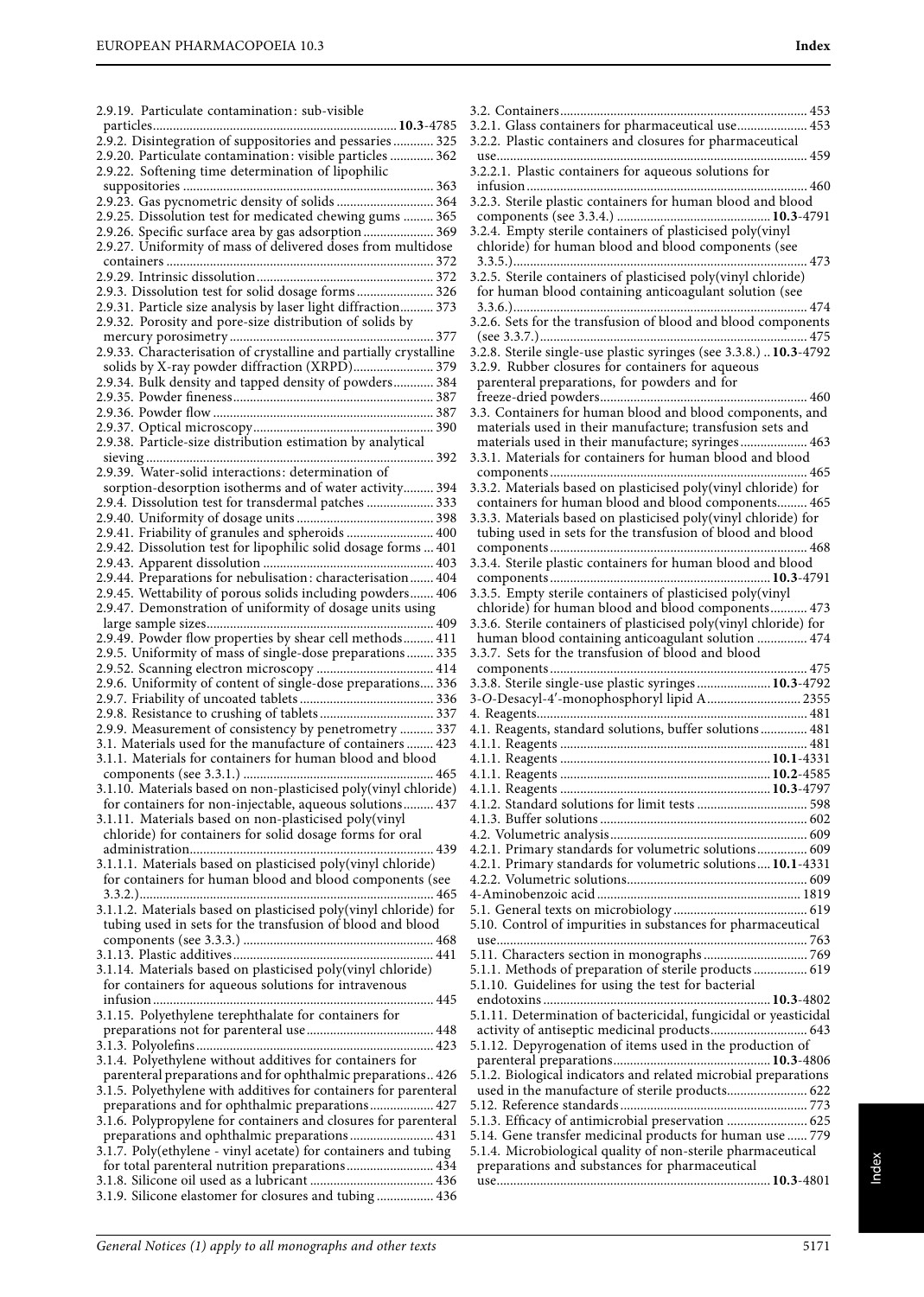5.1.5. Application of the F concepts to heat sterilisation processes .......................................................................**10.3**-4802 5.15. Functionality-related characteristics of excipients...... 793 5.1.6. Alternative methods for control of microbiological quality ...................................................................................... 628 5.16. Crystallinity ..................................................................... 797 5.17. Recommendations on methods for dosage forms testing....................................................................................... 801 5.1.7. Viral safety ...................................................................... 637 5.17.1. Recommendations on dissolution testing................. 801 5.17.2. Recommendations on testing of particulate contamination: visible particles.................................**10.3**-4809 5.1.8. Microbiological quality of herbal medicinal products for oral use and extracts used in their preparation .................. 638 5.19. Extemporaneous preparation of radiopharmaceuticals............................................................................................ 807 5.1.9. Guidelines for using the test for sterility..................... 639 5.2. General texts on biological products .............................. 647 5.20. Elemental impurities ...................................................... 815 5.21. Chemometric methods applied to analytical data ...... 819 5.2.1. Terminology used in monographs on biological products ................................................................................... 647 5.2.11. Carrier proteins for the production of conjugated polysaccharide vaccines for human use............................... 674 5.2.12. Raw materials of biological origin for the production of cell-based and gene therapy medicinal products ........... 675 5.2.13. Healthy chicken flocks for the production of inactivated vaccines for veterinary use .........................................**10.2**-4598 5.2.14. Substitution of in vivo method(s) by in vitro method(s) for the quality control of vaccines ........................................ 679 5.2.2. Chicken flocks free from specified pathogens for the production and quality control of vaccines......................... 647 5.22. Names of herbal drugs used in traditional Chinese medicine .......................................................................**10.3**-4813 5.2.3. Cell substrates for the production of vaccines for human use............................................................................................. 650 5.23. Monographs on herbal drug extracts (information chapter).................................................................................... 843 5.2.4. Cell cultures for the production of vaccines for veterinary use...............................................................**10.2**-4589 5.24. Chemical imaging ........................................................... 847 5.2.5. Management of extraneous agents in immunological veterinary medicinal products...................................**10.2**-4590 5.25. Process analytical technology.............................**10.1**-4339 5.2.6. Evaluation of safety of veterinary vaccines and immunosera ........................................................................... 658 5.2.7. Evaluation of efficacy of veterinary vaccines and immunosera ............................................................................ 661 5.2.8. Minimising the risk of transmitting animal spongiform encephalopathy agents via human and veterinary medicinal products ................................................................................... 661 5.2.9. Evaluation of safety of each batch of immunosera for veterinary use.......................................................................... 673 5.3. Statistical analysis of results of biological assays and tests........................................................................................... 685 5.4. Residual solvents ............................................................... 717 5.5. Alcoholimetric tables........................................................ 727 5.6. Assay of interferons .......................................................... 741 5.7. Table of physical characteristics of radionuclides mentioned in the European Pharmacopoeia ...................... 745 5.8. Pharmacopoeial harmonisation ...................................... 755 5.9. Polymorphism ................................................................... 759

# **A**

| Absorption spectrophotometry, infrared (2.2.24.) 10.3-4753 |  |
|------------------------------------------------------------|--|
| Absorption spectrophotometry, ultraviolet and visible      |  |
|                                                            |  |
|                                                            |  |
|                                                            |  |
|                                                            |  |

| .<br>Acetylene intermix (1 per cent) in nitrogen 1752            |  |
|------------------------------------------------------------------|--|
|                                                                  |  |
|                                                                  |  |
|                                                                  |  |
|                                                                  |  |
|                                                                  |  |
|                                                                  |  |
| Acidum picrinicum for homoeopathic preparations 1698             |  |
| Acidum succinicum for homoeopathic preparations  1698            |  |
|                                                                  |  |
| Actinobacillosis vaccine (inactivated), porcine  1139            |  |
|                                                                  |  |
|                                                                  |  |
|                                                                  |  |
|                                                                  |  |
|                                                                  |  |
| Adenovirus vaccine (inactivated), canine 1079                    |  |
| Adenovirus vaccine (live), canine 10.2-4637                      |  |
|                                                                  |  |
| Adonis vernalis for homoeopathic preparations  10.1-4369         |  |
|                                                                  |  |
| Adsorption, gas, specific surface area by (2.9.26.) 369          |  |
|                                                                  |  |
|                                                                  |  |
| Aerodynamic assessment of fine particles in preparations for     |  |
|                                                                  |  |
| Aflatoxin $B_1$ in herbal drugs, determination of (2.8.18.)  311 |  |
| Agaricus phalloides for homoeopathic preparations  1699          |  |
|                                                                  |  |
|                                                                  |  |
|                                                                  |  |
|                                                                  |  |
|                                                                  |  |
|                                                                  |  |
|                                                                  |  |
|                                                                  |  |
|                                                                  |  |
|                                                                  |  |
|                                                                  |  |
|                                                                  |  |
|                                                                  |  |
|                                                                  |  |
|                                                                  |  |
| Alfentanil hydrochloride hydrate  10.3-4903                      |  |
|                                                                  |  |
|                                                                  |  |
|                                                                  |  |
| Alkaline impurities in fatty oils (2.4.19.)  144                 |  |
| Alkaline-earth metals and magnesium (2.4.7.) 139                 |  |
|                                                                  |  |
|                                                                  |  |
| Allergen products, animal epithelia and outgrowths for 1854      |  |
| Allergen products, Hymenoptera venoms for 2908                   |  |
|                                                                  |  |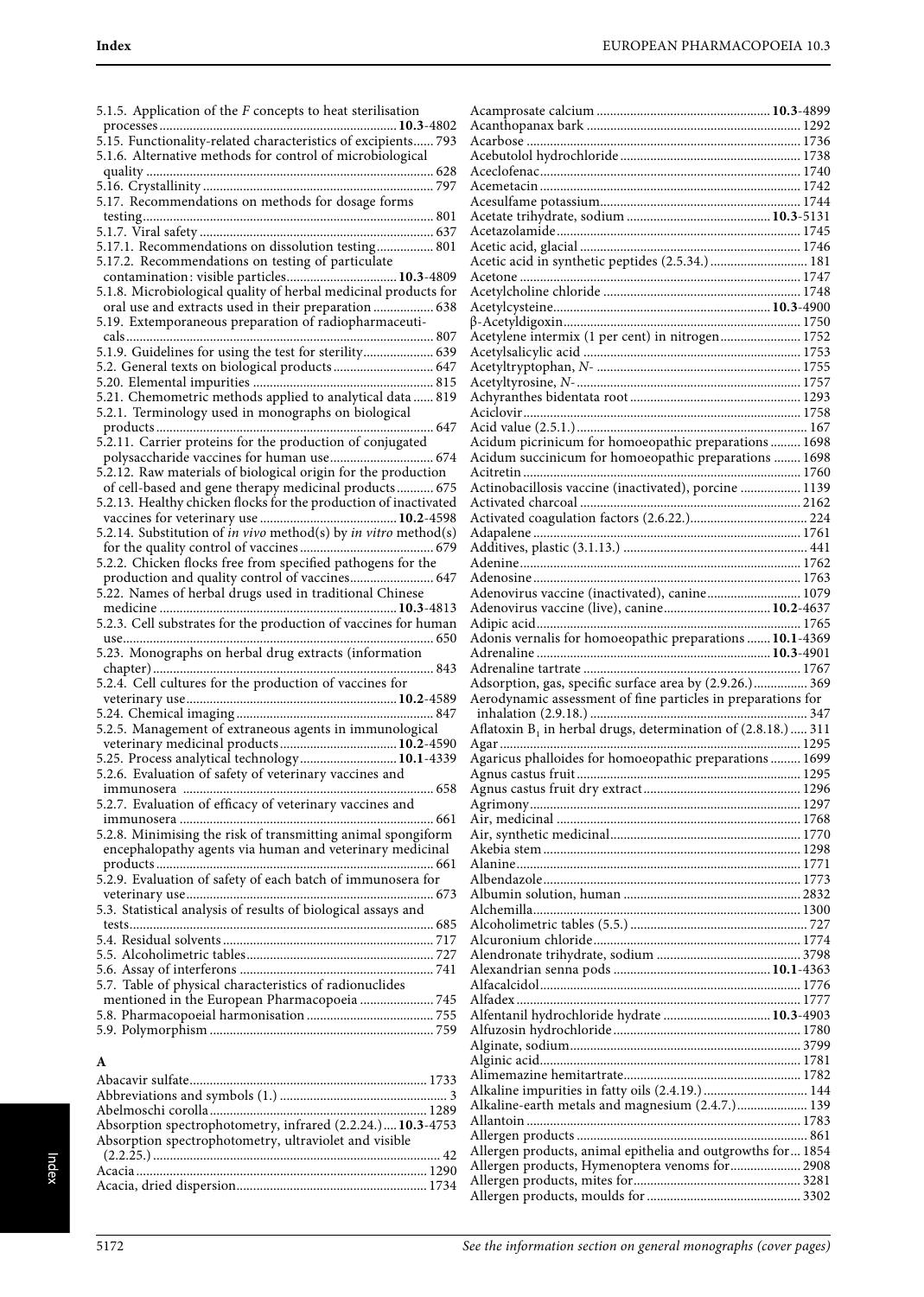|                                                            | Aı             |
|------------------------------------------------------------|----------------|
| Allium sativum for homoeopathic preparations  1701         | A <sub>1</sub> |
|                                                            | Aı             |
|                                                            | Aı             |
|                                                            |                |
|                                                            | Aı             |
|                                                            | Aı             |
|                                                            | Aı             |
|                                                            | Aı             |
|                                                            | Aı             |
|                                                            | Aı             |
|                                                            |                |
|                                                            | Aı             |
|                                                            | Aı             |
|                                                            | $\left($       |
|                                                            | Aı             |
|                                                            | Aı             |
|                                                            | Aı             |
|                                                            |                |
|                                                            | Aı             |
|                                                            | Aı             |
| Alternative methods for control of microbiological quality | A <sub>1</sub> |
|                                                            | Aı             |
|                                                            | Aı             |
|                                                            | A <sub>1</sub> |
|                                                            |                |
|                                                            | u              |
|                                                            | Aı             |
| Aluminium hydroxide, hydrated, for adsorption  1798        | Aι             |
| Aluminium in adsorbed vaccines (2.5.13.) 171               | Aı             |
|                                                            | t:             |
|                                                            |                |
|                                                            | Aı             |
|                                                            | $\mathbf{r}$   |
|                                                            | p              |
|                                                            | Aı             |
|                                                            | Aı             |
|                                                            | Aı             |
|                                                            | Aı             |
|                                                            |                |
|                                                            | Aı             |
|                                                            | Aı             |
|                                                            |                |
|                                                            | $\mathbf c$    |
|                                                            |                |
|                                                            | Aı             |
|                                                            | Aı             |
|                                                            | Aı             |
|                                                            | $\left($       |
| Amiloride hydrochloride dihydrate  10.1-4375               | Aı             |
|                                                            | Aı             |
|                                                            |                |
|                                                            |                |
|                                                            | Aı             |
|                                                            | Aı             |
|                                                            | €              |
|                                                            | Aı             |
|                                                            | h              |
|                                                            | Aı             |
|                                                            | Aı             |
|                                                            |                |
|                                                            | Aı             |
|                                                            | Aı             |
|                                                            | f              |
|                                                            | Aı             |
|                                                            | Aı             |
| Ammonio methacrylate copolymer (type A) 1830               | a              |
| Ammonio methacrylate copolymer (type B)  1831              |                |
|                                                            | Aı             |
|                                                            | Aı             |
| Ammonium carbonicum for homoeopathic prepara-              | Aţ             |
|                                                            | Ap             |
|                                                            | Ap             |
|                                                            | Aţ             |
|                                                            |                |
|                                                            | Ap             |
|                                                            | €              |
|                                                            | Ap             |
|                                                            | Ap             |
|                                                            | Ap             |
|                                                            | Ap             |
|                                                            | Aı             |
|                                                            |                |
|                                                            | Aı             |
| Amperometric detection, direct, and pulsed electrochemical | Aı<br>Aı       |

| Application of the $F$ concepts to heat sterilisation processes |
|-----------------------------------------------------------------|
|                                                                 |
| Apomorphine hydrochloride hemihydrate  1862                     |
|                                                                 |
| Antithrombin III, human, assay of (2.7.17.)  288                |
|                                                                 |
| Anti-T lymphocyte immunoglobulin for human use,                 |
|                                                                 |
| fungicidal or yeasticidal activity of (5.1.11.)  643            |
| Antiseptic medicinal products, determination of bactericidal,   |
| Antimicrobial preservation, efficacy of (5.1.3.)  625           |
| Anti-D immunoglobulin, human, assay of (2.7.13.)  282           |
|                                                                 |
|                                                                 |
| Anti-D immunoglobulin for intravenous administration,           |
| Anti-D antibodies in human immunoglobulin, test for             |
| Anticomplementary activity of immunoglobulin (2.6.17.) 216      |
|                                                                 |
| Anticoagulant and preservative solutions for human blood        |
|                                                                 |
|                                                                 |
| Antibodies (anti-D) in human immunoglobulin, test for           |
| Antibiotics, microbiological assay of (2.7.2.)  262             |
| Anti-A and anti-B haemagglutinins (2.6.20.) 218                 |
|                                                                 |
| Anthrax vaccine for human use (adsorbed, prepared from          |
| Anthrax spore vaccine (live) for veterinary use 1055            |
|                                                                 |
|                                                                 |
|                                                                 |
|                                                                 |
| risk of transmitting via human and veterinary medicinal         |
| Animal spongiform encephalopathy agents, minimising the         |
|                                                                 |
| Animal spongiform encephalopathies, products with risk of       |
| Animal epithelia and outgrowths for allergen products 1854      |
|                                                                 |
| Animal anti-T lymphocyte immunoglobulin for human               |
|                                                                 |
|                                                                 |
|                                                                 |
|                                                                 |
| Anemarrhena asphodeloides rhizome  1307                         |
|                                                                 |
|                                                                 |
| Anamirta cocculus for homoeopathic preparations  1708           |
| Analytical sieving, particle-size distribution estimation by    |
|                                                                 |
|                                                                 |
| Anaemia vaccine (live), chicken, infectious  10.2-4655          |
| Anacardium for homoeopathic preparations 1702                   |
|                                                                 |

Amperometric titration (2.2.19.) .............................................. 35 Amphotericin B .............................................................**10.3**-4904 Ampicillin................................................................................ 1844 Ampicillin sodium.................................................................. 1846 Ampicillin trihydrate.............................................................. 1849 Amprolium hydrochloride for veterinary use............**10.3**-4906

Index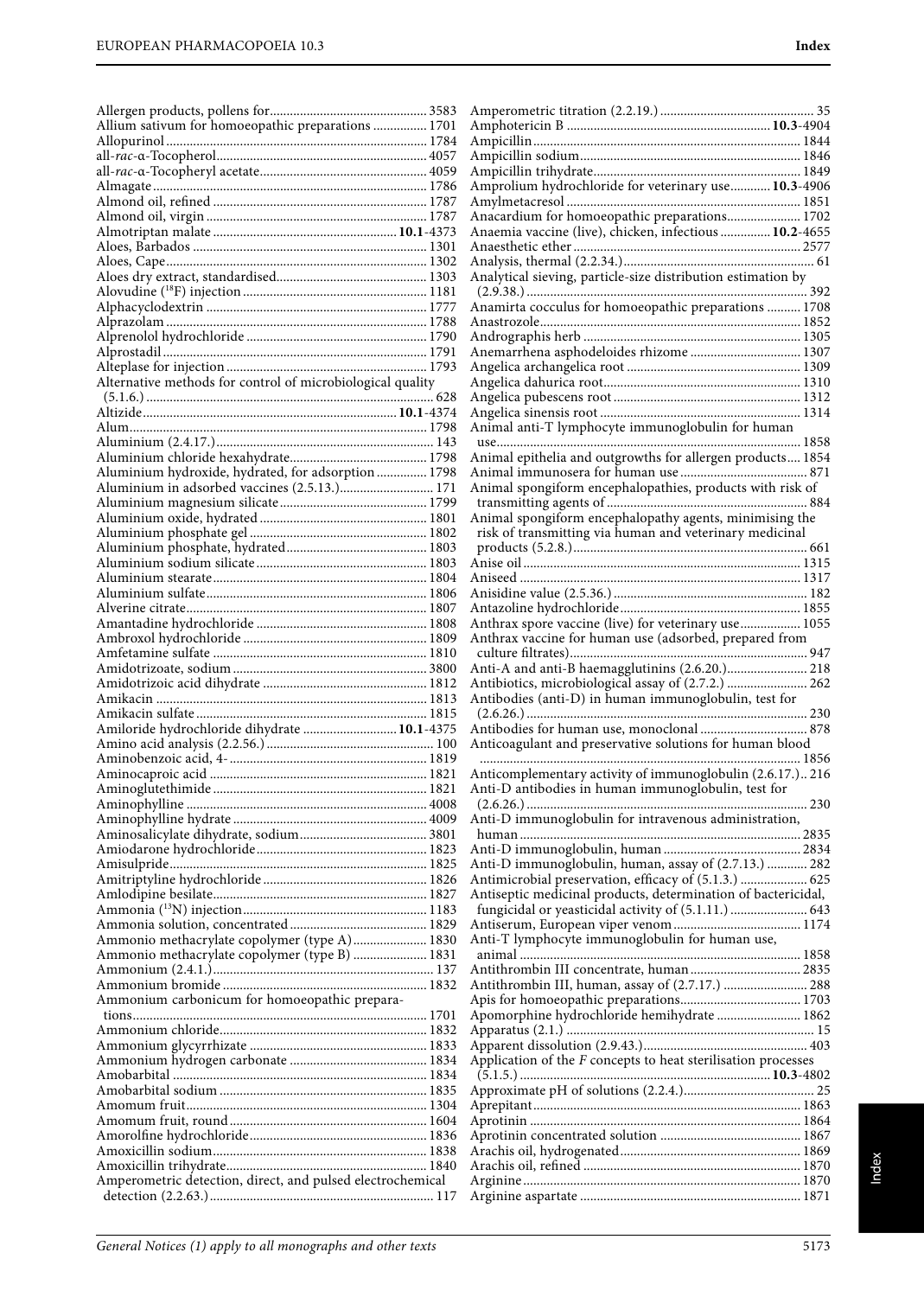| Aristolochic acids in herbal drugs, test for (2.8.21)  314                                                     |  |
|----------------------------------------------------------------------------------------------------------------|--|
|                                                                                                                |  |
|                                                                                                                |  |
|                                                                                                                |  |
| Arsenicum album for homoeopathic preparations 1704                                                             |  |
| Arsenious trioxide for homoeopathic preparations 1704                                                          |  |
|                                                                                                                |  |
|                                                                                                                |  |
|                                                                                                                |  |
|                                                                                                                |  |
|                                                                                                                |  |
|                                                                                                                |  |
| Ash insoluble in hydrochloric acid (2.8.1.)  305                                                               |  |
|                                                                                                                |  |
|                                                                                                                |  |
|                                                                                                                |  |
|                                                                                                                |  |
|                                                                                                                |  |
| Assay of 1,8-cineole in essential oils (2.8.11.)  307                                                          |  |
| Assay of diphtheria vaccine (adsorbed) (2.7.6.) 269                                                            |  |
| Assay of heparin in coagulation factors (2.7.12.)  281                                                         |  |
| Assay of hepatitis A vaccine (2.7.14.) 10.3-4781                                                               |  |
| Assay of hepatitis B vaccine (rDNA) (2.7.15.) 285                                                              |  |
| Assay of human a-1-proteinase inhibitor (2.7.32.)  300                                                         |  |
| Assay of human anti-D immunoglobulin (2.7.13.)  282                                                            |  |
| Assay of human antithrombin III (2.7.17.) 288<br>Assay of human C1-esterase inhibitor (2.7.34.)  301           |  |
| Assay of human coagulation factor II (2.7.18.) 288                                                             |  |
| Assay of human coagulation factor IX (2.7.11.)  281                                                            |  |
| Assay of human coagulation factor VII (2.7.10.) 280                                                            |  |
| Assay of human coagulation factor VIII (2.7.4.)  268                                                           |  |
| Assay of human coagulation factor X (2.7.19.) 289                                                              |  |
| Assay of human coagulation factor XI (2.7.22.)  291<br>Assay of human plasmin inhibitor (2.7.25.)  295         |  |
|                                                                                                                |  |
|                                                                                                                |  |
| Assay of human von Willebrand factor (2.7.21.) 290                                                             |  |
|                                                                                                                |  |
| Assay of pertussis vaccine (acellular) (2.7.16.) 286                                                           |  |
| Assay of pertussis vaccine (whole cell) (2.7.7.)  274<br>Assay of poliomyelitis vaccine (inactivated), in vivo |  |
|                                                                                                                |  |
| Assay of tetanus vaccine (adsorbed) (2.7.8.)  275                                                              |  |
|                                                                                                                |  |
|                                                                                                                |  |
|                                                                                                                |  |
|                                                                                                                |  |
|                                                                                                                |  |
| Atomic emission spectrometry, inductively coupled plasma-                                                      |  |
|                                                                                                                |  |
|                                                                                                                |  |
|                                                                                                                |  |
|                                                                                                                |  |
|                                                                                                                |  |
|                                                                                                                |  |
|                                                                                                                |  |
|                                                                                                                |  |
|                                                                                                                |  |
|                                                                                                                |  |
| Aujeszky's disease vaccine (inactivated) for pigs  10.2-4619                                                   |  |
| Aujeszky's disease vaccine (live) for pigs for parenteral                                                      |  |
|                                                                                                                |  |
| Aurum chloratum natronatum for homoeopathic                                                                    |  |

| Automatic rolling ball and falling ball viscometer methods           |  |
|----------------------------------------------------------------------|--|
|                                                                      |  |
| Avian infectious bronchitis vaccine (inactivated) 10.2-4622          |  |
| Avian infectious bronchitis vaccine (live) 10.2-4623                 |  |
| Avian infectious bursal disease vaccine (inactivated)  10.2-<br>4625 |  |
| Avian infectious bursal disease vaccine (live) 10.2-4627             |  |
| Avian infectious encephalomyelitis vaccine (live) 10.2-4628          |  |
| Avian infectious laryngotracheitis vaccine (live) 10.2-4630          |  |
| Avian paramyxovirus 1 (Newcastle disease) vaccine                    |  |
|                                                                      |  |
| Avian paramyxovirus 1 (Newcastle disease) vaccine                    |  |
|                                                                      |  |
| Avian paramyxovirus 3 vaccine (inactivated) for                      |  |
|                                                                      |  |
| Avian tuberculin purified protein derivative 4119                    |  |
| Avian viral tenosynovitis vaccine (live)  10.2-4632                  |  |
|                                                                      |  |
|                                                                      |  |
|                                                                      |  |

Azithromycin .......................................................................... 1904

# **B**

| B19 virus (B19V), validation of nucleic acid amplification<br>techniques for the quantification of B19V DNA in plasma |  |
|-----------------------------------------------------------------------------------------------------------------------|--|
|                                                                                                                       |  |
|                                                                                                                       |  |
|                                                                                                                       |  |
|                                                                                                                       |  |
|                                                                                                                       |  |
|                                                                                                                       |  |
| Bacterial endotoxins, guidelines for using the test for                                                               |  |
| Bacterial endotoxins using recombinant factor C, test for                                                             |  |
|                                                                                                                       |  |
| Bactericidal, fungicidal or yeasticidal activity of antiseptic                                                        |  |
| medicinal products, determination of (5.1.11.)  643                                                                   |  |
|                                                                                                                       |  |
|                                                                                                                       |  |
|                                                                                                                       |  |
|                                                                                                                       |  |
|                                                                                                                       |  |
| Barium chloratum for homoeopathic preparations  1705                                                                  |  |
| Barium chloride dihydrate for homoeopathic                                                                            |  |
|                                                                                                                       |  |
|                                                                                                                       |  |
|                                                                                                                       |  |
|                                                                                                                       |  |
|                                                                                                                       |  |
|                                                                                                                       |  |
|                                                                                                                       |  |
| Beclometasone dipropionate monohydrate 1929                                                                           |  |
|                                                                                                                       |  |
|                                                                                                                       |  |
|                                                                                                                       |  |
| Belladonna for homoeopathic preparations 1705                                                                         |  |
|                                                                                                                       |  |
| Belladonna leaf dry extract, standardised  1337                                                                       |  |
| Belladonna leaf tincture, standardised 1338                                                                           |  |
|                                                                                                                       |  |
|                                                                                                                       |  |
|                                                                                                                       |  |
|                                                                                                                       |  |
|                                                                                                                       |  |
|                                                                                                                       |  |
|                                                                                                                       |  |
|                                                                                                                       |  |
|                                                                                                                       |  |
| Benzathine benzylpenicillin tetrahydrate 1951                                                                         |  |
|                                                                                                                       |  |
|                                                                                                                       |  |
| Benzathine phenoxymethylpenicillin tetrahydrate  3531                                                                 |  |
|                                                                                                                       |  |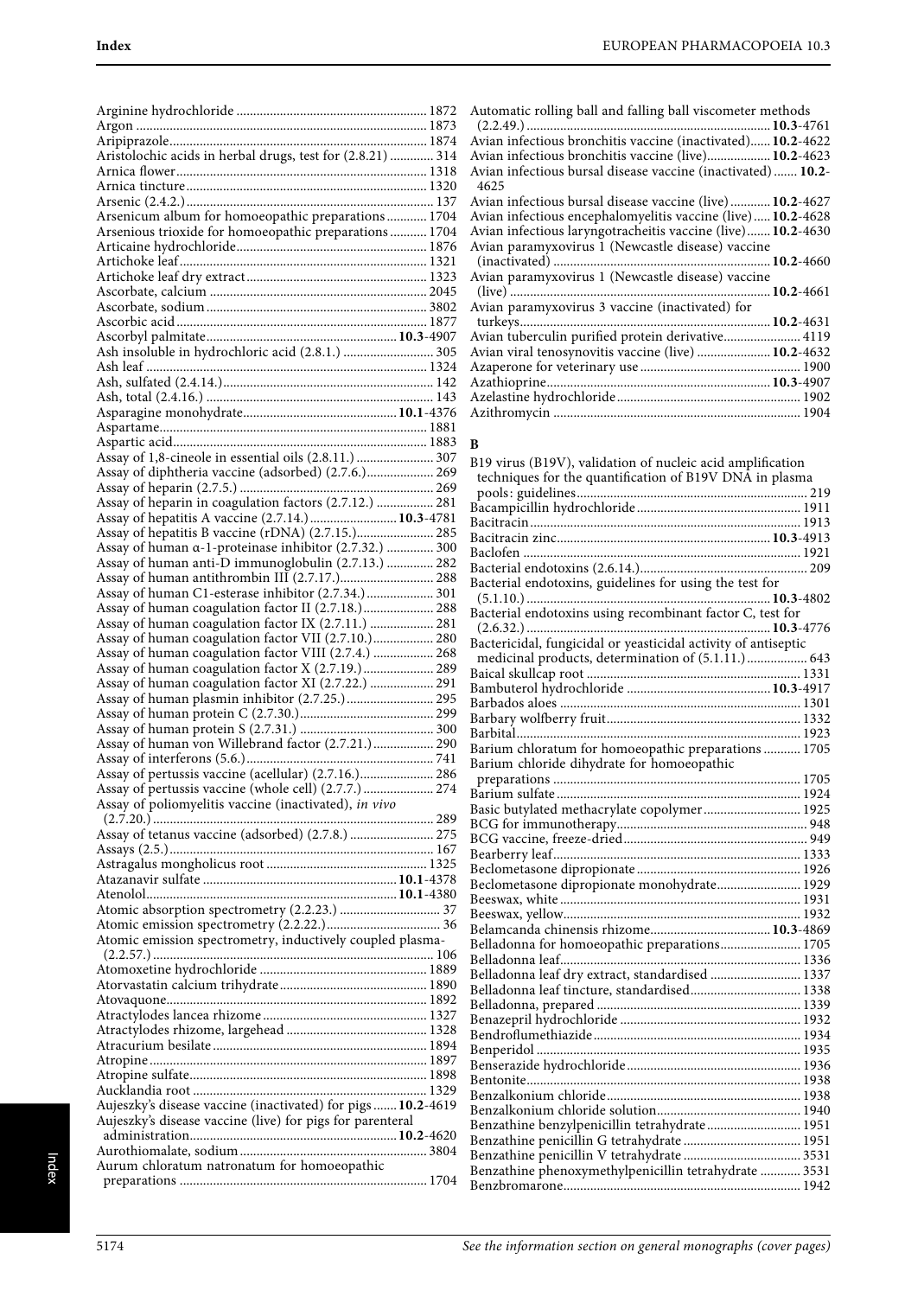Benzenesulfonate (methyl, ethyl and isopropyl) in active

| Benzylpenicillin (benzathine) tetrahydrate 1951                                                                               |
|-------------------------------------------------------------------------------------------------------------------------------|
|                                                                                                                               |
|                                                                                                                               |
|                                                                                                                               |
|                                                                                                                               |
|                                                                                                                               |
| Betacyclodextrin, poly(hydroxypropyl) ether  2901<br>Betacyclodextrin, sodium 4-sulfonatobutyl ether  10.3-5143               |
|                                                                                                                               |
|                                                                                                                               |
|                                                                                                                               |
|                                                                                                                               |
|                                                                                                                               |
|                                                                                                                               |
|                                                                                                                               |
|                                                                                                                               |
| Betiatide for radiopharmaceutical preparations  10.3-4863                                                                     |
|                                                                                                                               |
|                                                                                                                               |
|                                                                                                                               |
| Bilberry fruit dry extract, fresh, refined and standardised 1442                                                              |
|                                                                                                                               |
|                                                                                                                               |
| Biological assays and tests, statistical analysis of results of                                                               |
| Biological indicators and related microbial preparations used                                                                 |
|                                                                                                                               |
| in the manufacture of sterile products (5.1.2.)  622                                                                          |
| Biological products, general texts on (5.2.)  647                                                                             |
| Biological products, terminology used in monographs on                                                                        |
|                                                                                                                               |
|                                                                                                                               |
| Biotherapeutic products for human use, live  876                                                                              |
| Biotherapeutic products (live), microbiological examination of<br>(tests for enumeration of microbial contaminants) (2.6.36.) |
|                                                                                                                               |
| Biotherapeutic products (live), microbiological examination<br>of (tests for specified micro-organisms) (2.6.38.) 255         |
|                                                                                                                               |
|                                                                                                                               |
|                                                                                                                               |
|                                                                                                                               |
|                                                                                                                               |
|                                                                                                                               |
|                                                                                                                               |
|                                                                                                                               |
|                                                                                                                               |
|                                                                                                                               |
|                                                                                                                               |
|                                                                                                                               |
|                                                                                                                               |
|                                                                                                                               |
|                                                                                                                               |
|                                                                                                                               |
| Bitter-orange-epicarp and mesocarp tincture 1353                                                                              |
|                                                                                                                               |

| Blood and blood components, human, empty sterile containers        |  |
|--------------------------------------------------------------------|--|
| of plasticised poly(vinyl chloride) for (3.3.5.) 473               |  |
| Blood and blood components, human, materials based                 |  |
| on plasticised poly(vinyl chloride) for containers for             |  |
|                                                                    |  |
| Blood and blood components, human, materials for containers        |  |
| Blood and blood components, human, sterile plastic                 |  |
|                                                                    |  |
| Blood and blood components, materials based on plasticised         |  |
| poly(vinyl chloride) for tubing used in sets for the transfusion   |  |
|                                                                    |  |
| Blood and blood components, sets for the transfusion of            |  |
| Blood containing anticoagulant solution, human, sterile            |  |
| containers of plasticised poly(vinyl chloride) for (3.3.6.) 474    |  |
| Blood, human anticoagulant and preservative solutions              |  |
|                                                                    |  |
|                                                                    |  |
|                                                                    |  |
|                                                                    |  |
|                                                                    |  |
|                                                                    |  |
|                                                                    |  |
| Bordetella bronchiseptica vaccine (live) for dogs 1070             |  |
|                                                                    |  |
|                                                                    |  |
|                                                                    |  |
| Bovine leptospirosis vaccine (inactivated)  1071                   |  |
| Bovine parainfluenza virus vaccine (live) 10.2-4633                |  |
| Bovine respiratory syncytial virus vaccine (live) 10.2-4634        |  |
|                                                                    |  |
| Bovine rhinotracheitis vaccine (inactivated), infectious  1120     |  |
| Bovine rhinotracheitis vaccine (live), infectious  10.2-4654       |  |
| Bovine tuberculin purified protein derivative 4120                 |  |
| Bovine viral diarrhoea vaccine (inactivated)  1075                 |  |
|                                                                    |  |
|                                                                    |  |
|                                                                    |  |
|                                                                    |  |
|                                                                    |  |
|                                                                    |  |
| Bronchitis vaccine (inactivated), infectious, avian  10.2-4622     |  |
| Bronchitis vaccine (live), infectious, avian  10.2-4623            |  |
|                                                                    |  |
| Brucellosis vaccine (live) (Brucella melitensis Rev. 1 strain) for |  |
|                                                                    |  |
| Buccal tablets and sublingual tablets 10.3-4828                    |  |
|                                                                    |  |
|                                                                    |  |
|                                                                    |  |
|                                                                    |  |
|                                                                    |  |
| Bulk density and tapped density of powders (2.9.34.)  384          |  |
|                                                                    |  |
|                                                                    |  |
|                                                                    |  |
|                                                                    |  |
| Bursal disease vaccine (inactivated), infectious,                  |  |
|                                                                    |  |
| Bursal disease vaccine (live), infectious, avian 10.2-4627         |  |
|                                                                    |  |

Index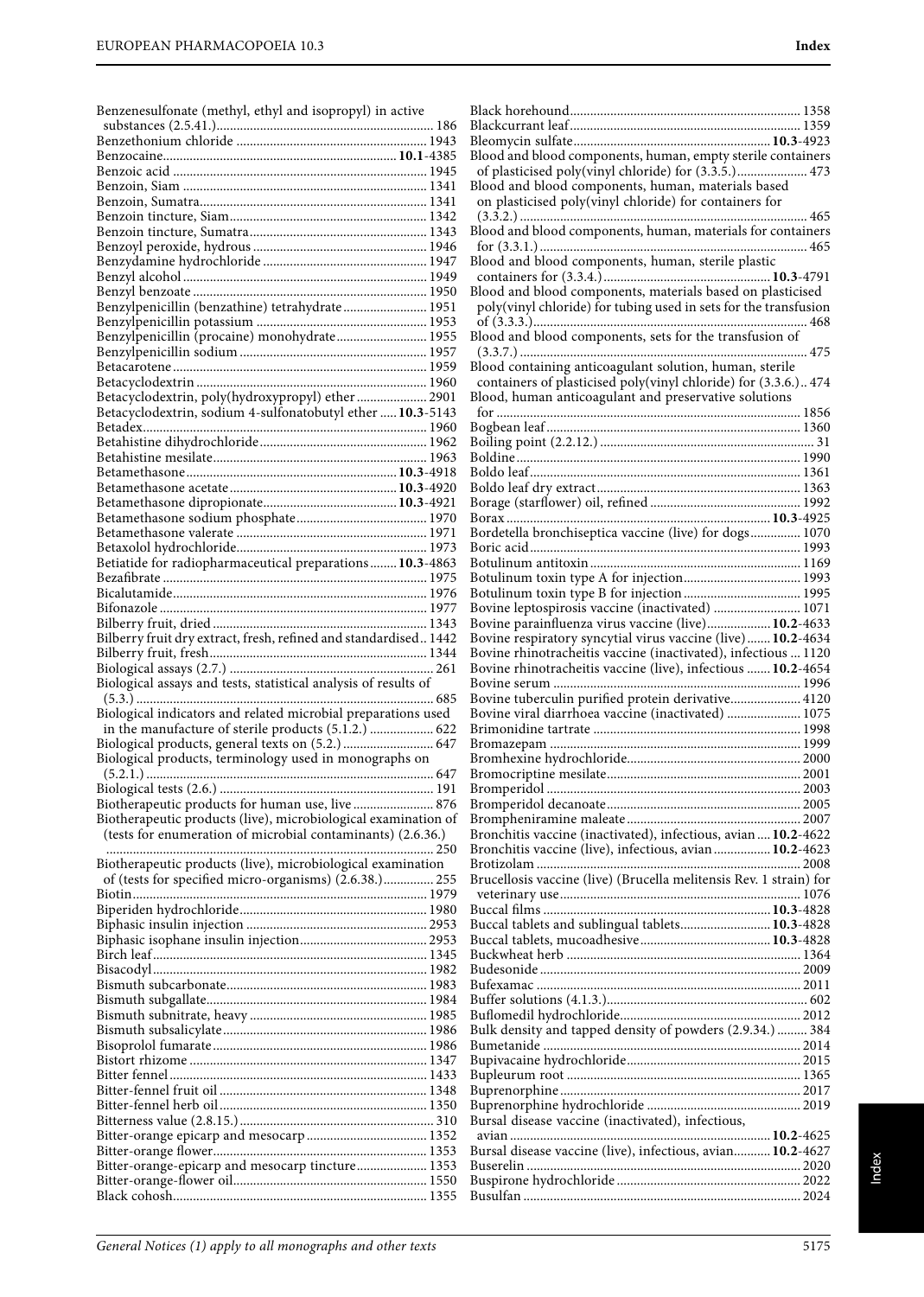| Butylated methacrylate copolymer, basic 1925 ( |  |
|------------------------------------------------|--|
|                                                |  |
|                                                |  |
|                                                |  |

| C                                                          |      |
|------------------------------------------------------------|------|
|                                                            |      |
|                                                            |      |
| Cadmium sulfate hydrate for homoeopathic prepara-          |      |
|                                                            |      |
| Cadmium sulfuricum for homoeopathic preparations 1707      |      |
|                                                            |      |
|                                                            |      |
|                                                            |      |
|                                                            |      |
|                                                            |      |
|                                                            |      |
|                                                            |      |
|                                                            |      |
|                                                            |      |
|                                                            |      |
|                                                            |      |
|                                                            |      |
|                                                            |      |
|                                                            |      |
| Calcium fluoratum for homoeopathic preparations  1707      |      |
|                                                            |      |
|                                                            |      |
|                                                            |      |
|                                                            |      |
|                                                            |      |
|                                                            |      |
|                                                            |      |
| Calcium hydrogen phosphate dihydrate 2056                  |      |
|                                                            |      |
|                                                            |      |
|                                                            |      |
| Calcium iodatum for homoeopathic preparations 1708         |      |
| Calcium iodide tetrahydrate for homoeopathic               |      |
|                                                            |      |
|                                                            |      |
|                                                            |      |
|                                                            |      |
|                                                            |      |
|                                                            |      |
|                                                            |      |
| Calcium pentetate (sodium) for radiopharmaceutical         |      |
|                                                            | 1223 |
|                                                            |      |
|                                                            |      |
|                                                            |      |
|                                                            |      |
| Calf coronavirus diarrhoea vaccine (inactivated) 10.2-4635 |      |
| Calf rotavirus diarrhoea vaccine (inactivated) 10.2-4636   |      |
| Calicivirosis vaccine (inactivated), feline  1106          |      |
| Calicivirosis vaccine (live), feline  10.2-4650            |      |
|                                                            |      |
|                                                            |      |
| Canine adenovirus vaccine (inactivated) 1079               |      |
| Canine adenovirus vaccine (live) 10.2-4637                 |      |
| Canine distemper vaccine (live)  10.2-4639                 |      |
| Canine leptospirosis vaccine (inactivated)  1082           |      |
| Canine parainfluenza virus vaccine (live)  10.2-4640       |      |
| Canine parvovirosis vaccine (inactivated) 1085             |      |
| Canine parvovirosis vaccine (live) 10.2-4641               |      |
|                                                            |      |

| Capillary electrophoresis (2.2.47.) 10.1-4315            |  |
|----------------------------------------------------------|--|
|                                                          |  |
|                                                          |  |
|                                                          |  |
|                                                          |  |
| Capsicum oleoresin, refined and standardised  1373       |  |
|                                                          |  |
|                                                          |  |
| Capsules and tablets, disintegration of (2.9.1.)  323    |  |
|                                                          |  |
|                                                          |  |
|                                                          |  |
|                                                          |  |
|                                                          |  |
|                                                          |  |
|                                                          |  |
|                                                          |  |
|                                                          |  |
|                                                          |  |
|                                                          |  |
|                                                          |  |
|                                                          |  |
|                                                          |  |
|                                                          |  |
|                                                          |  |
|                                                          |  |
|                                                          |  |
|                                                          |  |
|                                                          |  |
|                                                          |  |
| Carbon monoxide intermix (5 per cent) in nitrogen  2089  |  |
|                                                          |  |
|                                                          |  |
|                                                          |  |
|                                                          |  |
| Carboxymethylcellulose sodium, cross-linked  2318        |  |
|                                                          |  |
|                                                          |  |
|                                                          |  |
|                                                          |  |
| Carmellose sodium and microcrystalline cellulose 3269    |  |
|                                                          |  |
|                                                          |  |
|                                                          |  |
|                                                          |  |
| Carrier proteins for the production of conjugated        |  |
| polysaccharide vaccines for human use (5.2.11.)  674     |  |
|                                                          |  |
|                                                          |  |
|                                                          |  |
|                                                          |  |
|                                                          |  |
|                                                          |  |
|                                                          |  |
|                                                          |  |
|                                                          |  |
| Catgut, sterile, in distributor for veterinary use  1281 |  |
| CD34/CD45+ cells in haematopoietic products, numeration  |  |
|                                                          |  |
|                                                          |  |
|                                                          |  |
|                                                          |  |
|                                                          |  |
|                                                          |  |
|                                                          |  |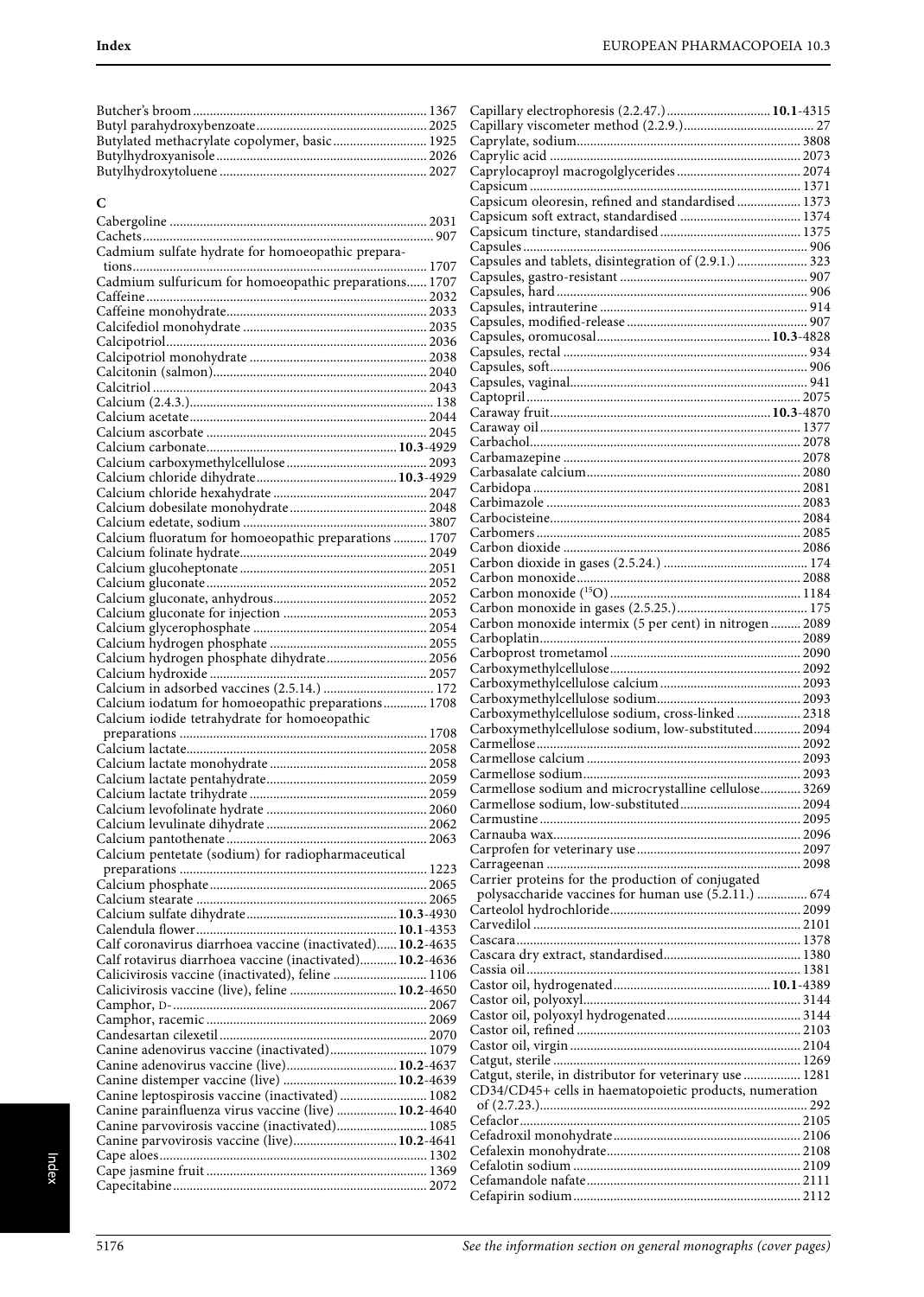| Cefepime dihydrochloride monohydrate  2117                                                                           |                                                                 |  |
|----------------------------------------------------------------------------------------------------------------------|-----------------------------------------------------------------|--|
|                                                                                                                      |                                                                 |  |
|                                                                                                                      |                                                                 |  |
|                                                                                                                      |                                                                 |  |
|                                                                                                                      |                                                                 |  |
|                                                                                                                      |                                                                 |  |
|                                                                                                                      |                                                                 |  |
|                                                                                                                      |                                                                 |  |
| Ceftazidime pentahydrate with sodium carbonate for                                                                   |                                                                 |  |
|                                                                                                                      |                                                                 |  |
|                                                                                                                      |                                                                 |  |
|                                                                                                                      |                                                                 |  |
|                                                                                                                      |                                                                 |  |
|                                                                                                                      |                                                                 |  |
|                                                                                                                      |                                                                 |  |
|                                                                                                                      |                                                                 |  |
| Cell count and viability, nucleated (2.7.29.) 297<br>Cell cultures for the production of vaccines for veterinary use |                                                                 |  |
|                                                                                                                      |                                                                 |  |
| Cell substrates for the production of vaccines for human use                                                         | Chlortetracycline hydrochloride 10.1-4390                       |  |
|                                                                                                                      |                                                                 |  |
| Cell-based and gene therapy medicinal products, raw materials                                                        | Cholecalciferol concentrate (oily form) 2197                    |  |
| of biological origin for the production of (5.2.12.)  675                                                            | Cholecalciferol concentrate (powder form)  2198                 |  |
| Cell-based preparations, microbiological examination of                                                              | Cholecalciferol concentrate (water-dispersible form) 2199       |  |
|                                                                                                                      |                                                                 |  |
|                                                                                                                      |                                                                 |  |
|                                                                                                                      |                                                                 |  |
|                                                                                                                      |                                                                 |  |
|                                                                                                                      | Cholesterol in oils rich in omega-3 acids, total (2.4.32.)  163 |  |
| Cellulose (microcrystalline) and carmellose sodium 3269                                                              |                                                                 |  |
|                                                                                                                      |                                                                 |  |
|                                                                                                                      | Chromatographic separation techniques (2.2.46.)  80             |  |
|                                                                                                                      |                                                                 |  |
|                                                                                                                      |                                                                 |  |
| Cetostearyl alcohol (type A), emulsifying  2156                                                                      |                                                                 |  |
| Cetostearyl alcohol (type B), emulsifying 2157                                                                       | Chromatography, supercritical fluid (2.2.45.) 80                |  |
|                                                                                                                      |                                                                 |  |
|                                                                                                                      |                                                                 |  |
|                                                                                                                      |                                                                 |  |
|                                                                                                                      |                                                                 |  |
|                                                                                                                      |                                                                 |  |
|                                                                                                                      |                                                                 |  |
|                                                                                                                      |                                                                 |  |
|                                                                                                                      |                                                                 |  |
| CFC assay for human haematopoietic progenitor cells                                                                  |                                                                 |  |
|                                                                                                                      |                                                                 |  |
| Characterisation of crystalline and partially crystalline solids                                                     |                                                                 |  |
| by X-ray powder diffraction (XRPD) (2.9.33.)  379                                                                    |                                                                 |  |
| Characterisation of crystalline solids by microcalorimetry and                                                       |                                                                 |  |
|                                                                                                                      |                                                                 |  |
| Characterisation of preparations for nebulisation (2.9.44.) 404                                                      | Cineole in essential oils, 1,8-, assay of (2.8.11.)  307        |  |
|                                                                                                                      |                                                                 |  |
|                                                                                                                      |                                                                 |  |
|                                                                                                                      |                                                                 |  |
| Chemical precursors for radiopharmaceutical                                                                          |                                                                 |  |
| Chemometric methods applied to analytical data (5.21.)  819                                                          |                                                                 |  |
|                                                                                                                      |                                                                 |  |
|                                                                                                                      |                                                                 |  |
|                                                                                                                      |                                                                 |  |
| Chewing gums, medicated, dissolution test for (2.9.25.) 365                                                          |                                                                 |  |
| Chicken anaemia vaccine (live), infectious 10.2-4655                                                                 |                                                                 |  |
| Chicken flocks free from specified pathogens for the                                                                 |                                                                 |  |
| production and quality control of vaccines (5.2.2.)  647                                                             |                                                                 |  |
|                                                                                                                      |                                                                 |  |
|                                                                                                                      |                                                                 |  |
| Chlamydiosis vaccine (inactivated), feline  1108                                                                     |                                                                 |  |
|                                                                                                                      |                                                                 |  |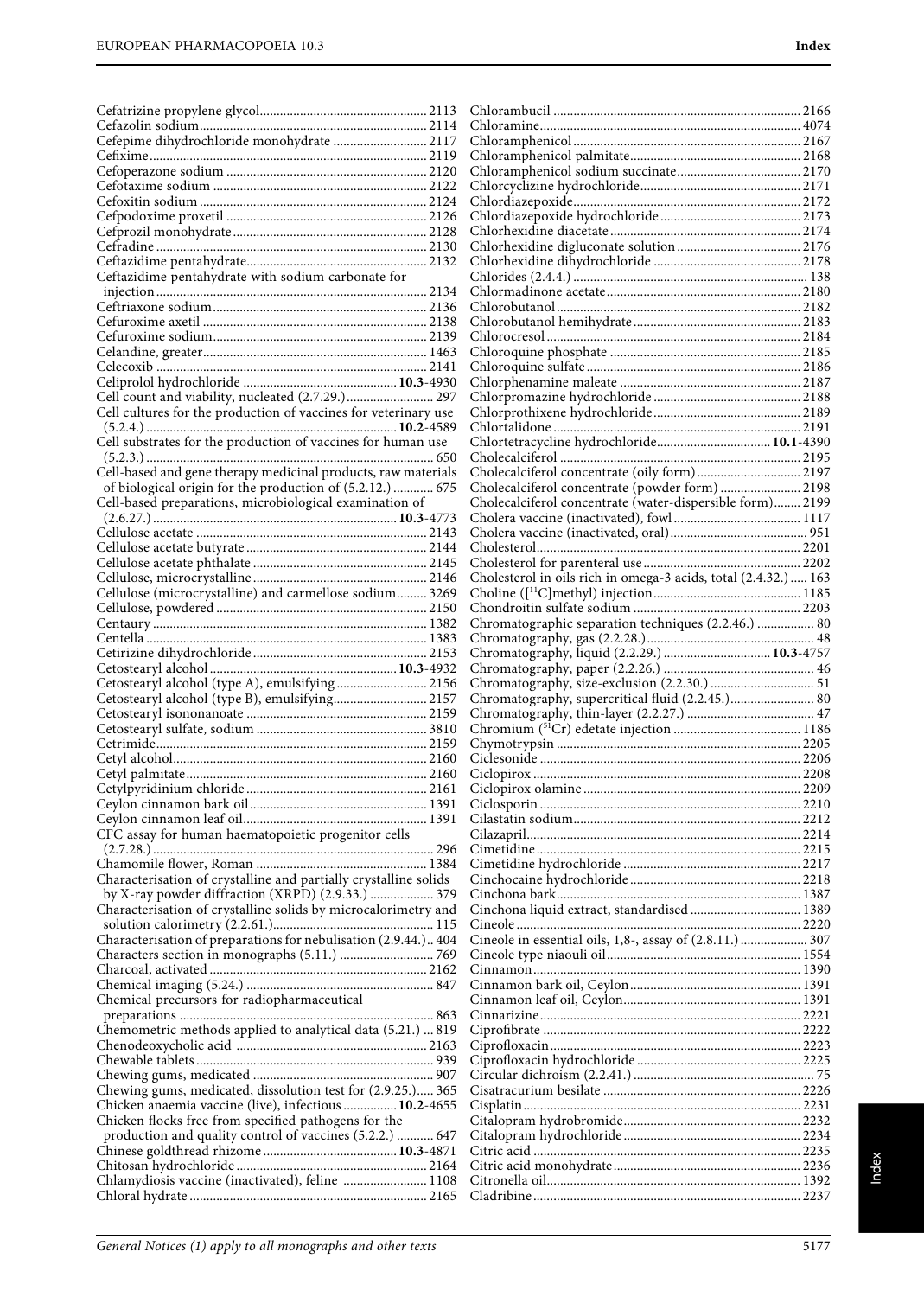| Clarity and degree of opalescence of liquids (2.2.1.) 21     |  |
|--------------------------------------------------------------|--|
|                                                              |  |
| Classical swine-fever vaccine (live, prepared in cell        |  |
|                                                              |  |
|                                                              |  |
|                                                              |  |
|                                                              |  |
|                                                              |  |
|                                                              |  |
|                                                              |  |
|                                                              |  |
|                                                              |  |
|                                                              |  |
|                                                              |  |
|                                                              |  |
|                                                              |  |
|                                                              |  |
|                                                              |  |
|                                                              |  |
|                                                              |  |
|                                                              |  |
|                                                              |  |
|                                                              |  |
|                                                              |  |
|                                                              |  |
|                                                              |  |
| Clorazepate, dipotassium monohydrate  2439                   |  |
| Closantel sodium dihydrate for veterinary use 2272           |  |
| Clostridium botulinum vaccine for veterinary use  1087       |  |
| Clostridium chauvoei vaccine for veterinary use  1088        |  |
| Clostridium novyi (type B) vaccine for veterinary use 1088   |  |
| Clostridium perfringens vaccine for veterinary use 1090      |  |
| Clostridium septicum vaccine for veterinary use 1092         |  |
| Closures and containers for parenteral preparations and      |  |
| ophthalmic preparations, polypropylene for (3.1.6.)  431     |  |
| Closures and containers for pharmaceutical use, plastic      |  |
|                                                              |  |
|                                                              |  |
| Closures and tubing, silicone elastomer for (3.1.9.) 436     |  |
| Closures for containers for aqueous parenteral preparations, |  |
| for powders and for freeze-dried powders, rubber             |  |
|                                                              |  |
|                                                              |  |
|                                                              |  |
|                                                              |  |
|                                                              |  |
|                                                              |  |
| Coagulation factor II, human, assay of (2.7.18.) 288         |  |
|                                                              |  |
| Coagulation factor IX, human, assay of (2.7.11.)  281        |  |
| Coagulation factor IX (rDNA) concentrated solution,          |  |
|                                                              |  |
| Coagulation factor IX (rDNA) powder for solution for         |  |
|                                                              |  |
| Coagulation factor VII, human, assay of (2.7.10.) 280        |  |
| Coagulation factor VIIa (rDNA) concentrated solution,        |  |
|                                                              |  |
|                                                              |  |
| Coagulation factor VIII, human, assay of (2.7.4.)  268       |  |
| Coagulation factor VIII (rDNA), human  2845                  |  |
|                                                              |  |
|                                                              |  |
| Coagulation factor XI, human, assay of (2.7.22.)  291        |  |
|                                                              |  |
| Coagulation factors, assay of heparin (2.7.12.) 281          |  |
|                                                              |  |
|                                                              |  |
|                                                              |  |
| Coccidiosis vaccine (live) for chickens  10.2-4642           |  |
| Cocculus for homoeopathic preparations  1708                 |  |
|                                                              |  |

| Codeine phosphate hemihydrate 10.3-4935                                                                                  |  |
|--------------------------------------------------------------------------------------------------------------------------|--|
|                                                                                                                          |  |
|                                                                                                                          |  |
|                                                                                                                          |  |
|                                                                                                                          |  |
|                                                                                                                          |  |
|                                                                                                                          |  |
|                                                                                                                          |  |
|                                                                                                                          |  |
| Cold-water vibriosis vaccine (inactivated) for salmonids 1163                                                            |  |
| Colibacillosis vaccine (inactivated), neonatal piglet  1132                                                              |  |
| Colibacillosis vaccine (inactivated), neonatal ruminant 1133                                                             |  |
|                                                                                                                          |  |
|                                                                                                                          |  |
|                                                                                                                          |  |
|                                                                                                                          |  |
|                                                                                                                          |  |
|                                                                                                                          |  |
| Colony-forming cell assay for human haematopoietic                                                                       |  |
|                                                                                                                          |  |
|                                                                                                                          |  |
|                                                                                                                          |  |
| Common stinging nettle for homoeopathic preparations 1728                                                                |  |
| Comparative table of porosity of sintered-glass filters                                                                  |  |
|                                                                                                                          |  |
|                                                                                                                          |  |
| Composition of fatty acids by gas chromatography                                                                         |  |
|                                                                                                                          |  |
|                                                                                                                          |  |
| Composition of fatty acids in oils rich in omega-3 acids                                                                 |  |
|                                                                                                                          |  |
|                                                                                                                          |  |
| Concentrated solutions for haemodialysis  2798                                                                           |  |
| Concentrated solutions for haemofiltration and                                                                           |  |
|                                                                                                                          |  |
|                                                                                                                          |  |
|                                                                                                                          |  |
|                                                                                                                          |  |
|                                                                                                                          |  |
|                                                                                                                          |  |
|                                                                                                                          |  |
|                                                                                                                          |  |
| Conjugated polysaccharide vaccines for human use, carrier                                                                |  |
| Consistency by penetrometry, measurement of (2.9.9.) 337                                                                 |  |
|                                                                                                                          |  |
| Containers and closures for parenteral preparations and                                                                  |  |
| ophthalmic preparations, polypropylene for (3.1.6.)  431                                                                 |  |
| Containers and closures for pharmaceutical use, plastic                                                                  |  |
|                                                                                                                          |  |
| Containers and tubing for total parenteral nutrition                                                                     |  |
| preparations, poly(ethylene - vinyl acetate) for (3.1.7.) 434<br>Containers for aqueous solutions for infusion, plastic  |  |
|                                                                                                                          |  |
| Containers for aqueous solutions for intravenous infusion,                                                               |  |
| materials based on, plasticised poly(vinyl chloride) for                                                                 |  |
|                                                                                                                          |  |
| Containers for human blood and blood components, and                                                                     |  |
| materials used in their manufacture; transfusion sets and                                                                |  |
| materials used in their manufacture; syringes (3.3.) 463                                                                 |  |
| Containers for human blood and blood components, materials<br>based on plasticised poly(vinyl chloride) for (3.3.2.) 465 |  |
| Containers for human blood and blood components, materials                                                               |  |
|                                                                                                                          |  |
| Containers for human blood and blood components, plastic,                                                                |  |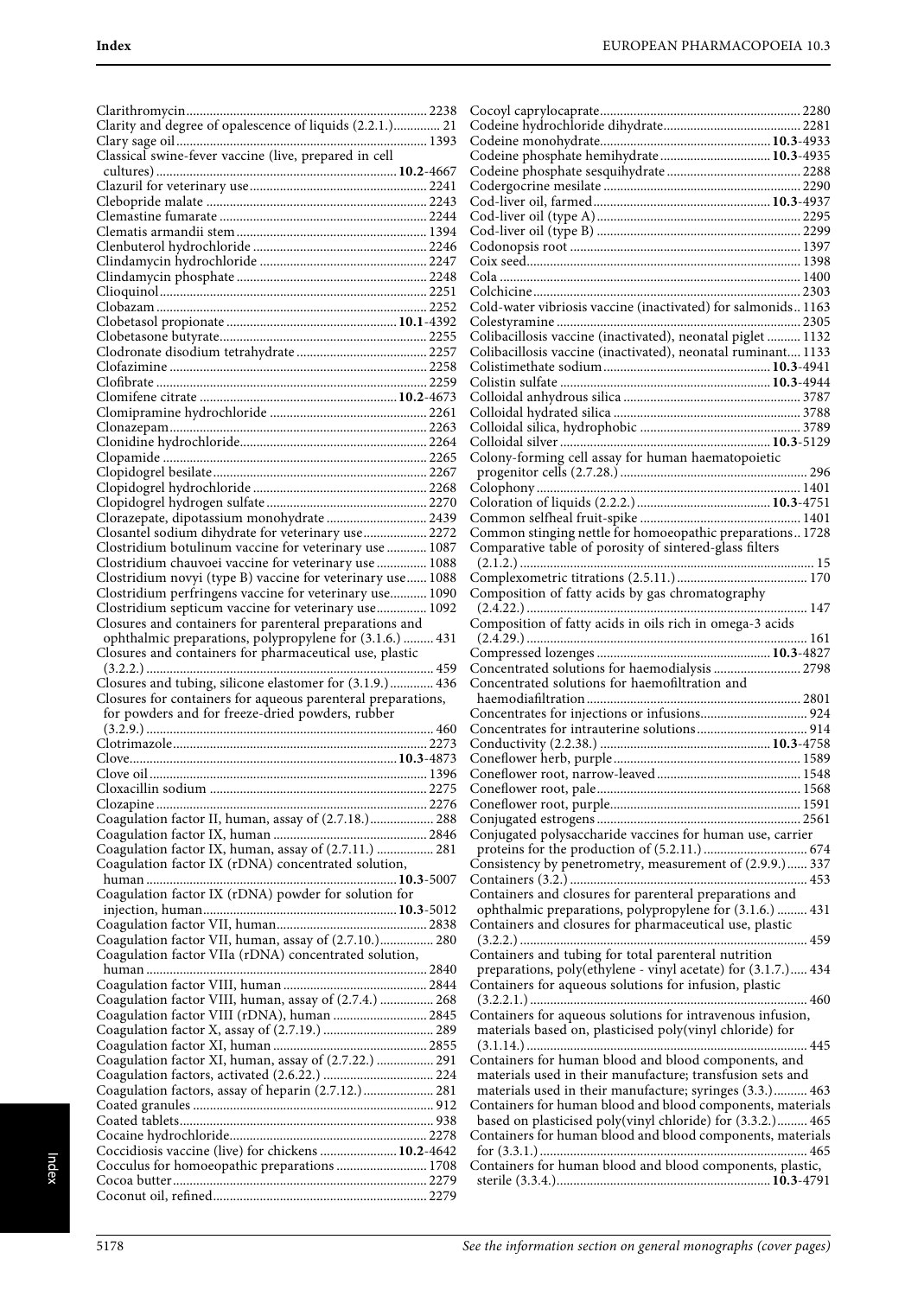| Containers for non-injectable aqueous solutions, materials<br>based on non-plasticised poly(vinyl chloride) for                                                                      |
|--------------------------------------------------------------------------------------------------------------------------------------------------------------------------------------|
| Containers for parenteral preparations and for ophthalmic<br>preparations, polyethylene with additives for (3.1.5.) 427<br>Containers for parenteral preparations and for ophthalmic |
| preparations, polyethylene without additives for (3.1.4.) 426<br>Containers for pharmaceutical use, glass (3.2.1.) 453<br>Containers for preparations not for parenteral use,        |
| Containers for solid dosage forms for oral administration,<br>materials based on non-plasticised poly(vinyl chloride) for                                                            |
| Containers, materials used for the manufacture of (3.1.) 423                                                                                                                         |
| Containers of plasticised poly(vinyl chloride) for human blood<br>and blood components, empty sterile (3.3.5.) 473<br>Containers of plasticised poly(vinyl chloride) for human blood |
| containing anticoagulant solution, sterile (3.3.6.)  474<br>Contamination, microbial: microbial enumeration tests                                                                    |
| Contamination, microbial: microbial enumeration tests (live                                                                                                                          |
| Contamination, microbial: test for specified micro-organisms<br>Contamination, microbial: tests for specified micro-organisms                                                        |
| Contamination, particulate, recommendations on testing of:                                                                                                                           |
| Contamination, particulate: sub-visible particles                                                                                                                                    |
| Content uniformity of single-dose preparations (2.9.6.)  336<br>Control of impurities in substances for pharmaceutical use                                                           |
| Control of microbiological quality, alternative methods for                                                                                                                          |
| Copolymer, basic butylated methacrylate  1925<br>Copolymer, grafted, macrogol poly(vinyl alcohol)  3140                                                                              |
| Copolymer, methacrylic acid - ethyl acrylate (1:1) 3214<br>Copolymer, methacrylic acid - ethyl acrylate (1:1) dispersion                                                             |
| 3217                                                                                                                                                                                 |
| Copolymer, methacrylic acid - methyl methacrylate<br>Copolymer (type A), ammonio methacrylate 1830                                                                                   |
| Copolymer (type B), ammonio methacrylate  1831<br>Copper acetate monohydrate for homoeopathic                                                                                        |
| Copper for homoeopathic preparations  1712                                                                                                                                           |
|                                                                                                                                                                                      |
| Copper tetramibi tetrafluoroborate for radiopharmaceutical                                                                                                                           |
|                                                                                                                                                                                      |
| Coronavirus diarrhoea vaccine (inactivated), calf  10.2-4635                                                                                                                         |
|                                                                                                                                                                                      |
|                                                                                                                                                                                      |
| Crocus for homoeopathic preparations 1710                                                                                                                                            |
|                                                                                                                                                                                      |
|                                                                                                                                                                                      |
| Crystalline and partially crystalline solids, characterisation<br>by X-ray powder diffraction (XRPD) of (2.9.33.) 379                                                                |
| Crystalline solids, characterisation by microcalorimetry and                                                                                                                         |

# **D**

| Degree of coloration of liquids (2.2.2.)  10.3-4751               |  |
|-------------------------------------------------------------------|--|
| Dembrexine hydrochloride monohydrate for veterinary               |  |
|                                                                   |  |
|                                                                   |  |
| Demonstration of uniformity of dosage units using large           |  |
|                                                                   |  |
| Density of powders, bulk density and tapped (2.9.34.) 384         |  |
|                                                                   |  |
|                                                                   |  |
|                                                                   |  |
|                                                                   |  |
|                                                                   |  |
|                                                                   |  |
|                                                                   |  |
| Depyrogenation of items used in the production of parenteral      |  |
|                                                                   |  |
|                                                                   |  |
| Desacyl-4'-monophosphoryl lipid A, 3-O- 2355                      |  |
|                                                                   |  |
|                                                                   |  |
|                                                                   |  |
|                                                                   |  |
|                                                                   |  |
|                                                                   |  |
| Detection and measurement of radioactivity (2.2.66.)  119         |  |
| Detection, direct amperometric and pulsed electrochemical         |  |
|                                                                   |  |
|                                                                   |  |
| Determination of aflatoxin $B_1$ in herbal drugs (2.8.18.)  311   |  |
| Determination of bactericidal, fungicidal or yeasticidal activity |  |
|                                                                   |  |
| Determination of elemental impurities (2.4.20.)  144              |  |
|                                                                   |  |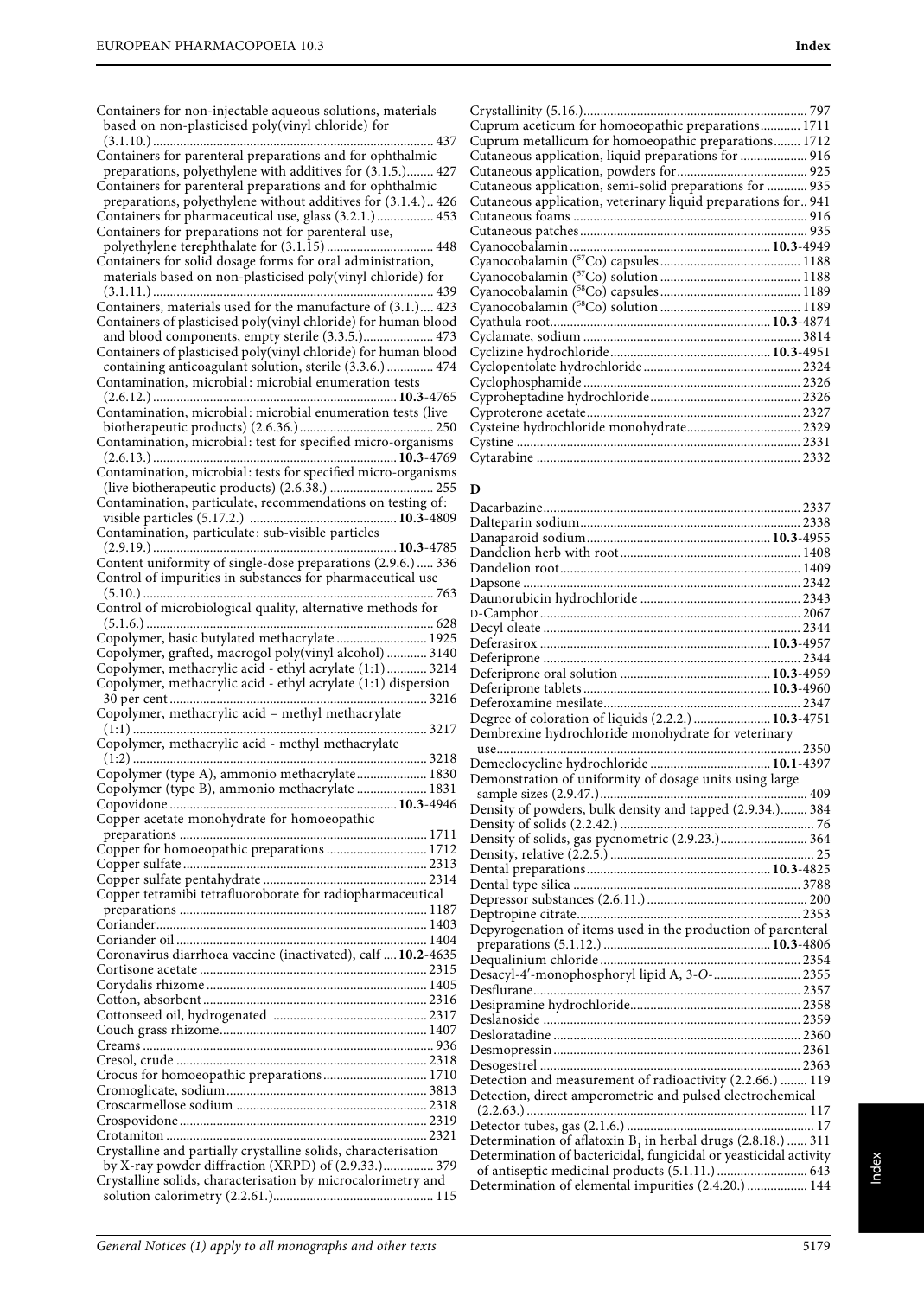| Determination of nitrogen by sulfuric acid digestion               | Γ<br>Γ              |
|--------------------------------------------------------------------|---------------------|
| Determination of primary aromatic amino-nitrogen                   | Г<br>Γ              |
|                                                                    |                     |
| Determination of water by distillation (2.2.13.)  31               | Γ                   |
| Detomidine hydrochloride for veterinary use  2364                  | Γ                   |
|                                                                    |                     |
|                                                                    | Γ                   |
|                                                                    | Γ                   |
|                                                                    |                     |
|                                                                    |                     |
|                                                                    | Γ                   |
|                                                                    | Γ                   |
|                                                                    |                     |
|                                                                    | Ε                   |
|                                                                    |                     |
|                                                                    | Γ                   |
|                                                                    |                     |
|                                                                    | Γ                   |
|                                                                    |                     |
|                                                                    |                     |
|                                                                    | Ε                   |
| Dextrans, molecular mass distribution in (2.2.39.)10.3-4760        |                     |
|                                                                    | Γ                   |
|                                                                    |                     |
|                                                                    | Γ                   |
|                                                                    |                     |
|                                                                    | Γ                   |
|                                                                    |                     |
|                                                                    |                     |
|                                                                    | Γ                   |
|                                                                    |                     |
|                                                                    |                     |
|                                                                    | Γ                   |
|                                                                    |                     |
|                                                                    |                     |
|                                                                    |                     |
|                                                                    | Γ                   |
|                                                                    |                     |
|                                                                    |                     |
|                                                                    | Γ                   |
|                                                                    |                     |
|                                                                    | Γ                   |
|                                                                    |                     |
|                                                                    |                     |
|                                                                    | Γ                   |
|                                                                    |                     |
|                                                                    | Γ                   |
|                                                                    | Ε                   |
| Diethylene glycol and ethylene glycol in ethoxylated               | $\overline{\Gamma}$ |
|                                                                    | Γ                   |
|                                                                    | Γ                   |
|                                                                    | $\overline{\Gamma}$ |
|                                                                    | Γ                   |
| Diffraction, laser light, particle size analysis by (2.9.31.)  373 | Γ                   |
| Difloxacin hydrochloride trihydrate for veterinary use 2407        |                     |
|                                                                    |                     |
| Digitalis for homoeopathic preparations 1712                       | Γ                   |
|                                                                    | Γ                   |
|                                                                    | $\overline{\Gamma}$ |
|                                                                    | Γ                   |
|                                                                    | Γ                   |
|                                                                    | Γ                   |
|                                                                    | Γ                   |
|                                                                    | Γ                   |
|                                                                    |                     |
| Dihydrostreptomycin sulfate for veterinary use  2420               | Γ                   |
|                                                                    | Γ                   |
|                                                                    | Γ                   |
|                                                                    | Γ                   |
|                                                                    | Γ                   |
|                                                                    | Γ                   |
|                                                                    | Γ                   |
|                                                                    | Γ                   |
|                                                                    |                     |
|                                                                    | Γ                   |
|                                                                    | Γ                   |
|                                                                    | Γ                   |
|                                                                    | Γ                   |
|                                                                    | Γ                   |
|                                                                    | Γ                   |

| Diphtheria and tetanus toxins and toxoids, flocculation value    |  |
|------------------------------------------------------------------|--|
|                                                                  |  |
| Diphtheria and tetanus vaccine (adsorbed)  10.3-4831             |  |
|                                                                  |  |
| Diphtheria and tetanus vaccine (adsorbed, reduced antigen(s)     |  |
|                                                                  |  |
|                                                                  |  |
| Diphtheria, tetanus and hepatitis B (rDNA) vaccine               |  |
|                                                                  |  |
|                                                                  |  |
| Diphtheria, tetanus and pertussis (acellular, component)         |  |
|                                                                  |  |
| Diphtheria, tetanus and pertussis (acellular, component)         |  |
| vaccine (adsorbed, reduced antigen(s) content) 10.3-4835         |  |
|                                                                  |  |
| Diphtheria, tetanus and pertussis (whole cell) vaccine           |  |
|                                                                  |  |
| Diphtheria, tetanus and poliomyelitis (inactivated) vaccine      |  |
| (adsorbed, reduced antigen(s) content) 10.3-4838                 |  |
|                                                                  |  |
| Diphtheria, tetanus, pertussis (acellular, component) and        |  |
| haemophilus type b conjugate vaccine (adsorbed) 10.3-4839        |  |
| Diphtheria, tetanus, pertussis (acellular, component) and        |  |
| hepatitis B (rDNA) vaccine (adsorbed)  10.3-4841                 |  |
|                                                                  |  |
| Diphtheria, tetanus, pertussis (acellular, component) and        |  |
| poliomyelitis (inactivated) vaccine (adsorbed) 10.3-4843         |  |
| Diphtheria, tetanus, pertussis (acellular, component) and        |  |
| poliomyelitis (inactivated) vaccine (adsorbed, reduced           |  |
|                                                                  |  |
|                                                                  |  |
| Diphtheria, tetanus, pertussis (acellular, component),           |  |
| hepatitis B (rDNA), poliomyelitis (inactivated) and              |  |
| haemophilus type b conjugate vaccine (adsorbed) 10.3-4846        |  |
| Diphtheria, tetanus, pertussis (acellular, component),           |  |
|                                                                  |  |
| poliomyelitis (inactivated) and haemophilus type b conjugate     |  |
|                                                                  |  |
|                                                                  |  |
|                                                                  |  |
| Diphtheria, tetanus, pertussis (whole cell) and poliomyelitis    |  |
| (inactivated) vaccine (adsorbed)  10.3-4851                      |  |
| Diphtheria, tetanus, pertussis (whole cell), poliomyelitis       |  |
| (inactivated) and haemophilus type b conjugate vaccine           |  |
|                                                                  |  |
|                                                                  |  |
|                                                                  |  |
| Diphtheria vaccine (adsorbed), assay of (2.7.6.) 269             |  |
| Diphtheria vaccine (adsorbed, reduced antigen content)  978      |  |
|                                                                  |  |
|                                                                  |  |
| Dipotassium clorazepate monohydrate  2439                        |  |
|                                                                  |  |
|                                                                  |  |
|                                                                  |  |
| Direct amperometric and pulsed electrochemical detection         |  |
|                                                                  |  |
|                                                                  |  |
|                                                                  |  |
| Disintegration of suppositories and pessaries (2.9.2.)  325      |  |
| Disintegration of tablets and capsules (2.9.1.)  323             |  |
|                                                                  |  |
|                                                                  |  |
|                                                                  |  |
|                                                                  |  |
|                                                                  |  |
|                                                                  |  |
|                                                                  |  |
|                                                                  |  |
| Disodium phosphate dodecahydrate 10.3-4967                       |  |
|                                                                  |  |
|                                                                  |  |
|                                                                  |  |
|                                                                  |  |
|                                                                  |  |
|                                                                  |  |
| Dissolution test for lipophilic solid dosage forms (2.9.42.) 401 |  |
| Dissolution test for medicated chewing gums (2.9.25.) 365        |  |
|                                                                  |  |
| Dissolution test for solid dosage forms (2.9.3.)  326            |  |
| Dissolution test for transdermal patches (2.9.4.) 333            |  |
| Dissolution testing, recommendations on (5.17.1.)  801           |  |
| Distemper vaccine (live) for mustelids  10.2-4645                |  |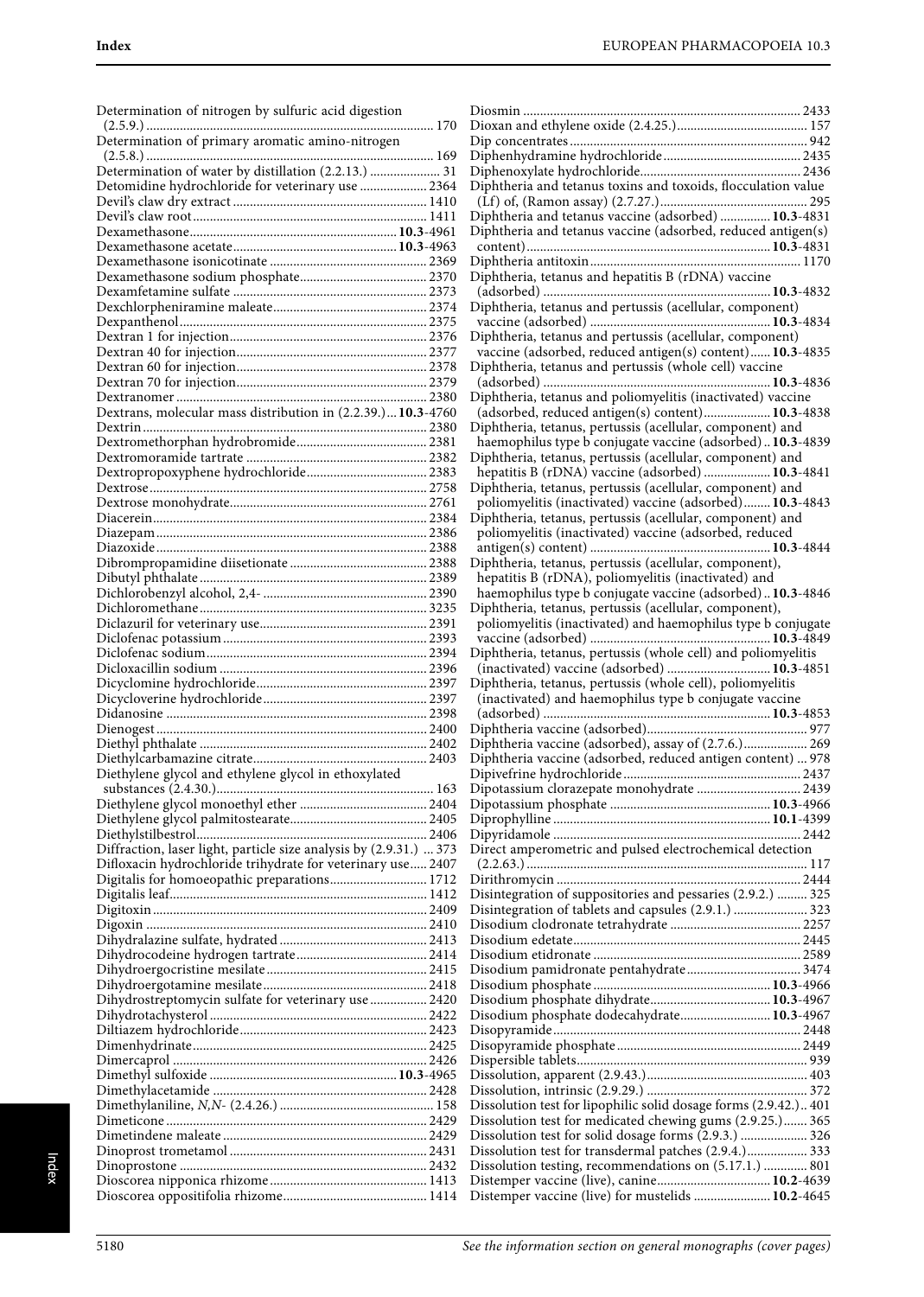| Distribution estimation by analytical sieving, particle-size    |
|-----------------------------------------------------------------|
|                                                                 |
|                                                                 |
|                                                                 |
|                                                                 |
|                                                                 |
| DNA, residual host-cell, quantification and characterisation of |
|                                                                 |
|                                                                 |
|                                                                 |
|                                                                 |
|                                                                 |
|                                                                 |
|                                                                 |
|                                                                 |
|                                                                 |
|                                                                 |
|                                                                 |
| Donepezil hydrochloride monohydrate 10.1-4401                   |
|                                                                 |
|                                                                 |
|                                                                 |
|                                                                 |
|                                                                 |
|                                                                 |
|                                                                 |
|                                                                 |
| DOTATOC (gallium (68Ga)) injection  1208                        |
|                                                                 |
|                                                                 |
|                                                                 |
|                                                                 |
|                                                                 |
|                                                                 |
|                                                                 |
|                                                                 |
|                                                                 |
|                                                                 |
|                                                                 |
|                                                                 |
|                                                                 |
|                                                                 |
|                                                                 |
|                                                                 |
|                                                                 |
|                                                                 |
|                                                                 |
|                                                                 |
|                                                                 |
| Duck viral hepatitis type I vaccine (live)  10.2-4647           |
|                                                                 |
|                                                                 |
|                                                                 |
|                                                                 |
|                                                                 |

| × | ×<br>ш |
|---|--------|
|   |        |
|   | ×      |

| Edotreotide (gallium (68Ga)) injection 1208                      |  |
|------------------------------------------------------------------|--|
|                                                                  |  |
|                                                                  |  |
|                                                                  |  |
| Efficacy of antimicrobial preservation (5.1.3.) 625              |  |
| Efficacy of veterinary vaccines and immunosera, evaluation of    |  |
|                                                                  |  |
|                                                                  |  |
|                                                                  |  |
|                                                                  |  |
| Electrochemical detection, pulsed, and direct amperometric       |  |
|                                                                  |  |
|                                                                  |  |
| Electrophoresis, capillary (2.2.47.)  10.1-4315                  |  |
| Elemental impurities, determination of (2.4.20.)  144            |  |
|                                                                  |  |
|                                                                  |  |
| Empty sterile containers of plasticised poly(vinyl chloride) for |  |
| human blood and blood components (3.3.5.) 473                    |  |
| Emulsifying cetostearyl alcohol (type A) 2156                    |  |
| Emulsifying cetostearyl alcohol (type B)  2157                   |  |
|                                                                  |  |
|                                                                  |  |
|                                                                  |  |
| Encephalitis vaccine (inactivated), tick-borne 1043              |  |
| Encephalomyelitis vaccine (live), infectious, avian  10.2-4628   |  |
|                                                                  |  |
| Endotoxins, bacterial, guidelines for using the test for         |  |
|                                                                  |  |
| Endotoxins (bacterial) using recombinant factor C, test for      |  |
|                                                                  |  |
|                                                                  |  |
|                                                                  |  |
|                                                                  |  |
|                                                                  |  |
|                                                                  |  |
|                                                                  |  |
| Enteric redmouth disease vaccine (inactivated) for rainbow       |  |
|                                                                  |  |
| Enumeration of microbial contaminants in live biotherapeutic     |  |
|                                                                  |  |
| Enzootic pneumonia vaccine (inactivated), porcine 1141           |  |
|                                                                  |  |
|                                                                  |  |
|                                                                  |  |
|                                                                  |  |
|                                                                  |  |
|                                                                  |  |
|                                                                  |  |
|                                                                  |  |
|                                                                  |  |
| Eptacog alfa (activated) concentrated solution 2840              |  |
| Equine herpesvirus vaccine (inactivated) 1103                    |  |
| Equine influenza vaccine (inactivated) 1104                      |  |
|                                                                  |  |
|                                                                  |  |
|                                                                  |  |
|                                                                  |  |
| Erysipelas vaccine (inactivated), swine 1158                     |  |
|                                                                  |  |
|                                                                  |  |
|                                                                  |  |
|                                                                  |  |
|                                                                  |  |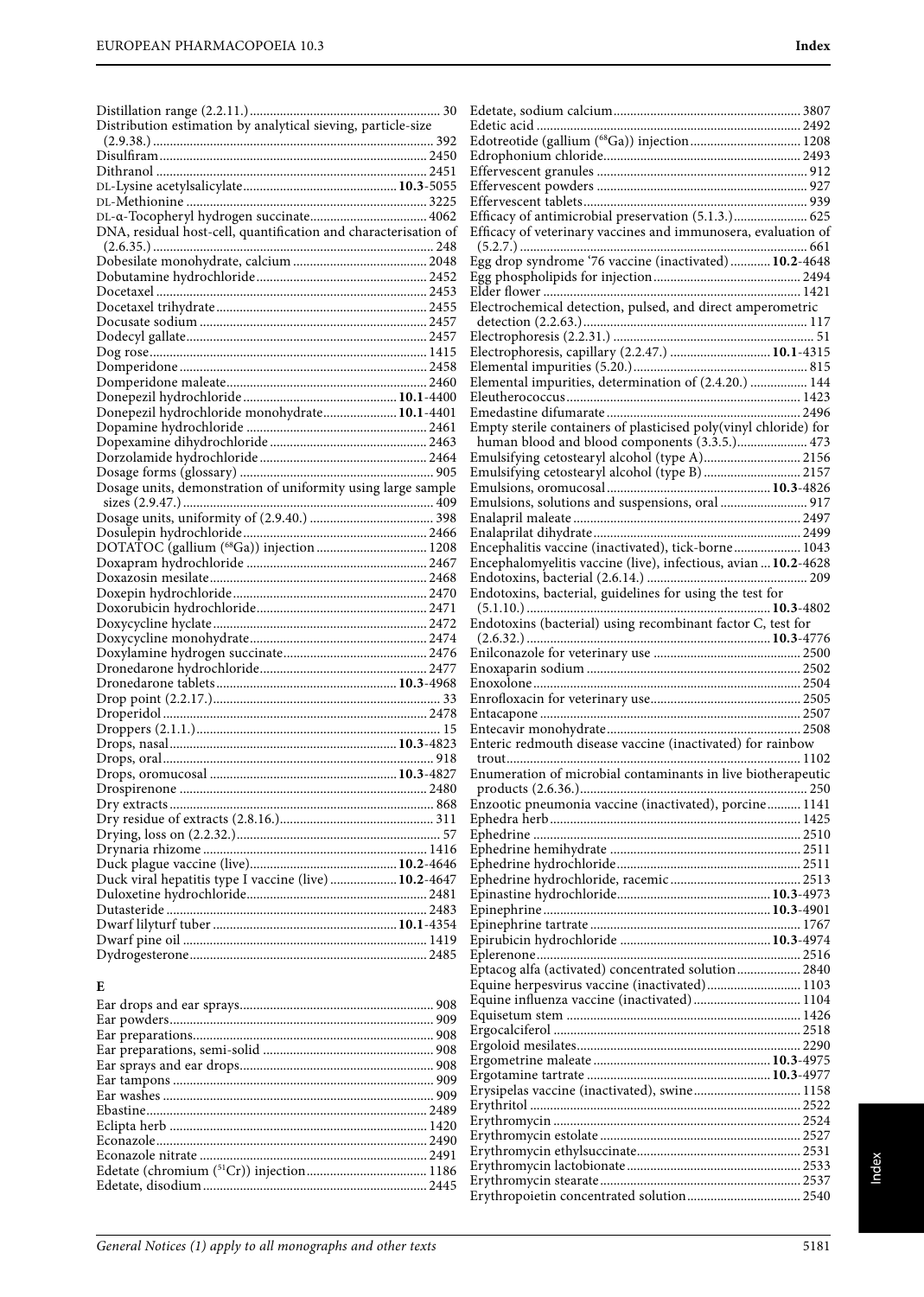| Essential oils, assay of 1,8-cineole in (2.8.11.) 307         |  |
|---------------------------------------------------------------|--|
| Essential oils, fatty oils and resinified essential oils in   |  |
|                                                               |  |
|                                                               |  |
|                                                               |  |
|                                                               |  |
| Essential oils, residue on evaporation (2.8.9.) 306           |  |
| Essential oils, solubility in alcohol (2.8.10.)  306          |  |
|                                                               |  |
|                                                               |  |
|                                                               |  |
|                                                               |  |
|                                                               |  |
|                                                               |  |
|                                                               |  |
|                                                               |  |
|                                                               |  |
|                                                               |  |
|                                                               |  |
|                                                               |  |
|                                                               |  |
|                                                               |  |
|                                                               |  |
|                                                               |  |
|                                                               |  |
|                                                               |  |
|                                                               |  |
| Ethoxylated substances, ethylene glycol and diethylene glycol |  |
|                                                               |  |
| Ethyl acrylate - methacrylic acid copolymer (1:1) 3214        |  |
| Ethyl acrylate - methacrylic acid copolymer (1:1) dispersion  |  |
|                                                               |  |
|                                                               |  |
|                                                               |  |
|                                                               |  |
|                                                               |  |
|                                                               |  |
|                                                               |  |
|                                                               |  |
| Ethylene glycol monopalmitostearate  2586                     |  |
|                                                               |  |
|                                                               |  |
|                                                               |  |
|                                                               |  |
|                                                               |  |
|                                                               |  |
|                                                               |  |
|                                                               |  |
|                                                               |  |
|                                                               |  |
|                                                               |  |
|                                                               |  |
|                                                               |  |
|                                                               |  |
|                                                               |  |
|                                                               |  |
| Evaluation of efficacy of veterinary vaccines and immunosera  |  |
|                                                               |  |
| Evaluation of safety of each batch of immunosera for          |  |
|                                                               |  |
| Evaluation of safety of veterinary vaccines and immunosera    |  |

| Excipients, functionality-related characteristics of (5.15.) 793 |
|------------------------------------------------------------------|
|                                                                  |
| Extemporaneous preparation of radiopharmaceuticals               |
|                                                                  |
| Extractable volume of parenteral preparations, test for          |
|                                                                  |
|                                                                  |
|                                                                  |
|                                                                  |
| Extracts, herbal drug, monographs on (information chapter)       |
|                                                                  |
|                                                                  |
|                                                                  |
|                                                                  |
| Extracts used in the preparation of herbal medicinal products    |
| for oral use, microbiological examination (2.6.31.)  239         |
| Extracts used in the preparation of herbal medicinal products    |
| for oral use, microbiological quality (5.1.8.)  638              |
|                                                                  |
| Extraneous agents in viral vaccines for human use, tests for     |
|                                                                  |
| Extraneous viruses in immunological veterinary medicinal         |
| products - principles for the detection of, using culture        |
|                                                                  |
|                                                                  |
|                                                                  |
|                                                                  |
|                                                                  |

## **F**

| Factor II, human coagulation, assay of (2.7.18.) 288           |
|----------------------------------------------------------------|
|                                                                |
| Factor IX, human coagulation, assay of (2.7.11.) 281           |
| Factor IX (rDNA) concentrated solution, human                  |
|                                                                |
| Factor IX (rDNA) powder for solution for injection, human      |
|                                                                |
|                                                                |
| Factor VII, human coagulation, assay of (2.7.10.) 280          |
| Factor VIIa (rDNA) concentrated solution, human coagulation    |
|                                                                |
|                                                                |
| Factor VIII, human coagulation, assay of (2.7.4.)  268         |
| Factor VIII (rDNA), human coagulation  2845                    |
| Factor X, human coagulation, assay of (2.7.19.)  289           |
|                                                                |
| Factor XI, human coagulation, assay of (2.7.22.)  291          |
| Falling ball and automatic rolling ball viscometer methods     |
|                                                                |
|                                                                |
|                                                                |
|                                                                |
|                                                                |
|                                                                |
| Fatty acids, composition by gas chromatography (2.4.22.) 147   |
| Fatty acids in oils rich in omega-3 acids, composition of      |
|                                                                |
| Fatty oils, alkaline impurities in (2.4.19.)  144              |
| Fatty oils and resinified essential oils in essential oils     |
| 306                                                            |
| Fatty oils, foreign oils in, by thin-layer chromatography      |
| 147                                                            |
| Fatty oils, identification by thin-layer chromatography        |
| $(2.3.2.)$                                                     |
|                                                                |
|                                                                |
| Fc function of immunoglobulin, test for (2.7.9.) 279           |
|                                                                |
| Feeding stuffs for veterinary use, medicated, premixes for 927 |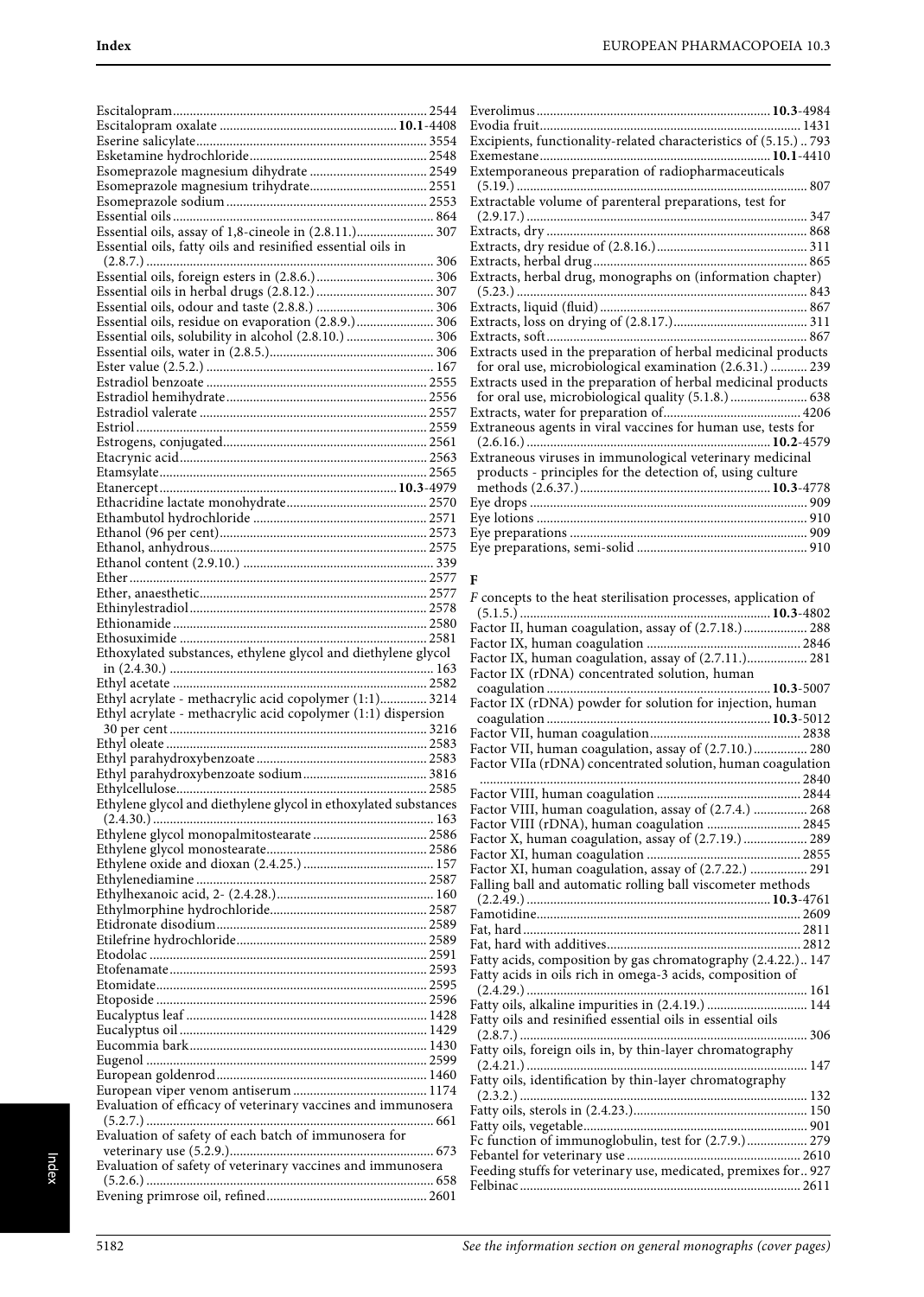| Feline chlamydiosis vaccine (inactivated)  1108              |                                                                        |
|--------------------------------------------------------------|------------------------------------------------------------------------|
| Feline infectious enteritis (feline panleucopenia) vaccine   | Fluorodeoxythymidine (18F) injection  1181                             |
|                                                              | Fluorodopa ( <sup>18</sup> F) (prepared by electrophilic substitution) |
| Feline infectious enteritis (feline panleucopenia) vaccine   |                                                                        |
|                                                              | Fluorodopa ( <sup>18</sup> F) (prepared by nucleophilic substitution)  |
| Feline leukaemia vaccine (inactivated) 1112                  |                                                                        |
| Feline panleucopenia vaccine (live)  10.2-4651               |                                                                        |
| Feline viral rhinotracheitis vaccine (inactivated)  1113     |                                                                        |
| Feline viral rhinotracheitis vaccine (live)  10.2-4652       |                                                                        |
|                                                              |                                                                        |
|                                                              |                                                                        |
|                                                              |                                                                        |
|                                                              |                                                                        |
|                                                              |                                                                        |
|                                                              |                                                                        |
|                                                              |                                                                        |
|                                                              |                                                                        |
|                                                              |                                                                        |
|                                                              |                                                                        |
|                                                              |                                                                        |
|                                                              |                                                                        |
|                                                              |                                                                        |
|                                                              |                                                                        |
|                                                              |                                                                        |
|                                                              |                                                                        |
|                                                              |                                                                        |
| Ferrum metallicum for homoeopathic preparations  1714        |                                                                        |
|                                                              |                                                                        |
|                                                              |                                                                        |
|                                                              |                                                                        |
|                                                              |                                                                        |
|                                                              | Foot-and-mouth disease (ruminants) vaccine                             |
|                                                              |                                                                        |
|                                                              |                                                                        |
|                                                              | Foreign oils in fatty oils by thin-layer chromatography                |
|                                                              |                                                                        |
|                                                              |                                                                        |
|                                                              |                                                                        |
|                                                              |                                                                        |
|                                                              |                                                                        |
|                                                              |                                                                        |
|                                                              |                                                                        |
|                                                              |                                                                        |
| Flocculation value (Lf) of diphtheria and tetanus toxins and |                                                                        |
|                                                              |                                                                        |
|                                                              |                                                                        |
|                                                              |                                                                        |
|                                                              |                                                                        |
|                                                              |                                                                        |
|                                                              | Frangula bark dry extract, standardised 1441                           |
|                                                              |                                                                        |
|                                                              |                                                                        |
|                                                              |                                                                        |
|                                                              |                                                                        |
|                                                              | Fresh bilberry fruit dry extract, refined and standardised 1442        |
|                                                              | Friability of granules and spheroids (2.9.41.) 400                     |
|                                                              |                                                                        |
|                                                              |                                                                        |
|                                                              |                                                                        |
|                                                              |                                                                        |
| Flunixin meglumine for veterinary use  2661                  | Functional groups and ions, identification reactions of                |
|                                                              |                                                                        |
|                                                              | Functionality-related characteristics of excipients (5.15.) 793        |
|                                                              | Fungicidal, bactericidal or yeasticidal activity of antiseptic         |
|                                                              | medicinal products, determination of (5.1.11.) 643                     |
|                                                              |                                                                        |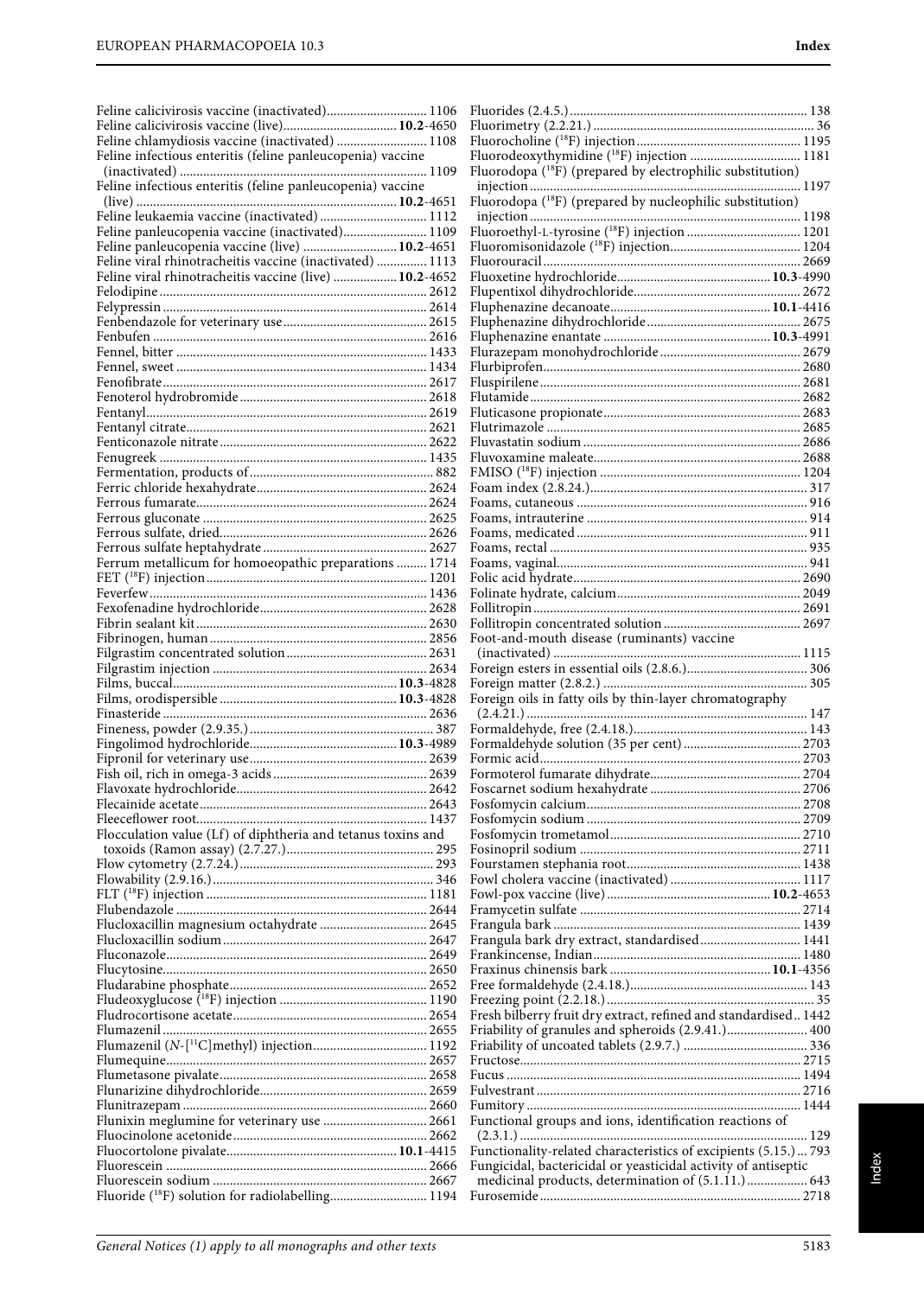| Furunculosis vaccine (inactivated, oil-adjuvanted, injectable) |  |
|----------------------------------------------------------------|--|
|                                                                |  |
|                                                                |  |
|                                                                |  |
| G                                                              |  |
|                                                                |  |
|                                                                |  |
|                                                                |  |
|                                                                |  |
|                                                                |  |
|                                                                |  |
| Gallium (68Ga) chloride (accelerator-produced) solution for    |  |
| Gallium (68Ga) chloride solution for radiolabelling 1206       |  |
|                                                                |  |
|                                                                |  |
|                                                                |  |
|                                                                |  |
|                                                                |  |
|                                                                |  |
|                                                                |  |
| Garlic for homoeopathic preparations 1701                      |  |
| Gas adsorption, specific surface area by (2.9.26.) 369         |  |
|                                                                |  |
|                                                                |  |
| Gas pycnometric density of solids (2.9.23.) 364                |  |
|                                                                |  |
|                                                                |  |
| Gases, nitrogen monoxide and nitrogen dioxide in               |  |
|                                                                |  |
|                                                                |  |
|                                                                |  |
|                                                                |  |
|                                                                |  |
| Gas-gangrene antitoxin (perfringens) 1171                      |  |
|                                                                |  |
|                                                                |  |
|                                                                |  |
|                                                                |  |
|                                                                |  |
|                                                                |  |
|                                                                |  |
|                                                                |  |
|                                                                |  |
| Gene transfer medicinal products for human use (5.14.) 779     |  |
|                                                                |  |
| General texts on biological products (5.2.)  647               |  |
|                                                                |  |
|                                                                |  |
|                                                                |  |
|                                                                |  |
|                                                                |  |
|                                                                |  |
|                                                                |  |
| Ginkgo dry extract, refined and quantified 1451                |  |
|                                                                |  |
|                                                                |  |
|                                                                |  |
| Glass containers for pharmaceutical use (3.2.1.)  453          |  |
|                                                                |  |
|                                                                |  |
|                                                                |  |
|                                                                |  |
|                                                                |  |
|                                                                |  |

| Glucosamine sulfate potassium chloride 2755                 |  |
|-------------------------------------------------------------|--|
|                                                             |  |
|                                                             |  |
|                                                             |  |
|                                                             |  |
|                                                             |  |
|                                                             |  |
|                                                             |  |
| Glycan analysis of glycoproteins (2.2.59.)  109             |  |
|                                                             |  |
|                                                             |  |
|                                                             |  |
|                                                             |  |
|                                                             |  |
|                                                             |  |
|                                                             |  |
|                                                             |  |
|                                                             |  |
|                                                             |  |
|                                                             |  |
|                                                             |  |
|                                                             |  |
| Glycoproteins, glycan analysis of (2.2.59.)  109            |  |
|                                                             |  |
|                                                             |  |
|                                                             |  |
|                                                             |  |
|                                                             |  |
|                                                             |  |
|                                                             |  |
| Gonadotrophin, equine serum, for veterinary use 2783        |  |
|                                                             |  |
| Grafted copolymer, macrogol poly(vinyl alcohol)  3140       |  |
|                                                             |  |
|                                                             |  |
|                                                             |  |
| Granules and powders for oral solutions and suspensions 917 |  |
|                                                             |  |
|                                                             |  |
|                                                             |  |
|                                                             |  |
|                                                             |  |
|                                                             |  |
|                                                             |  |
|                                                             |  |
|                                                             |  |
|                                                             |  |
|                                                             |  |
|                                                             |  |
|                                                             |  |
|                                                             |  |
|                                                             |  |
| Guidelines for using the test for bacterial endotoxins      |  |
| Guidelines for using the test for sterility (5.1.9.)  639   |  |
|                                                             |  |

## **H**

| Haematopoietic products, numeration of CD34/CD45+ cells     |  |
|-------------------------------------------------------------|--|
|                                                             |  |
| Haematopoietic progenitor cells, human, colony-forming cell |  |
|                                                             |  |
|                                                             |  |
| Haemodiafiltration and haemofiltration, concentrated        |  |
|                                                             |  |
| Haemodiafiltration and haemofiltration, solutions for 2803  |  |
|                                                             |  |
| Haemodialysis solutions, concentrated, water for            |  |
|                                                             |  |
|                                                             |  |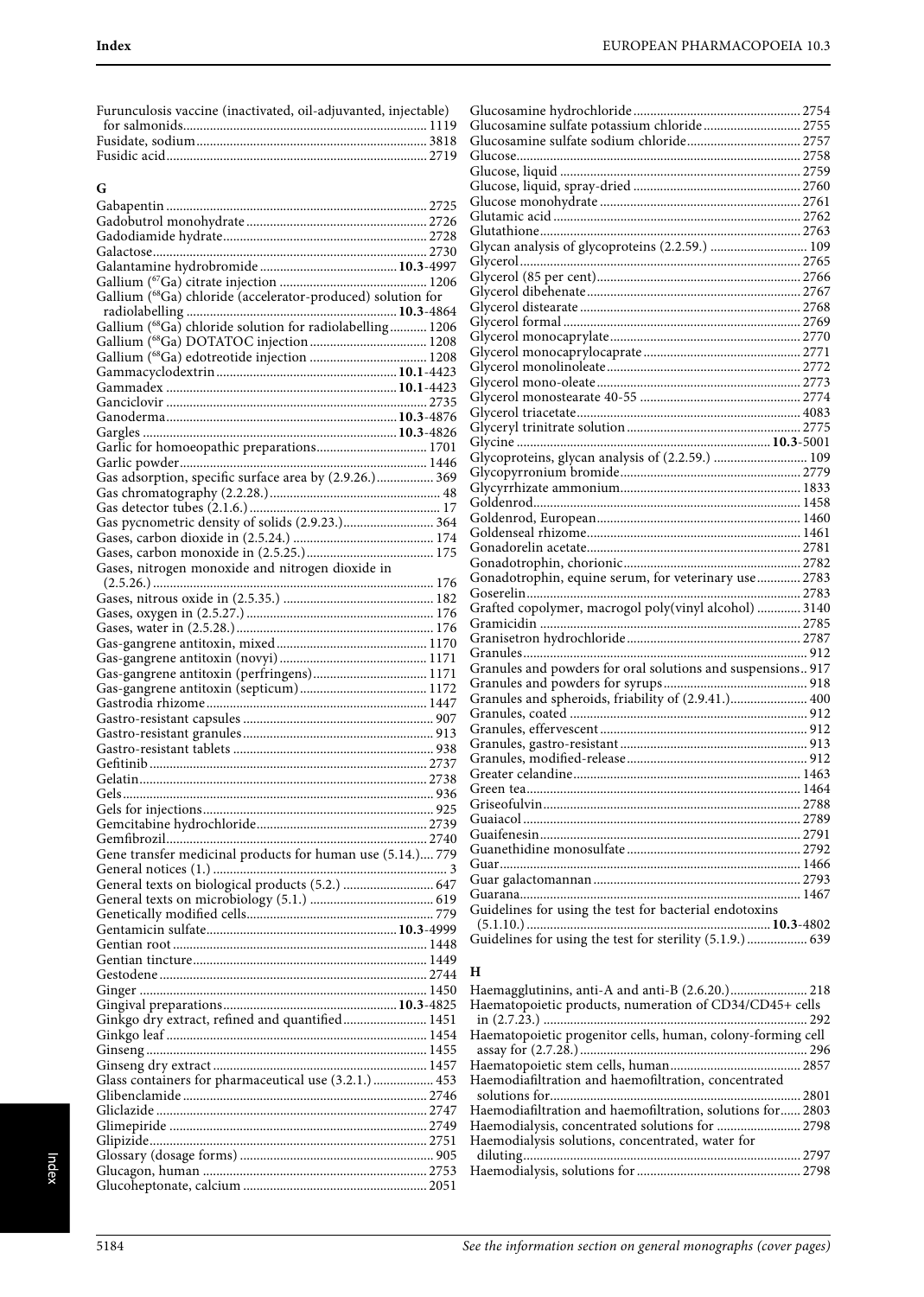Haemofiltration and haemodiafiltration, concentrated solutions for........................................................................... 2801 Haemofiltration and haemodiafiltration, solutions for...... 2803 Haemophilus type b and meningococcal group C conjugate vaccine ..................................................................................... 979 Haemophilus type b (conjugate), diphtheria, tetanus and pertussis (acellular, component) vaccine (adsorbed) ....................................................................**10.3**-4839 Haemophilus type b (conjugate), diphtheria, tetanus, pertussis (acellular, component) and poliomyelitis (inactivated) vaccine (adsorbed) ......................................................**10.3**-4849 Haemophilus type b (conjugate), diphtheria, tetanus, pertussis (acellular, component), hepatitis B (rDNA) and poliomyelitis (inactivated) vaccine (adsorbed) ...............................**10.3**-4846 Haemophilus type b (conjugate), diphtheria, tetanus, pertussis (whole cell) and poliomyelitis (inactivated) vaccine (adsorbed) ....................................................................**10.3**-4853 Haemophilus type b conjugate vaccine.................................. 980 Haemorrhagic disease vaccine (inactivated), rabbit ..**10.2**-4665 Halofantrine hydrochloride................................................... 2805 Haloperidol.............................................................................. 2806 Haloperidol decanoate ........................................................... 2808 Halothane ................................................................................ 2809 Hamamelis bark...................................................................... 1468 Hamamelis leaf........................................................................ 1469 Hard capsules ............................................................................ 906 Hard fat .................................................................................... 2811 Hard fat with additives........................................................... 2812 Hard paraffin........................................................................... 3483 Harmonisation, pharmacopoeial (5.8.).................................. 755 Hawthorn berries...........................................................**10.1**-4357 Hawthorn leaf and flower .............................................**10.3**-4877 Hawthorn leaf and flower dry extract.........................**10.3**-4880 Hawthorn leaf and flower liquid extract.....................**10.3**-4882 HCP assays (2.6.34.) ................................................................. 244 Healthy chicken flocks for the production of inactivated vaccines for veterinary use (5.2.13.)..........................**10.2**-4598 Heat sterilisation, application of the F concepts (5.1.5.) ...........................................................................**10.3**-4802 Heavy bismuth subnitrate...................................................... 1985 Heavy kaolin............................................................................ 3031 Heavy magnesium carbonate ................................................ 3153 Heavy magnesium oxide...............................................**10.3**-5062 Heavy metals (2.4.8.)................................................................ 139 Heavy metals in herbal drugs and herbal drug preparations (2.4.27.) .................................................................................... 158 Hedera helix for homoeopathic preparations ..................... 1715 Helium ..................................................................................... 2814 Heparin, assay of (2.7.5.) ......................................................... 269 Heparin calcium ..................................................................... 2814 Heparin in coagulation factors, assay of (2.7.12.)................. 281 Heparin sodium...................................................................... 2816 Heparins, low-molecular-mass ............................................. 2818 Hepatitis A immunoglobulin, human.................................. 2858 Hepatitis A (inactivated, adsorbed) and typhoid polysaccharide vaccine ..................................................................................... 982 Hepatitis A (inactivated) and hepatitis B (rDNA) vaccine (adsorbed) ............................................................................... 983 Hepatitis A vaccine, assay of (2.7.14.) .........................**10.3**-4781 Hepatitis A vaccine (inactivated, adsorbed).......................... 984 Hepatitis A vaccine (inactivated, virosome).......................... 985 Hepatitis B immunoglobulin for intravenous administration, human .................................................................................... 2859 Hepatitis B immunoglobulin, human .................................. 2858 Hepatitis B (rDNA), diphtheria and tetanus vaccine (adsorbed) ....................................................................**10.3**-4832 Hepatitis B (rDNA), diphtheria, tetanus and pertussis (acellular, component) vaccine (adsorbed)..............**10.3**-4841 Hepatitis B (rDNA), diphtheria, tetanus, pertussis (acellular, component), poliomyelitis (inactivated) and haemophilus type b conjugate vaccine (adsorbed) .........................**10.3**-4846 Hepatitis B vaccine (rDNA) .................................................... 988

Hepatitis C virus (HCV), validation of nucleic acid amplification techniques for the detection of HCV RNA in plasma pools: guidelines ....................................................... 219 Hepatitis type I vaccine (live), viral, duck ..................**10.2**-4647 Heptaminol hydrochloride .................................................... 2821 Herbal drug extracts................................................................. 865 Herbal drug extracts, monographs on (information chapter) (5.23.) ....................................................................................... 843 Herbal drug preparations ........................................................ 869 Herbal drugs.............................................................................. 869 Herbal drugs and herbal drug preparations, heavy metals in (2.4.27.) .................................................................................... 158 Herbal drugs and herbal drug preparations, high-performance thin-layer chromatography of (2.8.25.)................................ 318 Herbal drugs, determination of aflatoxin  $B_1$  in (2.8.18.) ..... 311 Herbal drugs, essential oils in (2.8.12.).................................. 307 Herbal drugs for homoeopathic preparations..................... 1680 Herbal drugs: introduction ................................................... 1289 Herbal drugs, microscopic examination of (2.8.23)............. 317 Herbal drugs: sampling and sample preparation (2.8.20.).. 313 Herbal drugs, tannins in (2.8.14.)........................................... 310 Herbal drugs, test for aristolochic acids in (2.8.21) ............. 314 Herbal medicinal products for oral use and extracts used in their preparation, microbiological examination (2.6.31.).. 239 Herbal medicinal products for oral use and extracts used in their preparation, microbiological quality (5.1.8.) ............. 638 Herbal preparations.................................................................. 869 Herbal substances ..................................................................... 869 Herbal teas................................................................................. 870 Herbal teas, instant................................................................... 871 Herpes zoster (shingles) vaccine (live)................................. 1036 Herpesvirus vaccine (inactivated), equine........................... 1103 Hexamidine diisetionate ........................................................ 2822 Hexetidine ............................................................................... 2823 Hexosamines in polysaccharide vaccines (2.5.20.)............... 173 Hexylresorcinol ....................................................................... 2824 High-molecular-mass macrogols.......................................... 3147 High-performance thin-layer chromatography of herbal drugs and herbal drug preparations (2.8.25.) ................................ 318 Histamine (2.6.10.) ................................................................... 200 Histamine dihydrochloride ................................................... 2825 Histaminum for homoeopathic preparations ..................... 1716 Histidine .................................................................................. 2826 Histidine hydrochloride monohydrate ................................ 2827 Homatropine hydrobromide ................................................. 2829 Homatropine methylbromide ............................................... 2830 Homoeopathic pillules, coated.............................................. 1697 Homoeopathic pillules, impregnated ................................... 1697 Homoeopathic preparations.........................................**10.3**-4893 Homoeopathic preparations, acidum picrinicum for ........ 1698 Homoeopathic preparations, acidum succinicum for........ 1698 Homoeopathic preparations, Adonis vernalis for .....**10.1**-4369 Homoeopathic preparations, Agaricus phalloides for ....... 1699 Homoeopathic preparations, Allium sativum for .............. 1701 Homoeopathic preparations, ammonium carbonicum for ........................................................................................... 1701 Homoeopathic preparations, Anacardium for.................... 1702 Homoeopathic preparations, Apis for.................................. 1703 Homoeopathic preparations, arsenicum album for ........... 1704 Homoeopathic preparations, aurum chloratum natronatum for .......................................................................................... 1704 Homoeopathic preparations, barium chloratum for.......... 1705 Homoeopathic preparations, Belladonna for...................... 1705 Homoeopathic preparations, cadmium sulfuricum for..... 1707 Homoeopathic preparations, calcium fluoratum for ......... 1707 Homoeopathic preparations, calcium iodatum for ............ 1708 Homoeopathic preparations, Cocculus for ......................... 1708 Homoeopathic preparations, Crocus for ............................. 1710 Homoeopathic preparations, cuprum aceticum for........... 1711 Homoeopathic preparations, cuprum metallicum for....... 1712 Homoeopathic preparations, digitalis for ........................... 1712 Homoeopathic preparations, ferrum metallicum for ........ 1714 Homoeopathic preparations, hedera helix for .................... 1715

Hepatitis B vaccine (rDNA), assay of (2.7.15.)...................... 285

ndex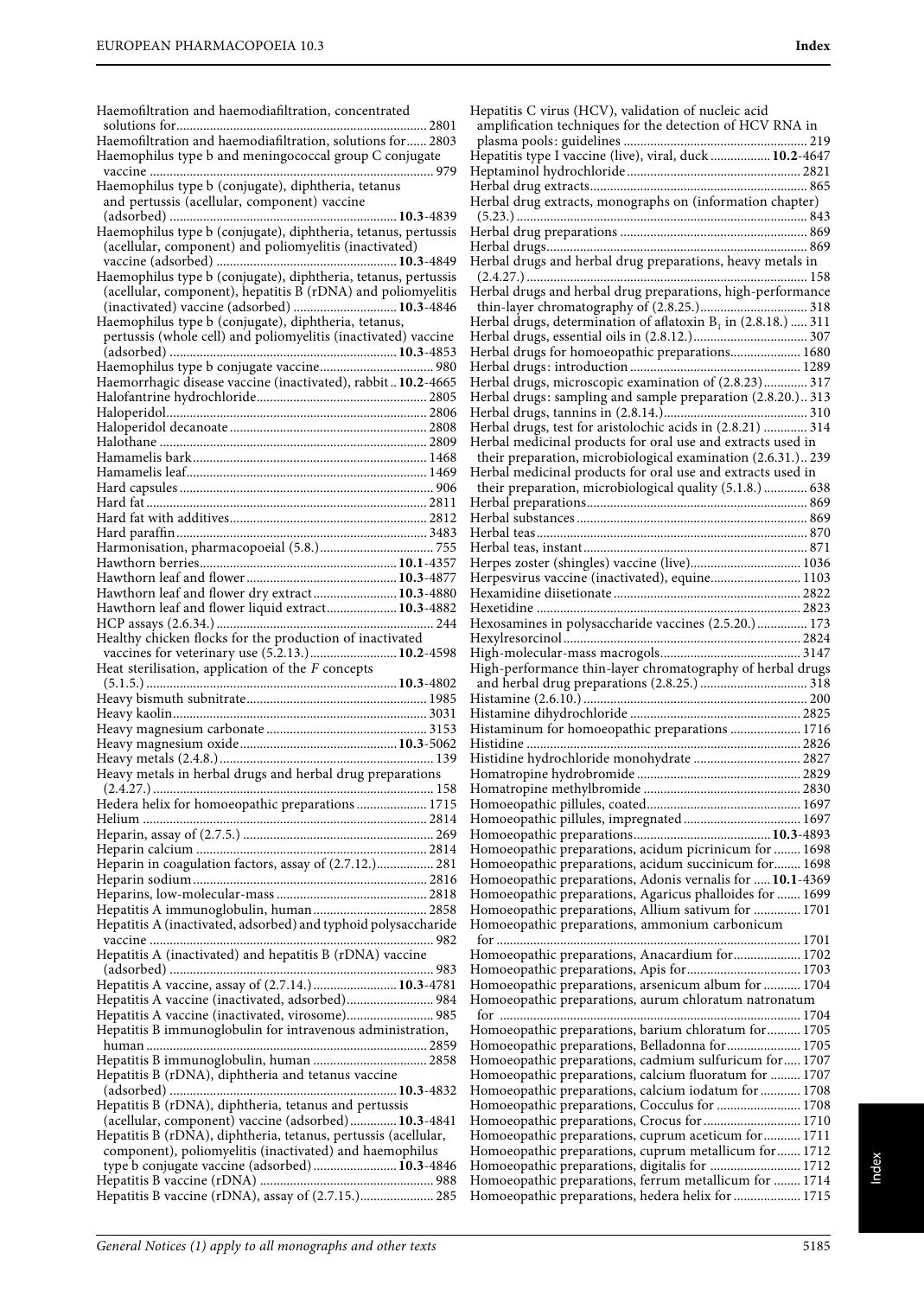| Homoeopathic preparations, herbal drugs for 1680                                                                       |
|------------------------------------------------------------------------------------------------------------------------|
|                                                                                                                        |
| Homoeopathic preparations, histaminum for  1716                                                                        |
| Homoeopathic preparations, hydrastis canadensis for  1716                                                              |
| Homoeopathic preparations, hyoscyamus for  1717                                                                        |
|                                                                                                                        |
| Homoeopathic preparations, hypericum for 1718                                                                          |
| Homoeopathic preparations: introduction  1679                                                                          |
| Homoeopathic preparations, kalium bichromicum for 1721                                                                 |
| Homoeopathic preparations, magnesium fluoratum                                                                         |
|                                                                                                                        |
|                                                                                                                        |
| Homoeopathic preparations, magnesium phosphoricum                                                                      |
|                                                                                                                        |
| Homoeopathic preparations, mother tinctures for  1681                                                                  |
| Homoeopathic preparations, Nux-vomica for  1723                                                                        |
| Homoeopathic preparations, petroleum rectificatum for 1725                                                             |
|                                                                                                                        |
| Homoeopathic preparations, pillules for  10.3-4894                                                                     |
| Homoeopathic preparations, selenium for 1725                                                                           |
| Homoeopathic preparations, Staphysagria for 1726                                                                       |
| Homoeopathic preparations, sulfur for  1727                                                                            |
| Homoeopathic preparations, Urtica dioica for  1728                                                                     |
|                                                                                                                        |
| Homoeopathic stocks (methods of preparation of) and                                                                    |
|                                                                                                                        |
| Homoepathic preparations, Ignatia for 1719                                                                             |
|                                                                                                                        |
| Honey bee for homoeopathic preparations 1703                                                                           |
|                                                                                                                        |
|                                                                                                                        |
|                                                                                                                        |
| Horse-chestnut dry extract, standardised 1477                                                                          |
| Host-cell DNA, residual, quantification and characterisation                                                           |
|                                                                                                                        |
|                                                                                                                        |
|                                                                                                                        |
|                                                                                                                        |
|                                                                                                                        |
|                                                                                                                        |
| Human α-1-proteinase inhibitor, assay of (2.7.32.) 300<br>Human albumin injection, iodinated ( <sup>125</sup> I)  1210 |
|                                                                                                                        |
|                                                                                                                        |
|                                                                                                                        |
|                                                                                                                        |
| Human anti-D immunoglobulin, assay of (2.7.13.)  282                                                                   |
|                                                                                                                        |
| Human anti-D immunoglobulin for intravenous                                                                            |
|                                                                                                                        |
| Human antithrombin III, assay of (2.7.17.) 288                                                                         |
|                                                                                                                        |
|                                                                                                                        |
| Human C1-esterase inhibitor, assay of (2.7.34.)  301                                                                   |
|                                                                                                                        |
| Human coagulation factor II, assay of (2.7.18.) 288                                                                    |
| Human coagulation factor IX.                                                                                           |
| Human coagulation factor IX, assay of (2.7.11.) 281                                                                    |
| Human coagulation factor IX (rDNA) concentrated                                                                        |
|                                                                                                                        |
|                                                                                                                        |
| Human coagulation factor IX (rDNA) powder for solution for                                                             |
|                                                                                                                        |
|                                                                                                                        |
| Human coagulation factor VII, assay of (2.7.10.) 280                                                                   |
| Human coagulation factor VIIa (rDNA) concentrated                                                                      |
|                                                                                                                        |
|                                                                                                                        |
|                                                                                                                        |
| Human coagulation factor VIII, assay of (2.7.4.)  268                                                                  |
| Human coagulation factor VIII (rDNA)  2845                                                                             |
| Human coagulation factor X, assay of (2.7.19.)  289                                                                    |
|                                                                                                                        |
| Human coagulation factor XI, assay of (2.7.22.)  291                                                                   |
|                                                                                                                        |
|                                                                                                                        |
|                                                                                                                        |
| Human haematopoietic progenitor cells, colony-forming cell                                                             |
|                                                                                                                        |
|                                                                                                                        |
|                                                                                                                        |
|                                                                                                                        |
|                                                                                                                        |
| Human hepatitis B immunoglobulin for intravenous                                                                       |
|                                                                                                                        |
|                                                                                                                        |
|                                                                                                                        |
| Human normal immunoglobulin for intramuscular                                                                          |

| Human normal immunoglobulin for intravenous             |  |
|---------------------------------------------------------|--|
| Human normal immunoglobulin for subcutaneous            |  |
|                                                         |  |
| Human papillomavirus vaccine (rDNA)  989                |  |
| Human plasma (pooled and treated for virus              |  |
|                                                         |  |
| Human plasmin inhibitor, assay of (2.7.25.)  295        |  |
|                                                         |  |
|                                                         |  |
|                                                         |  |
|                                                         |  |
|                                                         |  |
|                                                         |  |
| Human varicella immunoglobulin for intravenous          |  |
|                                                         |  |
| Human von Willebrand factor, assay of (2.7.21.) 290     |  |
|                                                         |  |
|                                                         |  |
|                                                         |  |
| Hydrastis canadensis for homoeopathic preparations 1716 |  |
|                                                         |  |
|                                                         |  |
| Hydrocodone hydrogen tartrate 2.5-hydrate  2881         |  |
|                                                         |  |
|                                                         |  |
| Hydrogen peroxide solution (3 per cent) 2889            |  |
| Hydrogen peroxide solution (30 per cent) 2890           |  |
|                                                         |  |
|                                                         |  |
|                                                         |  |
|                                                         |  |
|                                                         |  |
| Hydrogenated vegetable oils, nickel in (2.4.31.)  163   |  |
|                                                         |  |
|                                                         |  |
|                                                         |  |
|                                                         |  |
|                                                         |  |
|                                                         |  |
|                                                         |  |
|                                                         |  |
|                                                         |  |
|                                                         |  |
|                                                         |  |
|                                                         |  |
|                                                         |  |
|                                                         |  |
|                                                         |  |
| Hydroxypropylcellulose, low-substituted  2904           |  |
|                                                         |  |
| Hydroxypropylmethylcellulose phthalate 2916             |  |
|                                                         |  |
|                                                         |  |
| Hymenoptera venoms for allergen products 2908           |  |
|                                                         |  |
|                                                         |  |
|                                                         |  |
| Hyoscyamus for homoeopathic preparations  1717          |  |
|                                                         |  |
| Hypericum for homoeopathic preparations 1718            |  |
|                                                         |  |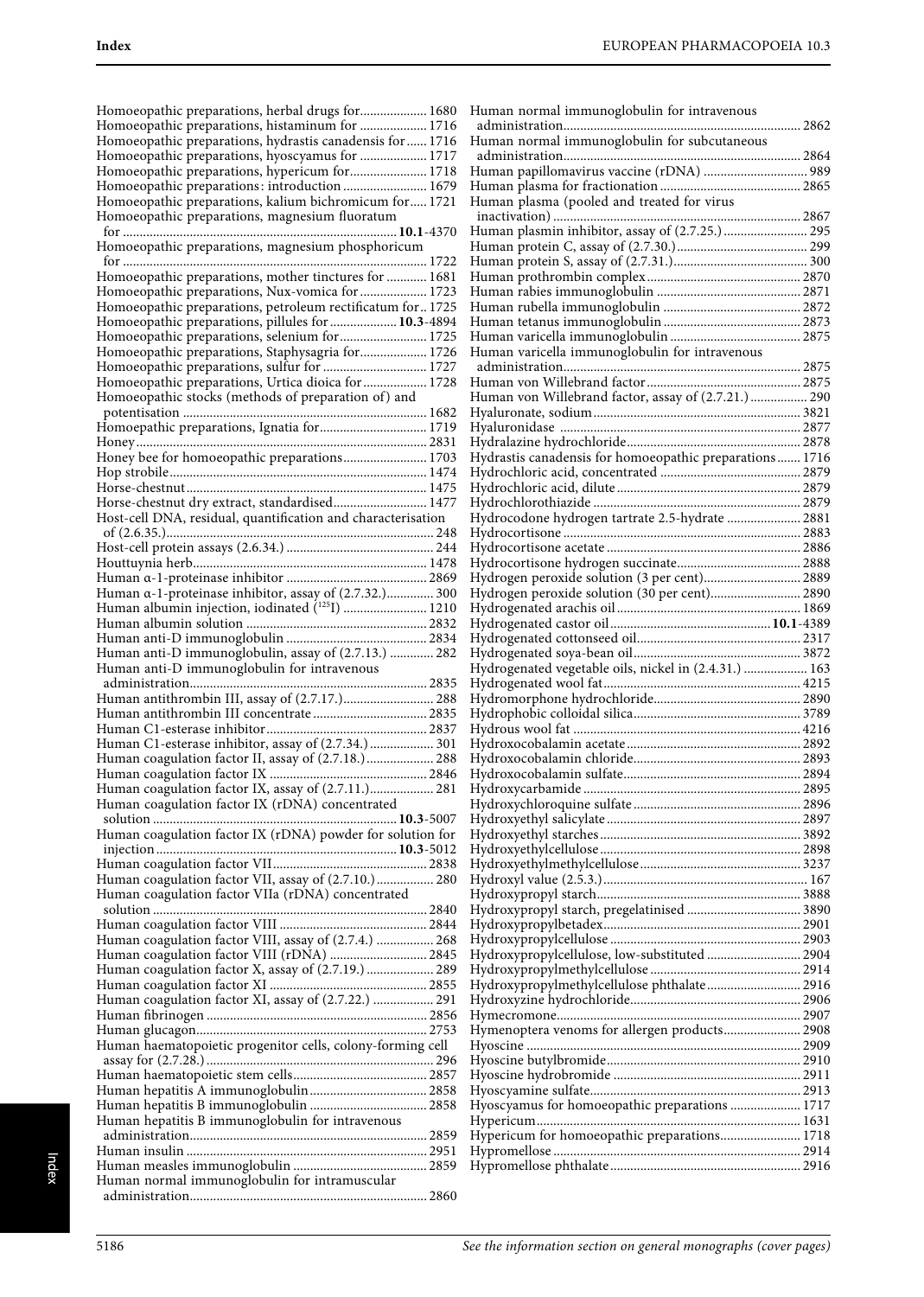| I                                                                                                                 |
|-------------------------------------------------------------------------------------------------------------------|
|                                                                                                                   |
|                                                                                                                   |
|                                                                                                                   |
|                                                                                                                   |
| Identification and control of residual solvents                                                                   |
| Identification of fatty oils by thin-layer chromatography                                                         |
| Identification of phenothiazines by thin-layer chromatography                                                     |
| Identification reactions of ions and functional groups                                                            |
|                                                                                                                   |
| Ignatia for homoeopathic preparations  1719                                                                       |
|                                                                                                                   |
|                                                                                                                   |
|                                                                                                                   |
|                                                                                                                   |
| Immunoglobulin for human use, anti-T lymphocyte,                                                                  |
| Immunoglobulin for intramuscular administration, human                                                            |
|                                                                                                                   |
| Immunoglobulin for intravenous administration, human                                                              |
| Immunoglobulin for intravenous administration, human                                                              |
|                                                                                                                   |
| Immunoglobulin for intravenous administration, human                                                              |
| Immunoglobulin for intravenous administration, human                                                              |
|                                                                                                                   |
| Immunoglobulin for subcutaneous administration, human                                                             |
|                                                                                                                   |
| Immunoglobulin, human anti-D, assay of (2.7.13.)  282                                                             |
|                                                                                                                   |
|                                                                                                                   |
|                                                                                                                   |
|                                                                                                                   |
|                                                                                                                   |
| Immunoglobulin, test for anticomplementary activity of                                                            |
| Immunoglobulin, test for Fc function of (2.7.9.) 279                                                              |
| Immunonephelometry for vaccine component assay                                                                    |
| Immunosera and vaccines, phenol in (2.5.15.) 172                                                                  |
| Immunosera and vaccines, veterinary, evaluation of efficacy                                                       |
| Immunosera and vaccines, veterinary, evaluation of safety                                                         |
|                                                                                                                   |
|                                                                                                                   |
| Immunosera for veterinary use, evaluation of the safety of                                                        |
|                                                                                                                   |
| Impurities, elemental, determination of (2.4.20.) 144                                                             |
| Impurities in substances for pharmaceutical use, control of                                                       |
| In vitro method(s) for the quality control of vaccines,                                                           |
| substitution of <i>in vivo</i> method(s) by (5.2.14.) 679<br>In vivo assay of poliomyelitis vaccine (inactivated) |
| Inactivated vaccines for veterinary use, healthy chicken flocks                                                   |
|                                                                                                                   |
|                                                                                                                   |
|                                                                                                                   |

| Indicators, approximate pH of solutions (2.2.4.) 25                                                            |  |
|----------------------------------------------------------------------------------------------------------------|--|
|                                                                                                                |  |
|                                                                                                                |  |
|                                                                                                                |  |
|                                                                                                                |  |
|                                                                                                                |  |
|                                                                                                                |  |
|                                                                                                                |  |
| Inductively coupled plasma-atomic emission spectrometry                                                        |  |
|                                                                                                                |  |
| Inductively coupled plasma-mass spectrometry (2.2.58.)  108                                                    |  |
| Infectious bovine rhinotracheitis vaccine (inactivated) 1120                                                   |  |
| Infectious bovine rhinotracheitis vaccine (live) 10.2-4654                                                     |  |
|                                                                                                                |  |
| Infectious bronchitis vaccine (inactivated), avian  10.2-4622                                                  |  |
| Infectious bronchitis vaccine (live), avian  10.2-4623                                                         |  |
| Infectious bursal disease vaccine (inactivated),                                                               |  |
|                                                                                                                |  |
| Infectious bursal disease vaccine (live), avian 10.2-4627                                                      |  |
| Infectious chicken anaemia vaccine (live) 10.2-4655                                                            |  |
| Infectious encephalomyelitis vaccine (live), avian 10.2-4628                                                   |  |
| Infectious enteritis vaccine (inactivated), feline  1109                                                       |  |
|                                                                                                                |  |
| Infectious enteritis vaccine (live), feline  10.2-4651                                                         |  |
| Infectious laryngotracheitis vaccine (live), avian  10.2-4630                                                  |  |
| Infectious pancreatic necrosis vaccine (inactivated,                                                           |  |
| oil-adjuvanted, injectable) for salmonids  1124                                                                |  |
| Infectious rhinotracheitis vaccine (live), turkey  10.2-4668                                                   |  |
| Infliximab concentrated solution 10.3-5019                                                                     |  |
| Influenza vaccine (inactivated), equine  1104                                                                  |  |
|                                                                                                                |  |
| Influenza vaccine (inactivated), porcine 1142                                                                  |  |
|                                                                                                                |  |
| Influenza vaccine (split virion, inactivated)  995                                                             |  |
| Influenza vaccine (surface antigen, inactivated) 996                                                           |  |
| Influenza vaccine (surface antigen, inactivated, prepared in                                                   |  |
|                                                                                                                |  |
| Influenza vaccine (surface antigen, inactivated,                                                               |  |
|                                                                                                                |  |
|                                                                                                                |  |
| Influenza vaccine (whole virion, inactivated)  1002                                                            |  |
|                                                                                                                |  |
| Influenza vaccine (whole virion, inactivated, prepared in cell                                                 |  |
|                                                                                                                |  |
|                                                                                                                |  |
| Infrared absorption spectrophotometry (2.2.24.) 10.3-4753                                                      |  |
|                                                                                                                |  |
|                                                                                                                |  |
| $\begin{minipage}{0.9\linewidth} Inhalation gas, krypton (81mKr) 1217\\ Inhalation powders 231 \end{minipage}$ |  |
|                                                                                                                |  |
| Inhalation, preparations for: aerodynamic assessment of fine                                                   |  |
|                                                                                                                |  |
|                                                                                                                |  |
|                                                                                                                |  |
|                                                                                                                |  |
|                                                                                                                |  |
|                                                                                                                |  |
|                                                                                                                |  |
|                                                                                                                |  |
|                                                                                                                |  |
|                                                                                                                |  |
|                                                                                                                |  |
|                                                                                                                |  |
|                                                                                                                |  |
|                                                                                                                |  |
|                                                                                                                |  |
|                                                                                                                |  |
|                                                                                                                |  |
|                                                                                                                |  |
|                                                                                                                |  |
|                                                                                                                |  |
|                                                                                                                |  |
|                                                                                                                |  |
|                                                                                                                |  |
| Insulin zinc injectable suspension (amorphous) 2962                                                            |  |
| Insulin zinc injectable suspension (crystalline) 2962                                                          |  |
| Interferon alfa-2 concentrated solution  2963                                                                  |  |
| Interferon beta-1a concentrated solution  2965                                                                 |  |
|                                                                                                                |  |
| Interferon gamma-1b concentrated solution  2968                                                                |  |
|                                                                                                                |  |
|                                                                                                                |  |
| Intramammary preparations for veterinary use  913                                                              |  |

Index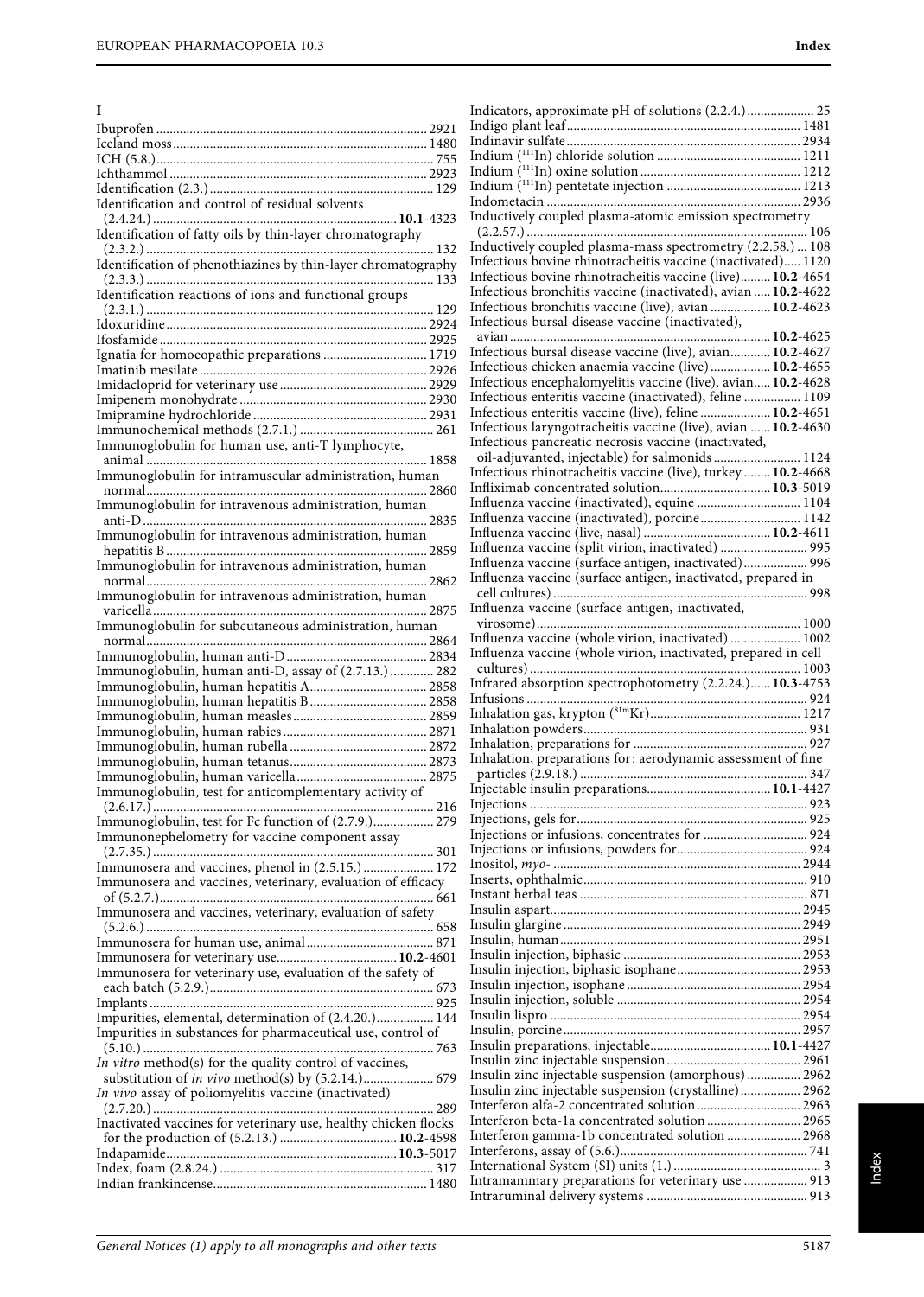| Intrauterine preparations for veterinary use  914                                                                                                                                         |  |
|-------------------------------------------------------------------------------------------------------------------------------------------------------------------------------------------|--|
|                                                                                                                                                                                           |  |
|                                                                                                                                                                                           |  |
|                                                                                                                                                                                           |  |
|                                                                                                                                                                                           |  |
|                                                                                                                                                                                           |  |
|                                                                                                                                                                                           |  |
| Iobenguane (131I) injection for diagnostic use 1214                                                                                                                                       |  |
| Iobenguane ( <sup>131</sup> I) injection for therapeutic use 1215                                                                                                                         |  |
| Iobenguane sulfate for radiopharmaceutical prepara-                                                                                                                                       |  |
|                                                                                                                                                                                           |  |
| Iodinated ( <sup>125</sup> I) human albumin injection  1210                                                                                                                               |  |
|                                                                                                                                                                                           |  |
|                                                                                                                                                                                           |  |
|                                                                                                                                                                                           |  |
|                                                                                                                                                                                           |  |
|                                                                                                                                                                                           |  |
| Iodohippurate (sodium) dihydrate for radiopharmaceutical                                                                                                                                  |  |
|                                                                                                                                                                                           |  |
| $\begin{minipage}{0.9\linewidth} \textbf{preparations} \textbf{} \textbf{} \textbf{1234} \\ \textbf{Iodomethylnorcholesterol (^{131}I) injection} \textbf{} \textbf{1217} \end{minipage}$ |  |
|                                                                                                                                                                                           |  |
|                                                                                                                                                                                           |  |
| Ionic concentration, potentiometric determination of using                                                                                                                                |  |
|                                                                                                                                                                                           |  |
| Ions and functional groups, identification reactions of                                                                                                                                   |  |
|                                                                                                                                                                                           |  |
| Ion-selective electrodes, potentiometric determination of                                                                                                                                 |  |
|                                                                                                                                                                                           |  |
|                                                                                                                                                                                           |  |
|                                                                                                                                                                                           |  |
|                                                                                                                                                                                           |  |
|                                                                                                                                                                                           |  |
|                                                                                                                                                                                           |  |
|                                                                                                                                                                                           |  |
| Ipecacuanha liquid extract, standardised  1483                                                                                                                                            |  |
|                                                                                                                                                                                           |  |
|                                                                                                                                                                                           |  |
|                                                                                                                                                                                           |  |
|                                                                                                                                                                                           |  |
|                                                                                                                                                                                           |  |
|                                                                                                                                                                                           |  |
|                                                                                                                                                                                           |  |
|                                                                                                                                                                                           |  |
| Irinotecan hydrochloride trihydrate 10.1-4429                                                                                                                                             |  |
|                                                                                                                                                                                           |  |
|                                                                                                                                                                                           |  |
|                                                                                                                                                                                           |  |
|                                                                                                                                                                                           |  |
|                                                                                                                                                                                           |  |
|                                                                                                                                                                                           |  |
|                                                                                                                                                                                           |  |
|                                                                                                                                                                                           |  |
|                                                                                                                                                                                           |  |
|                                                                                                                                                                                           |  |
|                                                                                                                                                                                           |  |
|                                                                                                                                                                                           |  |
|                                                                                                                                                                                           |  |
|                                                                                                                                                                                           |  |
|                                                                                                                                                                                           |  |
|                                                                                                                                                                                           |  |
|                                                                                                                                                                                           |  |
|                                                                                                                                                                                           |  |
|                                                                                                                                                                                           |  |
|                                                                                                                                                                                           |  |
|                                                                                                                                                                                           |  |
| Isosorbide mononitrate, diluted  10.1-4434                                                                                                                                                |  |
| Isotherms (sorption-desorption) and water activity,                                                                                                                                       |  |
|                                                                                                                                                                                           |  |
| determination of (water-solid interactions) (2.9.39.) 394                                                                                                                                 |  |
|                                                                                                                                                                                           |  |
|                                                                                                                                                                                           |  |
|                                                                                                                                                                                           |  |
|                                                                                                                                                                                           |  |
|                                                                                                                                                                                           |  |
|                                                                                                                                                                                           |  |
|                                                                                                                                                                                           |  |
|                                                                                                                                                                                           |  |
|                                                                                                                                                                                           |  |
|                                                                                                                                                                                           |  |
|                                                                                                                                                                                           |  |

# $\bf K$

| Kalium bichromicum for homoeopathic preparations 1721 |  |
|-------------------------------------------------------|--|
|                                                       |  |
|                                                       |  |
|                                                       |  |
|                                                       |  |
|                                                       |  |
|                                                       |  |
|                                                       |  |
|                                                       |  |
|                                                       |  |
|                                                       |  |
|                                                       |  |
|                                                       |  |
|                                                       |  |
|                                                       |  |
|                                                       |  |

## $\mathbf L$

| Laryngotracheitis vaccine (live), infectious, avian  10.2-4630 |  |
|----------------------------------------------------------------|--|
|                                                                |  |
|                                                                |  |
|                                                                |  |
|                                                                |  |
|                                                                |  |
|                                                                |  |
|                                                                |  |
|                                                                |  |
|                                                                |  |
|                                                                |  |
|                                                                |  |
|                                                                |  |
| Leptospirosis vaccine (inactivated), bovine 1071               |  |
| Leptospirosis vaccine (inactivated), canine 1082               |  |
|                                                                |  |
|                                                                |  |
| Leukaemia vaccine (inactivated), feline 1112                   |  |
|                                                                |  |
|                                                                |  |
|                                                                |  |
|                                                                |  |
|                                                                |  |
|                                                                |  |
|                                                                |  |
|                                                                |  |
|                                                                |  |
|                                                                |  |
|                                                                |  |
|                                                                |  |
|                                                                |  |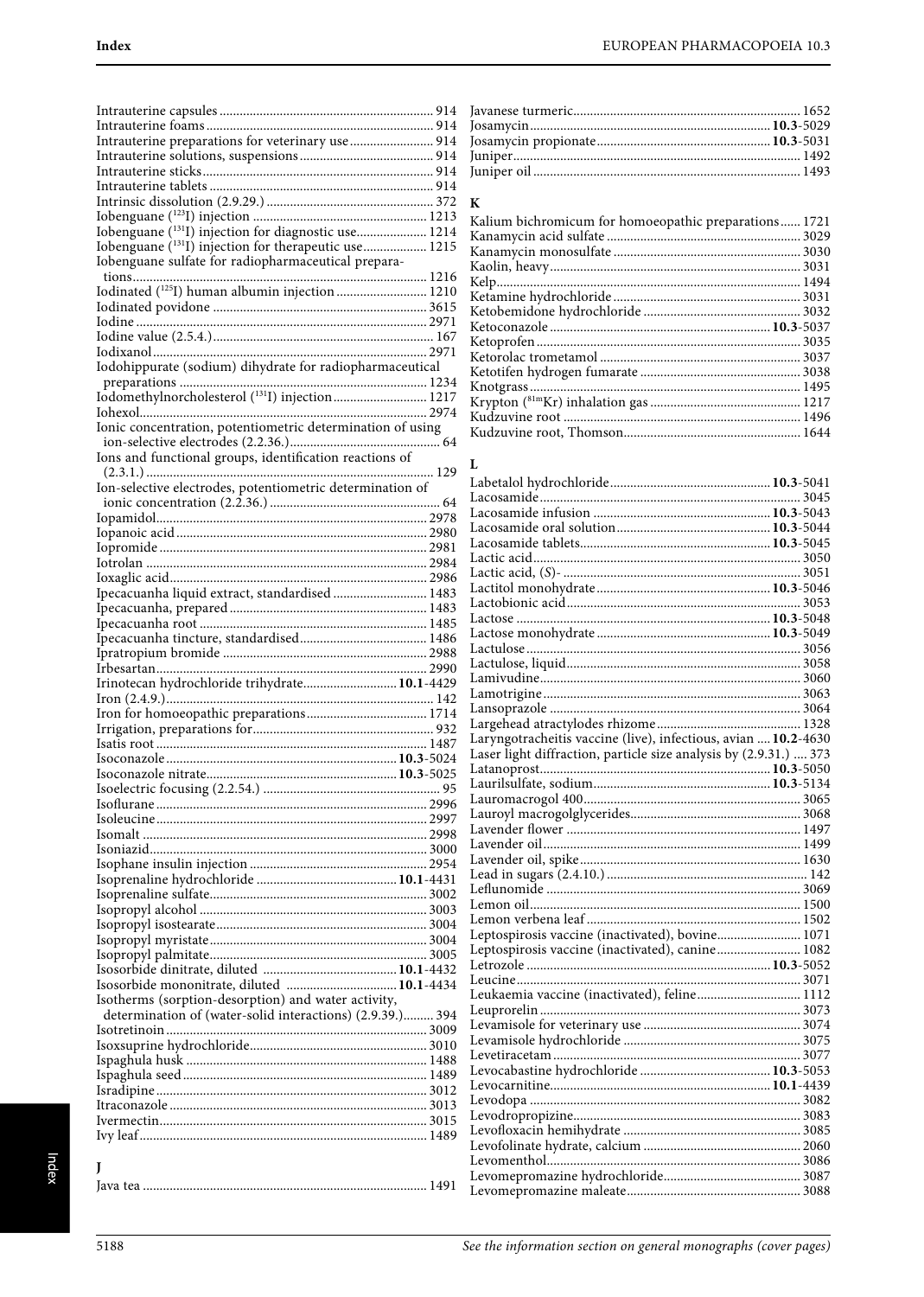| Lidocaine hydrochloride monohydrate  3097                      |  |
|----------------------------------------------------------------|--|
|                                                                |  |
|                                                                |  |
|                                                                |  |
|                                                                |  |
|                                                                |  |
|                                                                |  |
|                                                                |  |
|                                                                |  |
| Linen thread, sterile, in distributor for veterinary use  1282 |  |
|                                                                |  |
|                                                                |  |
|                                                                |  |
| Lipophilic solid dosage forms, dissolution test for            |  |
|                                                                |  |
|                                                                |  |
|                                                                |  |
|                                                                |  |
|                                                                |  |
|                                                                |  |
|                                                                |  |
|                                                                |  |
| Liquid preparations for cutaneous application 916              |  |
| Liquid preparations for cutaneous application, veterinary 941  |  |
|                                                                |  |
|                                                                |  |
|                                                                |  |
|                                                                |  |
| Liquids, clarity and degree of opalescence of (2.2.1.)  21     |  |
| Liquorice dry extract for flavouring purposes  1508            |  |
|                                                                |  |
|                                                                |  |
|                                                                |  |
| Live biotherapeutic products for human use  876                |  |
| Live biotherapeutic products, microbiological examination      |  |
| of (tests for enumeration of microbial contaminants)           |  |
| Live biotherapeutic products, microbiological examination of   |  |
| (tests for specified micro-organisms) (2.6.38.)  255           |  |
|                                                                |  |
|                                                                |  |
|                                                                |  |
|                                                                |  |
|                                                                |  |
|                                                                |  |
|                                                                |  |
|                                                                |  |
|                                                                |  |
|                                                                |  |
|                                                                |  |
|                                                                |  |
|                                                                |  |
|                                                                |  |
|                                                                |  |
|                                                                |  |
| Low-substituted hydroxypropylcellulose  2904                   |  |
|                                                                |  |
|                                                                |  |
| Lutetium ( <sup>177</sup> Lu) solution for radiolabelling 1218 |  |

#### **M**

| Macrogol poly(vinyl alcohol) grafted copolymer  3140    |  |
|---------------------------------------------------------|--|
|                                                         |  |
|                                                         |  |
|                                                         |  |
|                                                         |  |
|                                                         |  |
|                                                         |  |
|                                                         |  |
|                                                         |  |
|                                                         |  |
|                                                         |  |
|                                                         |  |
|                                                         |  |
| Magnesium and alkaline-earth metals (2.4.7.) 139        |  |
|                                                         |  |
|                                                         |  |
|                                                         |  |
|                                                         |  |
| Magnesium chloride hexahydrate  10.3-5061               |  |
|                                                         |  |
|                                                         |  |
|                                                         |  |
|                                                         |  |
| Magnesium fluoratum for homoeopathic preparations 10.1- |  |
| 4370                                                    |  |
|                                                         |  |
|                                                         |  |
|                                                         |  |
|                                                         |  |
|                                                         |  |
|                                                         |  |
|                                                         |  |
| Magnesium phosphoricum for homoeopathic                 |  |
|                                                         |  |
|                                                         |  |
|                                                         |  |
| Magnesium sulfate heptahydrate 10.3-5063                |  |
|                                                         |  |
|                                                         |  |
|                                                         |  |
|                                                         |  |
|                                                         |  |
|                                                         |  |
|                                                         |  |
|                                                         |  |
|                                                         |  |
|                                                         |  |
|                                                         |  |
|                                                         |  |
|                                                         |  |
| Management of extraneous agents in immunological        |  |
| veterinary medicinal products (5.2.5.) 10.2-4590        |  |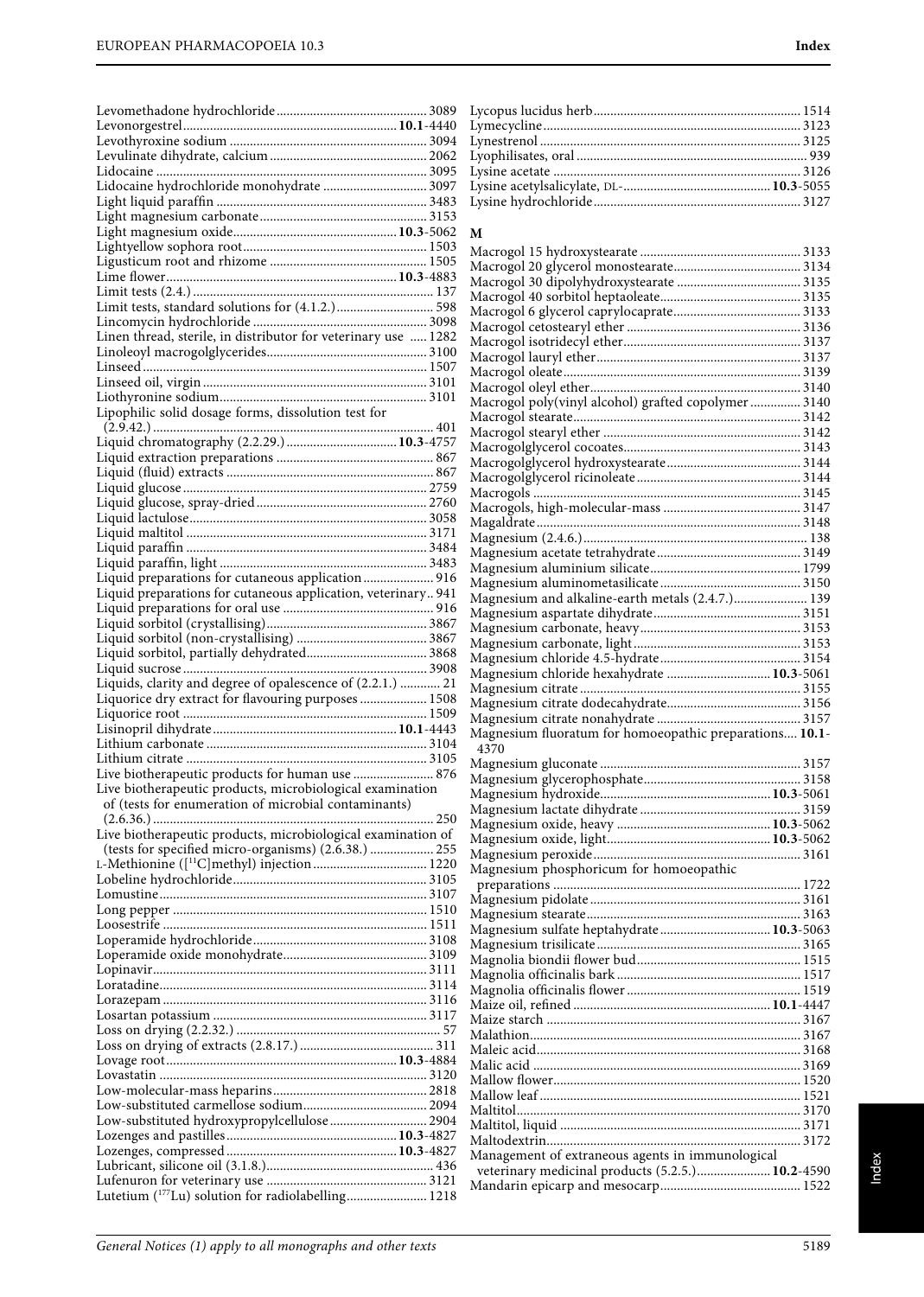| Manganese glycerophosphate, hydrated  3174                                                                                   |
|------------------------------------------------------------------------------------------------------------------------------|
| Mannheimia vaccine (inactivated) for cattle 1125                                                                             |
| Mannheimia vaccine (inactivated) for sheep 1126                                                                              |
|                                                                                                                              |
|                                                                                                                              |
|                                                                                                                              |
|                                                                                                                              |
|                                                                                                                              |
|                                                                                                                              |
| Mass spectrometry, inductively coupled plasma- (2.2.58.) 108                                                                 |
| Mass uniformity of delivered doses from multidose containers                                                                 |
| Mass uniformity of single-dose preparations (2.9.5.)  335                                                                    |
|                                                                                                                              |
|                                                                                                                              |
| Materials based on non-plasticised poly(vinyl chloride)                                                                      |
| for containers for non-injectable, aqueous solutions                                                                         |
| Materials based on non-plasticised poly(vinyl chloride) for                                                                  |
| containers for solid dosage forms for oral administration                                                                    |
|                                                                                                                              |
| Materials based on plasticised poly(vinyl chloride) for                                                                      |
| containers for aqueous solutions for intravenous infusion                                                                    |
|                                                                                                                              |
| Materials based on plasticised poly(vinyl chloride) for                                                                      |
| containers for human blood and blood components<br>465                                                                       |
| Materials based on plasticised poly(vinyl chloride) for                                                                      |
| tubing used in sets for the transfusion of blood and blood                                                                   |
|                                                                                                                              |
| Materials for containers for human blood and blood                                                                           |
|                                                                                                                              |
| Materials used for the manufacture of containers (3.1.) 423                                                                  |
|                                                                                                                              |
|                                                                                                                              |
|                                                                                                                              |
|                                                                                                                              |
| Measles, mumps and rubella vaccine (live) 1005                                                                               |
| Measles, mumps, rubella and varicella vaccine (live)  1006                                                                   |
| Measurement and detection of radioactivity (2.2.66.)  119                                                                    |
| Measurement of consistency by penetrometry (2.9.9.) 337                                                                      |
|                                                                                                                              |
|                                                                                                                              |
|                                                                                                                              |
|                                                                                                                              |
| Medicated chewing gums, dissolution test for (2.9.25.) 365<br>Medicated feeding stuffs for veterinary use, premixes for  927 |
|                                                                                                                              |
|                                                                                                                              |
|                                                                                                                              |
|                                                                                                                              |
|                                                                                                                              |
|                                                                                                                              |
| Medronic acid for radiopharmaceutical preparations  1219                                                                     |
|                                                                                                                              |
|                                                                                                                              |
|                                                                                                                              |
|                                                                                                                              |
|                                                                                                                              |
|                                                                                                                              |
|                                                                                                                              |
|                                                                                                                              |
|                                                                                                                              |
|                                                                                                                              |
| Melting point - capillary method (2.2.14.)  32                                                                               |

| Melting point - instantaneous method (2.2.16.) 33                                                                      |
|------------------------------------------------------------------------------------------------------------------------|
| Melting point - open capillary method (2.2.15.)  33                                                                    |
| Meningococcal group A, C, W135 and Y conjugate                                                                         |
| Meningococcal group C and haemophilus type b conjugate                                                                 |
|                                                                                                                        |
| Meningococcal group C conjugate vaccine  1010                                                                          |
| Meningococcal polysaccharide vaccine  1012                                                                             |
|                                                                                                                        |
|                                                                                                                        |
|                                                                                                                        |
|                                                                                                                        |
| Mercury porosimetry, porosity and pore-size distribution of                                                            |
|                                                                                                                        |
|                                                                                                                        |
|                                                                                                                        |
|                                                                                                                        |
|                                                                                                                        |
|                                                                                                                        |
| Metal catalyst or metal reagent residues (5.20.) 815                                                                   |
| Metal catalyst or metal reagent residues, determination of                                                             |
|                                                                                                                        |
|                                                                                                                        |
| Metered-dose preparations for inhalation, non-                                                                         |
| Metered-dose preparations for inhalation, pressurised 928                                                              |
|                                                                                                                        |
| Methacrylate copolymer, basic butylated  1925                                                                          |
| Methacrylic acid - ethyl acrylate copolymer (1:1) 3214<br>Methacrylic acid - ethyl acrylate copolymer (1:1) dispersion |
|                                                                                                                        |
| Methacrylic acid - methyl methacrylate copolymer (1:1) 3217                                                            |
| Methacrylic acid - methyl methacrylate copolymer (1:2) 3218                                                            |
|                                                                                                                        |
| Methane intermix (2 per cent) in nitrogen  3221                                                                        |
| Methanesulfonate (methyl, ethyl and isopropyl) in active                                                               |
| 183<br>Methanesulfonic acid, methanesulfonyl chloride in                                                               |
| 184                                                                                                                    |
| Methanesulfonic acid, methyl, ethyl and isopropyl                                                                      |
| Methanesulfonyl chloride in methanesulfonic acid                                                                       |
|                                                                                                                        |
|                                                                                                                        |
| Methanol and 2-propanol, test for (2.9.11.)  342                                                                       |
|                                                                                                                        |
| Methionine ([ <sup>11</sup> C]methyl) injection, L- 1220                                                               |
|                                                                                                                        |
|                                                                                                                        |
| Methods of preparation of homoeopathic stocks and                                                                      |
| Methods of preparation of sterile products (5.1.1.)  619                                                               |
|                                                                                                                        |
| Methyl, ethyl and isopropyl benzenesulfonate in active                                                                 |
| Methyl, ethyl and isopropyl methanesulfonate in active                                                                 |
|                                                                                                                        |
| Methyl, ethyl and isopropyl methanesulfonate in                                                                        |
| Methyl, ethyl and isopropyl toluenesulfonate in active                                                                 |
|                                                                                                                        |
| Methyl methacrylate - methacrylic acid copolymer (1:1)3217                                                             |
| Methyl methacrylate - methacrylic acid copolymer (1:2)3218                                                             |
|                                                                                                                        |
| Methyl parahydroxybenzoate, sodium 3830                                                                                |
|                                                                                                                        |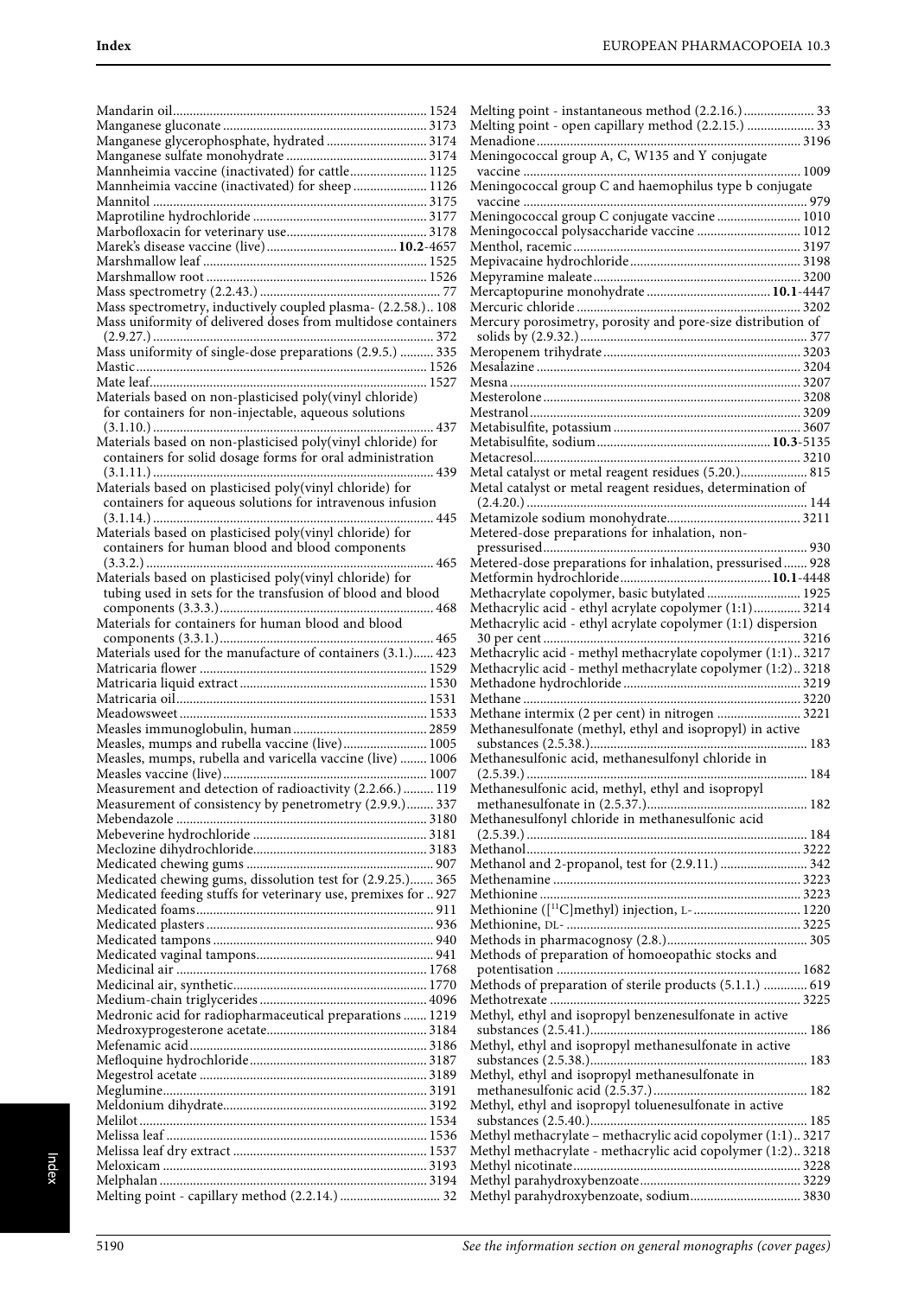| Methylpentoses in polysaccharide vaccines (2.5.21.) 173       |                                                             |  |
|---------------------------------------------------------------|-------------------------------------------------------------|--|
|                                                               |                                                             |  |
|                                                               | Molecular mass distribution in dextrans (2.2.39.) 10.3-4760 |  |
|                                                               |                                                             |  |
|                                                               |                                                             |  |
| Methylprednisolone hydrogen succinate 3245                    |                                                             |  |
|                                                               |                                                             |  |
|                                                               |                                                             |  |
|                                                               |                                                             |  |
|                                                               |                                                             |  |
|                                                               |                                                             |  |
|                                                               | Monographs on herbal drug extracts (information chapter)    |  |
|                                                               |                                                             |  |
| Metoclopramide hydrochloride monohydrate 3253                 | Monophosphoryl lipid A, 3-O-desacyl-4'-  2355               |  |
|                                                               |                                                             |  |
|                                                               | Morantel hydrogen tartrate for veterinary use  3298         |  |
|                                                               |                                                             |  |
|                                                               |                                                             |  |
|                                                               |                                                             |  |
|                                                               | Mother tinctures for homoeopathic preparations 1681         |  |
|                                                               |                                                             |  |
|                                                               |                                                             |  |
|                                                               |                                                             |  |
|                                                               |                                                             |  |
|                                                               |                                                             |  |
| Microbial enumeration tests (microbiological examination of   |                                                             |  |
|                                                               |                                                             |  |
| Microbiological assay of antibiotics (2.7.2.)  262            |                                                             |  |
| Microbiological examination of cell-based preparations        |                                                             |  |
|                                                               | Multidose containers, uniformity of mass of delivered doses |  |
| Microbiological examination of herbal medicinal products for  |                                                             |  |
| oral use and extracts used in their preparation (2.6.31.) 239 |                                                             |  |
| Microbiological examination of live biotherapeutic            | Mumps, measles, rubella and varicella vaccine (live)  1006  |  |
| products: tests for enumeration of microbial contaminants     |                                                             |  |
|                                                               |                                                             |  |
| Microbiological examination of live biotherapeutic products:  |                                                             |  |
|                                                               |                                                             |  |
| Microbiological examination of non-sterile products:          |                                                             |  |
| microbial enumeration tests (2.6.12.)  10.3-4765              |                                                             |  |
| Microbiological examination of non-sterile products: test for | Mycoplasma gallisepticum vaccine (inactivated)  1129        |  |
| specified micro-organisms (2.6.13.)  10.3-4769                |                                                             |  |
| Microbiological quality, alternative methods for control of   |                                                             |  |
|                                                               |                                                             |  |

specified micro-organisms (2. Microbiological quality, alternative methods for the methods of  $\mathcal{N}$ (5.1.6.) ...................................................................................... 628 Microbiological quality of herbal medicinal products for oral use and extracts used in their preparation (5.1.8.)............. 638 Microbiological quality of non-sterile pharmaceutical preparations and substances for pharmaceutical use (5.1.4.) ...........................................................................**10.3**-4801 Microbiology, general texts on (5.1.) ..................................... 619 Microcalorimetry and solution calorimetry, characterisation of crystalline solids by (2.2.61.) ............................................ 115 Microcrystalline cellulose...................................................... 2146 Microcrystalline cellulose and carmellose sodium ............ 3269 Microscopic examination of herbal drugs (2.8.23) .............. 317 Microscopy, optical (2.9.37.)................................................... 390 Microscopy, scanning electron (2.9.52.) ................................ 414 Midazolam............................................................................... 3270 Milbemycin oxime for veterinary use .................................. 3272

| Milk thistle dry extract, refined and standardised  1538 |  |
|----------------------------------------------------------|--|
|                                                          |  |
| Minimising the risk of transmitting animal spongiform    |  |
| encephalopathy agents via human and veterinary medicinal |  |
|                                                          |  |
| Minocycline hydrochloride dihydrate 10.3-5065            |  |
|                                                          |  |
|                                                          |  |
|                                                          |  |
|                                                          |  |

| $(5.23.)$                                                   |  |
|-------------------------------------------------------------|--|
| Monophosphoryl lipid A, 3-O-desacyl-4′-  2355               |  |
|                                                             |  |
| Morantel hydrogen tartrate for veterinary use  3298         |  |
|                                                             |  |
|                                                             |  |
|                                                             |  |
| Mother tinctures for homoeopathic preparations 1681         |  |
|                                                             |  |
|                                                             |  |
|                                                             |  |
|                                                             |  |
|                                                             |  |
|                                                             |  |
|                                                             |  |
|                                                             |  |
|                                                             |  |
| Multidose containers, uniformity of mass of delivered doses |  |
|                                                             |  |
| Mumps, measles and rubella vaccine (live) 1005              |  |
| Mumps, measles, rubella and varicella vaccine (live)  1006  |  |
|                                                             |  |
|                                                             |  |
|                                                             |  |
|                                                             |  |
|                                                             |  |
|                                                             |  |
| Mycoplasma gallisepticum vaccine (inactivated)  1129        |  |
|                                                             |  |
|                                                             |  |
|                                                             |  |
|                                                             |  |

## **N**

| Names of herbal drugs used in traditional Chinese medicine |  |
|------------------------------------------------------------|--|
|                                                            |  |
|                                                            |  |
|                                                            |  |
|                                                            |  |
|                                                            |  |
|                                                            |  |
|                                                            |  |
|                                                            |  |
|                                                            |  |
|                                                            |  |

Myxomatosis vaccine (live) for rabbits .......................**10.2**-4659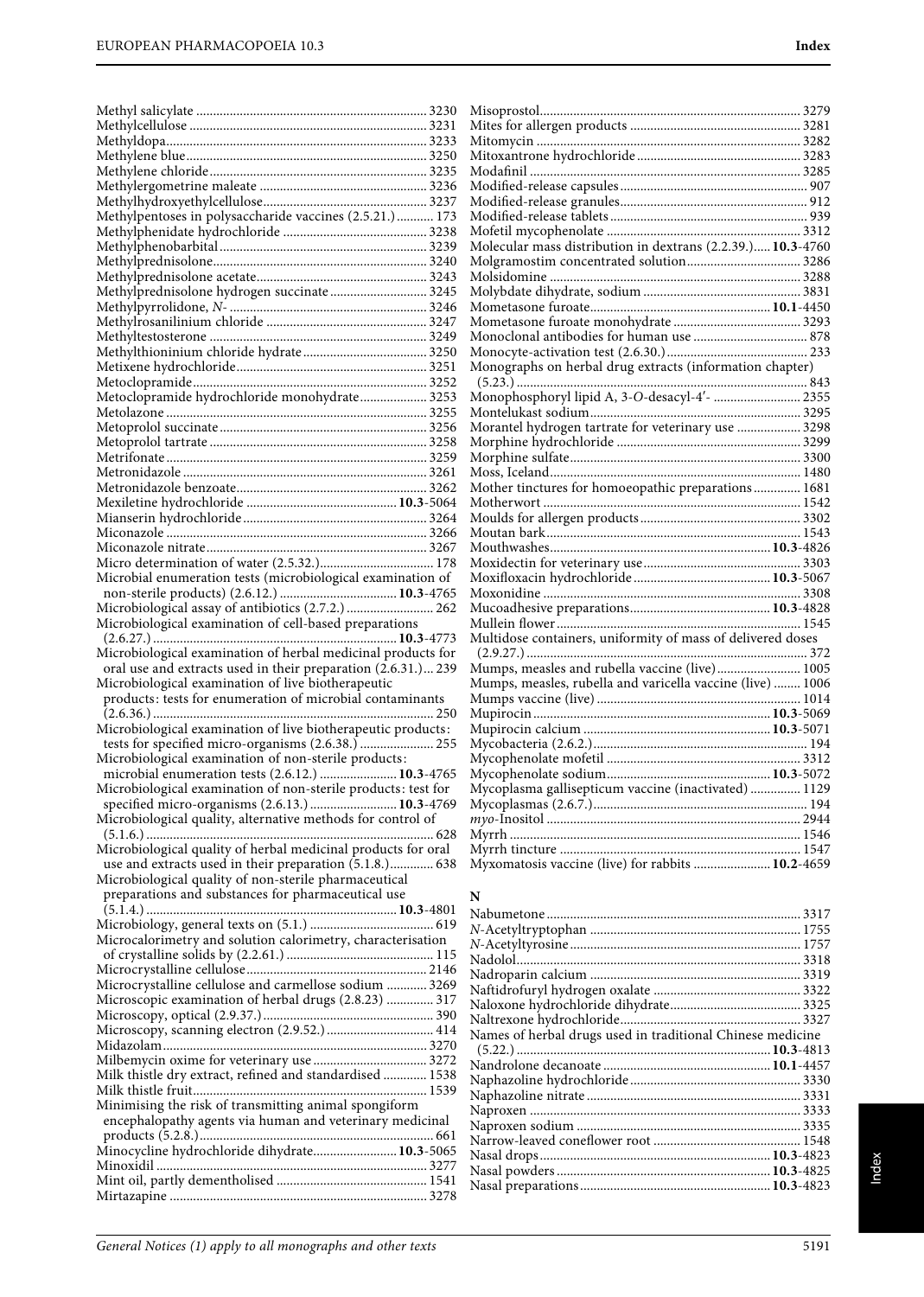|                                                                | Non-sterile products, microbiological examination of (test for                                           |  |
|----------------------------------------------------------------|----------------------------------------------------------------------------------------------------------|--|
|                                                                | specified micro-organisms) (2.6.13.) 10.3-4769                                                           |  |
|                                                                |                                                                                                          |  |
|                                                                |                                                                                                          |  |
|                                                                |                                                                                                          |  |
| Nebulisation, characterisation of preparations for             |                                                                                                          |  |
|                                                                |                                                                                                          |  |
|                                                                |                                                                                                          |  |
|                                                                |                                                                                                          |  |
| Neonatal piglet colibacillosis vaccine (inactivated) 1132      |                                                                                                          |  |
| Neonatal ruminant colibacillosis vaccine (inactivated) 1133    | Normal immunoglobulin for intramuscular administration,                                                  |  |
|                                                                |                                                                                                          |  |
|                                                                | Normal immunoglobulin for intravenous administration,                                                    |  |
|                                                                |                                                                                                          |  |
|                                                                | Normal immunoglobulin for subcutaneous administration,                                                   |  |
|                                                                |                                                                                                          |  |
|                                                                |                                                                                                          |  |
| Neurovirulence test of live viral vaccines (2.6.18.) 218       |                                                                                                          |  |
|                                                                |                                                                                                          |  |
| Newcastle disease vaccine (inactivated) 10.2-4660              |                                                                                                          |  |
|                                                                | Nuclear magnetic resonance spectrometry (2.2.33.) 58<br>Nuclear magnetic resonance spectrometry, peptide |  |
|                                                                |                                                                                                          |  |
|                                                                | Nucleated cell count and viability (2.7.29.)  297                                                        |  |
|                                                                | Nucleic acid amplification techniques (2.6.21.)  219                                                     |  |
| Nickel in hydrogenated vegetable oils (2.4.31.)  163           | Nucleic acids in polysaccharide vaccines (2.5.17.)  172                                                  |  |
|                                                                | Numeration of CD34/CD45+ cells in haematopoietic products                                                |  |
|                                                                |                                                                                                          |  |
|                                                                |                                                                                                          |  |
|                                                                | Nux-vomica for homoeopathic preparations 1723                                                            |  |
|                                                                |                                                                                                          |  |
|                                                                |                                                                                                          |  |
|                                                                | 0                                                                                                        |  |
|                                                                | O-Acetyl in polysaccharide vaccines (2.5.19.) 173                                                        |  |
|                                                                |                                                                                                          |  |
|                                                                |                                                                                                          |  |
|                                                                |                                                                                                          |  |
|                                                                |                                                                                                          |  |
| Nilotinib hydrochloride monohydrate 3365                       |                                                                                                          |  |
|                                                                |                                                                                                          |  |
|                                                                |                                                                                                          |  |
|                                                                |                                                                                                          |  |
|                                                                | Oils, fatty, identification by thin-layer chromatography                                                 |  |
|                                                                |                                                                                                          |  |
|                                                                | Oils rich in omega-3 acids, composition of fatty acids in                                                |  |
|                                                                |                                                                                                          |  |
|                                                                | Oils rich in omega-3 acids, total cholesterol in (2.4.32.) 163                                           |  |
|                                                                |                                                                                                          |  |
| Nitrogen determination by sulfuric acid digestion (2.5.9.) 170 |                                                                                                          |  |
| Nitrogen determination, primary aromatic amino (2.5.8.) 169    | Olanzapine embonate monohydrate  10.2-4677                                                               |  |
| Nitrogen monoxide and nitrogen dioxide in gases                | Olanzapine pamoate monohydrate  10.2-4677                                                                |  |
|                                                                |                                                                                                          |  |
|                                                                |                                                                                                          |  |
|                                                                |                                                                                                          |  |
|                                                                |                                                                                                          |  |
|                                                                |                                                                                                          |  |
|                                                                |                                                                                                          |  |
|                                                                |                                                                                                          |  |
| NMR spectrometry, peptide identification by (2.2.64.) 118      |                                                                                                          |  |
|                                                                |                                                                                                          |  |
|                                                                | Omega-3 acids, composition of fatty acids in oils rich in                                                |  |
| Non-sterile pharmaceutical preparations and substances         |                                                                                                          |  |
| for pharmaceutical use, microbiological quality of             | Omega-3 acids, total cholesterol in oils rich in (2.4.32.)  163                                          |  |
|                                                                |                                                                                                          |  |
| Non-sterile products, microbiological examination of           |                                                                                                          |  |
| (microbial enumeration tests) (2.6.12.)  10.3-4765             |                                                                                                          |  |

| Non-sterile products, microbiological examination of (test for |  |
|----------------------------------------------------------------|--|
| specified micro-organisms) (2.6.13.) 10.3-4769                 |  |
|                                                                |  |
|                                                                |  |
|                                                                |  |
|                                                                |  |
|                                                                |  |
|                                                                |  |
|                                                                |  |
|                                                                |  |
|                                                                |  |
|                                                                |  |
| Normal immunoglobulin for intramuscular administration,        |  |
|                                                                |  |
| Normal immunoglobulin for intravenous administration,          |  |
|                                                                |  |
| Normal immunoglobulin for subcutaneous administration,         |  |
| human                                                          |  |
|                                                                |  |
|                                                                |  |
|                                                                |  |
|                                                                |  |
| Nuclear magnetic resonance spectrometry (2.2.33.) 58           |  |
| Nuclear magnetic resonance spectrometry, peptide               |  |
|                                                                |  |
| Nucleated cell count and viability (2.7.29.)  297              |  |
| Nucleic acid amplification techniques (2.6.21.)  219           |  |
| Nucleic acids in polysaccharide vaccines (2.5.17.)  172        |  |
| Numeration of CD34/CD45+ cells in haematopoietic products      |  |
|                                                                |  |
|                                                                |  |
| Nux-vomica for homoeopathic preparations 1723                  |  |

# **O**

| O-Acetyl in polysaccharide vaccines (2.5.19.) 173               |  |
|-----------------------------------------------------------------|--|
|                                                                 |  |
|                                                                 |  |
|                                                                 |  |
|                                                                 |  |
|                                                                 |  |
|                                                                 |  |
|                                                                 |  |
|                                                                 |  |
|                                                                 |  |
| Oils, fatty, identification by thin-layer chromatography        |  |
|                                                                 |  |
|                                                                 |  |
| Oils rich in omega-3 acids, composition of fatty acids in       |  |
| 161                                                             |  |
| Oils rich in omega-3 acids, total cholesterol in (2.4.32.)  163 |  |
|                                                                 |  |
|                                                                 |  |
| Olanzapine embonate monohydrate  10.2-4677                      |  |
| Olanzapine pamoate monohydrate  10.2-4677                       |  |
|                                                                 |  |
|                                                                 |  |
|                                                                 |  |
|                                                                 |  |
|                                                                 |  |
|                                                                 |  |
|                                                                 |  |
|                                                                 |  |
|                                                                 |  |
|                                                                 |  |
| Omega-3 acids, composition of fatty acids in oils rich in       |  |
|                                                                 |  |
|                                                                 |  |
| Omega-3 acids, total cholesterol in oils rich in (2.4.32.)  163 |  |
|                                                                 |  |
|                                                                 |  |
|                                                                 |  |
|                                                                 |  |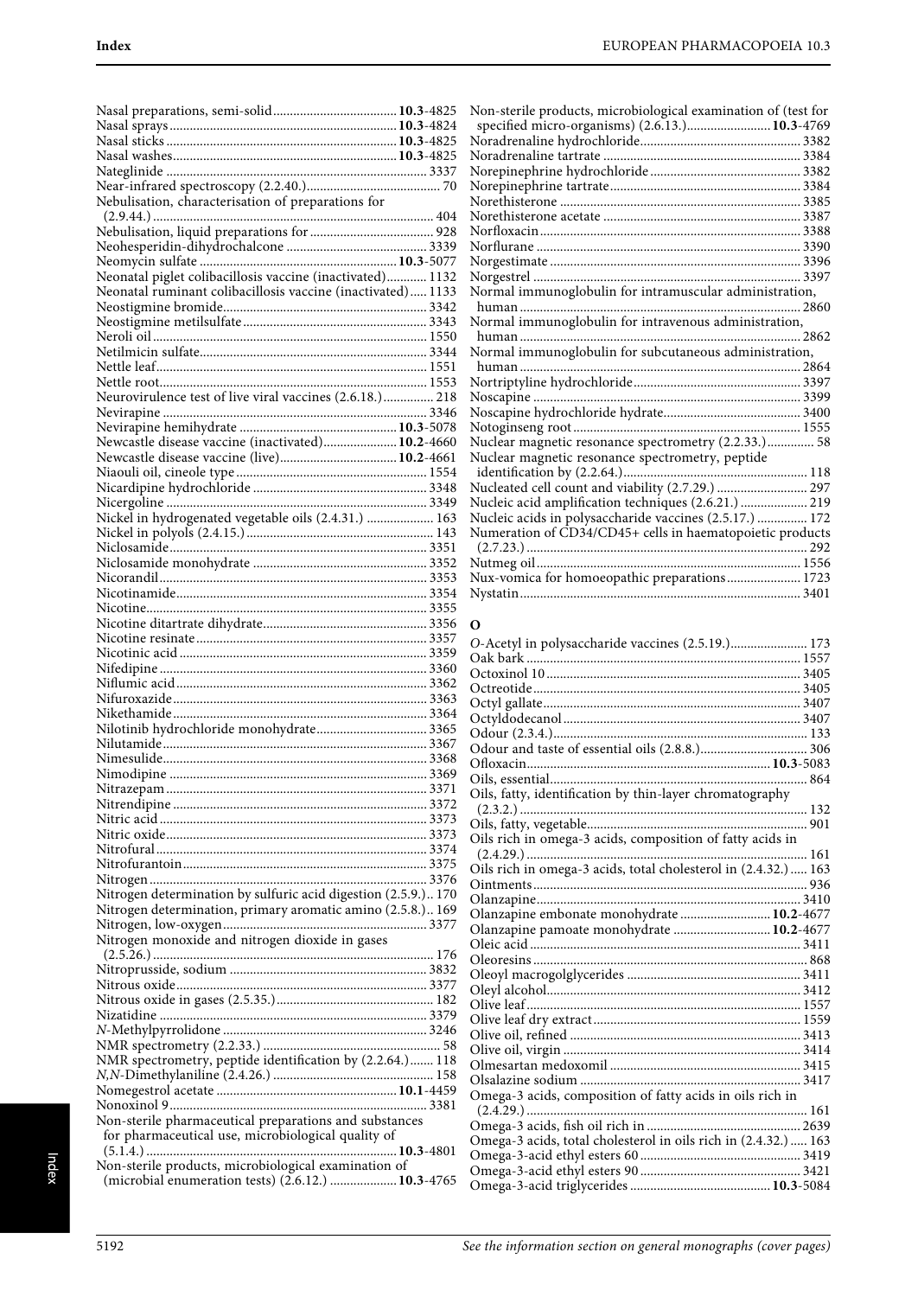Patches, transdermal, dissolution test for (2.9.4.)................. 333 Pea starch................................................................................. 3492 Pefloxacin mesilate dihydrate................................................ 3493 Pelargonium root.................................................................... 1571 Pemetrexed disodium heptahydrate..................................... 3494 Penbutolol sulfate ................................................................... 3497 Penetrometry, measurement of consistency by (2.9.9.)....... 337 Penicillamine........................................................................... 3498 Penicillin G (benzathine) tetrahydrate................................. 1951 Penicillin G potassium ........................................................... 1953

| Opalescence of liquids, clarity and degree of (2.2.1.) 21  |                                                                  |  |
|------------------------------------------------------------|------------------------------------------------------------------|--|
|                                                            | Papillomavirus vaccine (rDNA), human  989                        |  |
| Opium dry extract, standardised 10.3-4885                  |                                                                  |  |
|                                                            |                                                                  |  |
|                                                            |                                                                  |  |
|                                                            |                                                                  |  |
|                                                            |                                                                  |  |
|                                                            |                                                                  |  |
|                                                            |                                                                  |  |
|                                                            |                                                                  |  |
|                                                            |                                                                  |  |
| Oral solutions, emulsions and suspensions 917              |                                                                  |  |
|                                                            |                                                                  |  |
| Oral use, veterinary semi-solid preparations for  942      |                                                                  |  |
|                                                            |                                                                  |  |
|                                                            |                                                                  |  |
|                                                            |                                                                  |  |
| Organ preservation, solutions for  10.3-5135               |                                                                  |  |
| Oriental cashew for homoeopathic preparations  1702        |                                                                  |  |
|                                                            |                                                                  |  |
|                                                            |                                                                  |  |
|                                                            |                                                                  |  |
|                                                            | Parainfluenza virus vaccine (live), bovine  10.2-4633            |  |
|                                                            |                                                                  |  |
|                                                            | Parainfluenza virus vaccine (live), canine  10.2-4640            |  |
|                                                            |                                                                  |  |
| Oromucosal preparations, semi-solid 10.3-4826              | Paramyxovirus 1 (Newcastle disease) vaccine (inactivated),       |  |
| Oromucosal solutions, emulsions and suspensions  10.3-4826 |                                                                  |  |
|                                                            | Paramyxovirus 1 (Newcastle disease) vaccine (live),              |  |
|                                                            |                                                                  |  |
|                                                            | Paramyxovirus 3 vaccine (inactivated) for turkeys,               |  |
|                                                            |                                                                  |  |
|                                                            |                                                                  |  |
|                                                            | Parenteral preparations, depyrogenation of items used in the     |  |
|                                                            |                                                                  |  |
|                                                            | Parenteral preparations, test for extractable volume of          |  |
|                                                            |                                                                  |  |
|                                                            |                                                                  |  |
|                                                            |                                                                  |  |
|                                                            | Paroxetine hydrochloride hemihydrate  3490                       |  |
|                                                            | Particle size analysis by laser light diffraction (2.9.31.)  373 |  |
|                                                            | Particles, fine, aerodynamic assessment of in preparations for   |  |
|                                                            |                                                                  |  |
|                                                            | Particle-size distribution estimation by analytical sieving      |  |
|                                                            |                                                                  |  |
|                                                            | Particulate contamination, recommendations on testing of:        |  |
|                                                            |                                                                  |  |
|                                                            | Particulate contamination: sub-visible particles                 |  |
|                                                            |                                                                  |  |
|                                                            | Particulate contamination: visible particles (2.9.20.) 362       |  |
|                                                            | Parvovirosis vaccine (inactivated), canine 1085                  |  |
|                                                            | Parvovirosis vaccine (inactivated), porcine 10.2-4663            |  |
|                                                            | Parvovirosis vaccine (live), canine 10.2-4641                    |  |
|                                                            |                                                                  |  |
|                                                            |                                                                  |  |
|                                                            |                                                                  |  |
|                                                            | Pasteurella vaccine (inactivated) for sheep 1138                 |  |
|                                                            |                                                                  |  |
| P                                                          |                                                                  |  |
|                                                            |                                                                  |  |

| Pancreatic necrosis vaccine (inactivated, oil-adjuvanted, |  |
|-----------------------------------------------------------|--|
|                                                           |  |
|                                                           |  |
| Panleucopenia vaccine (inactivated), feline  1109         |  |
| Panleucopenia vaccine (live), feline  10.2-4651           |  |
|                                                           |  |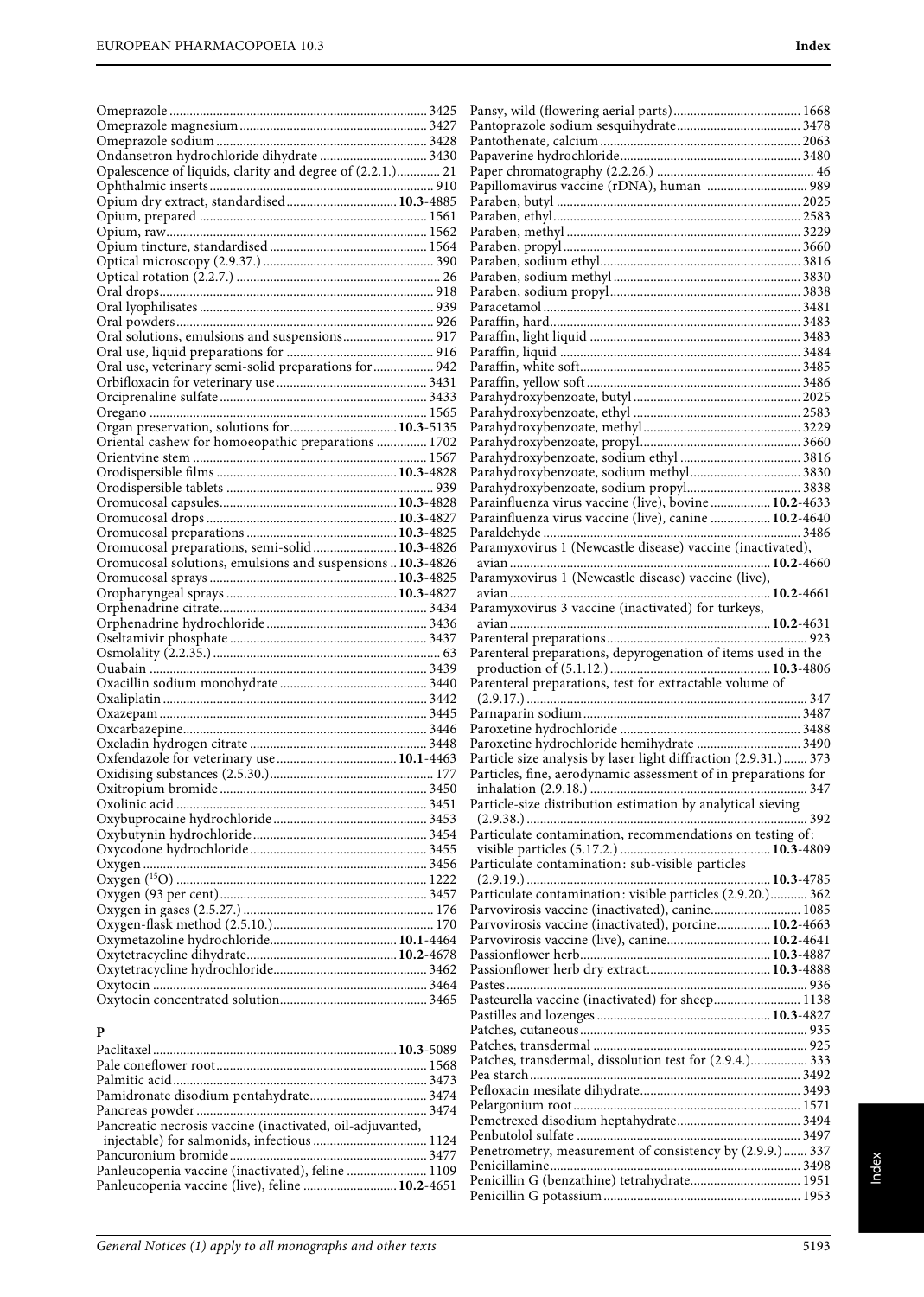| Penicillin G (procaine) monohydrate  1955                                                                            |
|----------------------------------------------------------------------------------------------------------------------|
|                                                                                                                      |
|                                                                                                                      |
|                                                                                                                      |
|                                                                                                                      |
|                                                                                                                      |
|                                                                                                                      |
|                                                                                                                      |
|                                                                                                                      |
| Pentetate sodium calcium for radiopharmaceutical                                                                     |
|                                                                                                                      |
|                                                                                                                      |
|                                                                                                                      |
|                                                                                                                      |
|                                                                                                                      |
|                                                                                                                      |
|                                                                                                                      |
|                                                                                                                      |
|                                                                                                                      |
|                                                                                                                      |
|                                                                                                                      |
|                                                                                                                      |
| Peptide identification by nuclear magnetic resonance                                                                 |
|                                                                                                                      |
|                                                                                                                      |
| Peptides, synthetic, acetic acid in (2.5.34.)  181                                                                   |
|                                                                                                                      |
|                                                                                                                      |
|                                                                                                                      |
|                                                                                                                      |
|                                                                                                                      |
|                                                                                                                      |
|                                                                                                                      |
| Pertussis (acellular, component), diphtheria and tetanus                                                             |
|                                                                                                                      |
|                                                                                                                      |
| Pertussis (acellular, component), diphtheria and tetanus                                                             |
| vaccine (adsorbed, reduced antigen(s) content) 10.3-4835                                                             |
| Pertussis (acellular, component), diphtheria, tetanus and                                                            |
| haemophilus type b conjugate vaccine (adsorbed)10.3-4839                                                             |
| Pertussis (acellular, component), diphtheria, tetanus and                                                            |
| hepatitis B (rDNA) vaccine (adsorbed)  10.3-4841<br>Pertussis (acellular, component), diphtheria, tetanus and        |
| poliomyelitis (inactivated) vaccine (adsorbed) 10.3-4843                                                             |
| Pertussis (acellular, component), diphtheria, tetanus and                                                            |
| poliomyelitis (inactivated) vaccine (adsorbed, reduced                                                               |
|                                                                                                                      |
| Pertussis (acellular, component), diphtheria, tetanus,                                                               |
| hepatitis B (rDNA), poliomyelitis (inactivated) and                                                                  |
| haemophilus type b conjugate vaccine (adsorbed)10.3-4846                                                             |
| Pertussis (acellular, component), diphtheria, tetanus,                                                               |
| poliomyelitis (inactivated) and haemophilus type b conjugate                                                         |
|                                                                                                                      |
|                                                                                                                      |
| Pertussis vaccine (acellular), assay of (2.7.16.) 286                                                                |
| Pertussis vaccine (acellular, component, adsorbed) 1015<br>Pertussis vaccine (acellular, co-purified, adsorbed) 1016 |
| Pertussis vaccine (whole cell, adsorbed) 1018                                                                        |
| Pertussis vaccine (whole cell), assay of (2.7.7.)  274                                                               |
| Pertussis (whole cell), diphtheria and tetanus vaccine                                                               |
|                                                                                                                      |
| Pertussis (whole cell), diphtheria, tetanus and poliomyelitis                                                        |
| (inactivated) vaccine (adsorbed)  10.3-4851                                                                          |
| Pertussis (whole cell), diphtheria, tetanus, poliomyelitis                                                           |
| (inactivated) and haemophilus type b conjugate vaccine                                                               |
|                                                                                                                      |
|                                                                                                                      |
|                                                                                                                      |
| Pessaries and suppositories, disintegration of (2.9.2.)  325                                                         |
| Petroleum rectificatum for homoeopathic preparations  1725                                                           |

| pH, potentiometric determination of (2.2.3.)  24            |  |
|-------------------------------------------------------------|--|
|                                                             |  |
| Pharmaceutical technical procedures (2.9.)  323             |  |
|                                                             |  |
|                                                             |  |
|                                                             |  |
|                                                             |  |
|                                                             |  |
|                                                             |  |
| Phenol in immunosera and vaccines (2.5.15.)  172            |  |
|                                                             |  |
|                                                             |  |
| Phenothiazines, identification by thin-layer chromatography |  |
|                                                             |  |
|                                                             |  |
|                                                             |  |
| Phenoxymethylpenicillin (benzathine) tetrahydrate 3531      |  |
| Phenoxymethylpenicillin potassium  10.2-4684                |  |
|                                                             |  |
|                                                             |  |
|                                                             |  |
|                                                             |  |
|                                                             |  |
|                                                             |  |
|                                                             |  |
|                                                             |  |
|                                                             |  |
|                                                             |  |
|                                                             |  |
|                                                             |  |
|                                                             |  |
|                                                             |  |
|                                                             |  |
|                                                             |  |
|                                                             |  |
|                                                             |  |
|                                                             |  |
| Phosphorus in polysaccharide vaccines (2.5.18.)  172        |  |
|                                                             |  |
| Physical and physico-chemical methods (2.2.)  21            |  |
|                                                             |  |
|                                                             |  |
|                                                             |  |
|                                                             |  |
|                                                             |  |
| Piglet colibacillosis vaccine (inactivated), neonatal  1132 |  |
| Pillules for homoeopathic preparations 10.3-4894            |  |
|                                                             |  |
|                                                             |  |
|                                                             |  |
|                                                             |  |
|                                                             |  |
|                                                             |  |
|                                                             |  |
|                                                             |  |
|                                                             |  |
|                                                             |  |
|                                                             |  |
|                                                             |  |
|                                                             |  |
|                                                             |  |
|                                                             |  |
|                                                             |  |
|                                                             |  |
| Pirenzepine dihydrochloride monohydrate  3574               |  |
|                                                             |  |
|                                                             |  |
|                                                             |  |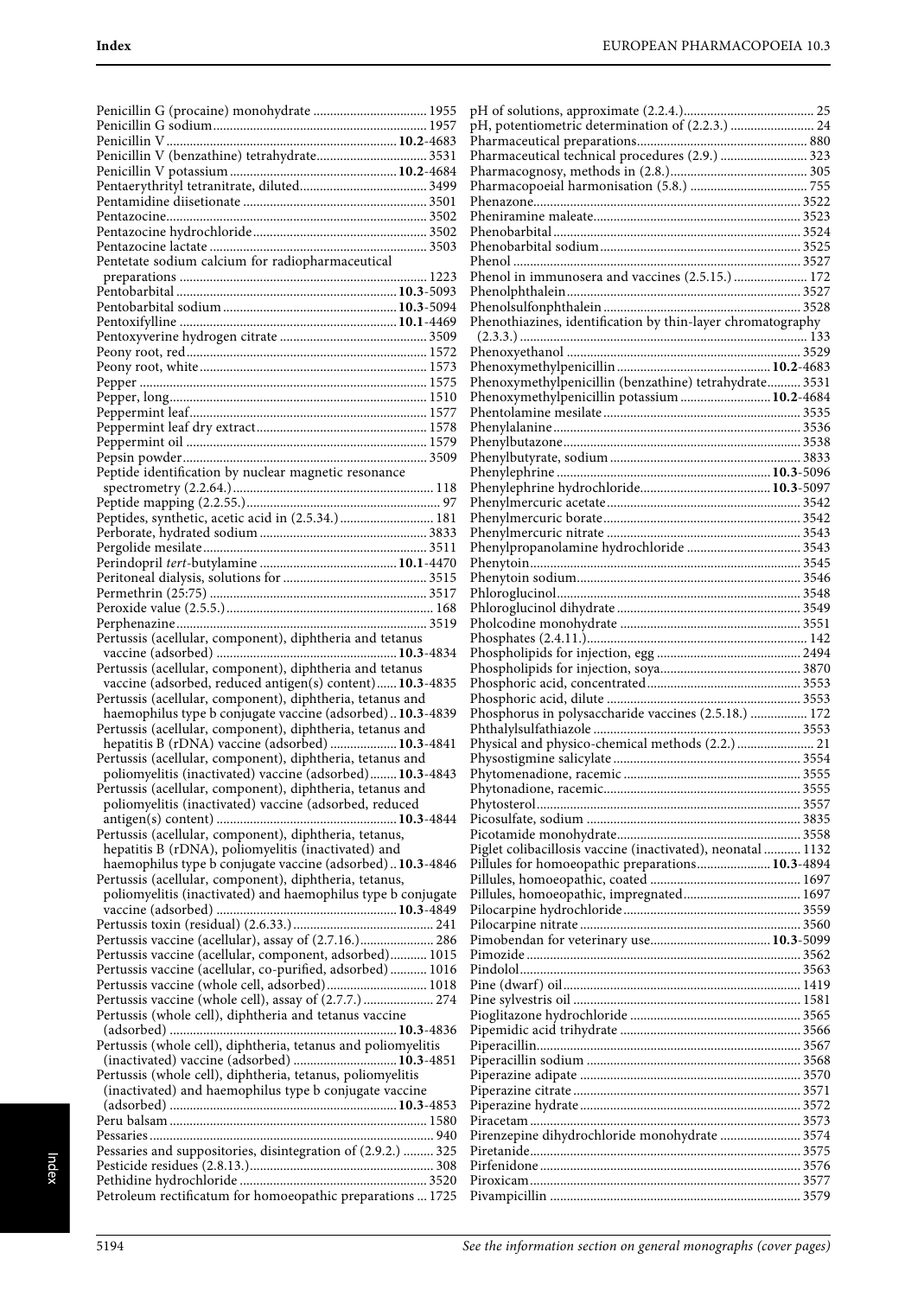|                                                                                                                           | Polysaccharide vaccines for human use, conjugated, carrier                                                                  |
|---------------------------------------------------------------------------------------------------------------------------|-----------------------------------------------------------------------------------------------------------------------------|
|                                                                                                                           |                                                                                                                             |
| Plasma (pooled and treated for virus inactivation),                                                                       | Polysaccharide vaccines, hexosamines in (2.5.20.) 173                                                                       |
|                                                                                                                           | Polysaccharide vaccines, methylpentoses in (2.5.21.)  173                                                                   |
| Plasmid vectors for human use, bacterial cells used for the                                                               | Polysaccharide vaccines, nucleic acids in (2.5.17.) 172                                                                     |
| Plasmin inhibitor, assay of human (2.7.25.) 295                                                                           | Polysaccharide vaccines, O-acetyl in (2.5.19.) 173<br>Polysaccharide vaccines, phosphorus in (2.5.18.) 172                  |
|                                                                                                                           | Polysaccharide vaccines, protein in (2.5.16.) 172                                                                           |
|                                                                                                                           | Polysaccharide vaccines, ribose in (2.5.31.)  177                                                                           |
| Plastic containers and closures for pharmaceutical use                                                                    | Polysaccharide vaccines, sialic acid in (2.5.23.)  174                                                                      |
|                                                                                                                           | Polysaccharide vaccines, uronic acids in (2.5.22.) 174                                                                      |
| Plastic containers for aqueous solutions for infusion                                                                     |                                                                                                                             |
| Plastic containers for human blood and blood components,                                                                  |                                                                                                                             |
|                                                                                                                           |                                                                                                                             |
| Plastic syringes, single-use, sterile (3.3.8.) 10.3-4792                                                                  |                                                                                                                             |
|                                                                                                                           |                                                                                                                             |
| Pneumococcal polysaccharide conjugate vaccine                                                                             | Poly(vinyl acetate) dispersion 30 per cent 3594                                                                             |
|                                                                                                                           |                                                                                                                             |
| Pneumococcal polysaccharide vaccine  1021<br>Pneumonia vaccine (inactivated), porcine enzootic  1141                      | Poly(vinyl alcohol) macrogol grafted copolymer  3140                                                                        |
|                                                                                                                           | Poly(vinyl chloride) (non-plasticised) for containers for solid<br>dosage forms for oral administration, materials based on |
| Poliomyelitis (inactivated), diphtheria and tetanus vaccine                                                               |                                                                                                                             |
| (adsorbed, reduced antigen(s) content) 10.3-4838                                                                          | Poly(vinyl chloride), non-plasticised, materials based on for                                                               |
| Poliomyelitis (inactivated), diphtheria, tetanus and pertussis                                                            | containers for non-injectable aqueous solutions (3.1.10.) 437                                                               |
| (acellular, component) vaccine (adsorbed) 10.3-4843                                                                       | Poly(vinyl chloride), plasticised, empty sterile containers of,                                                             |
| Poliomyelitis (inactivated), diphtheria, tetanus and pertussis                                                            | for human blood and blood components (3.3.5.)  473                                                                          |
| (acellular, component) vaccine (adsorbed, reduced antigen(s)                                                              | Poly(vinyl chloride), plasticised, materials based on, for<br>containers for aqueous solutions for intravenous infusion     |
| Poliomyelitis (inactivated), diphtheria, tetanus and pertussis                                                            |                                                                                                                             |
| (whole cell) vaccine (adsorbed)  10.3-4851                                                                                | Poly(vinyl chloride), plasticised, materials based on, for                                                                  |
| Poliomyelitis (inactivated), diphtheria, tetanus, pertussis                                                               | containers for human blood and blood components                                                                             |
| (acellular, component) and haemophilus type b conjugate                                                                   |                                                                                                                             |
|                                                                                                                           | Poly(vinyl chloride), plasticised, materials based on, for                                                                  |
| Poliomyelitis (inactivated), diphtheria, tetanus, pertussis<br>(acellular, component), hepatitis B (rDNA) and haemophilus | tubing used in sets for the transfusion of blood and blood                                                                  |
| type b conjugate vaccine (adsorbed) 10.3-4846                                                                             | Poly(vinyl chloride), plasticised, sterile containers of, for                                                               |
| Poliomyelitis (inactivated), diphtheria, tetanus, pertussis                                                               | human blood containing anticoagulant solution (3.3.6.) 474                                                                  |
| (whole cell) and haemophilus type b conjugate vaccine                                                                     |                                                                                                                             |
|                                                                                                                           | Porcine actinobacillosis vaccine (inactivated)  1139                                                                        |
|                                                                                                                           | Porcine enzootic pneumonia vaccine (inactivated)  1141                                                                      |
| Poliomyelitis vaccine (inactivated), in vivo assay of                                                                     | Porcine influenza vaccine (inactivated)  1142                                                                               |
|                                                                                                                           | Porcine parvovirosis vaccine (inactivated) 10.2-4663                                                                        |
|                                                                                                                           | Porcine progressive atrophic rhinitis vaccine                                                                               |
|                                                                                                                           |                                                                                                                             |
|                                                                                                                           | Pore-size distribution of solids by mercury porosimetry,                                                                    |
| Polyamide suture, sterile, in distributor for veterinary                                                                  |                                                                                                                             |
|                                                                                                                           |                                                                                                                             |
| Poly(ethylene - vinyl acetate) for containers and tubing for<br>total parenteral nutrition preparations (3.1.7.) 434      | Porosimetry, mercury, porosity and pore-size distribution of                                                                |
| Polyethylene oxides, high-molecular-mass  3147                                                                            | Porosity and pore-size distribution of solids by mercury                                                                    |
| Polyethylene terephthalate for containers for preparations not                                                            |                                                                                                                             |
|                                                                                                                           |                                                                                                                             |
| Poly(ethylene terephthalate) suture, sterile, in distributor for                                                          | Porous solids including powders, wettability of (2.9.45.) 406                                                               |
|                                                                                                                           |                                                                                                                             |
| Polyethylene with additives for containers for parenteral                                                                 |                                                                                                                             |
| preparations and for ophthalmic preparations (3.1.5.) 427<br>Polyethylene without additives for containers for parenteral |                                                                                                                             |
| preparations and for ophthalmic preparations (3.1.4.) 426                                                                 |                                                                                                                             |
|                                                                                                                           |                                                                                                                             |
| Polyethyleneglycols, high-molecular-mass 3147                                                                             |                                                                                                                             |
| Polygonum cuspidatum rhizome and root 1583                                                                                |                                                                                                                             |
|                                                                                                                           | Potassium dichromate for homoeopathic preparations 1721                                                                     |
|                                                                                                                           |                                                                                                                             |
|                                                                                                                           | Potassium hydrogen aspartate hemihydrate  3604                                                                              |
|                                                                                                                           |                                                                                                                             |
|                                                                                                                           |                                                                                                                             |
|                                                                                                                           |                                                                                                                             |
| Polypropylene for containers and closures for parenteral                                                                  |                                                                                                                             |
| preparations and ophthalmic preparations (3.1.6.) 431                                                                     |                                                                                                                             |
|                                                                                                                           |                                                                                                                             |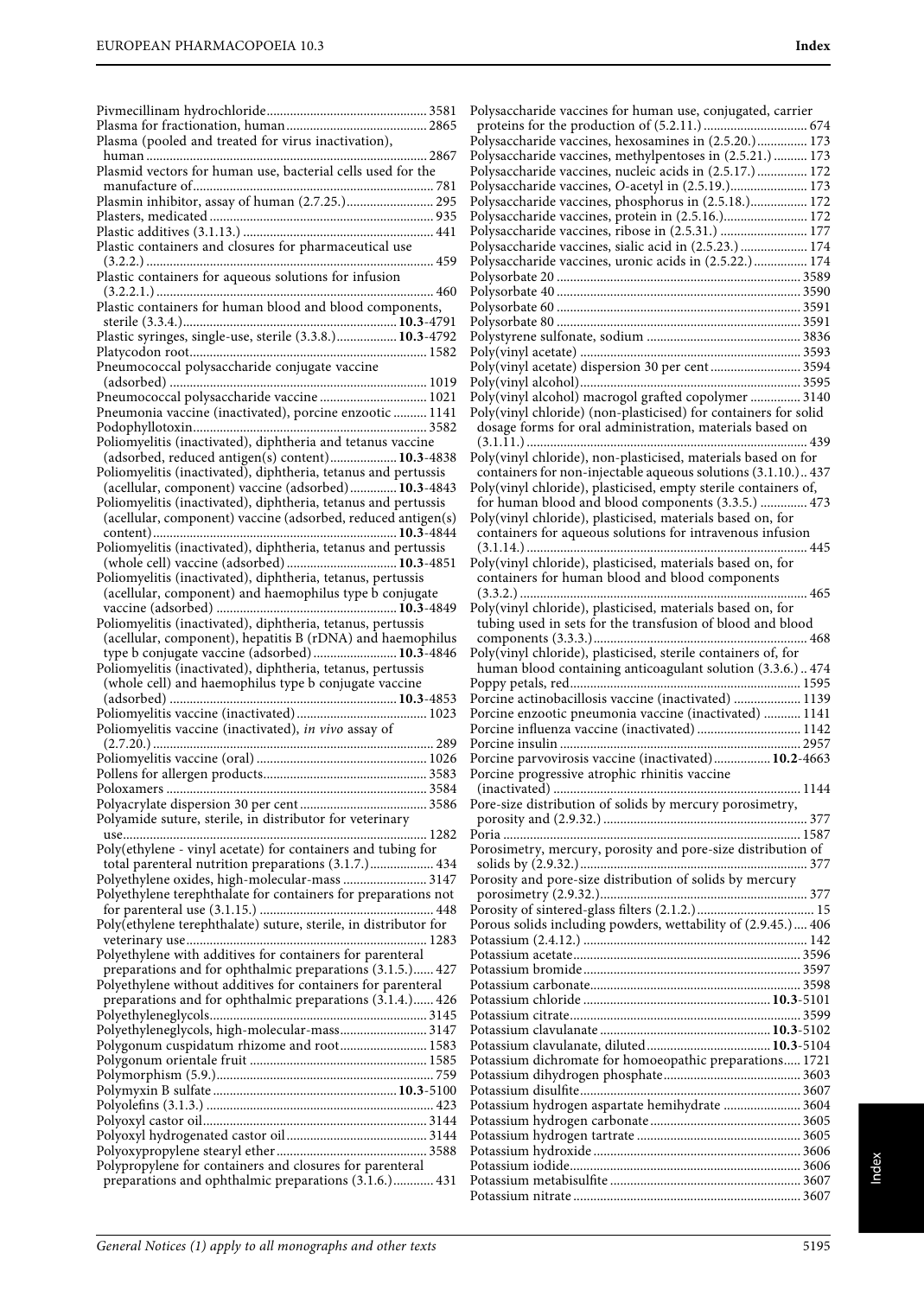| Potentiometric determination of ionic concentration using      |  |
|----------------------------------------------------------------|--|
|                                                                |  |
|                                                                |  |
|                                                                |  |
|                                                                |  |
| Potentisation, methods of preparation of homoeopathic stocks   |  |
|                                                                |  |
|                                                                |  |
|                                                                |  |
|                                                                |  |
|                                                                |  |
|                                                                |  |
|                                                                |  |
|                                                                |  |
| Powder flow properties by shear cell methods (2.9.49.)  411    |  |
|                                                                |  |
| Powders and granules for oral solutions and suspensions  917   |  |
|                                                                |  |
| Powders and tablets for rectal solutions and suspensions 934   |  |
| Powders, bulk density and tapped density of (2.9.34.) 384      |  |
|                                                                |  |
|                                                                |  |
|                                                                |  |
|                                                                |  |
| Powders for eye drops and powders for eye lotions 910          |  |
|                                                                |  |
|                                                                |  |
|                                                                |  |
|                                                                |  |
|                                                                |  |
| Powders, wettability of porous solids including (2.9.45.) 406  |  |
| Pramipexole dihydrochloride monohydrate  3615                  |  |
|                                                                |  |
|                                                                |  |
|                                                                |  |
|                                                                |  |
|                                                                |  |
|                                                                |  |
| Precursors for radiopharmaceutical preparations,               |  |
|                                                                |  |
|                                                                |  |
|                                                                |  |
| Prednisolone acetate                                           |  |
|                                                                |  |
|                                                                |  |
|                                                                |  |
|                                                                |  |
|                                                                |  |
|                                                                |  |
|                                                                |  |
|                                                                |  |
| Premixes for medicated feeding stuffs for veterinary use  927  |  |
|                                                                |  |
| Preparations for inhalation: aerodynamic assessment of fine    |  |
|                                                                |  |
|                                                                |  |
| Preparations for nebulisation: characterisation (2.9.44.)  404 |  |
|                                                                |  |
| Preservative and anticoagulant solutions for human             |  |
|                                                                |  |
| Pressurised pharmaceutical preparations 933                    |  |
|                                                                |  |
|                                                                |  |
|                                                                |  |
| Primary aromatic amino-nitrogen, determination of              |  |
|                                                                |  |
| Primary standards for volumetric solutions (4.2.1.)  609       |  |
| Primary standards for volumetric solutions (4.2.1.) 10.1-4331  |  |
|                                                                |  |
|                                                                |  |
|                                                                |  |
| Principles for the detection of extraneous viruses in          |  |
|                                                                |  |
| immunological veterinary medicinal products using culture      |  |

| Procaine benzylpenicillin monohydrate 1955                     |  |
|----------------------------------------------------------------|--|
|                                                                |  |
| Process analytical technology (5.25.)  10.1-4339               |  |
|                                                                |  |
|                                                                |  |
| Products of recombinant DNA technology 888                     |  |
| Products with risk of transmitting agents of animal spongiform |  |
|                                                                |  |
| Progenitor cells, human haematopoietic, colony-forming cell    |  |
|                                                                |  |
|                                                                |  |
| Progressive atrophic rhinitis vaccine (inactivated),           |  |
|                                                                |  |
| Proline                                                        |  |
|                                                                |  |
|                                                                |  |
|                                                                |  |
|                                                                |  |
|                                                                |  |
| Propanol and methanol, 2-, test for (2.9.11.)  342             |  |
|                                                                |  |
|                                                                |  |
|                                                                |  |
|                                                                |  |
| Propyl parahydroxybenzoate, sodium  3838                       |  |
|                                                                |  |
|                                                                |  |
|                                                                |  |
|                                                                |  |
|                                                                |  |
|                                                                |  |
|                                                                |  |
|                                                                |  |
|                                                                |  |
|                                                                |  |
|                                                                |  |
|                                                                |  |
| Protein in polysaccharide vaccines (2.5.16.)  172              |  |
|                                                                |  |
|                                                                |  |
|                                                                |  |
|                                                                |  |
|                                                                |  |
|                                                                |  |
|                                                                |  |
| Pulsed electrochemical detection and direct amperometric       |  |
|                                                                |  |
|                                                                |  |
|                                                                |  |
|                                                                |  |
| Pycnometric density of solids, gas (2.9.23.)  364              |  |
|                                                                |  |
|                                                                |  |
|                                                                |  |
|                                                                |  |
|                                                                |  |
|                                                                |  |
| Pyrophosphate (sodium) decahydrate for radiopharmaceutical     |  |
|                                                                |  |

## **Q**

Quality control of vaccines, substitution of in vivo method(s) by in vitro method(s) for the (5.2.14.) ................................. 679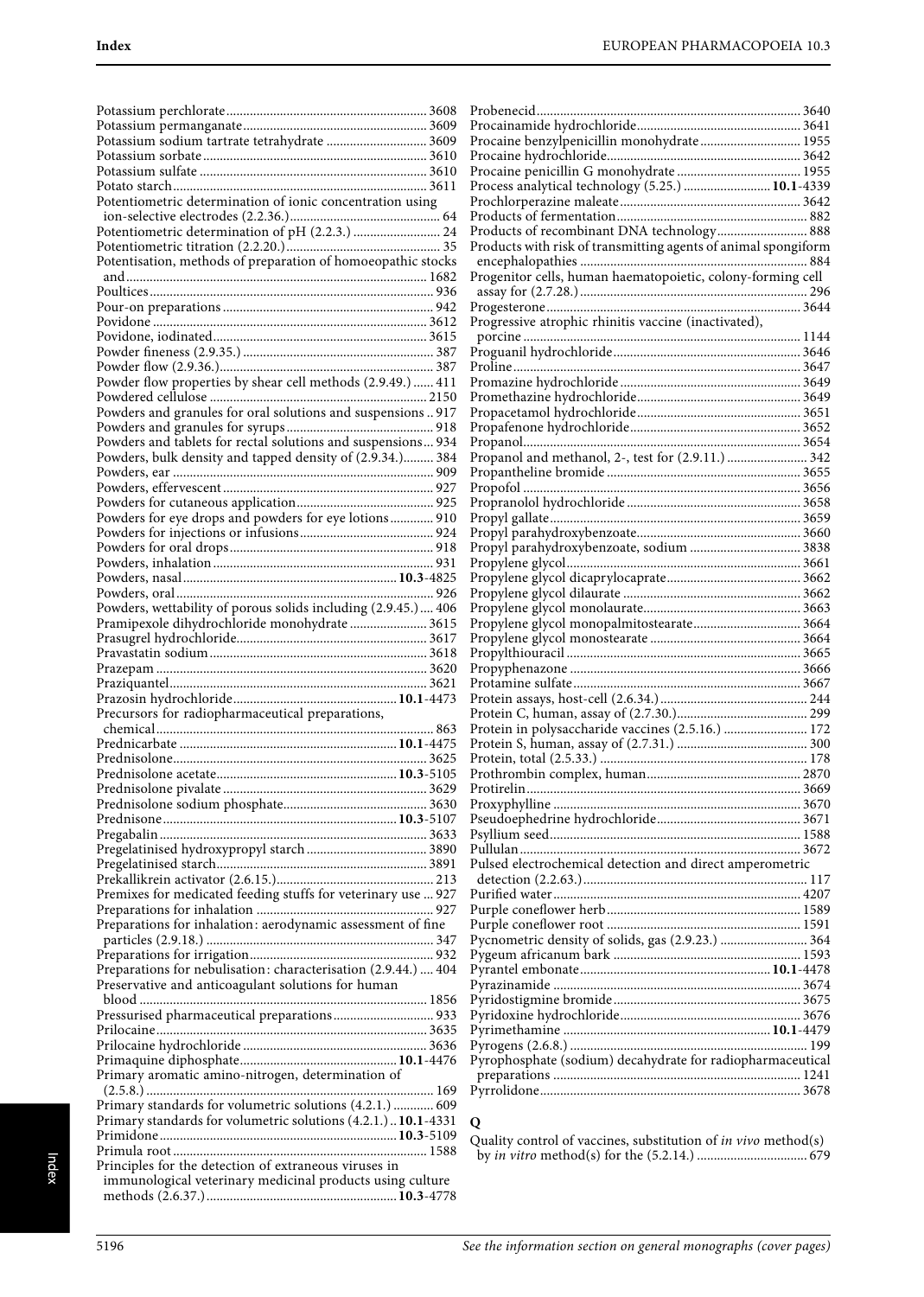Quality of non-sterile pharmaceutical preparations and substances for pharmaceutical use, microbiological

(5.1.4.) ...........................................................................**10.3**-4801 Quantification and characterisation of residual host-cell DNA (2.6.35.) .................................................................................... 248 Quetiapine fumarate .............................................................. 3683 Quillaia bark............................................................................ 1593 Quinapril hydrochloride........................................................ 3685 Quinidine sulfate .................................................................... 3687 Quinine hydrochloride .......................................................... 3689 Quinine sulfate........................................................................ 3690

Rabbit haemorrhagic disease vaccine (inactivated) ..**10.2**-4665 Rabeprazole sodium............................................................... 3695 Rabeprazole sodium hydrate........................................**10.1**-4483 Rabies immunoglobulin, human .......................................... 2871 Rabies vaccine for human use prepared in cell cultures.... 1030

**R**

| Rabies vaccine (inactivated) for veterinary use  1148          |
|----------------------------------------------------------------|
| Rabies vaccine (live, oral) for foxes and raccoon              |
|                                                                |
|                                                                |
|                                                                |
|                                                                |
|                                                                |
|                                                                |
|                                                                |
|                                                                |
| Radioactivity, detection and measurement of (2.2.66.)  119     |
| Radiolabelling, fluoride (18F) solution for  1194              |
| Radiolabelling, gallium (68Ga) chloride (accelerator-produced) |
|                                                                |
|                                                                |
| Radiolabelling, lutetium (177Lu) solution for  1218            |
| Radiolabelling, sodium iodide (1231) solution for 1228         |
| Radiolabelling, sodium iodide (131I) solution for 1232         |
| Radiolabelling, yttrium (90Y) chloride solution for  1265      |
| Radionuclides, table of physical characteristics (5.7.) 745    |
|                                                                |
| Radiopharmaceutical preparations, betiatide for  10.3-4863     |
| Radiopharmaceutical preparations, chemical precursors          |
|                                                                |
| Radiopharmaceutical preparations, copper tetramibi             |
| Radiopharmaceutical preparations, iobenguane sulfate           |
|                                                                |
| Radiopharmaceutical preparations, medronic acid for  1219      |
| Radiopharmaceutical preparations, pentetate sodium calcium     |
|                                                                |
| Radiopharmaceutical preparations, sodium iodohippurate         |
|                                                                |
| Radiopharmaceutical preparations, sodium pyrophosphate         |
|                                                                |
| Radiopharmaceutical preparations, tetra-O-acetyl-mannose       |
|                                                                |
| Radiopharmaceuticals, extemporaneous preparation of            |
|                                                                |
|                                                                |
|                                                                |
|                                                                |
|                                                                |
|                                                                |
|                                                                |
|                                                                |
|                                                                |
|                                                                |
|                                                                |
|                                                                |
| Raw materials of biological origin for the production of       |
| cell-based and gene therapy medicinal products (5.2.12.) 675   |
|                                                                |
|                                                                |

| Reagents, standard solutions, buffer solutions (4.1.)  481                                                                |  |
|---------------------------------------------------------------------------------------------------------------------------|--|
| Recombinant DNA technology, products of  888                                                                              |  |
| Recombinant factor C, test for bacterial endotoxins using                                                                 |  |
|                                                                                                                           |  |
| Recommendations on dissolution testing (5.17.1.)  801                                                                     |  |
| Recommendations on methods for dosage forms testing                                                                       |  |
|                                                                                                                           |  |
| Recommendations on testing of particulate contamination:                                                                  |  |
|                                                                                                                           |  |
|                                                                                                                           |  |
|                                                                                                                           |  |
|                                                                                                                           |  |
| Rectal solutions and suspensions, powders and tablets for 933                                                             |  |
| Rectal solutions, emulsions and suspensions 934                                                                           |  |
|                                                                                                                           |  |
|                                                                                                                           |  |
|                                                                                                                           |  |
|                                                                                                                           |  |
|                                                                                                                           |  |
|                                                                                                                           |  |
|                                                                                                                           |  |
|                                                                                                                           |  |
|                                                                                                                           |  |
|                                                                                                                           |  |
| Residual solvents, identification and control of                                                                          |  |
|                                                                                                                           |  |
| Residue on evaporation of essential oils (2.8.9.) 306                                                                     |  |
|                                                                                                                           |  |
|                                                                                                                           |  |
| Respiratory syncytial virus vaccine (live), bovine  10.2-4634                                                             |  |
|                                                                                                                           |  |
|                                                                                                                           |  |
| Rhinotracheitis vaccine (inactivated), bovine, infectious 1120                                                            |  |
| Rhinotracheitis vaccine (inactivated), viral, feline  1113                                                                |  |
| Rhinotracheitis vaccine (live), bovine, infectious 10.2-4654                                                              |  |
| Rhinotracheitis vaccine (live), infectious, turkey  10.2-4668<br>Rhinotracheitis vaccine (live), viral, feline  10.2-4652 |  |
|                                                                                                                           |  |
|                                                                                                                           |  |
|                                                                                                                           |  |
|                                                                                                                           |  |
| Ribose in polysaccharide vaccines (2.5.31.)  177                                                                          |  |
|                                                                                                                           |  |
|                                                                                                                           |  |
|                                                                                                                           |  |
|                                                                                                                           |  |
|                                                                                                                           |  |
|                                                                                                                           |  |
|                                                                                                                           |  |
|                                                                                                                           |  |
|                                                                                                                           |  |
|                                                                                                                           |  |
|                                                                                                                           |  |
|                                                                                                                           |  |
| Rolling ball (automatic) and falling ball viscometer methods                                                              |  |
|                                                                                                                           |  |
|                                                                                                                           |  |

Ropivacaine hydrochloride monohydrate ........................... 3744 Roselle ...................................................................................... 1600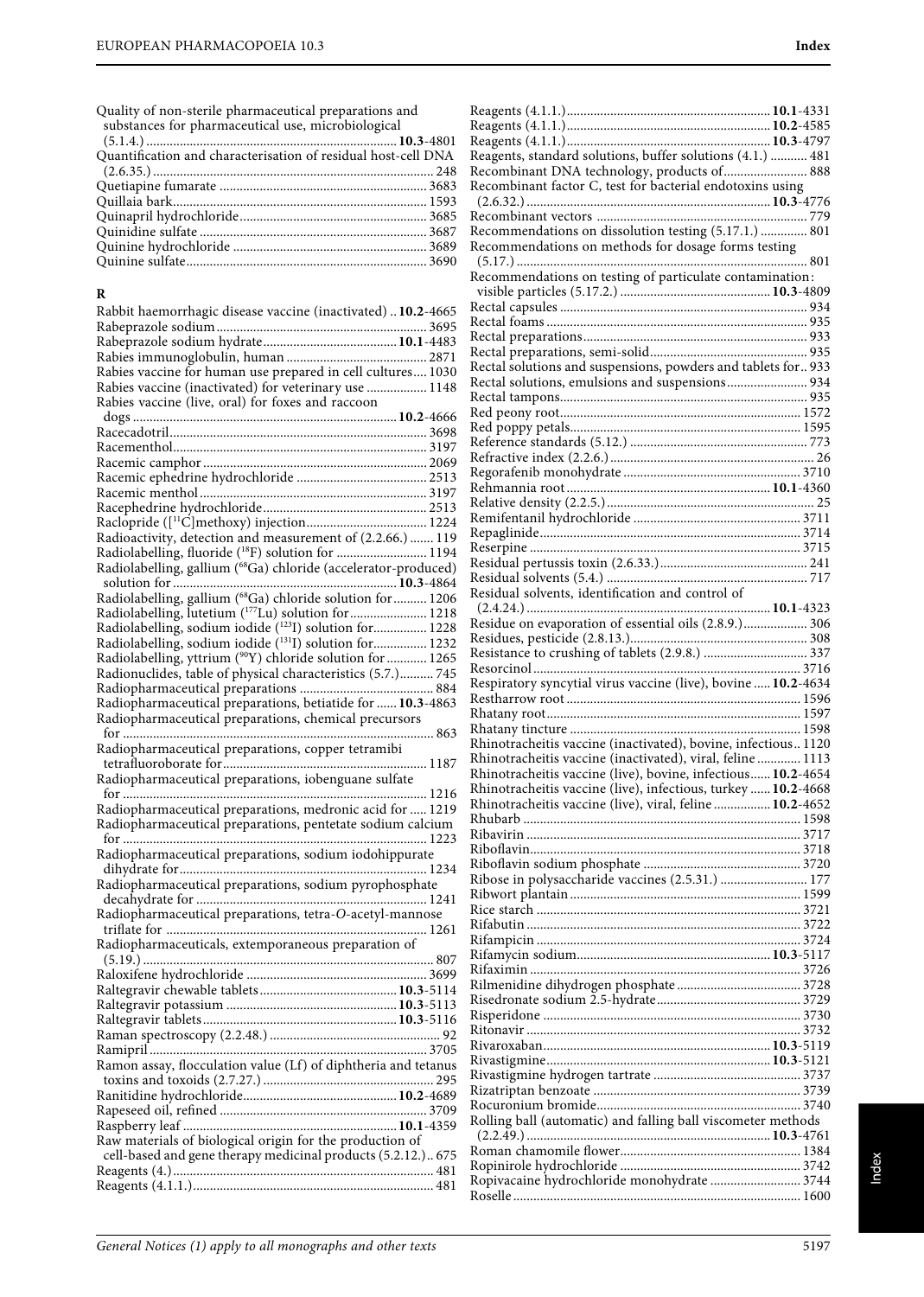| Rotating viscometer method - viscosity (2.2.10.)  28       |  |
|------------------------------------------------------------|--|
|                                                            |  |
| Rotavirus diarrhoea vaccine (inactivated), calf  10.2-4636 |  |
|                                                            |  |
|                                                            |  |
|                                                            |  |
|                                                            |  |
|                                                            |  |
|                                                            |  |
| RRR-a-Tocopheryl hydrogen succinate 4064                   |  |
| Rubber closures for containers for aqueous parenteral      |  |
| preparations, for powders and for freeze-dried powders     |  |
|                                                            |  |
|                                                            |  |
| Rubella, measles and mumps vaccine (live) 1005             |  |
| Rubella, measles, mumps and varicella vaccine (live) 1006  |  |
|                                                            |  |
|                                                            |  |

| Ruminant colibacillosis vaccine (inactivated), neonatal 1133 |  |
|--------------------------------------------------------------|--|
|                                                              |  |
|                                                              |  |
|                                                              |  |

# **S**

| Saffron for homoeopathic preparations 1710                     |
|----------------------------------------------------------------|
|                                                                |
|                                                                |
|                                                                |
|                                                                |
|                                                                |
|                                                                |
|                                                                |
|                                                                |
|                                                                |
| Salmonella Enteritidis vaccine (inactivated) for chickens 1151 |
| Salmonella Enteritidis vaccine (live, oral) for chickens 1152  |
| Salmonella Typhimurium vaccine (inactivated) for               |
|                                                                |
| Salmonella Typhimurium vaccine (live, oral) for                |
|                                                                |
| Salmonids, infectious pancreatic necrosis vaccine (inactivated |
|                                                                |
| Salvia miltiorrhiza root and rhizome 1610                      |
|                                                                |
|                                                                |
|                                                                |
|                                                                |
|                                                                |
|                                                                |
|                                                                |
|                                                                |
|                                                                |
|                                                                |
|                                                                |
|                                                                |
|                                                                |
| Selenium for homoeopathic preparations 1725                    |
|                                                                |
| Semi-micro determination of water (2.5.12.) 171                |
|                                                                |
|                                                                |
|                                                                |
|                                                                |
| Semi-solid oromucosal preparations 10.3-4826                   |
| Semi-solid preparations for cutaneous application 935          |

| Semi-solid preparations for oral use, veterinary  942         |
|---------------------------------------------------------------|
|                                                               |
|                                                               |
|                                                               |
|                                                               |
|                                                               |
| Separation techniques, chromatographic (2.2.46.) 80           |
|                                                               |
|                                                               |
|                                                               |
|                                                               |
| Sets for the transfusion of blood and blood components        |
|                                                               |
|                                                               |
|                                                               |
| Shear cell methods, powder flow properties by (2.9.49.) 411   |
| --------<br>Shingles (herpes zoster) vaccine (live)  1036     |
|                                                               |
| Sialic acid in polysaccharide vaccines (2.5.23.) 174          |
|                                                               |
|                                                               |
|                                                               |
|                                                               |
| Sieving, analytical, particle-size distribution estimation by |
|                                                               |
|                                                               |
|                                                               |
|                                                               |
|                                                               |
|                                                               |
|                                                               |
|                                                               |
| Silicone elastomer for closures and tubing (3.1.9.) 436       |
|                                                               |
| Silk suture, sterile, braided, in distributor for veterinary  |
|                                                               |
|                                                               |
|                                                               |
|                                                               |
| Single-dose preparations, uniformity of content (2.9.6.) 336  |
| Single-dose preparations, uniformity of mass (2.9.5.)  335    |
|                                                               |
|                                                               |
|                                                               |
|                                                               |
|                                                               |
|                                                               |
|                                                               |
|                                                               |
|                                                               |
|                                                               |
|                                                               |
|                                                               |
|                                                               |
|                                                               |
|                                                               |
|                                                               |
| Sodium calcium pentetate for radiopharmaceutical              |
|                                                               |
|                                                               |
|                                                               |
| Sodium carbonate monohydrate  10.3-5133                       |
|                                                               |
| Sodium carboxymethylcellulose, cross-linked 2318              |
| Sodium carboxymethylcellulose, low-substituted  2094          |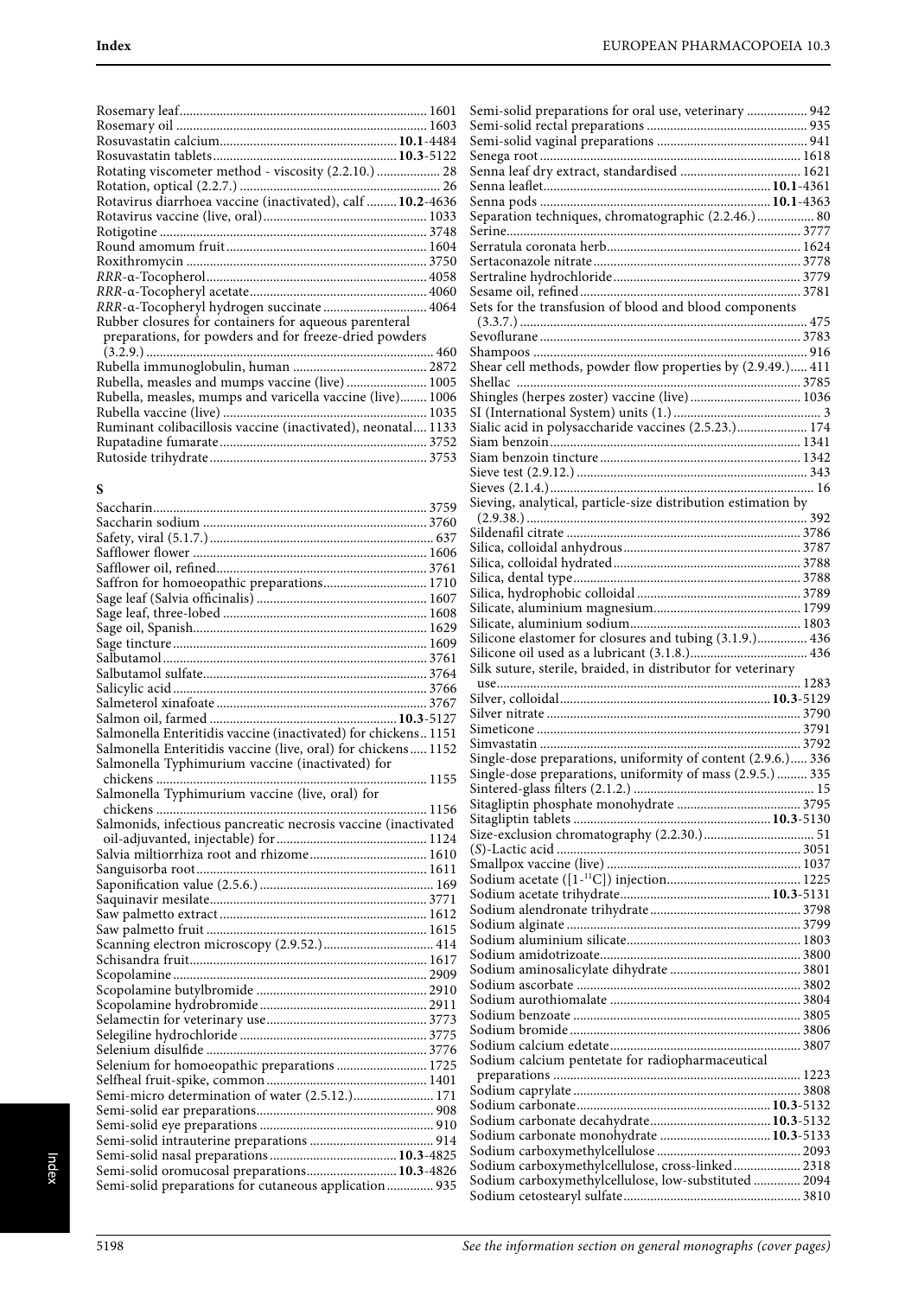|                                                                        | Solids by mercury porosimetry, porosity and pore-size                                                                |  |
|------------------------------------------------------------------------|----------------------------------------------------------------------------------------------------------------------|--|
| Sodium chromate (51Cr) sterile solution 1226                           |                                                                                                                      |  |
|                                                                        |                                                                                                                      |  |
|                                                                        | Solids, gas pycnometric density of (2.9.23.)  364<br>Solids (porous) including powders, wettability of (2.9.45.) 406 |  |
| Sodium dihydrogen phosphate dihydrate  10.3-5133                       |                                                                                                                      |  |
|                                                                        | Solubility in alcohol of essential oils (2.8.10.) 306                                                                |  |
|                                                                        |                                                                                                                      |  |
|                                                                        | Solution calorimetry and microcalorimetry, characterisation                                                          |  |
|                                                                        |                                                                                                                      |  |
|                                                                        | Solutions, emulsions and suspensions, oral  917                                                                      |  |
|                                                                        |                                                                                                                      |  |
|                                                                        | Solutions for haemodialysis, concentrated, water for                                                                 |  |
|                                                                        |                                                                                                                      |  |
|                                                                        | Solutions for haemofiltration and haemodiafiltration  2803<br>Solutions for organ preservation  10.3-5135            |  |
|                                                                        |                                                                                                                      |  |
| Sodium iodide ( <sup>123</sup> I) solution for radiolabelling 1228     |                                                                                                                      |  |
| Sodium iodide (131I) capsules for diagnostic use  1229                 |                                                                                                                      |  |
| Sodium iodide (131) capsules for therapeutic use 1230                  |                                                                                                                      |  |
|                                                                        | Solvents, residual, identification and control of                                                                    |  |
| Sodium iodide (131) solution for radiolabelling 1232                   |                                                                                                                      |  |
|                                                                        |                                                                                                                      |  |
|                                                                        |                                                                                                                      |  |
| Sodium iodohippurate dihydrate for radiopharmaceutical                 |                                                                                                                      |  |
|                                                                        |                                                                                                                      |  |
|                                                                        |                                                                                                                      |  |
| Sodium lauroylsarcosinate for external use 3828                        |                                                                                                                      |  |
|                                                                        |                                                                                                                      |  |
|                                                                        |                                                                                                                      |  |
| Sodium molybdate ( <sup>99</sup> Mo) solution (fission)  1235          |                                                                                                                      |  |
|                                                                        |                                                                                                                      |  |
|                                                                        |                                                                                                                      |  |
|                                                                        |                                                                                                                      |  |
|                                                                        |                                                                                                                      |  |
| Sodium pertechnetate (99mTc) injection (accelerator-                   |                                                                                                                      |  |
|                                                                        |                                                                                                                      |  |
| Sodium pertechnetate ( <sup>99m</sup> Tc) injection (fission)  1238    |                                                                                                                      |  |
| Sodium pertechnetate ( <sup>99m</sup> Tc) injection (non-fission) 1240 | Sorption-desorption isotherms and water activity,                                                                    |  |
|                                                                        | determination of (water-solid interactions) (2.9.39.) 394                                                            |  |
|                                                                        |                                                                                                                      |  |
|                                                                        |                                                                                                                      |  |
|                                                                        |                                                                                                                      |  |
|                                                                        |                                                                                                                      |  |
| Sodium pyrophosphate decahydrate for radiopharmaceutical               |                                                                                                                      |  |
|                                                                        | Specific surface area by air permeability (2.9.14.)  343                                                             |  |
|                                                                        | Specific surface area by gas adsorption (2.9.26.)  369                                                               |  |
|                                                                        | Spectinomycin dihydrochloride pentahydrate 3873                                                                      |  |
|                                                                        | Spectinomycin sulfate tetrahydrate for veterinary use 3875                                                           |  |
|                                                                        |                                                                                                                      |  |
|                                                                        |                                                                                                                      |  |
|                                                                        | Spectrometry, nuclear magnetic resonance (2.2.33.)  58                                                               |  |
|                                                                        |                                                                                                                      |  |
|                                                                        | Spectrophotometry, infrared absorption (2.2.24.)  10.3-4753                                                          |  |
|                                                                        | Spectrophotometry, ultraviolet and visible absorption                                                                |  |
|                                                                        |                                                                                                                      |  |
|                                                                        |                                                                                                                      |  |
|                                                                        |                                                                                                                      |  |
|                                                                        | SPF chicken flocks for the production and quality control of                                                         |  |
| Sodium tetrachloroaurate dihydrate for homoeopathic                    |                                                                                                                      |  |
|                                                                        | Spheroids and granules, friability of (2.9.41.)  400                                                                 |  |
|                                                                        |                                                                                                                      |  |
|                                                                        |                                                                                                                      |  |
|                                                                        |                                                                                                                      |  |
| Softening time determination of lipophilic suppositories               |                                                                                                                      |  |
|                                                                        |                                                                                                                      |  |
| Solid dosage forms, dissolution test for (2.9.3.) 326                  |                                                                                                                      |  |
| Solid dosage forms, recommendations on dissolution testing             |                                                                                                                      |  |
|                                                                        |                                                                                                                      |  |
|                                                                        |                                                                                                                      |  |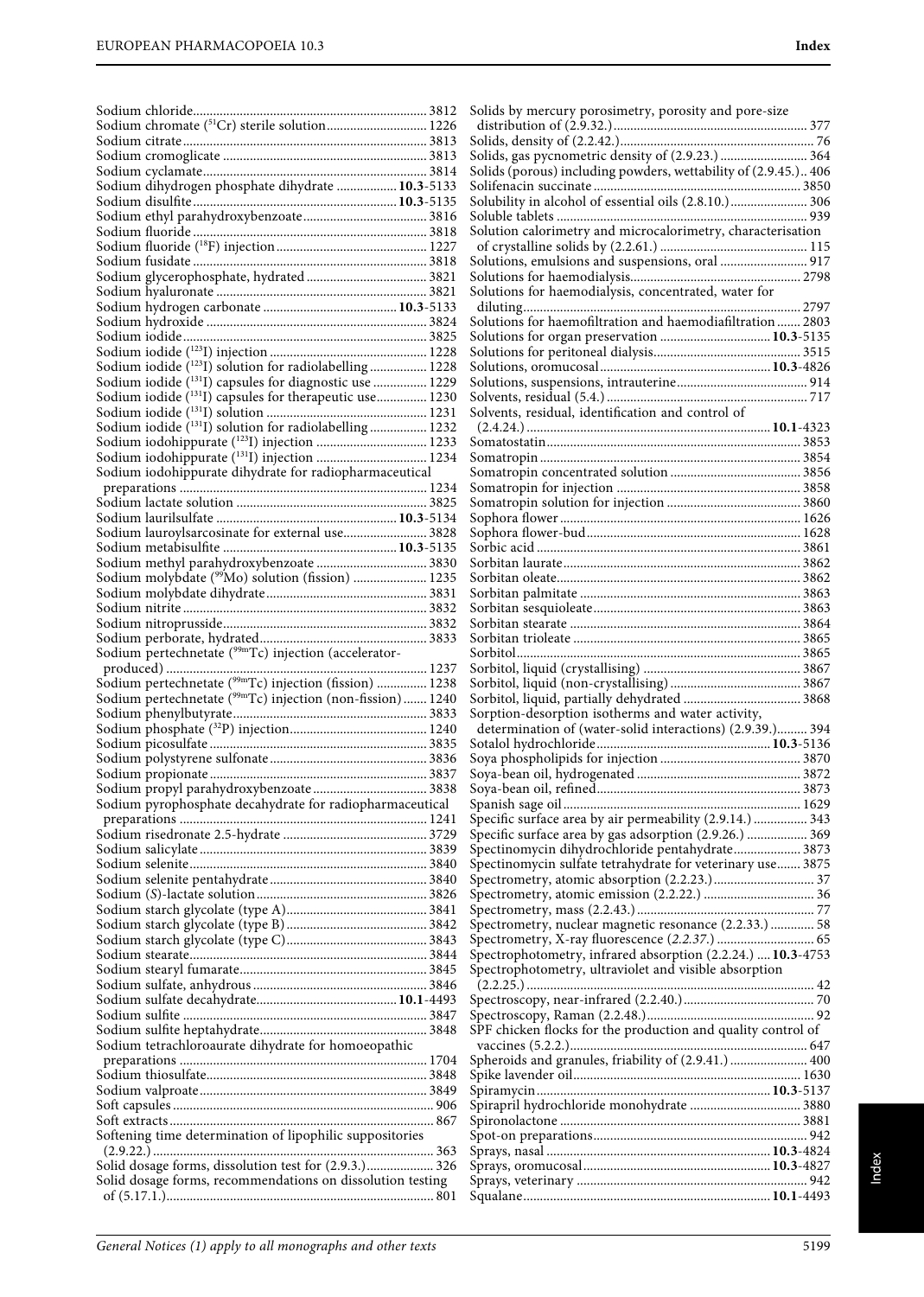| St. John's wort dry extract, quantified 1633                                                                              |  |
|---------------------------------------------------------------------------------------------------------------------------|--|
|                                                                                                                           |  |
|                                                                                                                           |  |
|                                                                                                                           |  |
|                                                                                                                           |  |
| Staphysagria for homoeopathic preparations  1726                                                                          |  |
|                                                                                                                           |  |
|                                                                                                                           |  |
|                                                                                                                           |  |
|                                                                                                                           |  |
|                                                                                                                           |  |
| Starch, hydroxypropyl, pregelatinised 3890                                                                                |  |
|                                                                                                                           |  |
|                                                                                                                           |  |
|                                                                                                                           |  |
|                                                                                                                           |  |
|                                                                                                                           |  |
|                                                                                                                           |  |
|                                                                                                                           |  |
|                                                                                                                           |  |
| Statistical analysis of results of biological assays and tests                                                            |  |
|                                                                                                                           |  |
|                                                                                                                           |  |
|                                                                                                                           |  |
|                                                                                                                           |  |
|                                                                                                                           |  |
|                                                                                                                           |  |
|                                                                                                                           |  |
| Sterile braided silk suture in distributor for veterinary                                                                 |  |
|                                                                                                                           |  |
|                                                                                                                           |  |
| Sterile catgut in distributor for veterinary use 1281                                                                     |  |
| Sterile containers of plasticised poly(vinyl chloride) for human<br>blood containing anticoagulant solution (3.3.6.)  474 |  |
| Sterile linen thread in distributor for veterinary use  1282                                                              |  |
|                                                                                                                           |  |
|                                                                                                                           |  |
| Sterile non-absorbable strands in distributor for veterinary                                                              |  |
|                                                                                                                           |  |
|                                                                                                                           |  |
| Sterile plastic containers for human blood and blood                                                                      |  |
|                                                                                                                           |  |
| Sterile polyamide suture in distributor for veterinary use 1282                                                           |  |
| Sterile poly(ethylene terephthalate) suture in distributor for                                                            |  |
| Sterile products, biological indicators and related microbial                                                             |  |
| preparations used in the manufacture of (5.1.2.)  622                                                                     |  |
| Sterile products, methods of preparation of (5.1.1.)  619                                                                 |  |
| Sterile single-use plastic syringes (3.3.8.)  10.3-4792                                                                   |  |
| Sterile synthetic absorbable braided sutures  1274                                                                        |  |
| Sterile synthetic absorbable monofilament sutures 1275                                                                    |  |
|                                                                                                                           |  |
| Sterility, guidelines for using the test for (5.1.9.) 639                                                                 |  |
|                                                                                                                           |  |
|                                                                                                                           |  |
|                                                                                                                           |  |
|                                                                                                                           |  |
|                                                                                                                           |  |
|                                                                                                                           |  |
|                                                                                                                           |  |
| Strands, sterile non-absorbable, in distributor for veterinary                                                            |  |
|                                                                                                                           |  |
|                                                                                                                           |  |
|                                                                                                                           |  |
| Strychnos ignatii for homoeopathic preparations 1719                                                                      |  |
|                                                                                                                           |  |
|                                                                                                                           |  |
| Sublingual tablets and buccal tablets 10.3-4828                                                                           |  |
| Substances for pharmaceutical use  10.3-4817                                                                              |  |
| Substances for pharmaceutical use, control of impurities in                                                               |  |

| Substitution of in vivo method(s) by in vitro method(s) for the |  |
|-----------------------------------------------------------------|--|
|                                                                 |  |
|                                                                 |  |
|                                                                 |  |
|                                                                 |  |
|                                                                 |  |
|                                                                 |  |
|                                                                 |  |
|                                                                 |  |
|                                                                 |  |
|                                                                 |  |
|                                                                 |  |
|                                                                 |  |
|                                                                 |  |
| Sulfadimethoxine sodium for veterinary use  3921                |  |
|                                                                 |  |
|                                                                 |  |
|                                                                 |  |
|                                                                 |  |
|                                                                 |  |
|                                                                 |  |
| Sulfamethoxypyridazine for veterinary use 3929                  |  |
|                                                                 |  |
|                                                                 |  |
|                                                                 |  |
|                                                                 |  |
|                                                                 |  |
|                                                                 |  |
|                                                                 |  |
| Sulfur for homoeopathic preparations 1727                       |  |
|                                                                 |  |
|                                                                 |  |
|                                                                 |  |
|                                                                 |  |
|                                                                 |  |
|                                                                 |  |
|                                                                 |  |
| Supercritical fluid chromatography (2.2.45.)  80                |  |
|                                                                 |  |
| Suppositories and pessaries, disintegration of (2.9.2.) 325     |  |
| Suppositories, lipophilic, softening time determination         |  |
|                                                                 |  |
| Suspensions, solutions and emulsions, oral  917                 |  |
|                                                                 |  |
| Sutures for human use: introduction 10.1-4349                   |  |
|                                                                 |  |
| Sutures, sterile synthetic absorbable braided  1274             |  |
| Sutures, sterile synthetic absorbable monofilament  1275        |  |
|                                                                 |  |
|                                                                 |  |
|                                                                 |  |
| Swine erysipelas vaccine (inactivated) 1158                     |  |
| Swine-fever vaccine (live, prepared in cell cultures),          |  |
|                                                                 |  |
| Synthetic absorbable braided sutures, sterile  1274             |  |
| Synthetic absorbable monofilament sutures, sterile 1275         |  |
| Syringes, plastic, sterile single-use (3.3.8.)  10.3-4792       |  |
|                                                                 |  |
|                                                                 |  |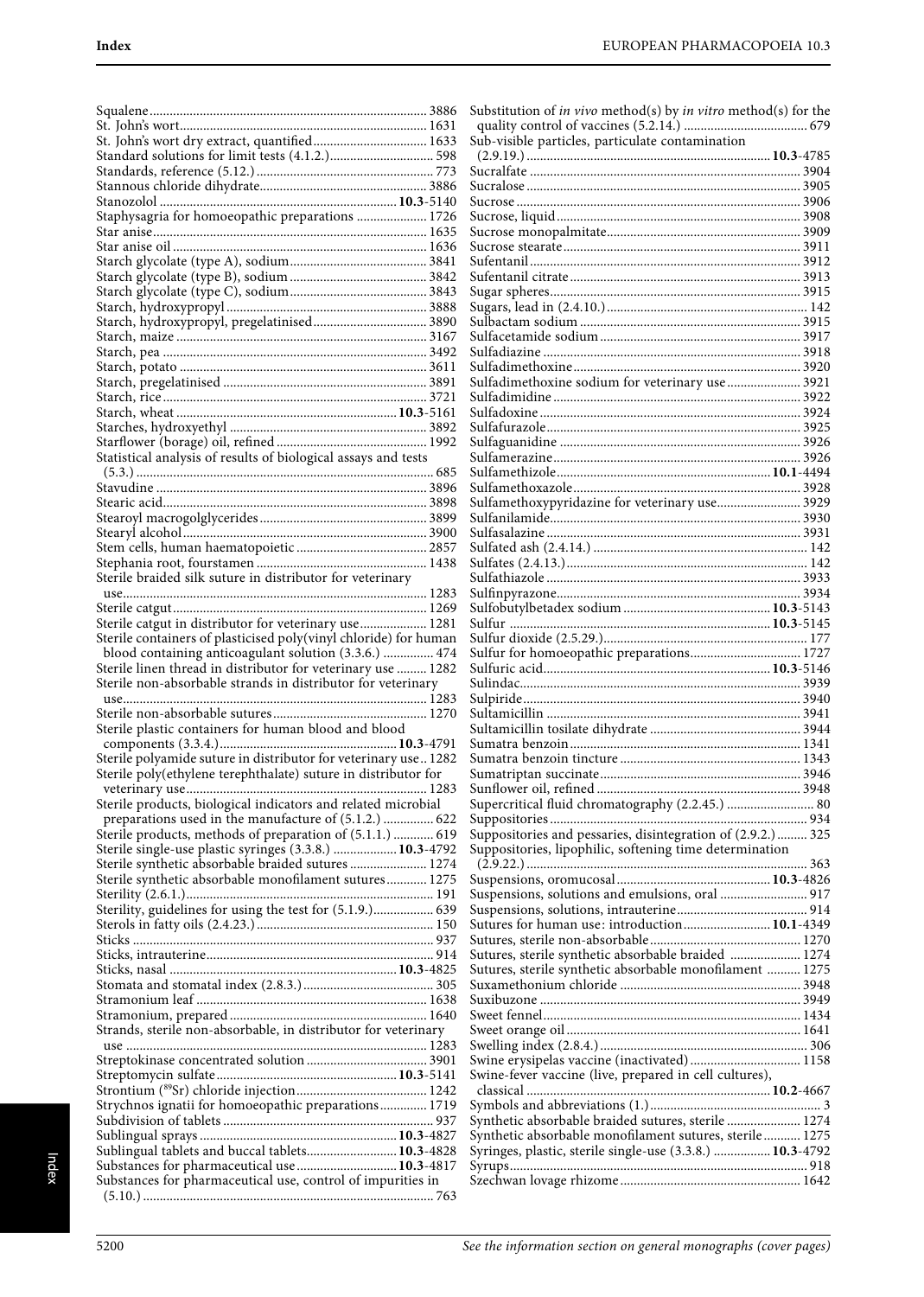# **T**

| Table of physical characteristics of radionuclides mentioned in                                                            |  |
|----------------------------------------------------------------------------------------------------------------------------|--|
|                                                                                                                            |  |
|                                                                                                                            |  |
| Tablets and capsules, disintegration of (2.9.1.)  323<br>Tablets and powders for rectal solutions and suspensions 934      |  |
|                                                                                                                            |  |
|                                                                                                                            |  |
|                                                                                                                            |  |
|                                                                                                                            |  |
|                                                                                                                            |  |
|                                                                                                                            |  |
| Tablets for intrauterine solutions and suspensions  914<br>Tablets for vaginal solutions and suspensions  941              |  |
|                                                                                                                            |  |
|                                                                                                                            |  |
|                                                                                                                            |  |
|                                                                                                                            |  |
|                                                                                                                            |  |
|                                                                                                                            |  |
|                                                                                                                            |  |
|                                                                                                                            |  |
|                                                                                                                            |  |
|                                                                                                                            |  |
|                                                                                                                            |  |
|                                                                                                                            |  |
|                                                                                                                            |  |
|                                                                                                                            |  |
|                                                                                                                            |  |
|                                                                                                                            |  |
|                                                                                                                            |  |
|                                                                                                                            |  |
|                                                                                                                            |  |
|                                                                                                                            |  |
|                                                                                                                            |  |
| Tapped density and bulk density of powders (2.9.34.) 384                                                                   |  |
|                                                                                                                            |  |
|                                                                                                                            |  |
|                                                                                                                            |  |
|                                                                                                                            |  |
| Technetium $\binom{99 \text{m}}{2}$ colloidal rhenium sulfide injection  1244                                              |  |
| Technetium ( <sup>99m</sup> Tc) colloidal sulfur injection 1244                                                            |  |
| Technetium ( <sup>99m</sup> Tc) colloidal tin injection  1245                                                              |  |
|                                                                                                                            |  |
| Technetium ( <sup>99m</sup> Tc) exametazime injection  1247                                                                |  |
| Technetium ( <sup>99m</sup> Tc) gluconate injection  1248<br>Technetium ( <sup>99m</sup> Tc) human albumin injection  1249 |  |
| Technetium ( <sup>99m</sup> Tc) macrosalb injection  1251                                                                  |  |
| Technetium ( <sup>99m</sup> Tc) mebrofenin injection 10.1-4345                                                             |  |
| Technetium ( <sup>99m</sup> Tc) medronate injection  1253                                                                  |  |
| Technetium ( <sup>99m</sup> Tc) mertiatide injection  1254                                                                 |  |
| Technetium ( <sup>99m</sup> Tc) microspheres injection 1255                                                                |  |
| Technetium ( <sup>99m</sup> Tc) oxidronate injection  1256                                                                 |  |
| Technetium ( <sup>99m</sup> Tc) pentetate injection  1257<br>Technetium ( <sup>99m</sup> Tc) sestamibi injection 1258      |  |
|                                                                                                                            |  |
| Technetium ( <sup>99m</sup> Tc) tin pyrophosphate injection  1260                                                          |  |
|                                                                                                                            |  |
|                                                                                                                            |  |
|                                                                                                                            |  |
| Tenosynovitis vaccine (live), viral, avian  10.2-4632                                                                      |  |
|                                                                                                                            |  |
|                                                                                                                            |  |
|                                                                                                                            |  |
|                                                                                                                            |  |
|                                                                                                                            |  |
|                                                                                                                            |  |
|                                                                                                                            |  |

| Terminology used in monographs on biological products                                                           |  |
|-----------------------------------------------------------------------------------------------------------------|--|
|                                                                                                                 |  |
|                                                                                                                 |  |
| Test for anticomplementary activity of immunoglobulin                                                           |  |
|                                                                                                                 |  |
| Test for anti-D antibodies in human immunoglobulin                                                              |  |
|                                                                                                                 |  |
| Test for aristolochic acids in herbal drugs (2.8.21)  314                                                       |  |
| Test for bacterial endotoxins using recombinant factor C                                                        |  |
|                                                                                                                 |  |
| Test for extractable volume of parenteral preparations                                                          |  |
| Test for Fc function of immunoglobulin (2.7.9.) 279                                                             |  |
|                                                                                                                 |  |
| Test for methanol and 2-propanol (2.9.11.)  342<br>Test for neurovirulence of live virus vaccines (2.6.18.) 218 |  |
| Test for specified micro-organisms (microbiological                                                             |  |
| examination of non-sterile products) (2.6.13.) 10.3-4769                                                        |  |
|                                                                                                                 |  |
|                                                                                                                 |  |
|                                                                                                                 |  |
|                                                                                                                 |  |
|                                                                                                                 |  |
| Tests for extraneous agents in viral vaccines for human use                                                     |  |
|                                                                                                                 |  |
| Tests for specified micro-organisms (microbiological                                                            |  |
| examination of live biotherapeutic products) (2.6.38.) 255                                                      |  |
| Tetanus and diphtheria toxins and toxoids, flocculation value                                                   |  |
|                                                                                                                 |  |
| Tetanus and diphtheria vaccine (adsorbed)  10.3-4831                                                            |  |
| Tetanus and diphtheria vaccine (adsorbed, reduced antigen(s)                                                    |  |
|                                                                                                                 |  |
|                                                                                                                 |  |
|                                                                                                                 |  |
| Tetanus, diphtheria and hepatitis B (rDNA) vaccine                                                              |  |
|                                                                                                                 |  |
| Tetanus, diphtheria and pertussis (acellular, component)                                                        |  |
|                                                                                                                 |  |
| Tetanus, diphtheria and pertussis (acellular, component)                                                        |  |
| vaccine (adsorbed, reduced antigen(s) content) 10.3-4835                                                        |  |
| Tetanus, diphtheria and pertussis (whole cell) vaccine                                                          |  |
| Tetanus, diphtheria and poliomyelitis (inactivated) vaccine                                                     |  |
|                                                                                                                 |  |
| (adsorbed, reduced antigen(s) content) 10.3-4838<br>Tetanus, diphtheria, pertussis (acellular, component) and   |  |
| haemophilus type b conjugate vaccine (adsorbed)10.3-4839                                                        |  |
| Tetanus, diphtheria, pertussis (acellular, component) and                                                       |  |
| hepatitis B (rDNA) vaccine (adsorbed)  10.3-4841                                                                |  |
| Tetanus, diphtheria, pertussis (acellular, component) and                                                       |  |
| poliomyelitis (inactivated) vaccine (adsorbed) 10.3-4843                                                        |  |
| Tetanus, diphtheria, pertussis (acellular, component) and                                                       |  |
| poliomyelitis (inactivated) vaccine (adsorbed, reduced                                                          |  |
|                                                                                                                 |  |
| Tetanus, diphtheria, pertussis (acellular, component),                                                          |  |
| hepatitis B (rDNA), poliomyelitis (inactivated) and                                                             |  |
| haemophilus type b conjugate vaccine (adsorbed)10.3-4846                                                        |  |
|                                                                                                                 |  |
|                                                                                                                 |  |
| Tetanus, diphtheria, pertussis (acellular, component),                                                          |  |
| poliomyelitis (inactivated) and haemophilus type b conjugate                                                    |  |
|                                                                                                                 |  |
| Tetanus, diphtheria, pertussis (whole cell) and poliomyelitis<br>(inactivated) vaccine (adsorbed)  10.3-4851    |  |
| Tetanus, diphtheria, pertussis (whole cell), poliomyelitis                                                      |  |
| (inactivated) and haemophilus type b conjugate vaccine                                                          |  |
|                                                                                                                 |  |
|                                                                                                                 |  |
|                                                                                                                 |  |
| Tetanus vaccine (adsorbed), assay of (2.7.8.)  275                                                              |  |
|                                                                                                                 |  |
| Tetanus vaccine for veterinary use  10.3-4859                                                                   |  |
|                                                                                                                 |  |
|                                                                                                                 |  |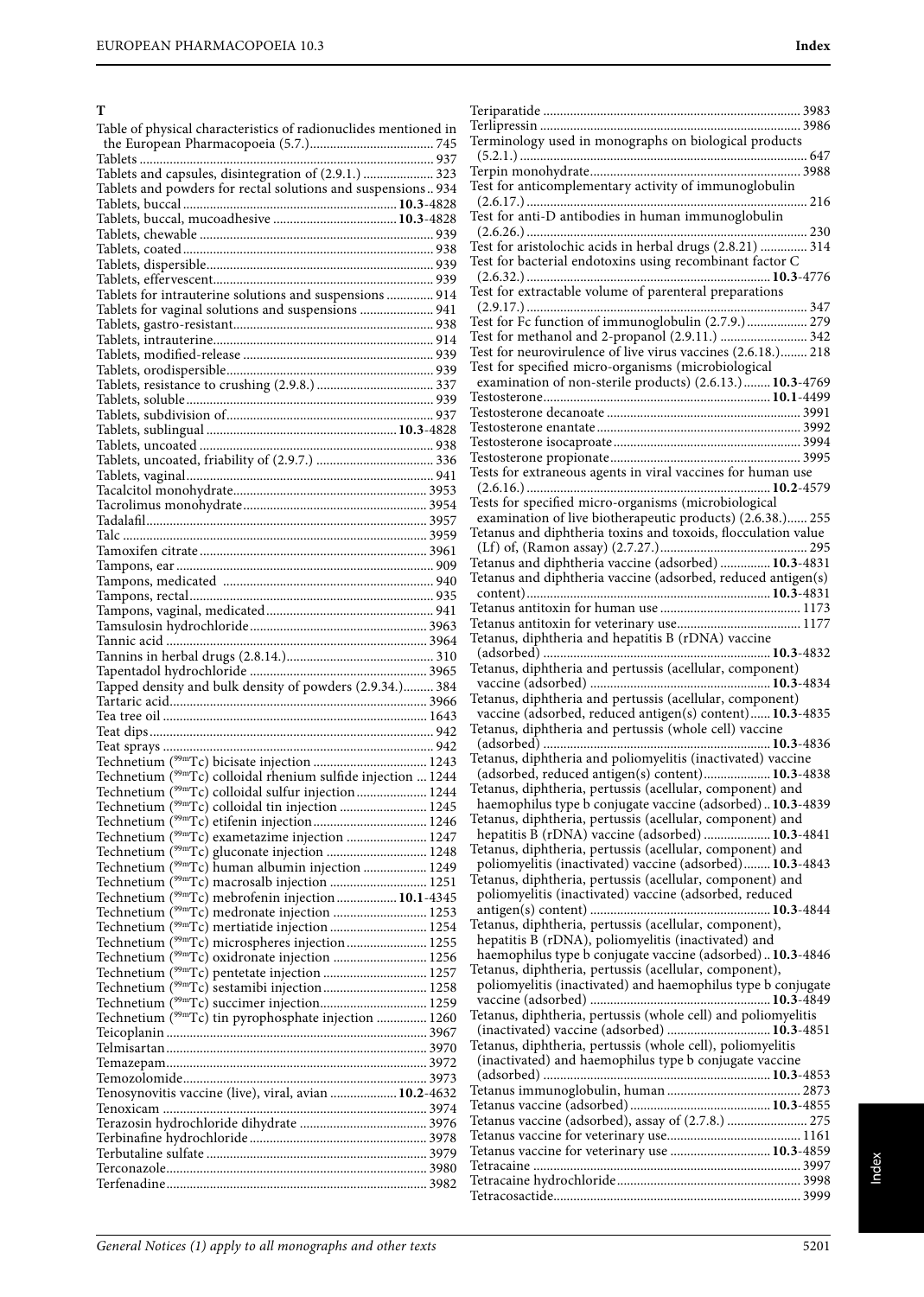Tetracycline ............................................................................. 4000 Tetracycline hydrochloride.................................................... 4001 Tetra-O-acetyl-mannose triflate for radiopharmaceutical preparations .......................................................................... 1261 Tetrazepam .............................................................................. 4003 Tetryzoline hydrochloride ..................................................... 4004 Thallous (201Tl) chloride injection ........................................ 1262 Theobromine........................................................................... 4005 Theophylline ........................................................................... 4005 Theophylline monohydrate ................................................... 4007 Theophylline-ethylenediamine ............................................. 4008 Theophylline-ethylenediamine hydrate ............................... 4009 Thermal analysis (2.2.34.).......................................................... 61 Thermogravimetry (2.2.34.)...................................................... 61 Thiamazole .............................................................................. 4011 Thiamine hydrochloride........................................................ 4012 Thiamine nitrate ..................................................................... 4014 Thiamphenicol ........................................................................ 4015 Thin-layer chromatography (2.2.27.) ....................................... 47 Thiocolchicoside crystallised from ethanol ........................ 4016 Thiocolchicoside hydrate..............................................**10.1**-4500 Thioctic acid............................................................................ 4020 Thiomersal............................................................................... 4021 Thiopental sodium and sodium carbonate ......................... 4022 Thioridazine ............................................................................ 4024 Thioridazine hydrochloride .................................................. 4025 Thomson kudzuvine root ...................................................... 1644 Three-lobed sage leaf ............................................................. 1608 Threonine ................................................................................ 4027 Thyme ...................................................................................... 1646 Thyme oil, thymol type.......................................................... 1648 Thyme, wild............................................................................. 1669 Thymol..................................................................................... 4028 Thymol type thyme oil........................................................... 1648 Tiabendazole ........................................................................... 4029 Tiamulin for veterinary use................................................... 4030 Tiamulin hydrogen fumarate for veterinary use................. 4032 Tianeptine sodium.................................................................. 4035 Tiapride hydrochloride .......................................................... 4036 Tiaprofenic acid .............................................................**10.1**-4503 Tibolone................................................................................... 4039 Ticarcillin sodium .................................................................. 4040 Tick-borne encephalitis vaccine (inactivated) .................... 1043 Ticlopidine hydrochloride ..................................................... 4041 Tigecycline............................................................................... 4043 Tilidine hydrochloride hemihydrate ...........................**10.3**-5149 Timolol maleate ...................................................................... 4046 Tinctures .................................................................................... 867 Tinidazole ................................................................................ 4048 Tinnevelly senna pods...................................................**10.1**-4363 Tinzaparin sodium ................................................................. 4049 Tioconazole ............................................................................. 4050 Tiotropium bromide monohydrate ...................................... 4051 Titanium dioxide .................................................................... 4052 Titration, amperometric (2.2.19.)............................................. 35 Titration, potentiometric (2.2.20.)............................................ 35 Titration, voltametric (2.2.65.)................................................ 119 Titrations, complexometric (2.5.11.)...................................... 170 Tizanidine hydrochloride ...................................................... 4053 Tobramycin.............................................................................. 4055 Tocopherol, all-rac-α-............................................................. 4057 Tocopherol, RRR-α-................................................................ 4058 Tocopheryl acetate, all-rac-α- ............................................... 4059 α-Tocopheryl acetate concentrate (powder form).............. 4062 Tocopheryl acetate, RRR-α-................................................... 4060 Tocopheryl hydrogen succinate, DL-α- ................................ 4062 Tocopheryl hydrogen succinate, RRR-α- ............................. 4064 Tolbutamide............................................................................. 4066 Tolfenamic acid....................................................................... 4067 Tolnaftate ................................................................................. 4068 Tolterodine tartrate................................................................. 4070 Tolu balsam ............................................................................. 1649

| Toluenesulfonate (methyl, ethyl and isopropyl) in active       |  |
|----------------------------------------------------------------|--|
|                                                                |  |
|                                                                |  |
|                                                                |  |
|                                                                |  |
|                                                                |  |
|                                                                |  |
|                                                                |  |
|                                                                |  |
| Total cholesterol in oils rich in omega-3 acids (2.4.32.)  163 |  |
| Total organic carbon in water for pharmaceutical use           |  |
|                                                                |  |
|                                                                |  |
| Traditional Chinese medicine, names of herbal drugs used in    |  |
|                                                                |  |
|                                                                |  |
|                                                                |  |
|                                                                |  |
| Tramazoline hydrochloride monohydrate 10.3-5151                |  |
|                                                                |  |
|                                                                |  |
|                                                                |  |
| Transdermal patches, dissolution test for (2.9.4.) 333         |  |
|                                                                |  |
|                                                                |  |
|                                                                |  |
|                                                                |  |
|                                                                |  |
|                                                                |  |
|                                                                |  |
|                                                                |  |
|                                                                |  |
|                                                                |  |
|                                                                |  |
|                                                                |  |
|                                                                |  |
|                                                                |  |
|                                                                |  |
|                                                                |  |
|                                                                |  |
|                                                                |  |
|                                                                |  |
|                                                                |  |
|                                                                |  |
|                                                                |  |
|                                                                |  |
|                                                                |  |
|                                                                |  |
|                                                                |  |
|                                                                |  |
|                                                                |  |
|                                                                |  |
|                                                                |  |
|                                                                |  |
|                                                                |  |
|                                                                |  |
|                                                                |  |
|                                                                |  |
|                                                                |  |
|                                                                |  |
|                                                                |  |
|                                                                |  |
|                                                                |  |
|                                                                |  |
| TSE, animal, minimising the risk of transmitting via human     |  |
| and veterinary medicinal products (5.2.8.)  661                |  |
| TSE, animal, products with risk of transmitting agents of 884  |  |
|                                                                |  |
|                                                                |  |
|                                                                |  |
| Tuberculin purified protein derivative, avian  4119            |  |
| Tuberculin purified protein derivative, bovine 4120            |  |
| Tuberculin purified protein derivative for human use 4120      |  |
| Tuberculosis (BCG) vaccine, freeze-dried 949                   |  |
|                                                                |  |
| Tubing and closures, silicone elastomer for (3.1.9.)  436      |  |
| Tubing and containers for total parenteral nutrition           |  |
| preparations, poly(ethylene - vinyl acetate) for (3.1.7.) 434  |  |
| Tubing used in sets for the transfusion of blood and blood     |  |
| components, materials based on plasticised poly(vinyl          |  |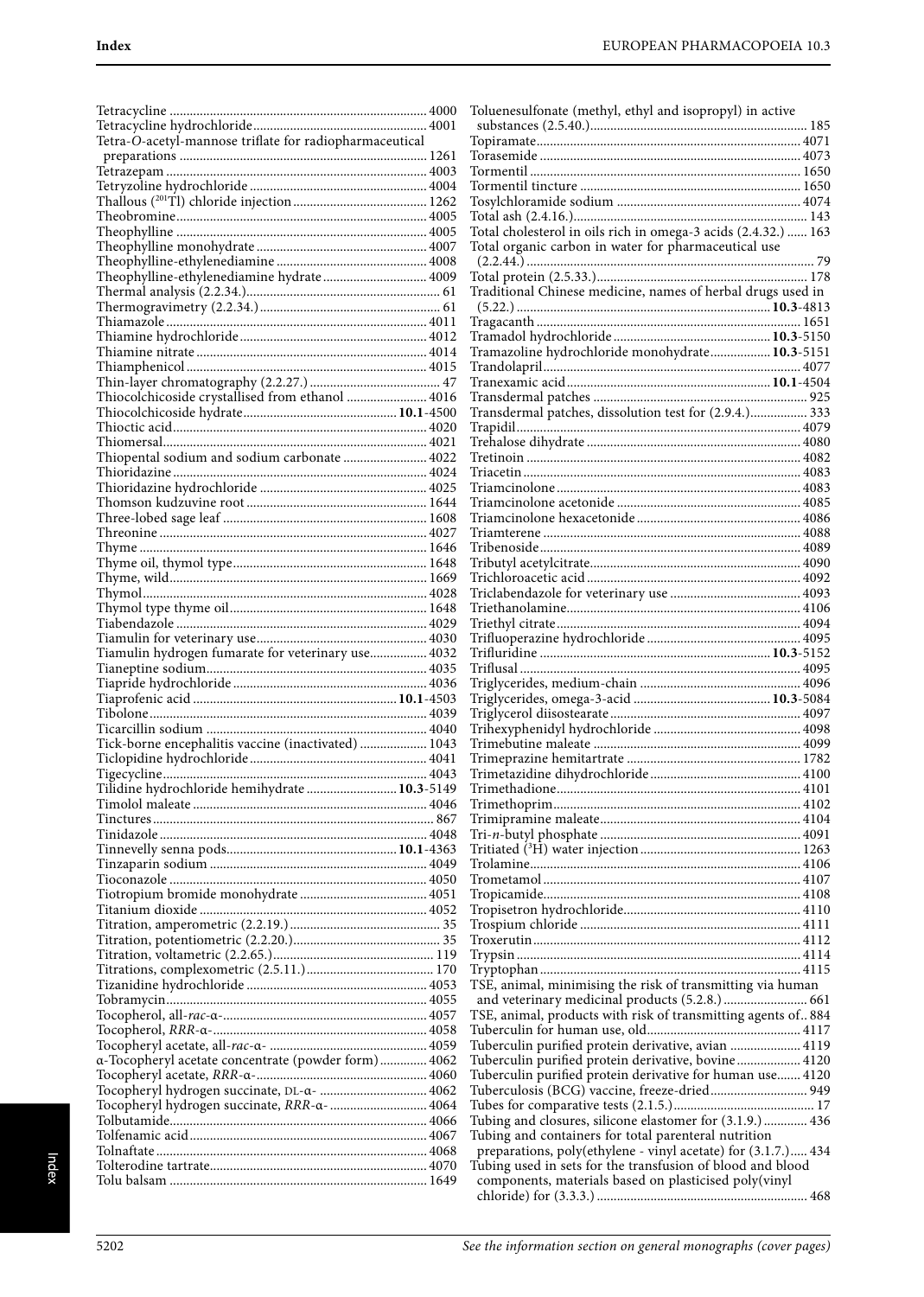| Turkey infectious rhinotracheitis vaccine (live)  10.2-4668 |  |
|-------------------------------------------------------------|--|
|                                                             |  |
|                                                             |  |
|                                                             |  |
|                                                             |  |
| Tylosin phosphate bulk solution for veterinary use  4127    |  |
|                                                             |  |
|                                                             |  |
|                                                             |  |
| Typhoid polysaccharide and hepatitis A (inactivated,        |  |
|                                                             |  |
|                                                             |  |
|                                                             |  |
| Typhoid vaccine (live, oral, strain Ty 21a)  1046           |  |
|                                                             |  |
|                                                             |  |
|                                                             |  |

## **U**

| Ultraviolet and visible absorption spectrophotometry           |
|----------------------------------------------------------------|
|                                                                |
| Ultraviolet ray lamps for analytical purposes (2.1.3.)  15     |
|                                                                |
|                                                                |
|                                                                |
| Uniformity of content of single-dose preparations (2.9.6.) 336 |
|                                                                |
| Uniformity of dosage units, demonstration using large sample   |
| Uniformity of mass of delivered doses from multidose           |
| Uniformity of mass of single-dose preparations (2.9.5.)  335   |
| Units of the International System (SI) used in the             |
| Pharmacopoeia and equivalence with other units (1.)  3         |
|                                                                |
|                                                                |
|                                                                |
|                                                                |
| Uronic acids in polysaccharide vaccines (2.5.22.)  174         |
|                                                                |
| Urtica dioica for homoeopathic preparations 1728               |

## **V**

| General Notices (1) apply to all monographs and other texts | 5203 |
|-------------------------------------------------------------|------|

|                                                              | Index |
|--------------------------------------------------------------|-------|
|                                                              |       |
| Vaccines, SPF chicken flocks for the production and quality  |       |
| Vaccines, substitution of in vivo method(s) by in vitro      |       |
| Vaccines, veterinary, cell cultures for the production of    |       |
| Vaccines, viral live, test for neurovirulence (2.6.18.)  218 |       |
|                                                              |       |
|                                                              |       |
|                                                              |       |
| Vaginal solutions and suspensions, tablets for 941           |       |
| Vaginal solutions, emulsions and suspensions 941             |       |
|                                                              |       |
|                                                              |       |
|                                                              |       |
| Valerian dry aqueous extract to the total 1650               |       |
|                                                              |       |

| Vaginal solutions and suspensions, tablets for  941           |
|---------------------------------------------------------------|
| Vaginal solutions, emulsions and suspensions 941              |
|                                                               |
|                                                               |
|                                                               |
|                                                               |
|                                                               |
|                                                               |
|                                                               |
|                                                               |
|                                                               |
| Validation of nucleic acid amplification techniques for the   |
| detection of B19 virus (B19V) DNA in plasma pools:            |
|                                                               |
| Validation of nucleic acid amplification techniques for the   |
| detection of hepatitis C virus (HCV) RNA in plasma pools:     |
|                                                               |
|                                                               |
| Valnemulin hydrochloride for veterinary use  4164             |
|                                                               |
|                                                               |
|                                                               |
|                                                               |
|                                                               |
|                                                               |
| Vapour, preparations to be converted into 928                 |
|                                                               |
| Varicella immunoglobulin for intravenous administration,      |
|                                                               |
|                                                               |
| Varicella, measles, mumps and rubella vaccine (live) 1006     |
|                                                               |
| Vectors for human use, adeno-associated-virus  788            |
|                                                               |
|                                                               |
|                                                               |
| Vectors for human use, plasmid, bacterial cells used for the  |
|                                                               |
|                                                               |
| Vectors for human use, retroviridae-derived 786               |
|                                                               |
|                                                               |
|                                                               |
|                                                               |
|                                                               |
|                                                               |
| Veterinary liquid preparations for cutaneous application 941  |
| Veterinary medicinal products, immunological, management      |
|                                                               |
| Veterinary semi-solid preparations for oral use  942          |
|                                                               |
| Veterinary vaccines and immunosera, evaluation of efficacy of |
|                                                               |
| Viability, nucleated cell count and (2.7.29.)  297            |
| Vibriosis (cold-water) vaccine (inactivated) for              |
|                                                               |
| Vibriosis vaccine (inactivated) for salmonids  1164           |
|                                                               |
|                                                               |
|                                                               |
|                                                               |
|                                                               |
|                                                               |
|                                                               |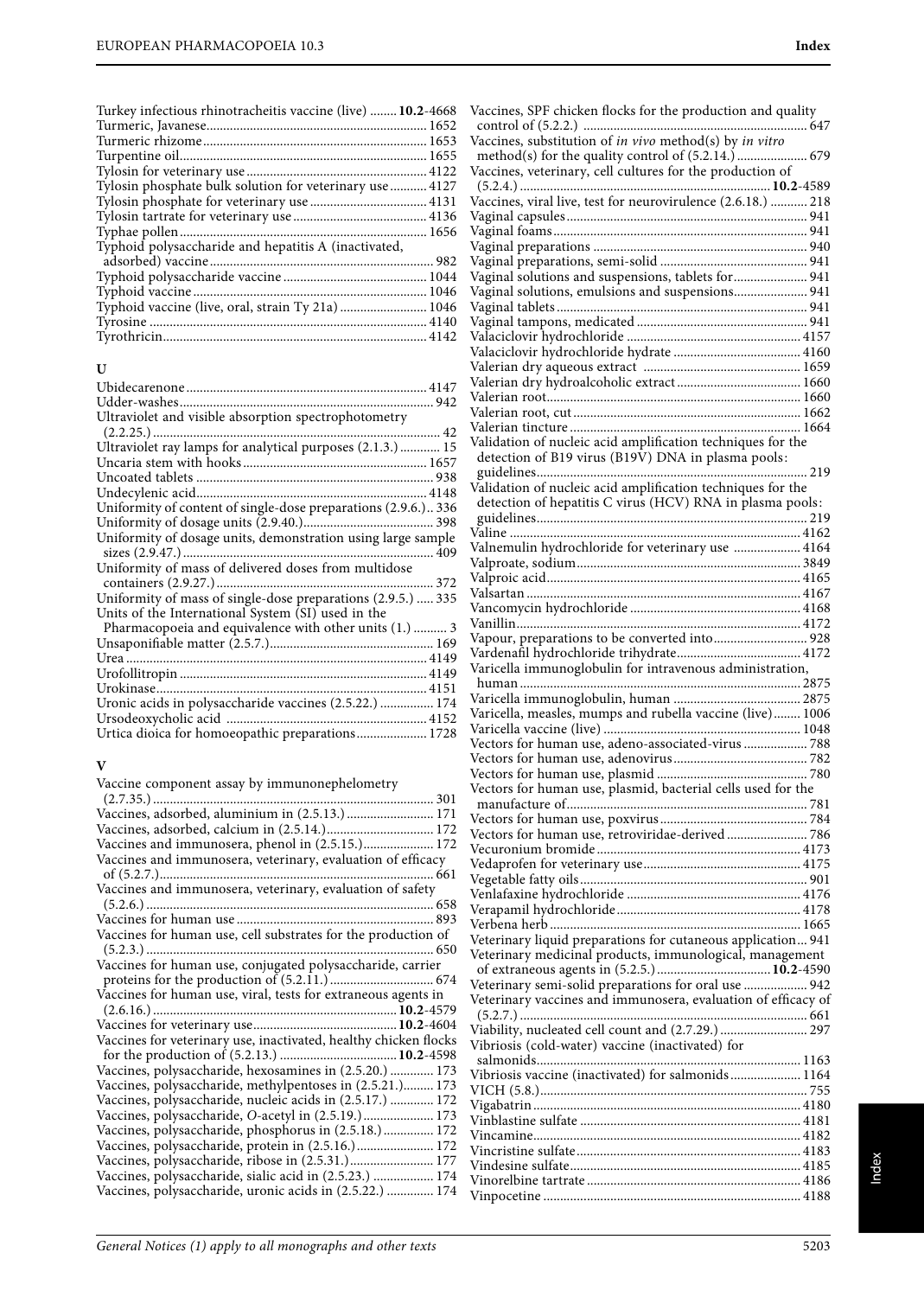| Viral diarrhoea vaccine (inactivated), bovine 1075                 |  |
|--------------------------------------------------------------------|--|
| Viral hepatitis type I vaccine (live), duck  10.2-4647             |  |
| Viral rhinotracheitis vaccine (inactivated), feline  1113          |  |
| Viral rhinotracheitis vaccine (live), feline  10.2-4652            |  |
|                                                                    |  |
| Viral tenosynovitis vaccine (live), avian  10.2-4632               |  |
| Viral vaccines for human use, tests for extraneous agents in       |  |
|                                                                    |  |
|                                                                    |  |
| Viscometer methods, falling ball and automatic rolling ball        |  |
|                                                                    |  |
|                                                                    |  |
| Viscosity - rotating viscometer method (2.2.10.)  28               |  |
|                                                                    |  |
| Visible and ultraviolet absorption spectrophotometry               |  |
|                                                                    |  |
| Visible particles, particulate contamination (2.9.20.)  362        |  |
| Visible particles, recommendations on testing of particulate       |  |
|                                                                    |  |
|                                                                    |  |
| Vitamin A concentrate (oily form), synthetic  10.3-5157            |  |
| Vitamin A concentrate (powder form), synthetic  4193               |  |
| Vitamin A concentrate (solubilisate/emulsion),                     |  |
| synthetic                                                          |  |
|                                                                    |  |
|                                                                    |  |
|                                                                    |  |
| Volumetric solutions, primary standards for (4.2.1.) 609           |  |
| Volumetric solutions, primary standards for (4.2.1.) 10.1-<br>4331 |  |
|                                                                    |  |
| von Willebrand factor, human, assay of (2.7.21.) 290               |  |
|                                                                    |  |
|                                                                    |  |

# **W**

| Water activity and sorption-desorption isotherms,            |
|--------------------------------------------------------------|
| determination of (water-solid interactions) (2.9.39.) 394    |
|                                                              |
| Water for diluting concentrated haemodialysis solutions 2797 |
|                                                              |
| Water for pharmaceutical use, total organic carbon in        |
|                                                              |
|                                                              |
|                                                              |
|                                                              |
|                                                              |
|                                                              |
|                                                              |
| Water-solid interactions: determination of sorption-         |
| desorption isotherms and of water activity (2.9.39.)  394    |
| Wettability of porous solids including powders (2.9.45.) 406 |
|                                                              |
|                                                              |
|                                                              |

# **X**

| X-ray powder diffraction (XRPD), characterisation of          |  |
|---------------------------------------------------------------|--|
| crystalline and partially crystalline solids by (2.9.33.) 379 |  |
| Xylazine hydrochloride for veterinary use  4222               |  |
|                                                               |  |
|                                                               |  |
|                                                               |  |
|                                                               |  |

# **Y**

| Yeasticidal, bactericidal or fungicidal activity of antiseptic |  |
|----------------------------------------------------------------|--|
|                                                                |  |
|                                                                |  |
|                                                                |  |
|                                                                |  |
| Yersiniosis vaccine (inactivated) for salmonids 1102           |  |
|                                                                |  |
| Yttrium (90Y) chloride solution for radiolabelling 1265        |  |

## **Z**

| Ziprasidone hydrochloride monohydrate 4245    |  |
|-----------------------------------------------|--|
|                                               |  |
|                                               |  |
|                                               |  |
|                                               |  |
|                                               |  |
| Zoster (shingles) vaccine (live), herpes 1036 |  |
|                                               |  |
|                                               |  |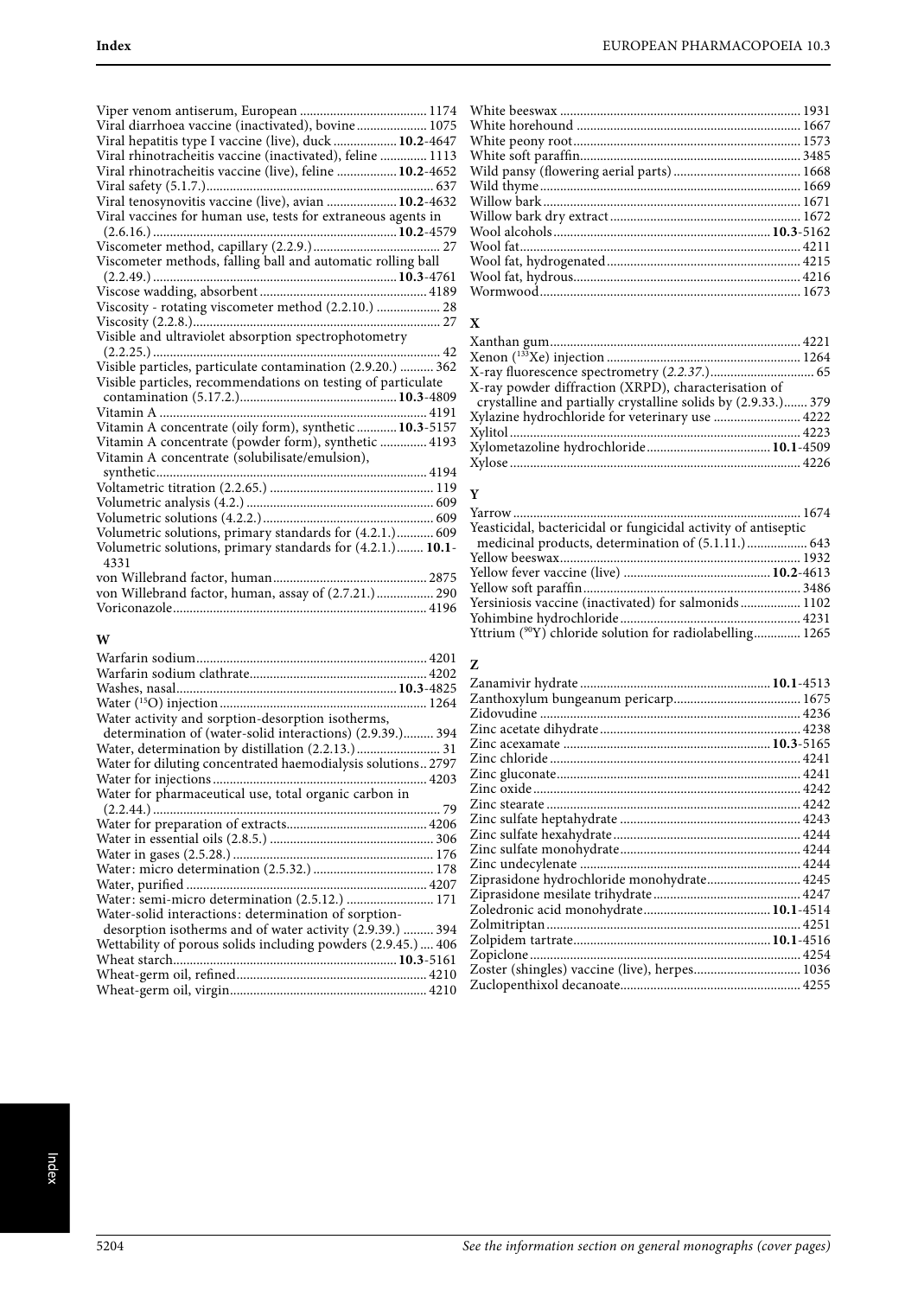|                                                                    | Acid<br>Acid   |
|--------------------------------------------------------------------|----------------|
| A                                                                  | Acid           |
|                                                                    | Acid           |
|                                                                    | Acid           |
|                                                                    | Acid<br>Acid   |
| Acaciae gummi dispersione desiccatum  1734                         | Acid           |
|                                                                    | Acid           |
|                                                                    | Acid           |
|                                                                    | Acid           |
|                                                                    | Acid           |
|                                                                    | Acid<br>Acid   |
|                                                                    | Acid           |
|                                                                    | Acitr          |
|                                                                    | Adat           |
|                                                                    | Ader           |
|                                                                    | Ader<br>Adep   |
|                                                                    | Adep           |
| Acetylenum (1 per centum) in nitrogenio intermixtum 1752           | Adep           |
|                                                                    | Adep           |
| Acidi methacrylici et ethylis acrylatis polymerisati 1:1 dispersio | Adep           |
|                                                                    | Adep<br>Ador   |
| Acidi methacrylici et ethylis acrylatis polymerisatum 1:13214      | A dre          |
| Acidi methacrylici et methylis methacrylatis polymerisatum         | Adre           |
| Acidi methacrylici et methylis methacrylatis polymerisatum         | Aer 1          |
|                                                                    | Aer i          |
|                                                                    | Aeth<br>Aeth   |
|                                                                    | Aeth           |
|                                                                    | Agar           |
|                                                                    | Agni           |
| Acidum amidotrizoicum dihydricum  1812                             | Agni           |
|                                                                    | Agrii<br>Akeb  |
|                                                                    | Alan           |
|                                                                    | Albei          |
|                                                                    | Albu           |
|                                                                    | Alch           |
|                                                                    | Alcol          |
|                                                                    | Alcol<br>Alcol |
|                                                                    | Alcol          |
|                                                                    | Alcol          |
|                                                                    | Alcol          |
|                                                                    | Alcol          |
|                                                                    | Alcol<br>Alcol |
|                                                                    | Alcol          |
| Acidum hydrochloridum concentratum 2879                            | Alcu           |
|                                                                    | Alfac          |
|                                                                    | Alfac          |
|                                                                    | Alfer<br>Alfuz |
|                                                                    | Alim           |
|                                                                    | Allar          |
| Acidum medronicum ad radiopharmaceutica  1219                      | Allii          |
|                                                                    | Alliu          |
|                                                                    | Allot          |
|                                                                    | Almo<br>Almo   |
|                                                                    | Aloe           |
|                                                                    | Aloe           |
|                                                                    | Aloe:          |
|                                                                    | $A$ lov        |
|                                                                    | Alpre<br>Alpre |
| Acidum picricum ad praeparationes homoeopathicas  1698             | Alpro          |
|                                                                    | Altep          |

| Acidum succinicum ad praeparationes homoeopathicas 1698    |  |
|------------------------------------------------------------|--|
|                                                            |  |
|                                                            |  |
|                                                            |  |
|                                                            |  |
|                                                            |  |
|                                                            |  |
|                                                            |  |
|                                                            |  |
|                                                            |  |
|                                                            |  |
| Acidum zoledronicum monohydricum  10.1-4514                |  |
|                                                            |  |
|                                                            |  |
|                                                            |  |
|                                                            |  |
|                                                            |  |
| Adeps A 3-O-desacyl-4'-monophosphorylatus  2355            |  |
|                                                            |  |
|                                                            |  |
|                                                            |  |
|                                                            |  |
|                                                            |  |
| Adonis vernalis ad praeparationes homoeopathicas 10.1-4369 |  |
|                                                            |  |
|                                                            |  |
|                                                            |  |
|                                                            |  |
|                                                            |  |
|                                                            |  |
|                                                            |  |
|                                                            |  |
|                                                            |  |
|                                                            |  |
|                                                            |  |
|                                                            |  |
|                                                            |  |
|                                                            |  |
|                                                            |  |
|                                                            |  |
|                                                            |  |
|                                                            |  |
|                                                            |  |
|                                                            |  |
|                                                            |  |
|                                                            |  |
|                                                            |  |
| Alcohol cetylicus et stearylicus emulsificans A  2156      |  |
| Alcohol cetylicus et stearylicus emulsificans B 2157       |  |
|                                                            |  |
|                                                            |  |
|                                                            |  |
|                                                            |  |
|                                                            |  |
|                                                            |  |
|                                                            |  |
|                                                            |  |
| Alfentanili hydrochloridum hydricum 10.3-4903              |  |
|                                                            |  |
|                                                            |  |
|                                                            |  |
|                                                            |  |
|                                                            |  |
|                                                            |  |
|                                                            |  |
| Allium sativum ad praeparationes homoeopathicas 1701       |  |
|                                                            |  |
|                                                            |  |
|                                                            |  |
|                                                            |  |
|                                                            |  |
|                                                            |  |
|                                                            |  |
|                                                            |  |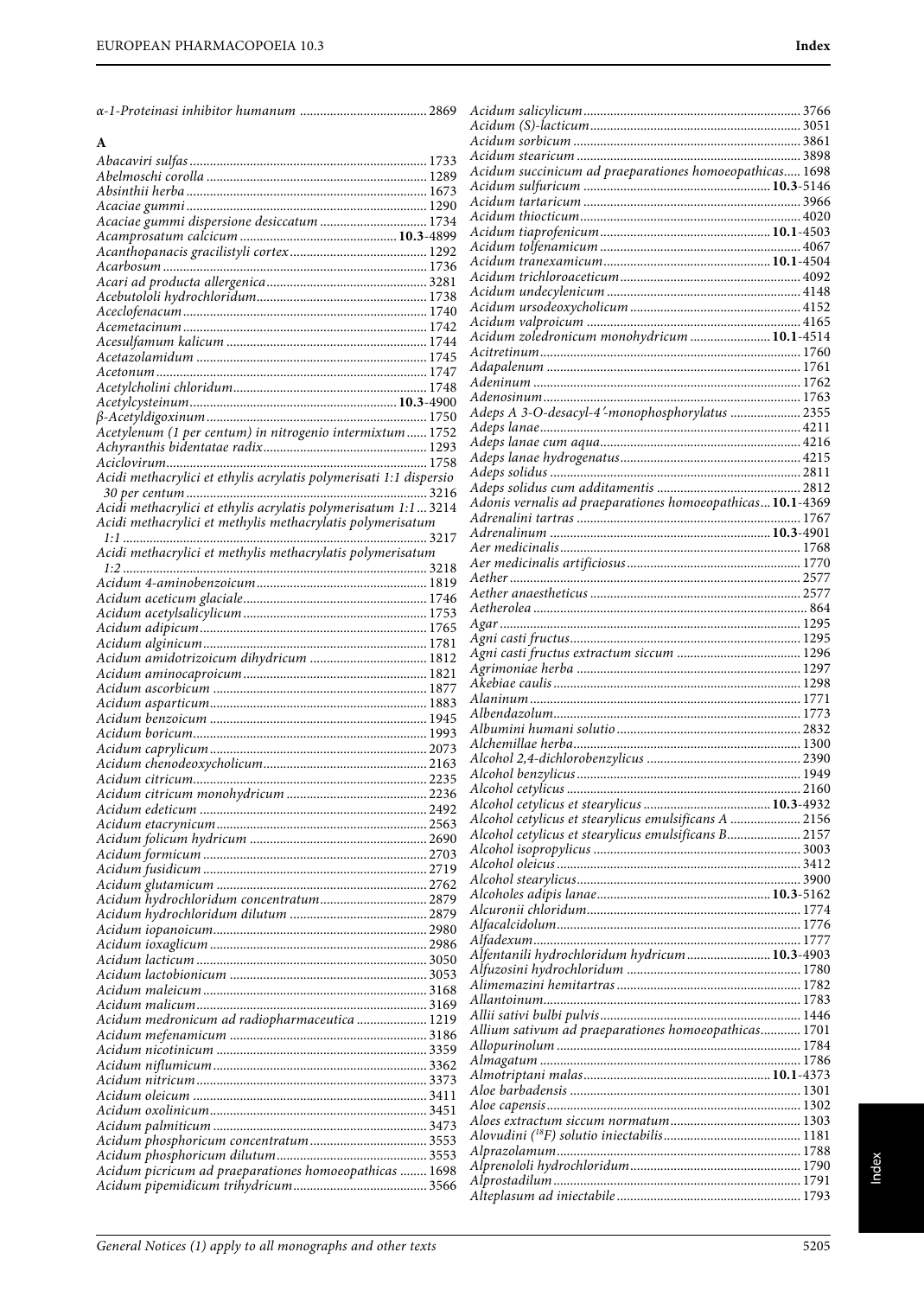| Aluminii hydroxidum hydricum ad adsorptionem  1798                                     |  |
|----------------------------------------------------------------------------------------|--|
|                                                                                        |  |
|                                                                                        |  |
|                                                                                        |  |
|                                                                                        |  |
|                                                                                        |  |
|                                                                                        |  |
|                                                                                        |  |
| Amanita phalloides ad praeparationes homoeopathicas 1699                               |  |
|                                                                                        |  |
|                                                                                        |  |
|                                                                                        |  |
|                                                                                        |  |
|                                                                                        |  |
|                                                                                        |  |
|                                                                                        |  |
|                                                                                        |  |
|                                                                                        |  |
|                                                                                        |  |
|                                                                                        |  |
|                                                                                        |  |
| Ammonii carbonas ad praeparationes homoeopathicas  1701                                |  |
|                                                                                        |  |
|                                                                                        |  |
|                                                                                        |  |
| Ammonio methacrylatis copolymerum A  1830<br>Ammonio methacrylatis copolymerum B  1831 |  |
|                                                                                        |  |
|                                                                                        |  |
|                                                                                        |  |
|                                                                                        |  |
|                                                                                        |  |
|                                                                                        |  |
|                                                                                        |  |
|                                                                                        |  |
|                                                                                        |  |
|                                                                                        |  |
|                                                                                        |  |
| Amprolii hydrochloridum ad usum veterinarium 10.3-4906                                 |  |
|                                                                                        |  |
|                                                                                        |  |
|                                                                                        |  |
|                                                                                        |  |
| Amylum hydroxypropylum pregelificatum 3890                                             |  |
|                                                                                        |  |
|                                                                                        |  |
|                                                                                        |  |
|                                                                                        |  |
| Anemarrhenae asphodeloides rhizoma 1307                                                |  |
|                                                                                        |  |
|                                                                                        |  |
|                                                                                        |  |
|                                                                                        |  |
|                                                                                        |  |
|                                                                                        |  |
|                                                                                        |  |
| Anticorpora monoclonalia ad usum humanum  878                                          |  |
| Antithrombinum III humanum densatum 2835                                               |  |
| Apis mellifera ad praeparationes homoeopathicas 1703                                   |  |
| Apomorphini hydrochloridum hemihydricum 1862                                           |  |
|                                                                                        |  |

| Aquae tritiatae (3H) solutio iniectabilis  1263         |  |
|---------------------------------------------------------|--|
|                                                         |  |
|                                                         |  |
|                                                         |  |
|                                                         |  |
|                                                         |  |
|                                                         |  |
|                                                         |  |
|                                                         |  |
|                                                         |  |
|                                                         |  |
|                                                         |  |
| Arsenii trioxidum ad praeparationes homoeopathicas 1704 |  |
|                                                         |  |
|                                                         |  |
|                                                         |  |
|                                                         |  |
|                                                         |  |
|                                                         |  |
|                                                         |  |
|                                                         |  |
| Atorvastatinum calcicum trihydricum 1890                |  |
|                                                         |  |
|                                                         |  |
|                                                         |  |
|                                                         |  |
|                                                         |  |
|                                                         |  |
|                                                         |  |
|                                                         |  |
| Aurantii amari epicarpii et mesocarpii tinctura 1353    |  |
| Aurantii amari epicarpium et mesocarpium  1352          |  |
|                                                         |  |
|                                                         |  |
|                                                         |  |
|                                                         |  |
|                                                         |  |
|                                                         |  |
|                                                         |  |
|                                                         |  |

#### **B**

| Barii chloridum dihydricum ad praeparationes     |  |
|--------------------------------------------------|--|
|                                                  |  |
|                                                  |  |
|                                                  |  |
|                                                  |  |
| Beclometasoni dipropionas monohydricus  1929     |  |
|                                                  |  |
| Belladonnae folii extractum siccum normatum 1337 |  |
|                                                  |  |
|                                                  |  |
|                                                  |  |
|                                                  |  |
|                                                  |  |
|                                                  |  |
|                                                  |  |
|                                                  |  |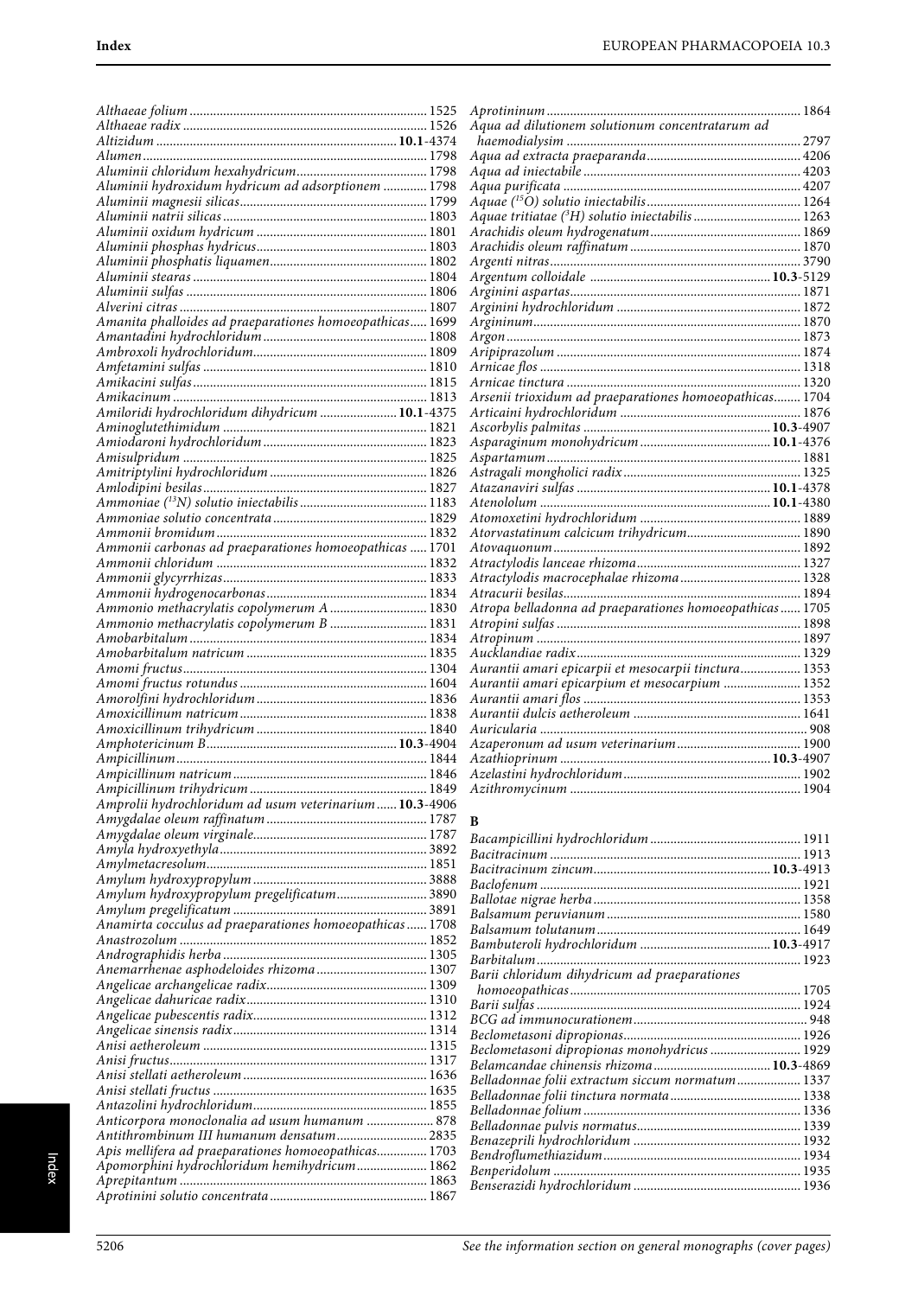|                                                         | C                                                      |  |
|---------------------------------------------------------|--------------------------------------------------------|--|
|                                                         |                                                        |  |
|                                                         |                                                        |  |
| Benzathini benzylpenicillinum tetrahydricum 1951        | Cadmii sulfas hydricus ad praeparationes               |  |
| Benzathini phenoxymethylpenicillinum tetrahydricum 3531 |                                                        |  |
|                                                         |                                                        |  |
|                                                         |                                                        |  |
|                                                         |                                                        |  |
|                                                         |                                                        |  |
|                                                         |                                                        |  |
|                                                         |                                                        |  |
|                                                         | Calcii fluoridum ad praeparationes homoeopathicas 1707 |  |
|                                                         |                                                        |  |
|                                                         |                                                        |  |
|                                                         |                                                        |  |
|                                                         |                                                        |  |
| Benzylpenicillinum procainum monohydricum 1955          |                                                        |  |
|                                                         |                                                        |  |
|                                                         |                                                        |  |
|                                                         |                                                        |  |
|                                                         | Calcii iodidum tetrahydricum ad praeparationes         |  |
|                                                         |                                                        |  |
|                                                         |                                                        |  |
|                                                         |                                                        |  |
|                                                         |                                                        |  |
|                                                         |                                                        |  |
| Betiatidum ad radiopharmaceutica  10.3-4863             |                                                        |  |
|                                                         |                                                        |  |
|                                                         |                                                        |  |
|                                                         |                                                        |  |
|                                                         |                                                        |  |
|                                                         |                                                        |  |
|                                                         |                                                        |  |
|                                                         |                                                        |  |
|                                                         |                                                        |  |
|                                                         | Camelliae sinensis non fermentata folia  1464          |  |
|                                                         |                                                        |  |
|                                                         |                                                        |  |
|                                                         |                                                        |  |
|                                                         |                                                        |  |
|                                                         | Capsici oleoresina raffinata et normata 1373           |  |
|                                                         |                                                        |  |
| Boraginis officinalis oleum raffinatum  1992            |                                                        |  |
|                                                         |                                                        |  |
|                                                         |                                                        |  |
|                                                         |                                                        |  |
|                                                         |                                                        |  |
|                                                         |                                                        |  |
|                                                         |                                                        |  |
|                                                         |                                                        |  |
|                                                         |                                                        |  |
|                                                         |                                                        |  |
|                                                         |                                                        |  |
|                                                         |                                                        |  |
|                                                         | Carbonei monoxidum (5 per centum) in nitrogenio        |  |
|                                                         |                                                        |  |
|                                                         |                                                        |  |
|                                                         |                                                        |  |
|                                                         |                                                        |  |
|                                                         |                                                        |  |
|                                                         |                                                        |  |
|                                                         |                                                        |  |
|                                                         |                                                        |  |
|                                                         |                                                        |  |
|                                                         |                                                        |  |
|                                                         |                                                        |  |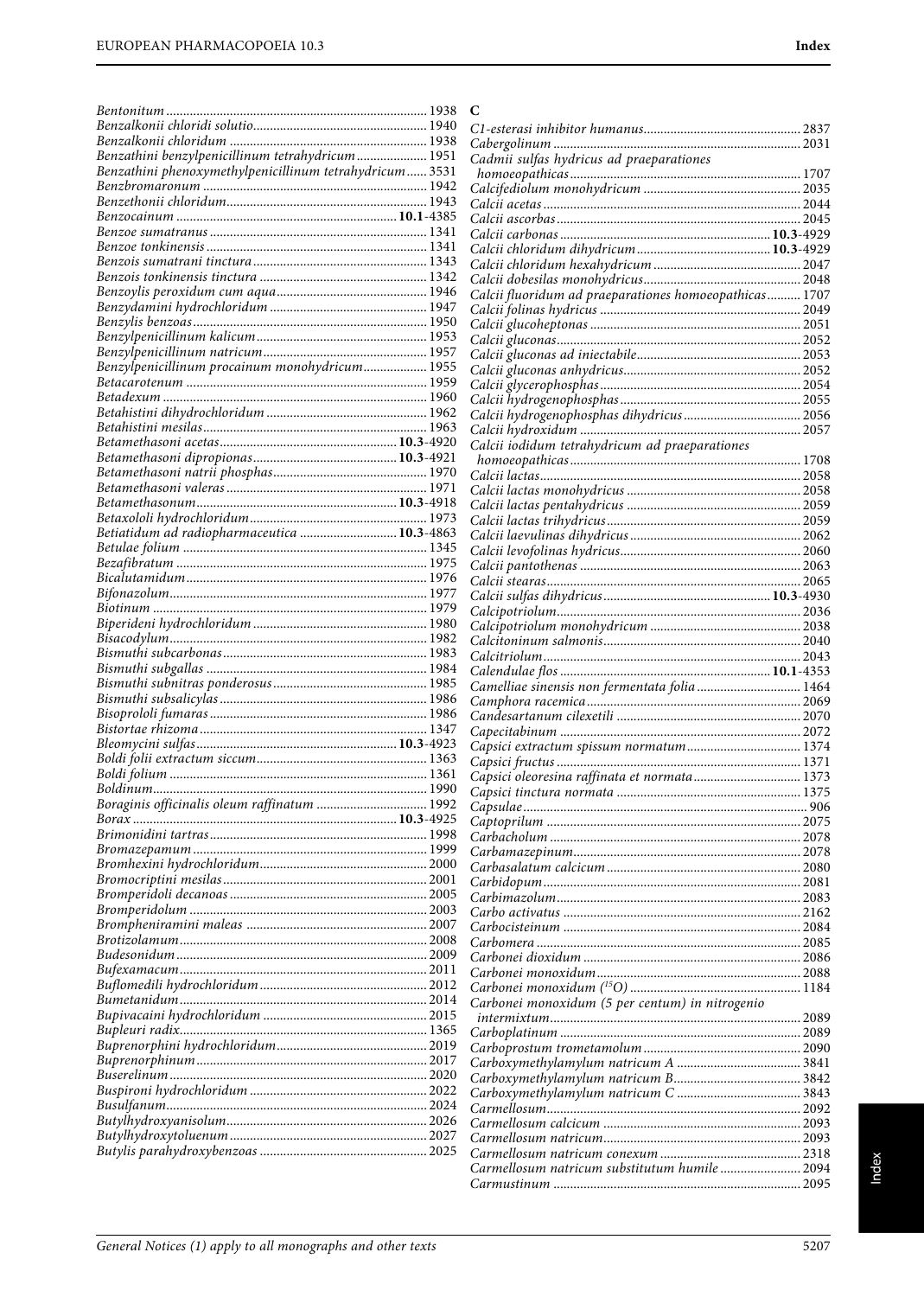|                                                           | Chlortetracyclini hydrochloridum  10.1-4390                  |  |
|-----------------------------------------------------------|--------------------------------------------------------------|--|
|                                                           |                                                              |  |
|                                                           |                                                              |  |
|                                                           |                                                              |  |
|                                                           | Cholecalciferolum in aqua dispergibile 2199                  |  |
|                                                           |                                                              |  |
|                                                           |                                                              |  |
|                                                           |                                                              |  |
|                                                           |                                                              |  |
|                                                           |                                                              |  |
|                                                           | Chorda resorbilis sterilis in fuso ad usum veterinarium 1281 |  |
|                                                           |                                                              |  |
| Cefepimi dihydrochloridum monohydricum 2117               |                                                              |  |
|                                                           |                                                              |  |
|                                                           |                                                              |  |
|                                                           |                                                              |  |
|                                                           |                                                              |  |
|                                                           |                                                              |  |
|                                                           |                                                              |  |
|                                                           |                                                              |  |
| Ceftazidimum pentahydricum et natrii carbonas ad          |                                                              |  |
|                                                           |                                                              |  |
|                                                           |                                                              |  |
|                                                           | Cinchonae extractum fluidum normatum 1389                    |  |
|                                                           |                                                              |  |
|                                                           |                                                              |  |
|                                                           |                                                              |  |
| Cellulae stirpes haematopoieticae humanae  2857           | Cinnamomi zeylanici corticis aetheroleum  1391               |  |
|                                                           | Cinnamomi zeylanici folii aetheroleum 1391                   |  |
|                                                           |                                                              |  |
|                                                           |                                                              |  |
|                                                           |                                                              |  |
|                                                           |                                                              |  |
| Cellulosum microcristallinum et carmellosum natricum 3269 |                                                              |  |
|                                                           |                                                              |  |
|                                                           |                                                              |  |
|                                                           |                                                              |  |
|                                                           | Citri reticulatae epicarpium et mesocarpium 1522             |  |
|                                                           |                                                              |  |
|                                                           |                                                              |  |
|                                                           |                                                              |  |
|                                                           |                                                              |  |
|                                                           |                                                              |  |
|                                                           |                                                              |  |
|                                                           |                                                              |  |
|                                                           |                                                              |  |
|                                                           |                                                              |  |
|                                                           |                                                              |  |
|                                                           |                                                              |  |
|                                                           |                                                              |  |
|                                                           |                                                              |  |
|                                                           |                                                              |  |
|                                                           |                                                              |  |
|                                                           |                                                              |  |
|                                                           |                                                              |  |
|                                                           |                                                              |  |
|                                                           |                                                              |  |
|                                                           |                                                              |  |
|                                                           |                                                              |  |
|                                                           |                                                              |  |
|                                                           |                                                              |  |
|                                                           | Closantelum natricum dihydricum ad usum                      |  |
|                                                           |                                                              |  |
|                                                           |                                                              |  |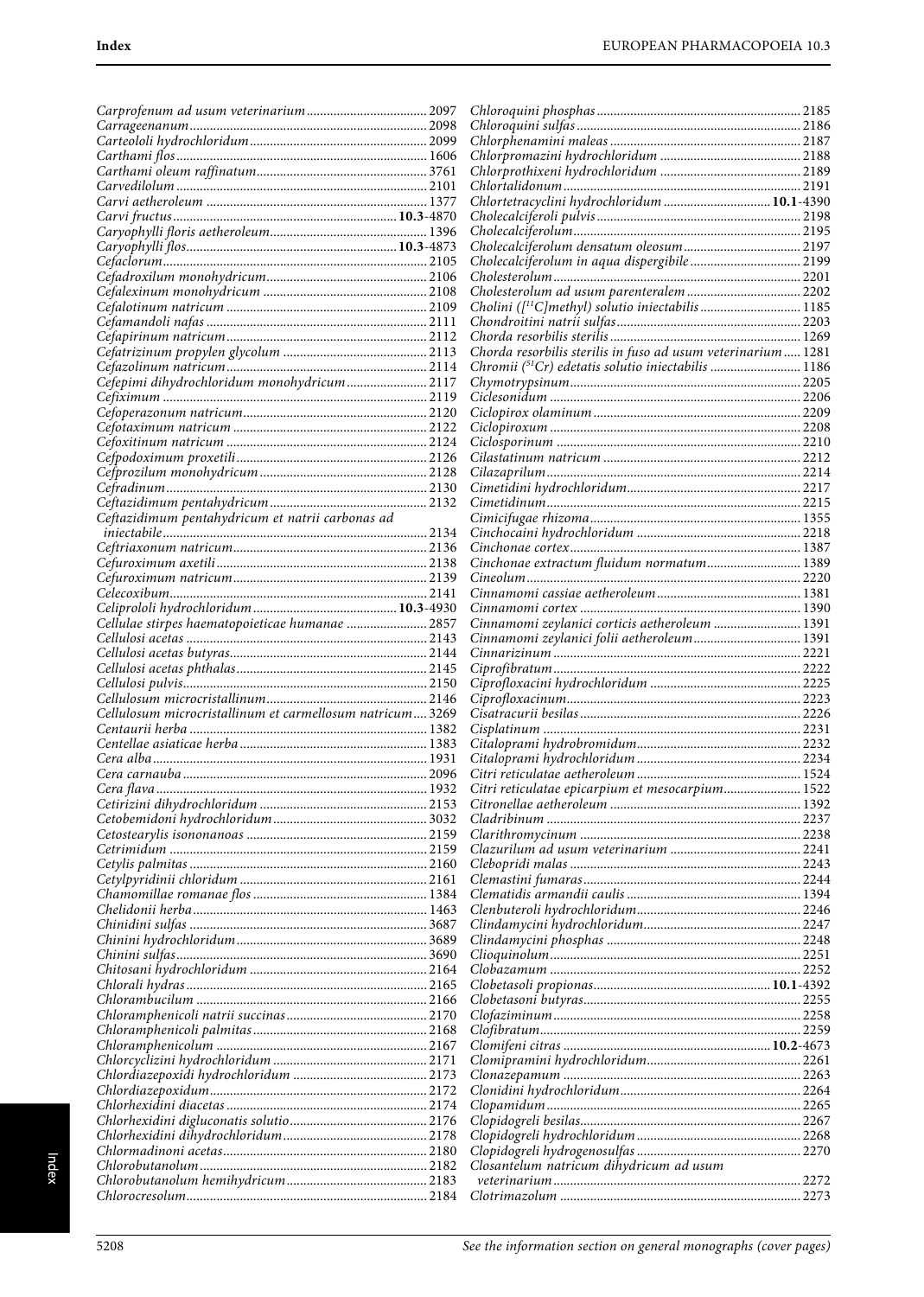| Codeini phosphas hemihydricus  10.3-4935                   |      | Delphinium staphisagria ad praeparationes                |  |
|------------------------------------------------------------|------|----------------------------------------------------------|--|
|                                                            |      |                                                          |  |
|                                                            |      | Dembrexini hydrochloridum monohydricum ad usum           |  |
|                                                            |      | Demeclocyclini hydrochloridum  10.1-4397                 |  |
|                                                            |      |                                                          |  |
|                                                            |      |                                                          |  |
|                                                            |      |                                                          |  |
|                                                            |      |                                                          |  |
|                                                            |      |                                                          |  |
|                                                            |      |                                                          |  |
|                                                            |      |                                                          |  |
|                                                            |      |                                                          |  |
|                                                            |      | Detomidini hydrochloridum ad usum veterinarium 2364      |  |
|                                                            |      |                                                          |  |
| Copolymerum macrogolo et alcoholi poly(vinylico)           |      |                                                          |  |
|                                                            |      |                                                          |  |
| Copolymerum methacrylatis butylati basicum 1925            |      |                                                          |  |
|                                                            |      |                                                          |  |
|                                                            |      |                                                          |  |
|                                                            |      |                                                          |  |
| Corpora ad usum pharmaceuticum  10.3-4817                  |      |                                                          |  |
|                                                            |      |                                                          |  |
|                                                            |      |                                                          |  |
| Crataegi folii cum flore extractum fluidum  10.3-4882      |      |                                                          |  |
| Crataegi folii cum flore extractum siccum  10.3-4880       |      |                                                          |  |
|                                                            |      |                                                          |  |
|                                                            |      |                                                          |  |
|                                                            |      |                                                          |  |
| Croci sativi stigma ad praeparationes homoeopathicas  1710 |      |                                                          |  |
|                                                            |      |                                                          |  |
| Cupri acetas monohydricus ad praeparationes                |      |                                                          |  |
|                                                            |      |                                                          |  |
|                                                            |      |                                                          |  |
|                                                            |      |                                                          |  |
| Cupri tetramibi tetrafluoroboras ad radiopharmaceutica1187 |      |                                                          |  |
| Cuprum ad praeparationes homoeopathicas 1712               |      |                                                          |  |
|                                                            |      |                                                          |  |
|                                                            |      |                                                          |  |
|                                                            |      |                                                          |  |
|                                                            |      |                                                          |  |
|                                                            |      |                                                          |  |
|                                                            |      |                                                          |  |
|                                                            |      |                                                          |  |
|                                                            |      | Difloxacini hydrochloridum trihydricum ad usum           |  |
|                                                            |      |                                                          |  |
|                                                            |      | Digitalis purpurea ad praeparationes homoeopathicas 1712 |  |
|                                                            |      |                                                          |  |
|                                                            |      |                                                          |  |
|                                                            |      |                                                          |  |
|                                                            |      |                                                          |  |
|                                                            |      |                                                          |  |
| Cysteini hydrochloridum monohydricum 2329                  |      |                                                          |  |
|                                                            |      |                                                          |  |
|                                                            |      | Dihydrostreptomycini sulfas ad usum veterinarium 2420    |  |
|                                                            |      |                                                          |  |
| D                                                          |      |                                                          |  |
|                                                            |      |                                                          |  |
|                                                            |      |                                                          |  |
|                                                            |      |                                                          |  |
|                                                            |      |                                                          |  |
| D-Camphora                                                 | 2067 |                                                          |  |

D-Camphora ............................................................................ 2067

Dimethylis sulfoxidum...................................................**10.3**-4965 Dimeticonum........................................................................... 2429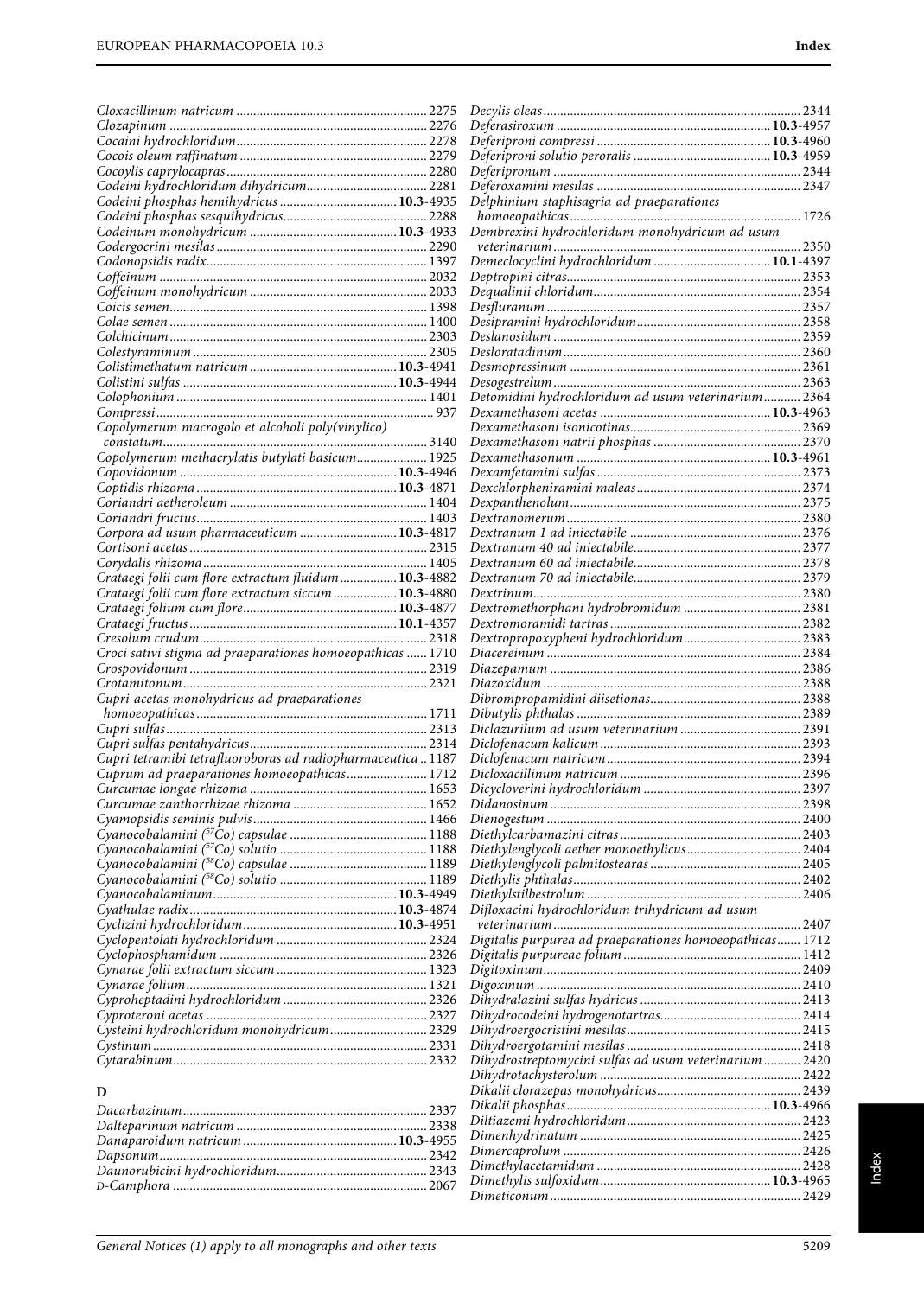|                                                   |      | Enrofloxacinum ad usum veterinarium  2505  |  |
|---------------------------------------------------|------|--------------------------------------------|--|
|                                                   |      |                                            |  |
|                                                   |      |                                            |  |
|                                                   |      |                                            |  |
|                                                   |      |                                            |  |
|                                                   |      |                                            |  |
| Dinatrii phosphas dodecahydricus  10.3-4967       |      |                                            |  |
|                                                   |      |                                            |  |
|                                                   |      |                                            |  |
|                                                   |      |                                            |  |
|                                                   |      |                                            |  |
|                                                   |      |                                            |  |
|                                                   |      |                                            |  |
|                                                   |      |                                            |  |
|                                                   |      |                                            |  |
|                                                   |      |                                            |  |
|                                                   |      |                                            |  |
|                                                   |      |                                            |  |
|                                                   |      |                                            |  |
|                                                   |      |                                            |  |
|                                                   |      |                                            |  |
|                                                   |      |                                            |  |
|                                                   |      |                                            |  |
|                                                   |      |                                            |  |
|                                                   |      |                                            |  |
|                                                   |      |                                            |  |
|                                                   |      | Esomeprazolum magnesicum dihydricum 2549   |  |
|                                                   |      | Esomeprazolum magnesicum trihydricum  2551 |  |
|                                                   |      |                                            |  |
|                                                   |      |                                            |  |
|                                                   |      |                                            |  |
|                                                   |      |                                            |  |
|                                                   |      |                                            |  |
| Donepezili hydrochloridum monohydricum  10.1-4401 |      |                                            |  |
|                                                   |      |                                            |  |
|                                                   |      |                                            |  |
|                                                   |      |                                            |  |
|                                                   |      |                                            |  |
|                                                   |      |                                            |  |
|                                                   |      |                                            |  |
|                                                   |      |                                            |  |
|                                                   |      |                                            |  |
|                                                   |      |                                            |  |
|                                                   |      |                                            |  |
|                                                   |      |                                            |  |
|                                                   |      |                                            |  |
|                                                   |      |                                            |  |
|                                                   |      |                                            |  |
|                                                   |      |                                            |  |
|                                                   |      |                                            |  |
|                                                   |      |                                            |  |
|                                                   |      |                                            |  |
|                                                   |      |                                            |  |
|                                                   |      |                                            |  |
| E                                                 |      |                                            |  |
|                                                   |      |                                            |  |
|                                                   |      |                                            |  |
|                                                   |      |                                            |  |
|                                                   |      |                                            |  |
|                                                   |      |                                            |  |
|                                                   |      |                                            |  |
|                                                   |      |                                            |  |
| $E_{\text{COMO}Z}$                                | 2490 |                                            |  |

# $\mathbf F$

 $\label{prop:1} Edrophonii\ chloridum............\nonumber\\ Eleutheroococi\ radix............\nonumber\\$ 

| Factor VIII coagulationis humanus (ADNr)  2845 |
|------------------------------------------------|
|                                                |
|                                                |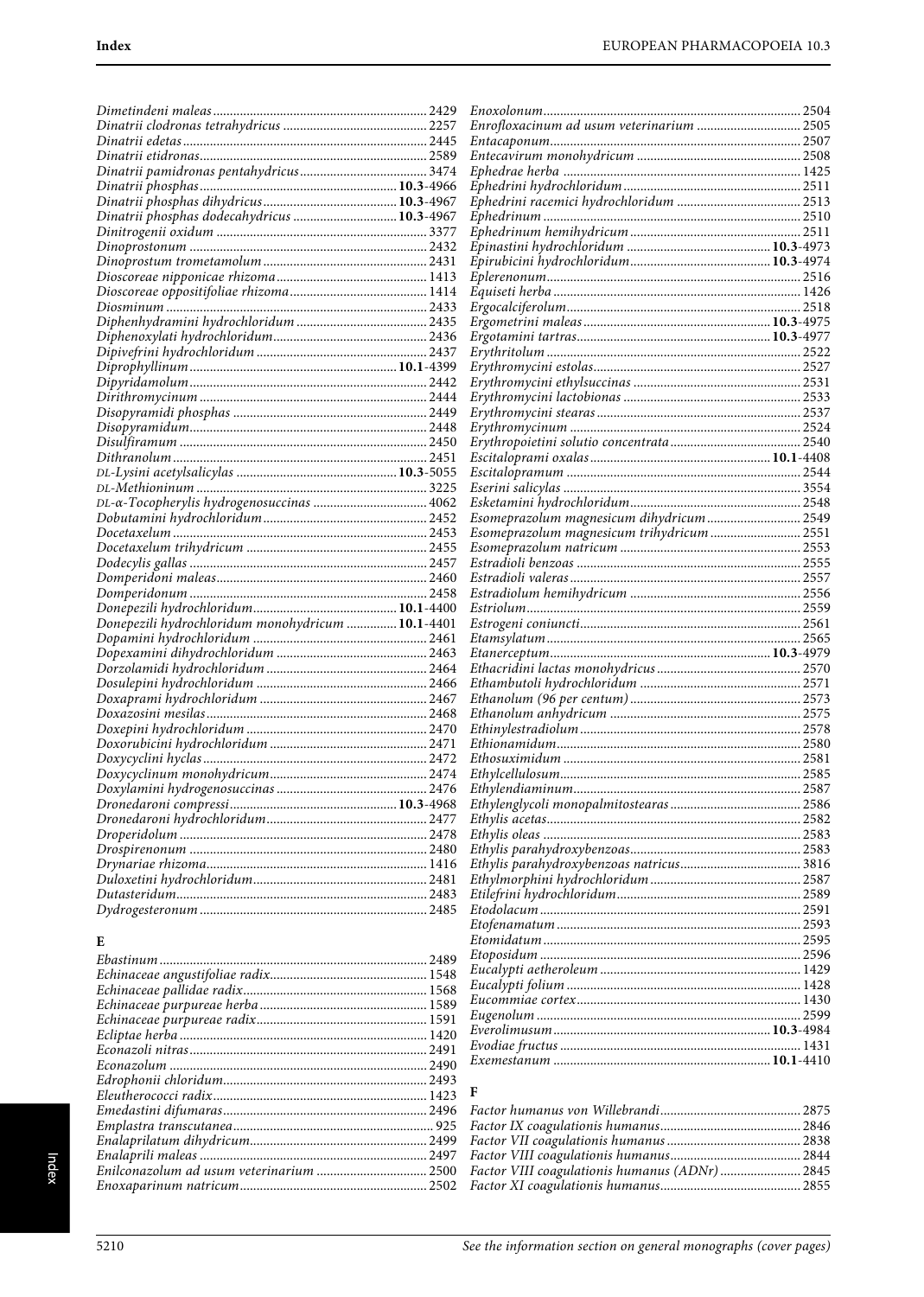| Factoris IX coagulationis humani (ADNr) pulvis ad solutionem                                                                           |  |
|----------------------------------------------------------------------------------------------------------------------------------------|--|
|                                                                                                                                        |  |
|                                                                                                                                        |  |
| Factoris VIIa coagulationis humani (ADNr) solutio                                                                                      |  |
|                                                                                                                                        |  |
|                                                                                                                                        |  |
|                                                                                                                                        |  |
|                                                                                                                                        |  |
|                                                                                                                                        |  |
|                                                                                                                                        |  |
|                                                                                                                                        |  |
|                                                                                                                                        |  |
|                                                                                                                                        |  |
|                                                                                                                                        |  |
|                                                                                                                                        |  |
|                                                                                                                                        |  |
|                                                                                                                                        |  |
|                                                                                                                                        |  |
|                                                                                                                                        |  |
|                                                                                                                                        |  |
|                                                                                                                                        |  |
|                                                                                                                                        |  |
|                                                                                                                                        |  |
|                                                                                                                                        |  |
|                                                                                                                                        |  |
| Fila non resorbilia sterilia in fuso ad usum veterinarium  1283<br>Fila resorbilia synthetica monofilamenta sterilia 1275              |  |
| Fila resorbilia synthetica torta sterilia  1274                                                                                        |  |
|                                                                                                                                        |  |
|                                                                                                                                        |  |
|                                                                                                                                        |  |
| Filum bombycis tortum sterile in fuso ad usum                                                                                          |  |
| Filum ethyleni polyterephthalici sterile in fuso ad usum                                                                               |  |
|                                                                                                                                        |  |
|                                                                                                                                        |  |
|                                                                                                                                        |  |
| Filum lini sterile in fuso ad usum veterinarium  1282<br>Filum polyamidi sterile in fuso ad usum veterinarium 1282                     |  |
|                                                                                                                                        |  |
|                                                                                                                                        |  |
|                                                                                                                                        |  |
|                                                                                                                                        |  |
|                                                                                                                                        |  |
| Flucloxacillinum magnesicum octahydricum 2645                                                                                          |  |
|                                                                                                                                        |  |
|                                                                                                                                        |  |
|                                                                                                                                        |  |
|                                                                                                                                        |  |
| Fludeoxyglucosi ( <sup>18</sup> F) solutio iniectabilis 1190                                                                           |  |
| Flumazenili (N-[ <sup>11</sup> C]methyl) solutio iniectabilis 1192                                                                     |  |
|                                                                                                                                        |  |
|                                                                                                                                        |  |
|                                                                                                                                        |  |
|                                                                                                                                        |  |
| Flunixini megluminum ad usum veterinarium  2661                                                                                        |  |
|                                                                                                                                        |  |
|                                                                                                                                        |  |
|                                                                                                                                        |  |
|                                                                                                                                        |  |
| Fluoridi ( <sup>18</sup> F) solutio ad radio-signandum  1194                                                                           |  |
| Fluorodopae $(^{18}F)$ ab electrophila substitutione solutio                                                                           |  |
|                                                                                                                                        |  |
| Fluorodopae $(^{18}F)$ ab nucleophila substitutione solutio                                                                            |  |
|                                                                                                                                        |  |
| Fluoroethyl-L-tyrosini ( <sup>18</sup> F) solutio iniectabilis 1201<br>Fluoromisonidazoli ( <sup>18</sup> F) solutio iniectabilis 1204 |  |

| Foscarnetum natricum hexahydricum 2706                |  |
|-------------------------------------------------------|--|
|                                                       |  |
|                                                       |  |
|                                                       |  |
|                                                       |  |
| Fragmenta epithelii phaneraeque bestiarum ad producta |  |
|                                                       |  |
|                                                       |  |
|                                                       |  |
| Frangulae corticis extractum siccum normatum  1441    |  |
|                                                       |  |
|                                                       |  |
|                                                       |  |
|                                                       |  |
|                                                       |  |
|                                                       |  |
|                                                       |  |
|                                                       |  |

## **G**

| Gallii (68Ga) chloridi acceleratore formati solutio ad              |  |
|---------------------------------------------------------------------|--|
|                                                                     |  |
| Gallii ( <sup>68</sup> Ga) chloridi solutio ad radio-signandum 1206 |  |
| Gallii (68Ga) edotreotidi solutio iniectabilis 1208                 |  |
|                                                                     |  |
|                                                                     |  |
|                                                                     |  |
|                                                                     |  |
|                                                                     |  |
|                                                                     |  |
|                                                                     |  |
|                                                                     |  |
|                                                                     |  |
|                                                                     |  |
|                                                                     |  |
|                                                                     |  |
|                                                                     |  |
| Ginkgonis extractum siccum raffinatum et quantificatum 1451         |  |
|                                                                     |  |
|                                                                     |  |
|                                                                     |  |
|                                                                     |  |
|                                                                     |  |
|                                                                     |  |
|                                                                     |  |
|                                                                     |  |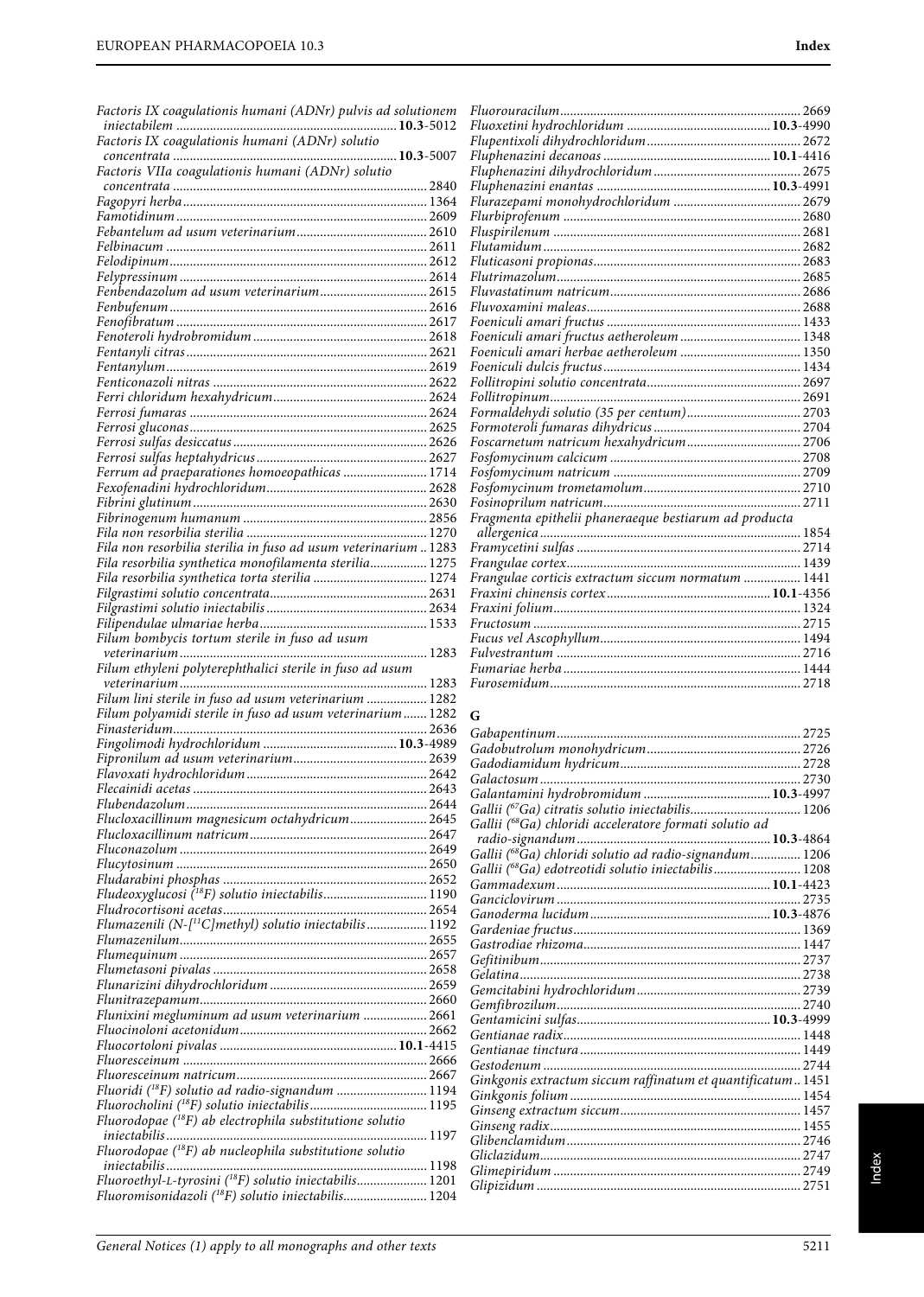| Glucosum liquidum dispersione desiccatum 2760 |  |
|-----------------------------------------------|--|
|                                               |  |
|                                               |  |
|                                               |  |
|                                               |  |
|                                               |  |
|                                               |  |
|                                               |  |
|                                               |  |
|                                               |  |
|                                               |  |
|                                               |  |
|                                               |  |
|                                               |  |
|                                               |  |
|                                               |  |
|                                               |  |
|                                               |  |
| Gonadotropinum sericum equinum ad usum        |  |
|                                               |  |
|                                               |  |
|                                               |  |
|                                               |  |
|                                               |  |
|                                               |  |
|                                               |  |
|                                               |  |
|                                               |  |
|                                               |  |
|                                               |  |
|                                               |  |
|                                               |  |
|                                               |  |
|                                               |  |
|                                               |  |
|                                               |  |

# **H**

| Hippocastani seminis extractum siccum normatum 1477 |  |
|-----------------------------------------------------|--|
|                                                     |  |
| Histaminum ad praeparationes homoeopathicas 1716    |  |
| Histidini hydrochloridum monohydricum 2827          |  |
|                                                     |  |
|                                                     |  |
|                                                     |  |
|                                                     |  |

Index

| Hydrastis canadensis ad praeparationes homoeopathicas1716 |  |
|-----------------------------------------------------------|--|
|                                                           |  |
|                                                           |  |
|                                                           |  |
|                                                           |  |
|                                                           |  |
|                                                           |  |
|                                                           |  |
| Hydrogenii peroxidum 30 per centum  2890                  |  |
|                                                           |  |
|                                                           |  |
|                                                           |  |
|                                                           |  |
|                                                           |  |
|                                                           |  |
|                                                           |  |
|                                                           |  |
|                                                           |  |
|                                                           |  |
| Hydroxypropylcellulosum substitutum humile  2904          |  |
|                                                           |  |
|                                                           |  |
| Hymenopteri venena ad producta allergenica  2908          |  |
|                                                           |  |
|                                                           |  |
|                                                           |  |
|                                                           |  |
| Hyoscyamus niger ad praeparationes homoeopathicas  1717   |  |
|                                                           |  |
| Hyperici herbae extractum siccum quantificatum 1633       |  |
| Hypericum perforatum ad praeparationes                    |  |
|                                                           |  |
|                                                           |  |
|                                                           |  |
|                                                           |  |

# **I**

| Imidaclopridum ad usum veterinarium  2929           |  |
|-----------------------------------------------------|--|
|                                                     |  |
|                                                     |  |
| Immunoglobulinum anti-T lymphocytorum ex animali ad |  |
|                                                     |  |
|                                                     |  |
| Immunoglobulinum humanum anti-D ad usum             |  |
| intravenosum<br>2835                                |  |
| Immunoglobulinum humanum hepatitidis A  2858        |  |
| Immunoglobulinum humanum hepatitidis B 2858         |  |
| Immunoglobulinum humanum hepatitidis B ad usum      |  |
|                                                     |  |
| Immunoglobulinum humanum morbillicum 2859           |  |
| Immunoglobulinum humanum normale ad usum            |  |
|                                                     |  |
| Immunoglobulinum humanum normale ad usum            |  |
|                                                     |  |
| Immunoglobulinum humanum normale ad usum            |  |
| subdermicum                                         |  |
| Immunoglobulinum humanum rabicum 2871               |  |
| Immunoglobulinum humanum rubellae  2872             |  |
| Immunoglobulinum humanum tetanicum 2873             |  |
| Immunoglobulinum humanum varicellae 2875            |  |
|                                                     |  |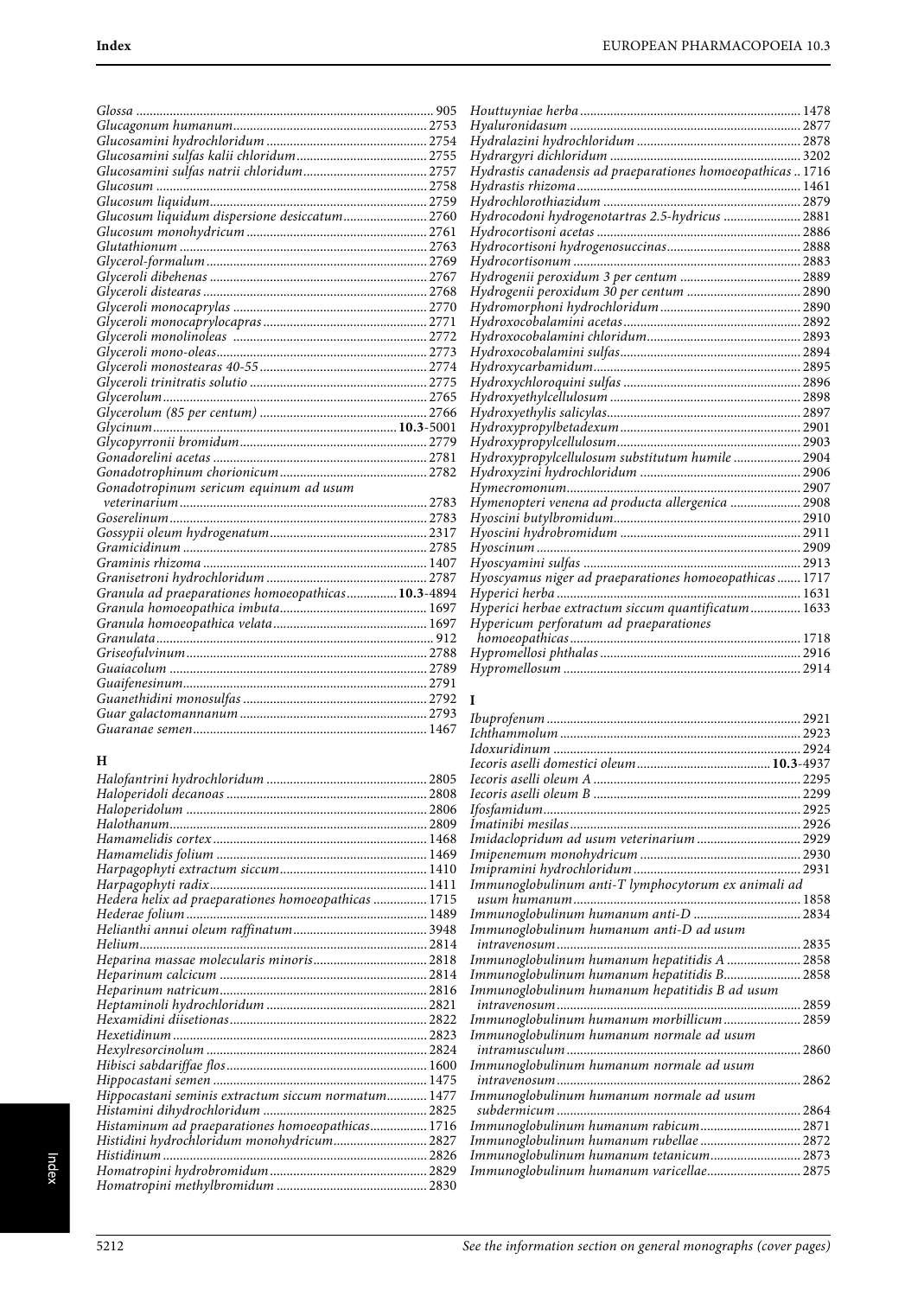| Immunosera ad usum veterinarium  10.2-4601                              |
|-------------------------------------------------------------------------|
| Immunosera ex animale ad usum humanum 871                               |
|                                                                         |
| Immunoserum contra venena viperarum europaearum 1174                    |
| Immunoserum gangraenicum (Clostridium novyi) 1171                       |
| Immunoserum gangraenicum (Clostridium perfringens)  1171                |
| Immunoserum gangraenicum (Clostridium septicum)  1172                   |
| Immunoserum gangraenicum mixtum  1170                                   |
| Immunoserum tetanicum ad usum humanum  1173                             |
| Immunoserum tetanicum ad usum veterinarium  1177                        |
|                                                                         |
|                                                                         |
|                                                                         |
| Indii (111In) pentetatis solutio iniectabilis  1213                     |
|                                                                         |
| Infliximabum solutio concentrata  10.3-5019                             |
|                                                                         |
| Insulini zinci amorphi suspensio iniectabilis 2962                      |
| Insulini zinci cristallini suspensio iniectabilis  2962                 |
|                                                                         |
|                                                                         |
|                                                                         |
|                                                                         |
| Insulinum isophanum biphasicum iniectabile  2953                        |
|                                                                         |
|                                                                         |
|                                                                         |
|                                                                         |
|                                                                         |
|                                                                         |
| Interferoni gamma-1b solutio concentrata 2968                           |
|                                                                         |
|                                                                         |
|                                                                         |
|                                                                         |
| Iobenguani ( <sup>131</sup> I) solutio iniectabilis ad usum             |
|                                                                         |
| Iobenguani ( <sup>131</sup> I) solutio iniectabilis ad usum             |
| Iobenguani sulfas ad radiopharmaceutica 1216                            |
| Iodinati ( <sup>125</sup> I) humani albumini solutio iniectabilis  1210 |
|                                                                         |
| Iodomethylnorcholesteroli ( <sup>131</sup> I) solutio iniectabilis 1217 |
|                                                                         |
|                                                                         |
|                                                                         |
|                                                                         |
|                                                                         |
| Ipecacuanhae extractum fluidum normatum  1483                           |
|                                                                         |
|                                                                         |
|                                                                         |
|                                                                         |
| Irinotecani hydrochloridum trihydricum  10.1-4429                       |
|                                                                         |
|                                                                         |
|                                                                         |
|                                                                         |
|                                                                         |
|                                                                         |
|                                                                         |
|                                                                         |
|                                                                         |
|                                                                         |
|                                                                         |
|                                                                         |

# **J**

# **K**

| Kalii acetas                                           |      |
|--------------------------------------------------------|------|
| Kalii bichromas ad praeparationes homoeopathicas  1721 |      |
|                                                        |      |
|                                                        |      |
|                                                        |      |
|                                                        | 3599 |
|                                                        |      |
|                                                        |      |
|                                                        |      |
| Kalii hydrogenoaspartas hemihydricus 3604              |      |
|                                                        |      |
|                                                        |      |
|                                                        |      |
|                                                        |      |
|                                                        |      |
|                                                        |      |
|                                                        |      |
|                                                        |      |
|                                                        |      |
|                                                        |      |
|                                                        |      |
|                                                        |      |
|                                                        |      |
|                                                        |      |
|                                                        |      |
|                                                        |      |
|                                                        |      |
|                                                        |      |
|                                                        |      |
|                                                        |      |
|                                                        |      |

# **L**

| Lacosamidi praeparatio ad infusionem  10.3-5043 |  |
|-------------------------------------------------|--|
|                                                 |  |
|                                                 |  |
|                                                 |  |
|                                                 |  |
|                                                 |  |
|                                                 |  |
|                                                 |  |
|                                                 |  |
|                                                 |  |
|                                                 |  |
|                                                 |  |
|                                                 |  |
|                                                 |  |
|                                                 |  |
|                                                 |  |
|                                                 |  |
|                                                 |  |
|                                                 |  |
|                                                 |  |
|                                                 |  |
|                                                 |  |
|                                                 |  |
|                                                 |  |
|                                                 |  |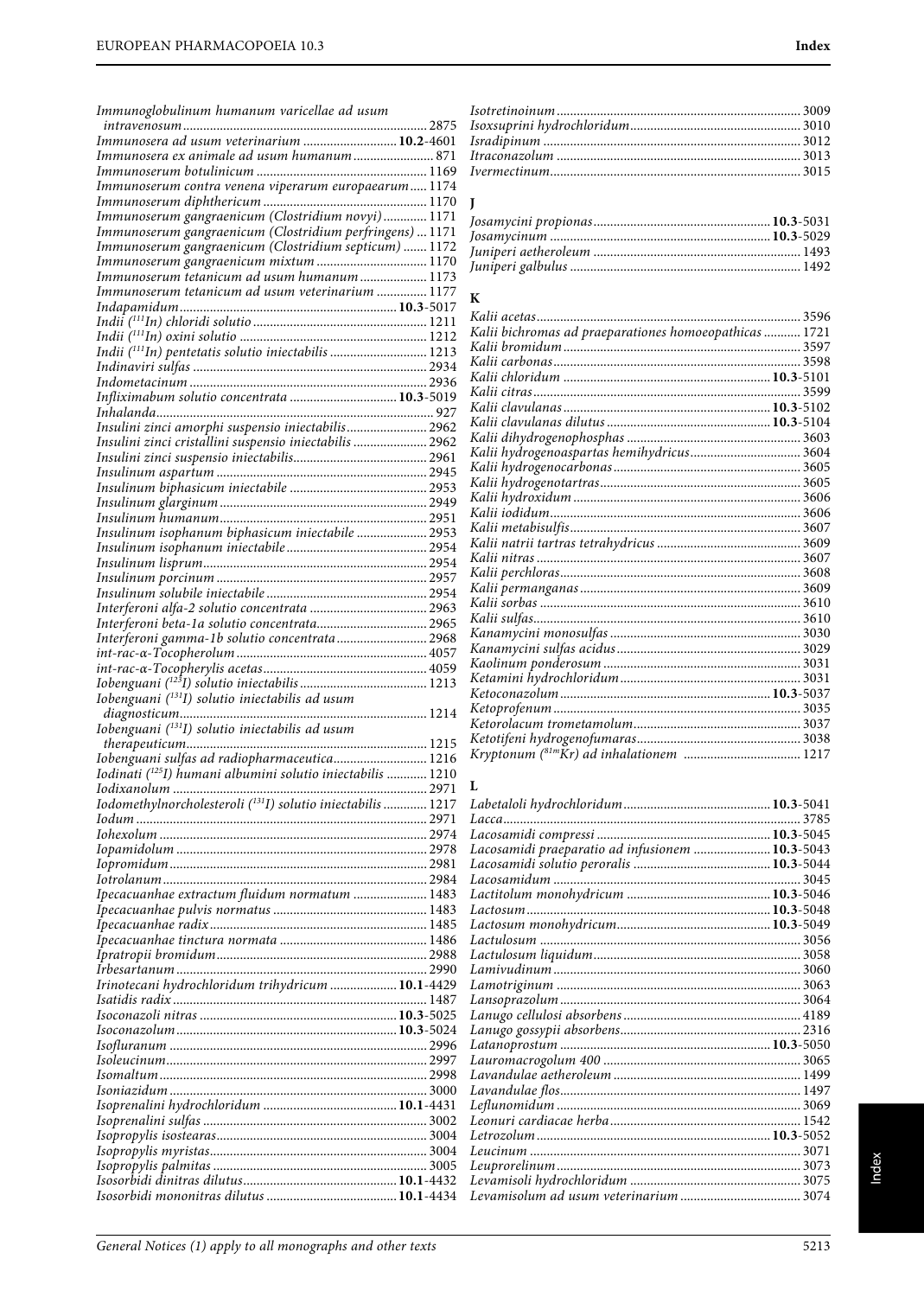Magaldratum........................................................................... 3148

| Eevodopum<br>Levodopum<br>Levodropropizinum<br>2008<br>Levomentholum<br>2005<br>Levomentholum<br>2006 |  |
|-------------------------------------------------------------------------------------------------------|--|
|                                                                                                       |  |
|                                                                                                       |  |
|                                                                                                       |  |
|                                                                                                       |  |
|                                                                                                       |  |
|                                                                                                       |  |
|                                                                                                       |  |
|                                                                                                       |  |
|                                                                                                       |  |
|                                                                                                       |  |
|                                                                                                       |  |
|                                                                                                       |  |
|                                                                                                       |  |
|                                                                                                       |  |
|                                                                                                       |  |
|                                                                                                       |  |
|                                                                                                       |  |
|                                                                                                       |  |
|                                                                                                       |  |
|                                                                                                       |  |
|                                                                                                       |  |
|                                                                                                       |  |
| L-Methionini ([ <sup>11</sup> C]methyl) solutio iniectabilis  1220                                    |  |
|                                                                                                       |  |
|                                                                                                       |  |
|                                                                                                       |  |
|                                                                                                       |  |
|                                                                                                       |  |
|                                                                                                       |  |
|                                                                                                       |  |
|                                                                                                       |  |
|                                                                                                       |  |
|                                                                                                       |  |
|                                                                                                       |  |
|                                                                                                       |  |
|                                                                                                       |  |
|                                                                                                       |  |
|                                                                                                       |  |
|                                                                                                       |  |
|                                                                                                       |  |
|                                                                                                       |  |

## **M**

| Macrogola massae molecularis magnae 3147  |  |
|-------------------------------------------|--|
| Macrogolglyceridorum caprylocaprates 2074 |  |
|                                           |  |
|                                           |  |
|                                           |  |
|                                           |  |
|                                           |  |
|                                           |  |
|                                           |  |
|                                           |  |
|                                           |  |
|                                           |  |
|                                           |  |
|                                           |  |
|                                           |  |
|                                           |  |
|                                           |  |
|                                           |  |
|                                           |  |

| Magnesii chloridum hexahydricum 10.3-5061                |  |
|----------------------------------------------------------|--|
|                                                          |  |
|                                                          |  |
|                                                          |  |
|                                                          |  |
|                                                          |  |
| Magnesii hydrogenophosphas trihydricus ad praeparationes |  |
|                                                          |  |
|                                                          |  |
|                                                          |  |
|                                                          |  |
|                                                          |  |
|                                                          |  |
|                                                          |  |
|                                                          |  |
|                                                          |  |
|                                                          |  |
|                                                          |  |
|                                                          |  |
|                                                          |  |
|                                                          |  |
| Magnesium fluoratum ad praeparationes                    |  |
|                                                          |  |
|                                                          |  |
|                                                          |  |
|                                                          |  |
|                                                          |  |
|                                                          |  |
|                                                          |  |
|                                                          |  |
|                                                          |  |
|                                                          |  |
|                                                          |  |
|                                                          |  |
|                                                          |  |
|                                                          |  |
|                                                          |  |
|                                                          |  |
|                                                          |  |
|                                                          |  |
|                                                          |  |
| Marbofloxacinum ad usum veterinarium 3178                |  |
|                                                          |  |
|                                                          |  |
|                                                          |  |
|                                                          |  |
|                                                          |  |
|                                                          |  |
|                                                          |  |
|                                                          |  |
|                                                          |  |
|                                                          |  |
|                                                          |  |
|                                                          |  |
|                                                          |  |
|                                                          |  |
|                                                          |  |
|                                                          |  |
|                                                          |  |
|                                                          |  |
|                                                          |  |
|                                                          |  |
|                                                          |  |
|                                                          |  |
|                                                          |  |
|                                                          |  |
|                                                          |  |
|                                                          |  |
|                                                          |  |
|                                                          |  |
|                                                          |  |
| Menthae arvensis aetheroleum partim mentholum            |  |
|                                                          |  |
|                                                          |  |
| Menthae piperitae folii extractum siccum  1578           |  |
|                                                          |  |
|                                                          |  |
|                                                          |  |
|                                                          |  |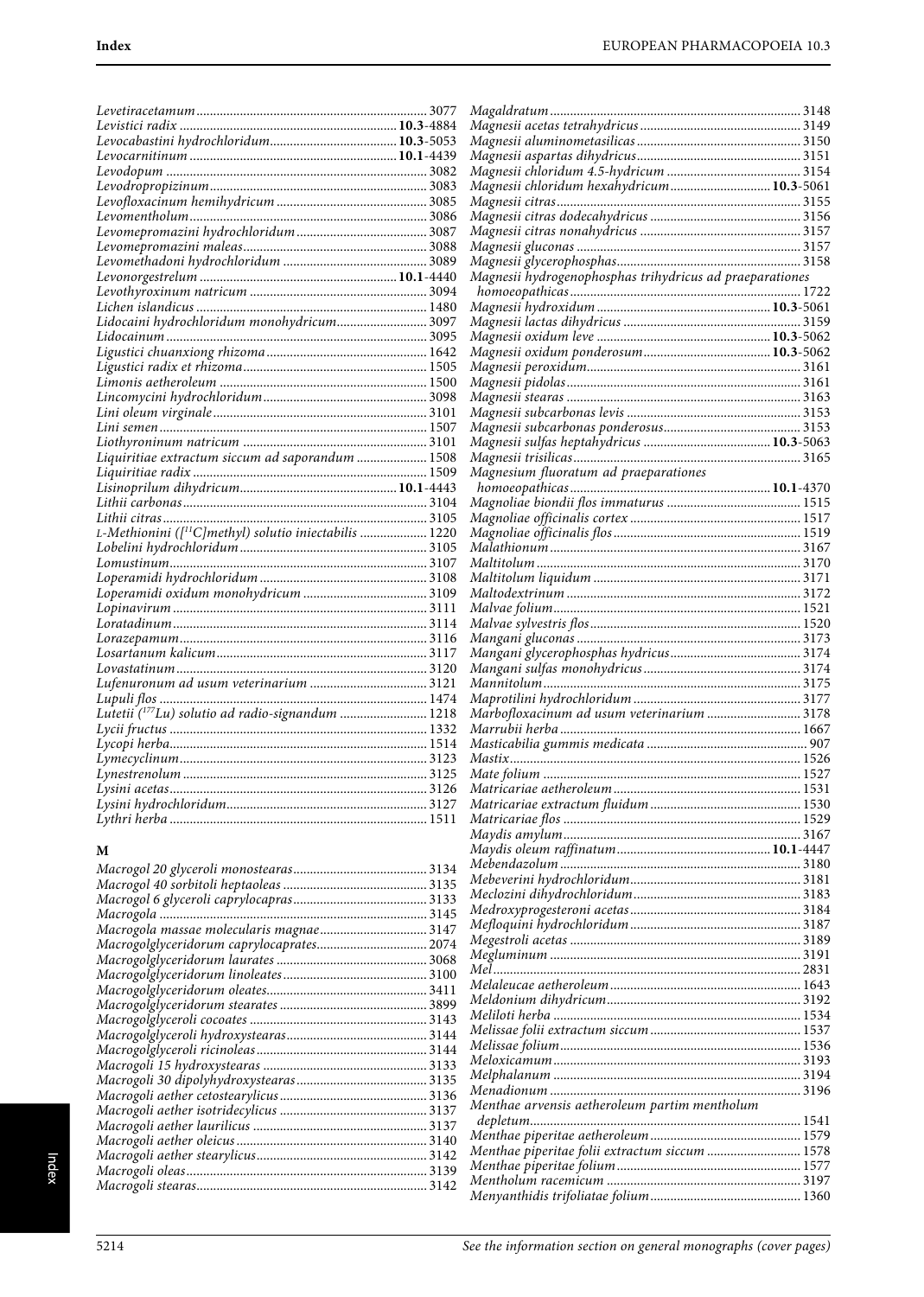| Mercaptopurinum monohydricum10.1-4447<br>Metamizolum natricum monohydricum  3211<br>Methanum (2 per centum) in nitrogenio intermixtum  3221<br>Methylprednisoloni hydrogenosuccinas<br>Methylprednisoloni hydrogenosuccinas<br>Methylprednisolonum<br>240 Methylrosanilinii chloridum<br>Methylthioninii chloridum hydricum  3250<br>Milbemycinum oximum ad usum veterinarium 3272<br>Minocyclini hydrochloridum dihydricum 10.3-5065<br>Moranteli hydrogenotartras ad usum veterinarium 3298 |  |
|-----------------------------------------------------------------------------------------------------------------------------------------------------------------------------------------------------------------------------------------------------------------------------------------------------------------------------------------------------------------------------------------------------------------------------------------------------------------------------------------------|--|
|                                                                                                                                                                                                                                                                                                                                                                                                                                                                                               |  |
|                                                                                                                                                                                                                                                                                                                                                                                                                                                                                               |  |
|                                                                                                                                                                                                                                                                                                                                                                                                                                                                                               |  |
|                                                                                                                                                                                                                                                                                                                                                                                                                                                                                               |  |
|                                                                                                                                                                                                                                                                                                                                                                                                                                                                                               |  |
|                                                                                                                                                                                                                                                                                                                                                                                                                                                                                               |  |
|                                                                                                                                                                                                                                                                                                                                                                                                                                                                                               |  |
|                                                                                                                                                                                                                                                                                                                                                                                                                                                                                               |  |
|                                                                                                                                                                                                                                                                                                                                                                                                                                                                                               |  |
|                                                                                                                                                                                                                                                                                                                                                                                                                                                                                               |  |
|                                                                                                                                                                                                                                                                                                                                                                                                                                                                                               |  |
|                                                                                                                                                                                                                                                                                                                                                                                                                                                                                               |  |
|                                                                                                                                                                                                                                                                                                                                                                                                                                                                                               |  |
|                                                                                                                                                                                                                                                                                                                                                                                                                                                                                               |  |
|                                                                                                                                                                                                                                                                                                                                                                                                                                                                                               |  |
|                                                                                                                                                                                                                                                                                                                                                                                                                                                                                               |  |
|                                                                                                                                                                                                                                                                                                                                                                                                                                                                                               |  |
|                                                                                                                                                                                                                                                                                                                                                                                                                                                                                               |  |
|                                                                                                                                                                                                                                                                                                                                                                                                                                                                                               |  |
|                                                                                                                                                                                                                                                                                                                                                                                                                                                                                               |  |
|                                                                                                                                                                                                                                                                                                                                                                                                                                                                                               |  |
|                                                                                                                                                                                                                                                                                                                                                                                                                                                                                               |  |
|                                                                                                                                                                                                                                                                                                                                                                                                                                                                                               |  |
|                                                                                                                                                                                                                                                                                                                                                                                                                                                                                               |  |
|                                                                                                                                                                                                                                                                                                                                                                                                                                                                                               |  |
|                                                                                                                                                                                                                                                                                                                                                                                                                                                                                               |  |
|                                                                                                                                                                                                                                                                                                                                                                                                                                                                                               |  |
|                                                                                                                                                                                                                                                                                                                                                                                                                                                                                               |  |
|                                                                                                                                                                                                                                                                                                                                                                                                                                                                                               |  |
|                                                                                                                                                                                                                                                                                                                                                                                                                                                                                               |  |
|                                                                                                                                                                                                                                                                                                                                                                                                                                                                                               |  |
|                                                                                                                                                                                                                                                                                                                                                                                                                                                                                               |  |
|                                                                                                                                                                                                                                                                                                                                                                                                                                                                                               |  |
|                                                                                                                                                                                                                                                                                                                                                                                                                                                                                               |  |
|                                                                                                                                                                                                                                                                                                                                                                                                                                                                                               |  |
|                                                                                                                                                                                                                                                                                                                                                                                                                                                                                               |  |
|                                                                                                                                                                                                                                                                                                                                                                                                                                                                                               |  |
|                                                                                                                                                                                                                                                                                                                                                                                                                                                                                               |  |
|                                                                                                                                                                                                                                                                                                                                                                                                                                                                                               |  |
|                                                                                                                                                                                                                                                                                                                                                                                                                                                                                               |  |
|                                                                                                                                                                                                                                                                                                                                                                                                                                                                                               |  |
|                                                                                                                                                                                                                                                                                                                                                                                                                                                                                               |  |
|                                                                                                                                                                                                                                                                                                                                                                                                                                                                                               |  |
|                                                                                                                                                                                                                                                                                                                                                                                                                                                                                               |  |
|                                                                                                                                                                                                                                                                                                                                                                                                                                                                                               |  |
|                                                                                                                                                                                                                                                                                                                                                                                                                                                                                               |  |
|                                                                                                                                                                                                                                                                                                                                                                                                                                                                                               |  |
|                                                                                                                                                                                                                                                                                                                                                                                                                                                                                               |  |
|                                                                                                                                                                                                                                                                                                                                                                                                                                                                                               |  |
|                                                                                                                                                                                                                                                                                                                                                                                                                                                                                               |  |
|                                                                                                                                                                                                                                                                                                                                                                                                                                                                                               |  |
|                                                                                                                                                                                                                                                                                                                                                                                                                                                                                               |  |
|                                                                                                                                                                                                                                                                                                                                                                                                                                                                                               |  |
|                                                                                                                                                                                                                                                                                                                                                                                                                                                                                               |  |
|                                                                                                                                                                                                                                                                                                                                                                                                                                                                                               |  |
|                                                                                                                                                                                                                                                                                                                                                                                                                                                                                               |  |
|                                                                                                                                                                                                                                                                                                                                                                                                                                                                                               |  |
|                                                                                                                                                                                                                                                                                                                                                                                                                                                                                               |  |
|                                                                                                                                                                                                                                                                                                                                                                                                                                                                                               |  |
|                                                                                                                                                                                                                                                                                                                                                                                                                                                                                               |  |
|                                                                                                                                                                                                                                                                                                                                                                                                                                                                                               |  |
|                                                                                                                                                                                                                                                                                                                                                                                                                                                                                               |  |

| Myrtilli fructus recentis extractum siccum raffinatum et |  |
|----------------------------------------------------------|--|
|                                                          |  |
|                                                          |  |
|                                                          |  |

## **N**

| Naloxoni hydrochloridum dihydricum  3325                             |  |
|----------------------------------------------------------------------|--|
|                                                                      |  |
|                                                                      |  |
|                                                                      |  |
|                                                                      |  |
|                                                                      |  |
|                                                                      |  |
|                                                                      |  |
|                                                                      |  |
|                                                                      |  |
|                                                                      |  |
|                                                                      |  |
|                                                                      |  |
|                                                                      |  |
|                                                                      |  |
|                                                                      |  |
|                                                                      |  |
|                                                                      |  |
|                                                                      |  |
|                                                                      |  |
| Natrii calcii pentetas ad radiopharmaceutica  1223                   |  |
|                                                                      |  |
|                                                                      |  |
|                                                                      |  |
|                                                                      |  |
|                                                                      |  |
|                                                                      |  |
|                                                                      |  |
|                                                                      |  |
|                                                                      |  |
|                                                                      |  |
|                                                                      |  |
|                                                                      |  |
| Natrii dihydrogenophosphas dihydricus  10.3-5133                     |  |
|                                                                      |  |
|                                                                      |  |
|                                                                      |  |
|                                                                      |  |
|                                                                      |  |
|                                                                      |  |
|                                                                      |  |
|                                                                      |  |
|                                                                      |  |
| Natrii iodidi ( <sup>123</sup> I) solutioad radio-signandum  1228    |  |
| Natrii iodidi ( <sup>131</sup> I) capsulae ad usum diagnosticum 1229 |  |
| Natrii iodidi $(^{131}I)$ capsulae ad usum therapeuticum  1230       |  |
|                                                                      |  |
|                                                                      |  |
|                                                                      |  |
| Natrii iodohippuras dihydricus ad radiopharmaceutica 1234            |  |
| Natrii iodohippurati ( <sup>123</sup> I) solutio iniectabilis 1233   |  |
| Natrii iodohippurati (131I) solutio iniectabilis 1234                |  |
|                                                                      |  |
| Natrii lauroylsarcosinas ad usum externum  3828                      |  |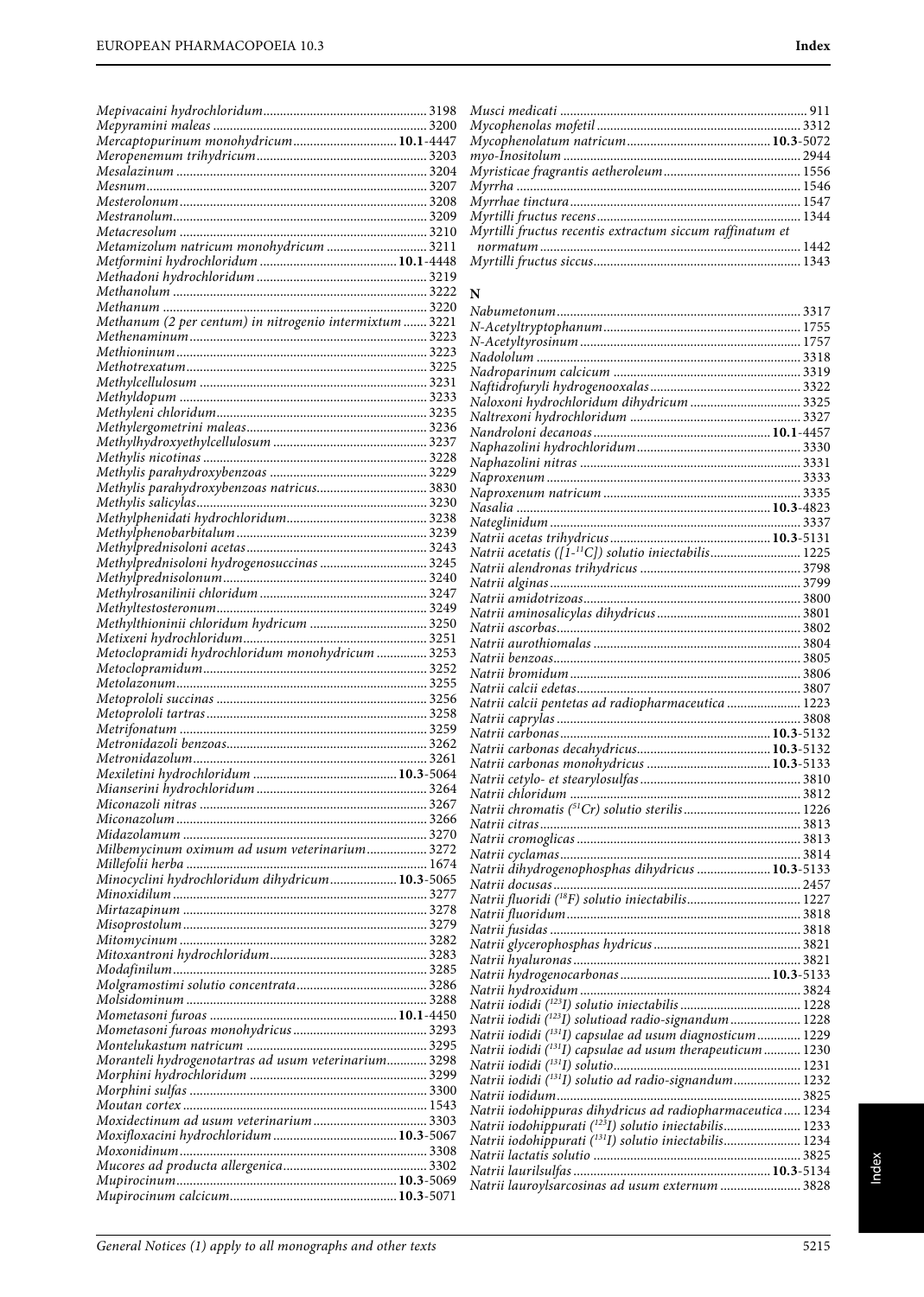| Natrii phosphatis (32P) solutio iniectabilis  1240   |  |
|------------------------------------------------------|--|
|                                                      |  |
|                                                      |  |
|                                                      |  |
| Natrii pyrophosphas decahydricus ad                  |  |
|                                                      |  |
|                                                      |  |
|                                                      |  |
|                                                      |  |
|                                                      |  |
|                                                      |  |
|                                                      |  |
|                                                      |  |
|                                                      |  |
|                                                      |  |
|                                                      |  |
|                                                      |  |
| Natrii tetrachloroauras dihydricus ad praeparationes |  |
|                                                      |  |
|                                                      |  |
|                                                      |  |
|                                                      |  |
|                                                      |  |
|                                                      |  |
|                                                      |  |
|                                                      |  |
|                                                      |  |
|                                                      |  |
|                                                      |  |
|                                                      |  |
|                                                      |  |
|                                                      |  |
|                                                      |  |
|                                                      |  |
|                                                      |  |
|                                                      |  |
|                                                      |  |
|                                                      |  |
|                                                      |  |
|                                                      |  |
|                                                      |  |
|                                                      |  |
| Nilotinibi hydrochloridum monohydricum  3365         |  |
|                                                      |  |
|                                                      |  |
|                                                      |  |
|                                                      |  |
|                                                      |  |
|                                                      |  |
|                                                      |  |
|                                                      |  |
|                                                      |  |
|                                                      |  |
|                                                      |  |
|                                                      |  |
|                                                      |  |
|                                                      |  |
|                                                      |  |
|                                                      |  |
|                                                      |  |

## $\overline{\mathbf{o}}$

| Ondansetroni hydrochloridum dihydricum  3430 |  |
|----------------------------------------------|--|
|                                              |  |
|                                              |  |
|                                              |  |
| Opii extractum siccum normatum  10.3-4885    |  |
|                                              |  |
|                                              |  |
|                                              |  |
| Orbifloxacinum ad usum veterinarium3431      |  |
|                                              |  |
|                                              |  |
|                                              |  |
|                                              |  |
|                                              |  |
|                                              |  |
|                                              |  |
|                                              |  |
| Oxacillinum natricum monohydricum  3440      |  |
|                                              |  |
|                                              |  |
|                                              |  |
|                                              |  |
| Oxfendazolum ad usum veterinarium 10.1-4463  |  |
|                                              |  |
|                                              |  |
|                                              |  |
|                                              |  |
|                                              |  |
|                                              |  |
|                                              |  |
|                                              |  |
|                                              |  |
|                                              |  |
|                                              |  |
|                                              |  |
|                                              |  |
|                                              |  |
| P                                            |  |
|                                              |  |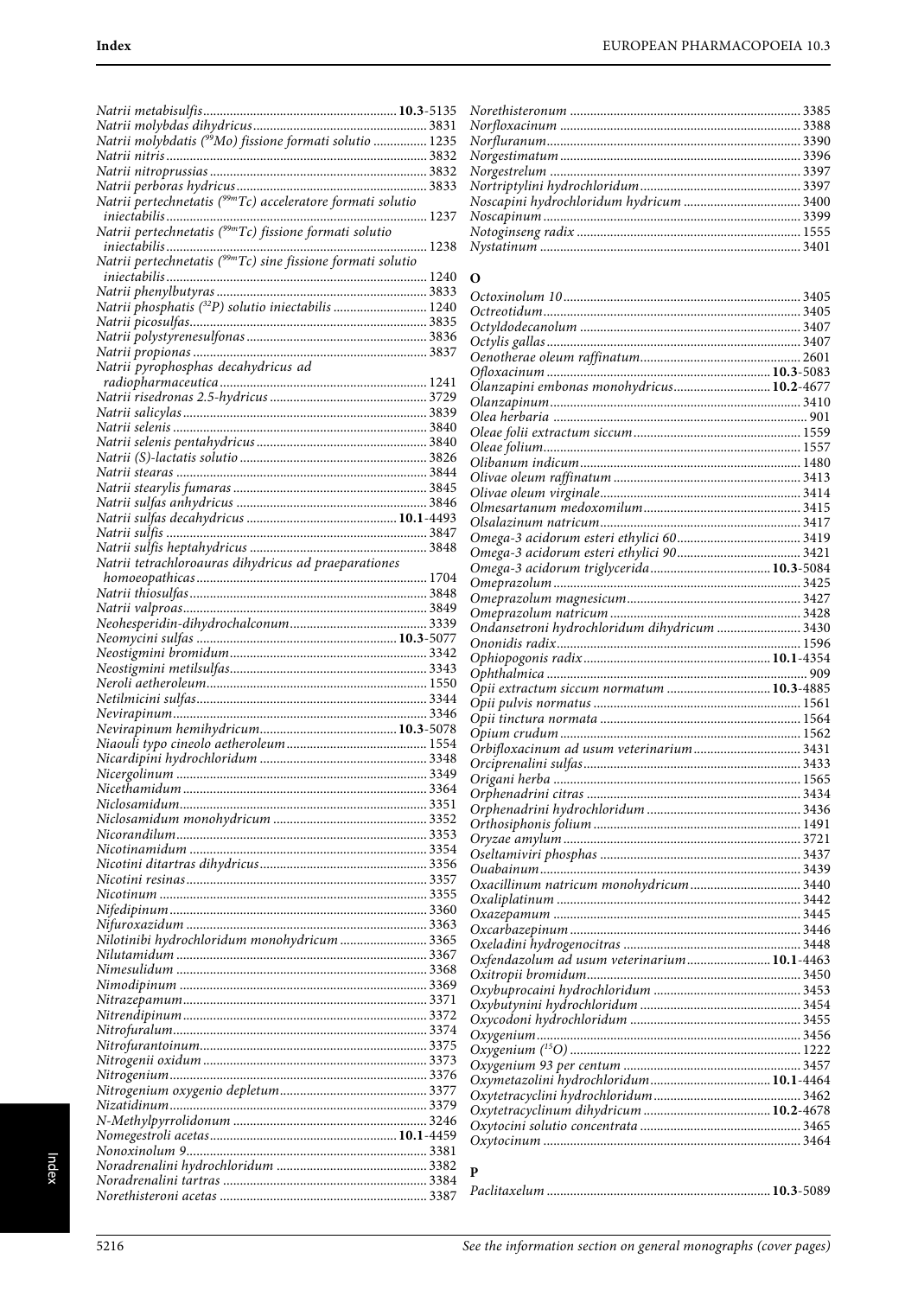|                                                 | Pimobendanum ad usum veterinarium 10.3-5099                                                              |  |
|-------------------------------------------------|----------------------------------------------------------------------------------------------------------|--|
|                                                 |                                                                                                          |  |
|                                                 |                                                                                                          |  |
|                                                 |                                                                                                          |  |
| Pantoprazolum natricum sesquihydricum  3478     |                                                                                                          |  |
|                                                 |                                                                                                          |  |
|                                                 |                                                                                                          |  |
|                                                 |                                                                                                          |  |
|                                                 |                                                                                                          |  |
|                                                 |                                                                                                          |  |
|                                                 |                                                                                                          |  |
|                                                 |                                                                                                          |  |
|                                                 |                                                                                                          |  |
|                                                 | Pirenzepini dihydrochloridum monohydricum 3574                                                           |  |
| Paroxetini hydrochloridum hemihydricum 3490     |                                                                                                          |  |
| Passiflorae herbae extractum siccum 10.3-4888   |                                                                                                          |  |
|                                                 |                                                                                                          |  |
|                                                 |                                                                                                          |  |
| Pemetrexedum dinatricum heptahydricum 3494      |                                                                                                          |  |
|                                                 |                                                                                                          |  |
|                                                 |                                                                                                          |  |
|                                                 |                                                                                                          |  |
|                                                 | Plantae medicinales ad praeparationes homoeopathicas 1680                                                |  |
|                                                 |                                                                                                          |  |
|                                                 |                                                                                                          |  |
|                                                 | Plantaginis ovatae seminis tegumentum 1488                                                               |  |
|                                                 |                                                                                                          |  |
|                                                 |                                                                                                          |  |
|                                                 | Plasma humanum coagmentatum conditumque ad                                                               |  |
|                                                 |                                                                                                          |  |
|                                                 |                                                                                                          |  |
|                                                 |                                                                                                          |  |
|                                                 |                                                                                                          |  |
|                                                 |                                                                                                          |  |
| Petroleum ad praeparationes homoeopathicas 1725 |                                                                                                          |  |
|                                                 |                                                                                                          |  |
|                                                 |                                                                                                          |  |
|                                                 |                                                                                                          |  |
|                                                 |                                                                                                          |  |
|                                                 |                                                                                                          |  |
|                                                 |                                                                                                          |  |
|                                                 |                                                                                                          |  |
|                                                 |                                                                                                          |  |
|                                                 |                                                                                                          |  |
| Phenoxymethylpenicillinum kalicum 10.2-4684     |                                                                                                          |  |
|                                                 |                                                                                                          |  |
|                                                 | Poly(vinylis acetas) dispersio 30 per centum 3594                                                        |  |
|                                                 |                                                                                                          |  |
|                                                 |                                                                                                          |  |
|                                                 |                                                                                                          |  |
|                                                 | Praeadmixta ad alimenta medicata ad usum veterinarium 927                                                |  |
|                                                 | Praecursores chimici ad radiopharmaceutica 863                                                           |  |
|                                                 |                                                                                                          |  |
| Phenylpropanolamini hydrochloridum 3543         |                                                                                                          |  |
|                                                 |                                                                                                          |  |
|                                                 | Praeparationes insulini iniectabiles 10.1-4427                                                           |  |
|                                                 | Praeparationes intramammariae ad usum veterinarium  913                                                  |  |
|                                                 |                                                                                                          |  |
|                                                 | Praeparationes intra-uterinae ad usum veterinarium  914                                                  |  |
|                                                 |                                                                                                          |  |
|                                                 |                                                                                                          |  |
|                                                 | Praeparationes liquidae veterinariae ad usum dermicum  941                                               |  |
|                                                 |                                                                                                          |  |
|                                                 | Praeparationes molles veterinariae peroraliae 942                                                        |  |
|                                                 | Praeparationes pharmaceuticae in vasis cum pressu 933<br>Pramipexoli dihydrochloridum monohydricum  3615 |  |
|                                                 |                                                                                                          |  |
|                                                 |                                                                                                          |  |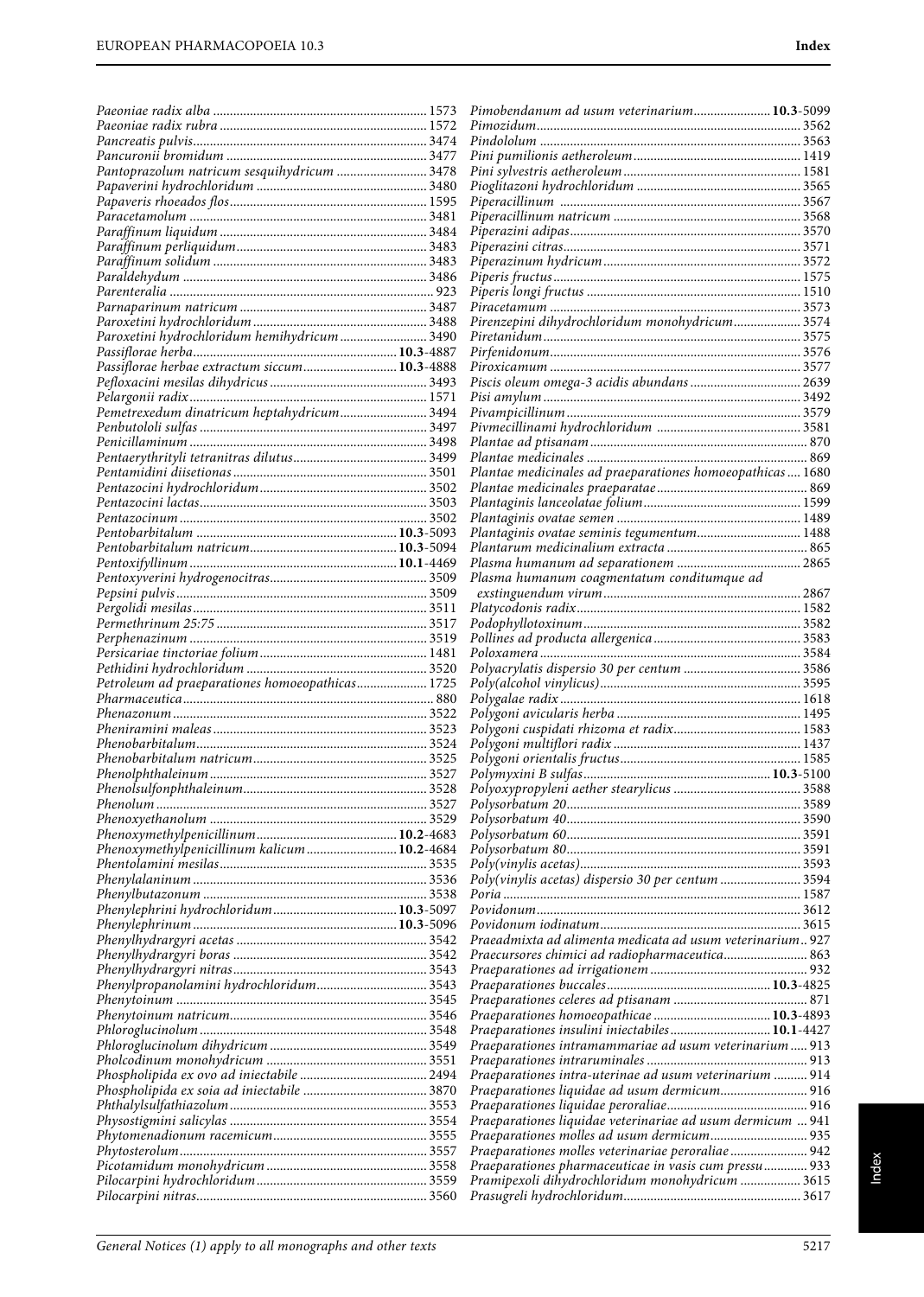|                                                   | R                                                                |
|---------------------------------------------------|------------------------------------------------------------------|
|                                                   |                                                                  |
|                                                   | Rabeprazolum natricum hydricum  10.1-4483                        |
|                                                   |                                                                  |
|                                                   | Raclopridi ([ <sup>11</sup> C]methoxy) solutio iniectabilis 1224 |
|                                                   |                                                                  |
|                                                   |                                                                  |
|                                                   |                                                                  |
|                                                   | Raltegraviri compressi masticabiles 10.3-5114                    |
|                                                   |                                                                  |
|                                                   |                                                                  |
|                                                   |                                                                  |
|                                                   |                                                                  |
|                                                   |                                                                  |
|                                                   |                                                                  |
|                                                   |                                                                  |
|                                                   |                                                                  |
|                                                   |                                                                  |
|                                                   |                                                                  |
|                                                   |                                                                  |
| Producta ab arte ADN recombinandorum 888          |                                                                  |
|                                                   |                                                                  |
|                                                   |                                                                  |
| Producta biotherapeutica viva ad usum humanum 876 | Rhamni purshianae extractum siccum normatum  1380                |
| Producta cum possibili transmissione vectorium    |                                                                  |
| enkephalopathiarum spongiformium animalium 884    | Rhenii sulfidi colloidalis et technetii (99mTc) solutio          |
|                                                   |                                                                  |
|                                                   |                                                                  |
|                                                   |                                                                  |
|                                                   |                                                                  |
|                                                   |                                                                  |
|                                                   |                                                                  |
|                                                   |                                                                  |
|                                                   |                                                                  |
|                                                   |                                                                  |
|                                                   |                                                                  |
|                                                   |                                                                  |
|                                                   |                                                                  |
|                                                   |                                                                  |
|                                                   |                                                                  |
|                                                   |                                                                  |
|                                                   |                                                                  |
|                                                   |                                                                  |
|                                                   |                                                                  |
|                                                   |                                                                  |
|                                                   |                                                                  |
|                                                   | Ropivacaini hydrochloridum monohydricum  3744                    |
|                                                   |                                                                  |
|                                                   |                                                                  |
|                                                   |                                                                  |
|                                                   |                                                                  |
|                                                   |                                                                  |
|                                                   |                                                                  |
|                                                   |                                                                  |
|                                                   |                                                                  |
|                                                   |                                                                  |
|                                                   | RRR-α-Tocopherylis hydrogenosuccinas 4064                        |
|                                                   |                                                                  |
|                                                   |                                                                  |
|                                                   |                                                                  |
|                                                   |                                                                  |
|                                                   |                                                                  |
|                                                   | S                                                                |
|                                                   |                                                                  |
|                                                   |                                                                  |
|                                                   |                                                                  |
| $\Omega$                                          |                                                                  |

| ĸ                                                                 |  |
|-------------------------------------------------------------------|--|
|                                                                   |  |
|                                                                   |  |
|                                                                   |  |
| Raclopridi ([ <sup>11</sup> C]methoxy) solutio iniectabilis  1224 |  |
|                                                                   |  |
|                                                                   |  |
|                                                                   |  |
| Raltegraviri compressi masticabiles 10.3-5114                     |  |
|                                                                   |  |
|                                                                   |  |
|                                                                   |  |
|                                                                   |  |
|                                                                   |  |
|                                                                   |  |
|                                                                   |  |
|                                                                   |  |
|                                                                   |  |
|                                                                   |  |
|                                                                   |  |
|                                                                   |  |
|                                                                   |  |
|                                                                   |  |
|                                                                   |  |
| Rhamni purshianae extractum siccum normatum  1380                 |  |
|                                                                   |  |
|                                                                   |  |
|                                                                   |  |
|                                                                   |  |
|                                                                   |  |
|                                                                   |  |
|                                                                   |  |
|                                                                   |  |
|                                                                   |  |
|                                                                   |  |
|                                                                   |  |
|                                                                   |  |
|                                                                   |  |
|                                                                   |  |
|                                                                   |  |
|                                                                   |  |
|                                                                   |  |
|                                                                   |  |
|                                                                   |  |
|                                                                   |  |
|                                                                   |  |
|                                                                   |  |
|                                                                   |  |
|                                                                   |  |
|                                                                   |  |
| Ropivacaini hydrochloridum monohydricum  3744                     |  |
|                                                                   |  |
|                                                                   |  |
|                                                                   |  |
|                                                                   |  |
|                                                                   |  |
|                                                                   |  |
|                                                                   |  |
|                                                                   |  |
|                                                                   |  |
| RRR-α-Tocopherylis hydrogenosuccinas 4064                         |  |
|                                                                   |  |
|                                                                   |  |
|                                                                   |  |
|                                                                   |  |
|                                                                   |  |
|                                                                   |  |

## $\overline{Q}$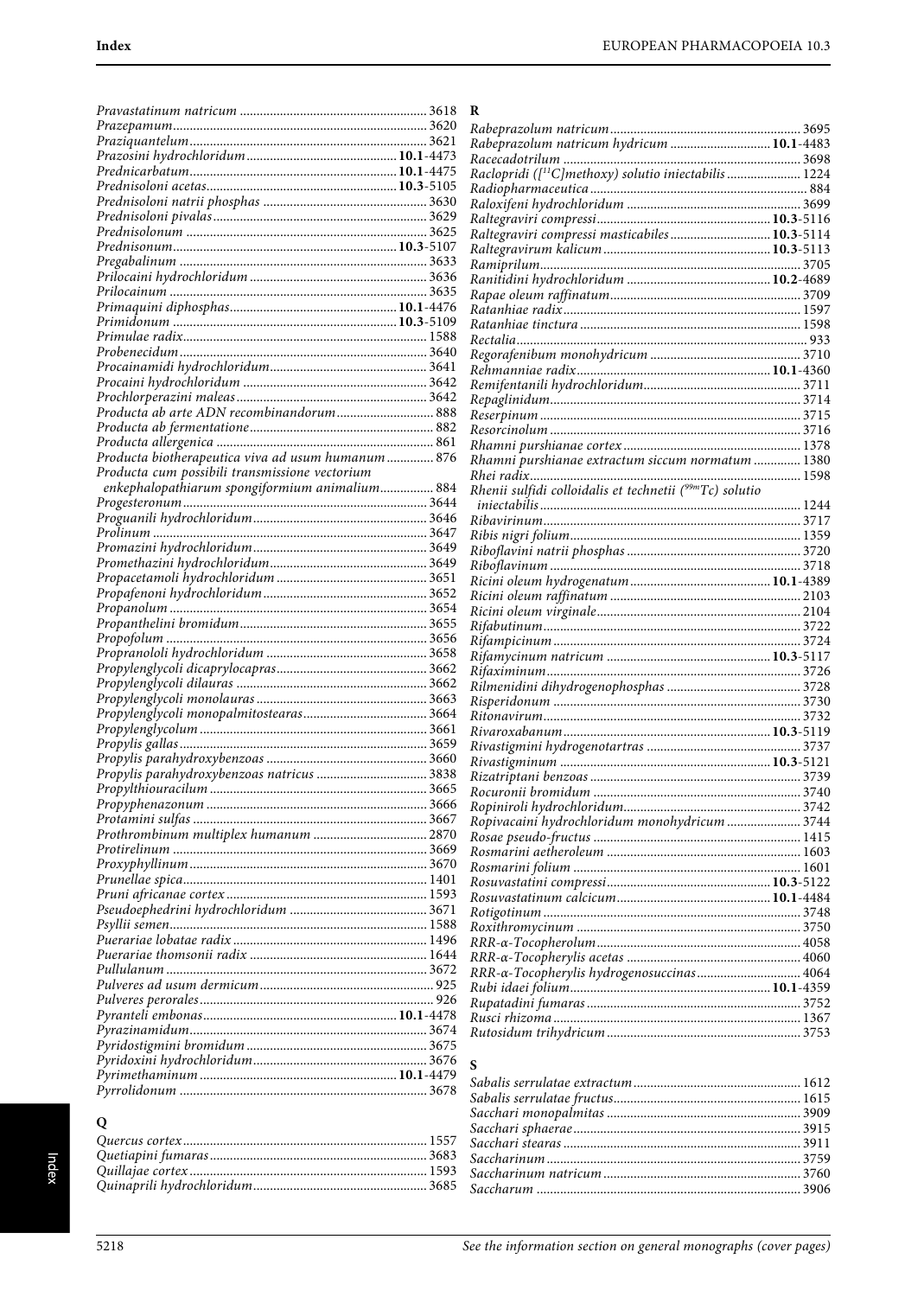| Salviae miltiorrhizae radix et rhizoma  1610<br>Selenium ad praeparationes homoeopathicas  1725<br>Semecarpus anacardium ad praeparationes<br>Sennae folii extractum siccum normatum 1621 | Sorbitolum liquidum partim deshydricum 3868<br>Spectinomycini dihydrochloridum pentahydricum  3873<br>Spectinomycini sulfas tetrahydricus ad usum<br>Spiraprili hydrochloridum monohydricum  3880<br>Stanni colloidalis et technetii (99mTc) solutio iniectabilis 1245<br>Stanni pyrophosphatis et technetii ( <sup>99m</sup> Tc) solutio |  |
|-------------------------------------------------------------------------------------------------------------------------------------------------------------------------------------------|-------------------------------------------------------------------------------------------------------------------------------------------------------------------------------------------------------------------------------------------------------------------------------------------------------------------------------------------|--|
|                                                                                                                                                                                           |                                                                                                                                                                                                                                                                                                                                           |  |
|                                                                                                                                                                                           |                                                                                                                                                                                                                                                                                                                                           |  |
|                                                                                                                                                                                           |                                                                                                                                                                                                                                                                                                                                           |  |
|                                                                                                                                                                                           |                                                                                                                                                                                                                                                                                                                                           |  |
|                                                                                                                                                                                           |                                                                                                                                                                                                                                                                                                                                           |  |
|                                                                                                                                                                                           |                                                                                                                                                                                                                                                                                                                                           |  |
|                                                                                                                                                                                           |                                                                                                                                                                                                                                                                                                                                           |  |
|                                                                                                                                                                                           |                                                                                                                                                                                                                                                                                                                                           |  |
|                                                                                                                                                                                           |                                                                                                                                                                                                                                                                                                                                           |  |
|                                                                                                                                                                                           |                                                                                                                                                                                                                                                                                                                                           |  |
|                                                                                                                                                                                           |                                                                                                                                                                                                                                                                                                                                           |  |
|                                                                                                                                                                                           |                                                                                                                                                                                                                                                                                                                                           |  |
|                                                                                                                                                                                           |                                                                                                                                                                                                                                                                                                                                           |  |
|                                                                                                                                                                                           |                                                                                                                                                                                                                                                                                                                                           |  |
|                                                                                                                                                                                           |                                                                                                                                                                                                                                                                                                                                           |  |
|                                                                                                                                                                                           |                                                                                                                                                                                                                                                                                                                                           |  |
|                                                                                                                                                                                           |                                                                                                                                                                                                                                                                                                                                           |  |
|                                                                                                                                                                                           |                                                                                                                                                                                                                                                                                                                                           |  |
|                                                                                                                                                                                           |                                                                                                                                                                                                                                                                                                                                           |  |
|                                                                                                                                                                                           |                                                                                                                                                                                                                                                                                                                                           |  |
|                                                                                                                                                                                           |                                                                                                                                                                                                                                                                                                                                           |  |
|                                                                                                                                                                                           |                                                                                                                                                                                                                                                                                                                                           |  |
|                                                                                                                                                                                           |                                                                                                                                                                                                                                                                                                                                           |  |
|                                                                                                                                                                                           |                                                                                                                                                                                                                                                                                                                                           |  |
|                                                                                                                                                                                           |                                                                                                                                                                                                                                                                                                                                           |  |
|                                                                                                                                                                                           |                                                                                                                                                                                                                                                                                                                                           |  |
|                                                                                                                                                                                           |                                                                                                                                                                                                                                                                                                                                           |  |
|                                                                                                                                                                                           | Strontii (89Sr) chloridi solutio iniectabilis  1242                                                                                                                                                                                                                                                                                       |  |
|                                                                                                                                                                                           | Strychnos ignatii ad praeparationes homoeopathicas 1719                                                                                                                                                                                                                                                                                   |  |
|                                                                                                                                                                                           | Strychnos nux-vomica ad praeparationes homoeopathicas 1723                                                                                                                                                                                                                                                                                |  |
|                                                                                                                                                                                           |                                                                                                                                                                                                                                                                                                                                           |  |
|                                                                                                                                                                                           |                                                                                                                                                                                                                                                                                                                                           |  |
|                                                                                                                                                                                           |                                                                                                                                                                                                                                                                                                                                           |  |
|                                                                                                                                                                                           |                                                                                                                                                                                                                                                                                                                                           |  |
|                                                                                                                                                                                           |                                                                                                                                                                                                                                                                                                                                           |  |
|                                                                                                                                                                                           |                                                                                                                                                                                                                                                                                                                                           |  |
|                                                                                                                                                                                           |                                                                                                                                                                                                                                                                                                                                           |  |
|                                                                                                                                                                                           |                                                                                                                                                                                                                                                                                                                                           |  |
|                                                                                                                                                                                           | Sulfadimethoxinum natricum ad usum veterinarium  3921                                                                                                                                                                                                                                                                                     |  |
| Silybi mariani extractum siccum raffinatum et normatum 1538                                                                                                                               |                                                                                                                                                                                                                                                                                                                                           |  |
|                                                                                                                                                                                           |                                                                                                                                                                                                                                                                                                                                           |  |
|                                                                                                                                                                                           |                                                                                                                                                                                                                                                                                                                                           |  |
|                                                                                                                                                                                           |                                                                                                                                                                                                                                                                                                                                           |  |
|                                                                                                                                                                                           |                                                                                                                                                                                                                                                                                                                                           |  |
|                                                                                                                                                                                           |                                                                                                                                                                                                                                                                                                                                           |  |
|                                                                                                                                                                                           | Sulfamethoxypyridazinum ad usum veterinarium 3929                                                                                                                                                                                                                                                                                         |  |
|                                                                                                                                                                                           |                                                                                                                                                                                                                                                                                                                                           |  |
|                                                                                                                                                                                           |                                                                                                                                                                                                                                                                                                                                           |  |
|                                                                                                                                                                                           |                                                                                                                                                                                                                                                                                                                                           |  |
|                                                                                                                                                                                           |                                                                                                                                                                                                                                                                                                                                           |  |
|                                                                                                                                                                                           |                                                                                                                                                                                                                                                                                                                                           |  |
| Solutiones ad conservationem partium corporis 10.3-5135                                                                                                                                   |                                                                                                                                                                                                                                                                                                                                           |  |
| Solutiones ad haemocolaturam haemodiacolaturamque  2803                                                                                                                                   |                                                                                                                                                                                                                                                                                                                                           |  |
|                                                                                                                                                                                           | Sulfuris colloidalis et technetii ( <sup>99m</sup> Tc) solutio iniectabilis 1244                                                                                                                                                                                                                                                          |  |
|                                                                                                                                                                                           |                                                                                                                                                                                                                                                                                                                                           |  |
| Solutiones anticoagulantes et sanguinem humanum                                                                                                                                           |                                                                                                                                                                                                                                                                                                                                           |  |
| Solutiones concentratae ad haemocolaturam                                                                                                                                                 |                                                                                                                                                                                                                                                                                                                                           |  |
|                                                                                                                                                                                           |                                                                                                                                                                                                                                                                                                                                           |  |
|                                                                                                                                                                                           |                                                                                                                                                                                                                                                                                                                                           |  |
|                                                                                                                                                                                           |                                                                                                                                                                                                                                                                                                                                           |  |
|                                                                                                                                                                                           |                                                                                                                                                                                                                                                                                                                                           |  |
|                                                                                                                                                                                           | T                                                                                                                                                                                                                                                                                                                                         |  |
|                                                                                                                                                                                           |                                                                                                                                                                                                                                                                                                                                           |  |
|                                                                                                                                                                                           |                                                                                                                                                                                                                                                                                                                                           |  |
|                                                                                                                                                                                           |                                                                                                                                                                                                                                                                                                                                           |  |
|                                                                                                                                                                                           |                                                                                                                                                                                                                                                                                                                                           |  |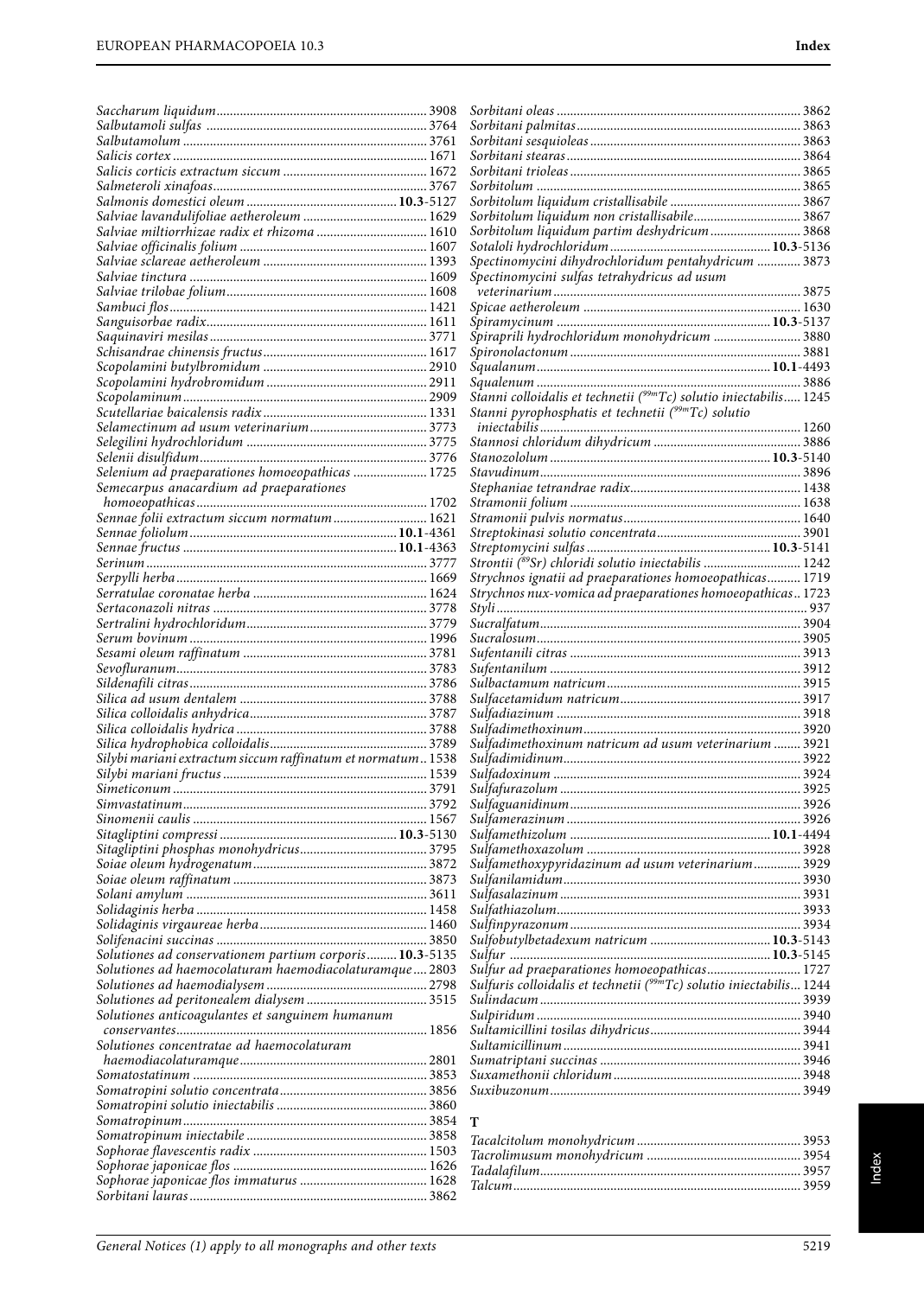| Taraxaci officinalis herba cum radice  1408                                                                                                |      |                                                                                        |  |
|--------------------------------------------------------------------------------------------------------------------------------------------|------|----------------------------------------------------------------------------------------|--|
|                                                                                                                                            |      |                                                                                        |  |
| Technetii (99mTc) bicisati solutio iniectabilis 1243                                                                                       |      | Tilidini hydrochloridum hemihydricum  10.3-5149                                        |  |
| Technetii ( <sup>99m</sup> Tc) et etifenini solutio iniectabilis 1246                                                                      |      |                                                                                        |  |
| Technetii (99mTc) exametazimi solutio iniectabilis 1247<br>Technetii (99mTc) gluconatis solutio iniectabilis 1248                          |      | Tincturae maternae ad praeparationes homoeopathicas  1681                              |  |
| Technetii ( <sup>99m</sup> Tc) humani albumini solutio iniectabilis 1249                                                                   |      |                                                                                        |  |
| Technetii ( <sup>99m</sup> Tc) macrosalbi suspensio iniectabilis 1251                                                                      |      |                                                                                        |  |
| Technetii (99mTc) mebrofenini solutio iniectabilis  10.1-4345                                                                              |      |                                                                                        |  |
| Technetii ( <sup>99m</sup> Tc) medronati solutio iniectabilis  1253                                                                        |      |                                                                                        |  |
| Technetii ( <sup>99m</sup> Tc) mertiatidi solutio iniectabilis 1254                                                                        |      |                                                                                        |  |
| Technetii ( <sup>99m</sup> Tc) microsphaerarum suspensio iniectabilis1255                                                                  |      |                                                                                        |  |
| Technetii ( <sup>99m</sup> Tc) oxidronati solutio iniectabilis 1256<br>Technetii ( <sup>99m</sup> Tc) pentetatis solutio iniectabilis 1257 |      |                                                                                        |  |
| Technetii ( <sup>99m</sup> Tc) sestamibi solutio iniectabilis  1258                                                                        |      |                                                                                        |  |
| Technetii (99mTc) succimeri solutio iniectabilis 1259                                                                                      |      |                                                                                        |  |
|                                                                                                                                            |      |                                                                                        |  |
|                                                                                                                                            |      |                                                                                        |  |
|                                                                                                                                            |      |                                                                                        |  |
|                                                                                                                                            |      |                                                                                        |  |
|                                                                                                                                            |      |                                                                                        |  |
| Terazosini hydrochloridum dihydricum  3976                                                                                                 |      | Toxinum botulinicum A ad iniectabile 1993<br>Toxinum botulinicum B ad iniectabile 1995 |  |
|                                                                                                                                            |      |                                                                                        |  |
|                                                                                                                                            |      |                                                                                        |  |
|                                                                                                                                            |      | Tramazolini hydrochloridum monohydricum  10.3-5151                                     |  |
|                                                                                                                                            |      |                                                                                        |  |
|                                                                                                                                            |      |                                                                                        |  |
|                                                                                                                                            |      |                                                                                        |  |
|                                                                                                                                            |      |                                                                                        |  |
|                                                                                                                                            |      |                                                                                        |  |
|                                                                                                                                            |      |                                                                                        |  |
|                                                                                                                                            |      |                                                                                        |  |
|                                                                                                                                            |      |                                                                                        |  |
|                                                                                                                                            |      |                                                                                        |  |
|                                                                                                                                            |      |                                                                                        |  |
| Tetracosactidum.                                                                                                                           | 3999 |                                                                                        |  |
|                                                                                                                                            |      |                                                                                        |  |
|                                                                                                                                            |      |                                                                                        |  |
| Tetra-O-acetylmannosi triflas ad radiopharmaceutica 1261                                                                                   |      |                                                                                        |  |
|                                                                                                                                            |      |                                                                                        |  |
|                                                                                                                                            |      |                                                                                        |  |
| Thallosi ( <sup>201</sup> Tl) chloridi solutio iniectabilis  1262                                                                          |      |                                                                                        |  |
|                                                                                                                                            |      |                                                                                        |  |
|                                                                                                                                            |      |                                                                                        |  |
|                                                                                                                                            |      |                                                                                        |  |
| Theophyllinum et ethylenediaminum hydricum 4009                                                                                            |      |                                                                                        |  |
|                                                                                                                                            |      |                                                                                        |  |
|                                                                                                                                            |      |                                                                                        |  |
|                                                                                                                                            |      |                                                                                        |  |
|                                                                                                                                            |      |                                                                                        |  |
| Thiocolchicosidum ex ethanolo cristallisatum 4016                                                                                          |      |                                                                                        |  |
|                                                                                                                                            |      |                                                                                        |  |
|                                                                                                                                            |      |                                                                                        |  |
| Thiopentalum natricum et natrii carbonas 4022                                                                                              |      |                                                                                        |  |
|                                                                                                                                            |      |                                                                                        |  |
|                                                                                                                                            |      |                                                                                        |  |
|                                                                                                                                            |      |                                                                                        |  |
|                                                                                                                                            |      |                                                                                        |  |
|                                                                                                                                            |      | Tuberculini aviarii derivatum proteinosum purificatum  4119                            |  |
|                                                                                                                                            |      | Tuberculini bovini derivatum proteinosum purificatum 4120                              |  |
| Tiamulini hydrogenofumaras ad usum veterinarium 4032                                                                                       |      |                                                                                        |  |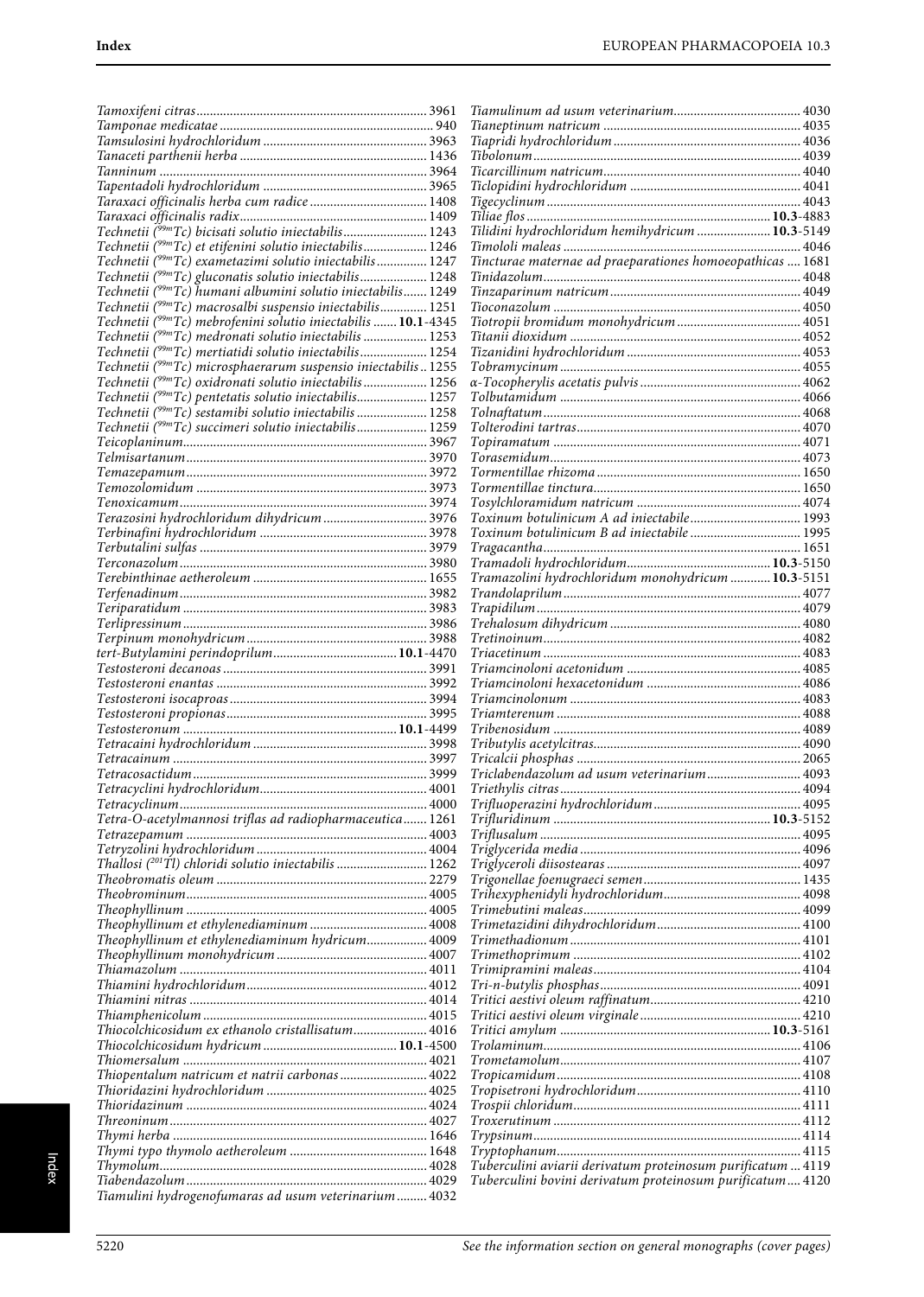| Tuberculinum pristinum ad usum humanum  4117          |  |
|-------------------------------------------------------|--|
| Tylosini phosphas ad usum veterinarium 4131           |  |
| Tylosini phosphatis solutio ad usum veterinarium 4127 |  |
| Tylosini tartras ad usum veterinarium 4136            |  |
|                                                       |  |
|                                                       |  |
|                                                       |  |
|                                                       |  |
|                                                       |  |

# **U**

| Uncariae rhynchophyllae ramulus cum uncis 1657      |  |
|-----------------------------------------------------|--|
|                                                     |  |
|                                                     |  |
|                                                     |  |
| Urtica dioica ad praeparationes homoeopathicas 1728 |  |
|                                                     |  |
|                                                     |  |
|                                                     |  |
|                                                     |  |

# **V**

|                                                                | 893 |
|----------------------------------------------------------------|-----|
|                                                                |     |
| Vaccinum actinobacillosidis inactivatum ad suem 1139           |     |
| Vaccinum adenovirosidis caninae vivum  10.2-4637               |     |
| Vaccinum adenovirosis caninae inactivatum 1079                 |     |
| Vaccinum anaemiae infectivae pulli vivum  10.2-4655            |     |
| Vaccinum anthracis adsorbatum ab colato culturarum ad usum     |     |
|                                                                |     |
| Vaccinum anthracis vivum ad usum veterinarium  1055            |     |
| Vaccinum aphtharum epizooticarum inactivatum ad                |     |
|                                                                |     |
| Vaccinum Bordetellae bronchisepticae vivum ad canem  1070      |     |
| Vaccinum bronchitidis infectivae aviariae inactivatum 10.2-    |     |
| 4622                                                           |     |
| Vaccinum bronchitidis infectivae aviariae vivum 10.2-4623      |     |
| Vaccinum brucellosis (Brucella melitensis stirps Rev. 1) vivum |     |
|                                                                |     |
| Vaccinum bursitidis infectivae aviariae inactivatum10.2-4625   |     |
| Vaccinum bursitidis infectivae aviariae vivum  10.2-4627       |     |
| Vaccinum calicivirosis felinae inactivatum  1106               |     |
| Vaccinum calicivirosis felinae vivum  10.2-4650                |     |
| Vaccinum chlamydiosidis felinae inactivatum  1108              |     |
| Vaccinum cholerae aviariae inactivatum  1117                   |     |
| Vaccinum cholerae perorale inactivatum  951                    |     |
| Vaccinum Clostridii botulini ad usum veterinarium 1087         |     |
| Vaccinum Clostridii chauvoei ad usum veterinarium 1088         |     |
| Vaccinum Clostridii novyi B ad usum veterinarium  1088         |     |
| Vaccinum Clostridii perfringentis ad usum veterinarium  1090   |     |
|                                                                |     |
| Vaccinum Clostridii septici ad usum veterinarium  1092         |     |
| Vaccinum coccidiosidis vivum ad pullum 10.2-4642               |     |
| Vaccinum colibacillosis fetus a partu recentis inactivatum ad  |     |
|                                                                |     |
| Vaccinum colibacillosis fetus a partu recentis inactivatum ad  |     |
|                                                                |     |
| Vaccinum diarrhoeae viralis bovinae inactivatum 1075           |     |
|                                                                |     |
| Vaccinum diphtheriae, antigeniis minutum, adsorbatum  978      |     |
| Vaccinum diphtheriae et tetani adsorbatum  10.3-4831           |     |
| Vaccinum diphtheriae et tetani, antigeni-o(-is) minutum,       |     |
|                                                                |     |
| Vaccinum diphtheriae, tetani et hepatitidis B (ADNr)           |     |
|                                                                |     |
| Vaccinum diphtheriae, tetani et pertussis ex cellulis integris |     |
|                                                                |     |
| Vaccinum diphtheriae, tetani et pertussis sine cellulis ex     |     |
| elementis praeparatum adsorbatum  10.3-4834                    |     |
| Vaccinum diphtheriae, tetani et pertussis sine cellulis        |     |
| ex elementis praeparatum, antigeni-o(-is) minutum,             |     |
|                                                                |     |
|                                                                |     |

| Vaccinum diphtheriae, tetani et poliomyelitidis inactivatum,                                                                 |  |
|------------------------------------------------------------------------------------------------------------------------------|--|
| antigeni-o(-is) minutum, adsorbatum  10.3-4838<br>Vaccinum diphtheriae, tetani, pertussis ex cellulis integris et            |  |
| poliomyelitidis inactivatum adsorbatum 10.3-4851                                                                             |  |
| Vaccinum diphtheriae, tetani, pertussis ex cellulis integris,                                                                |  |
| poliomyelitidis inactivatum et haemophili stirpis b coniugatum                                                               |  |
|                                                                                                                              |  |
| elementis praeparatum et haemophili stirpis b coniugatum                                                                     |  |
|                                                                                                                              |  |
| Vaccinum diphtheriae, tetani, pertussis sine cellulis ex elementis                                                           |  |
| praeparatum et hepatitidis B (ADNr) adsorbatum  10.3-4841<br>Vaccinum diphtheriae, tetani, pertussis sine cellulis ex        |  |
| elementis praeparatum et poliomyelitidis inactivatum                                                                         |  |
|                                                                                                                              |  |
| Vaccinum diphtheriae, tetani, pertussis sine cellulis ex elementis                                                           |  |
| praeparatum et poliomyelitidis inactivatum, antigeni-o(-is)                                                                  |  |
| Vaccinum diphtheriae, tetani, pertussis sine cellulis ex                                                                     |  |
| elementis praeparatum, hepatitidis B (ADNr), poliomyelitidis                                                                 |  |
| inactivatum et haemophili stirpis b coniugatum                                                                               |  |
|                                                                                                                              |  |
| Vaccinum diphtheriae, tetani, pertussis sine cellulis ex elementis<br>praeparatum, poliomyelitidis inactivatum et haemophili |  |
| stirpis b coniugatum adsorbatum 10.3-4849                                                                                    |  |
| Vaccinum encephalitidis ixodibus advectae inactivatum 1043                                                                   |  |
| Vaccinum encephalomyelitidis infectivae aviariae                                                                             |  |
|                                                                                                                              |  |
| Vaccinum erysipelatis suillae inactivatum 1158                                                                               |  |
|                                                                                                                              |  |
| Vaccinum febris typhoidis polysaccharidicum 1044                                                                             |  |
| Vaccinum febris typhoidis vivum perorale (stirpis Ty 21a) 1046                                                               |  |
| Vaccinum furunculosidis inactivatum ad salmonidas cum                                                                        |  |
| Vaccinum haemophili stirpi b et meningococcale classis C                                                                     |  |
|                                                                                                                              |  |
|                                                                                                                              |  |
| Vaccinum haemophili stirpis b coniugatum  980                                                                                |  |
| Vaccinum hepatitidis A inactivatum adsorbatum  984                                                                           |  |
| Vaccinum hepatitidis A inactivatum adsorbatum et febris                                                                      |  |
| Vaccinum hepatitidis A inactivatum et hepatitidis B (ADNr)                                                                   |  |
|                                                                                                                              |  |
| Vaccinum hepatitidis A inactivatum virosomale 985                                                                            |  |
|                                                                                                                              |  |
| Vaccinum hepatitidis viralis anatis stirpis I vivum  10.2-4647                                                               |  |
| Vaccinum herpesviris equini inactivatum  1103<br>Vaccinum inactivatum diarrhoeae vituli coronaviro                           |  |
|                                                                                                                              |  |
| Vaccinum inactivatum diarrhoeae vituli rotaviro                                                                              |  |
| illatae                                                                                                                      |  |
| Vaccinum influenzae equinae inactivatum  1104<br>Vaccinum influenzae inactivatum ad suem  1142                               |  |
| Vaccinum influenzae inactivatum ex cellulis corticisque                                                                      |  |
|                                                                                                                              |  |
| Vaccinum influenzae inactivatum ex cellulis virisque integris                                                                |  |
|                                                                                                                              |  |
| Vaccinum influenzae inactivatum ex corticis antigeniis                                                                       |  |
| Vaccinum influenzae inactivatum ex corticis antigeniis                                                                       |  |
|                                                                                                                              |  |
| Vaccinum influenzae inactivatum ex viris integris                                                                            |  |
| Vaccinum influenzae inactivatum ex virorum fragmentis                                                                        |  |
|                                                                                                                              |  |
| Vaccinum influenzae vivum pernasale  10.2-4611                                                                               |  |
| Vaccinum laryngotracheitidis infectivae aviariae                                                                             |  |
| Vaccinum leptospirosis bovinae inactivatum  1071                                                                             |  |
| Vaccinum leptospirosis caninae inactivatum  1082                                                                             |  |
| Vaccinum leucosis felinae inactivatum  1112                                                                                  |  |
| Vaccinum mannheimiae bovinae inactivatum  1125<br>Vaccinum mannheimiae inactivatum ad ovem  1126                             |  |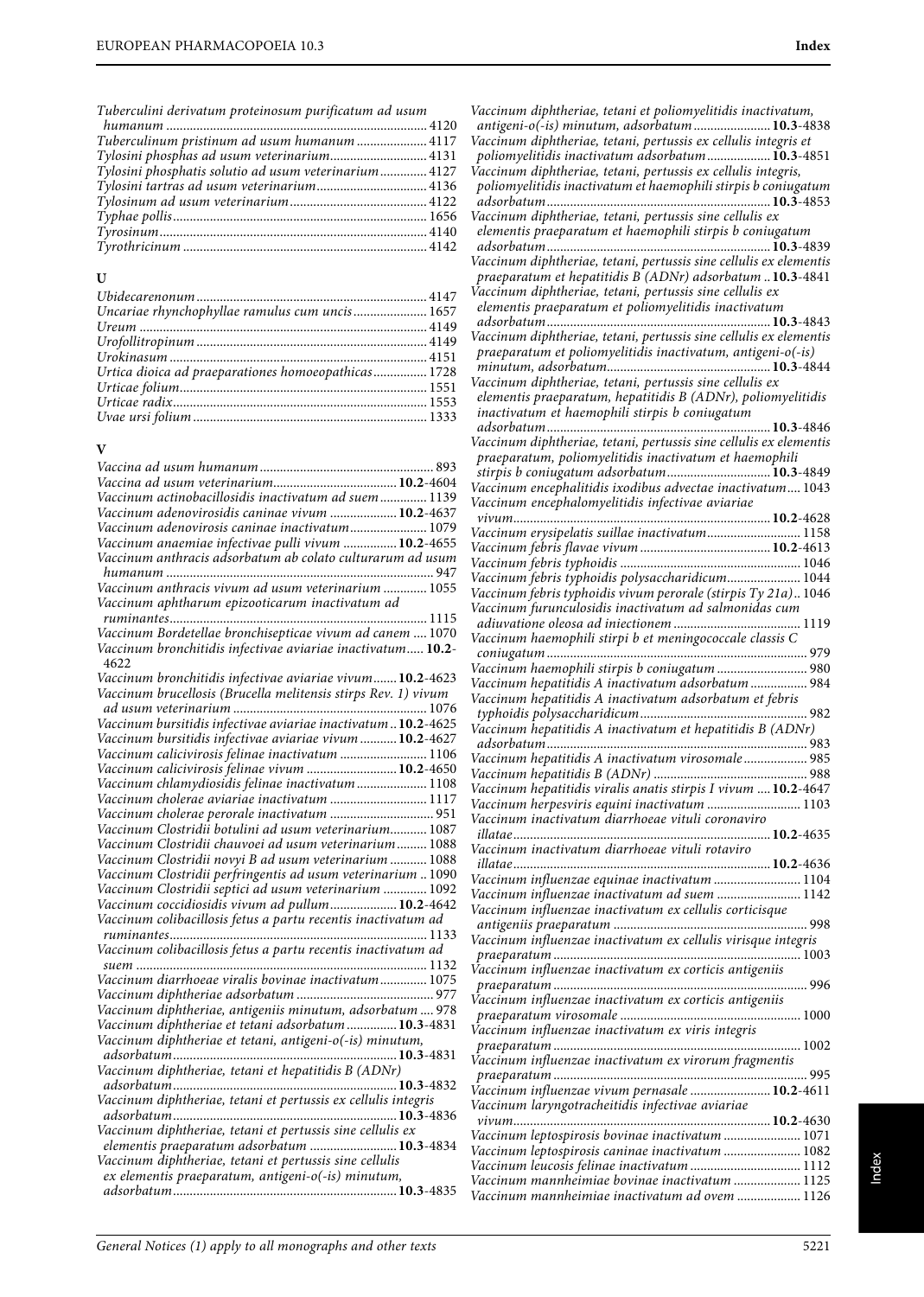| Vaccinum meningococcale classis C coniugatum  1010<br>Vaccinum meningococcale classium A, C, W135 et Y                 |
|------------------------------------------------------------------------------------------------------------------------|
|                                                                                                                        |
| Vaccinum meningococcale polysaccharidicum 1012                                                                         |
| Vaccinum morbi Aujeszkyi ad suem inactivatum  10.2-4619                                                                |
| Vaccinum morbi Aujeszkyi vivum ad suem ad usum                                                                         |
| Vaccinum morbi Carrei vivum ad canem 10.2-4639                                                                         |
| Vaccinum morbi Carrei vivum ad mustelidas  10.2-4645                                                                   |
| Vaccinum morbi haemorrhagici cuniculi inactivatum 10.2-<br>4665                                                        |
|                                                                                                                        |
| Vaccinum morbi oris rubri inactivatum ad Oncorhynchum                                                                  |
| Vaccinum morbi partus diminutionis MCMLXXVI inactivatum                                                                |
|                                                                                                                        |
| Vaccinum morbillorum, parotitidis et rubellae vivum  1005<br>Vaccinum morbillorum, parotitidis, rubellae et varicellae |
|                                                                                                                        |
|                                                                                                                        |
| Vaccinum Mycoplasmatis galliseptici inactivatum 1129                                                                   |
| Vaccinum myxomatosidis vivum ad cuniculum  10.2-4659<br>Vaccinum necrosis pancreaticae infectivae inactivatum ad       |
| salmonidas cum adiuvatione oleosa ad iniectionem  1124                                                                 |
| Vaccinum panleucopeniae felinae infectivae inactivatum1109                                                             |
| Vaccinum panleucopeniae felinae infectivae vivum  10.2-4651                                                            |
| Vaccinum papillomaviri humani (ADNr)  989                                                                              |
| Vaccinum parainfluenzae viri canini vivum  10.2-4640<br>Vaccinum paramyxoviris 3 aviarii inactivatum ad                |
|                                                                                                                        |
|                                                                                                                        |
| Vaccinum parvovirosis caninae inactivatum  1085                                                                        |
| Vaccinum parvovirosis caninae vivum  10.2-4641<br>Vaccinum parvovirosis inactivatum ad suem  10.2-4663                 |
| Vaccinum pasteurellae inactivatum ad ovem 1138                                                                         |
| Vaccinum pertussis ex cellulis integris adsorbatum 1018                                                                |
|                                                                                                                        |
| Vaccinum pertussis sine cellulis copurificatum                                                                         |
| adsorbatum<br>1016                                                                                                     |
| Vaccinum pertussis sine cellulis ex elementis praeparatum                                                              |
|                                                                                                                        |
| Vaccinum pestis classicae suillae vivum ex cellulis  10.2-4667                                                         |
| Vaccinum pneumococcale polysaccharidicum 1021                                                                          |
| Vaccinum pneumococcale polysaccharidicum coniugatum<br>adsorbatum<br>1019                                              |
| Vaccinum pneumoniae enzooticae suillae inactivatum  1141                                                               |
| Vaccinum poliomyelitidis inactivatum  1023                                                                             |
|                                                                                                                        |
| Vaccinum pseudopestis aviariae inactivatum  10.2-4660                                                                  |
| Vaccinum pseudopestis aviariae vivum  10.2-4661<br>Vaccinum rabiei ex cellulis ad usum humanum  1030                   |
| Vaccinum rabiei inactivatum ad usum veterinarium  1148                                                                 |
| Vaccinum rabiei perorale vivum ad vulpem et                                                                            |
|                                                                                                                        |
| Vaccinum rhinitidis atrophicantis ingravescentis suillae                                                               |
| Vaccinum rhinotracheitidis infectivae bovinae                                                                          |
|                                                                                                                        |
| Vaccinum rhinotracheitidis infectivae bovinae                                                                          |
| Vaccinum rhinotracheitidis infectivae vivum ad                                                                         |
|                                                                                                                        |
|                                                                                                                        |
| Vaccinum rhinotracheitidis viralis felinae vivum  10.2-4652                                                            |
|                                                                                                                        |
| Vaccinum Salmonellae Enteritidis inactivatum ad                                                                        |
|                                                                                                                        |
| Vaccinum Salmonellae Enteritidis vivum perorale ad                                                                     |
| Vaccinum Salmonellae Typhimurium inactivatum ad                                                                        |

| Vaccinum Salmonellae Typhimurium vivum perorale ad            |  |
|---------------------------------------------------------------|--|
|                                                               |  |
|                                                               |  |
| Vaccinum tetani ad usum veterinarium 10.3-4859                |  |
|                                                               |  |
| Vaccinum tuberculosis (BCG) cryodesiccatum 949                |  |
|                                                               |  |
| Vaccinum variolae gallinaceae vivum  10.2-4653                |  |
|                                                               |  |
|                                                               |  |
|                                                               |  |
| Vaccinum vibriosidis inactivatum ad salmonidas  1164          |  |
| Vaccinum viri parainfluenzae bovini vivum 10.2-4633           |  |
| Vaccinum viri syncytialis meatus spiritus bovini              |  |
|                                                               |  |
|                                                               |  |
|                                                               |  |
|                                                               |  |
| Valacicloviri hydrochloridum hydricum 4160                    |  |
| Valerianae extractum aquosum siccum  1659                     |  |
| Valerianae extractum hydroalcoholicum siccum  1660            |  |
|                                                               |  |
|                                                               |  |
|                                                               |  |
|                                                               |  |
| Valnemulini hydrochloridum ad usum veterinarium  4164         |  |
|                                                               |  |
|                                                               |  |
|                                                               |  |
| Vardenafili hydrochloridum trihydricum  4172                  |  |
|                                                               |  |
|                                                               |  |
|                                                               |  |
|                                                               |  |
| Vedaprofenum ad usum veterinarium 4175                        |  |
|                                                               |  |
|                                                               |  |
|                                                               |  |
|                                                               |  |
|                                                               |  |
| Via praeparandi stirpes homoeopathicas et potentificandi 1682 |  |
|                                                               |  |
|                                                               |  |
|                                                               |  |
|                                                               |  |
|                                                               |  |
|                                                               |  |
|                                                               |  |
|                                                               |  |
|                                                               |  |
|                                                               |  |
| Vitaminum A syntheticum densatum oleosum  10.3-5157           |  |
| Vitaminum A syntheticum, solubilisatum densatum in aqua       |  |
|                                                               |  |
|                                                               |  |
|                                                               |  |

## **W**

# **X**

| Xylazini hydrochloridum ad usum veterinarium  4222 |  |
|----------------------------------------------------|--|
|                                                    |  |
|                                                    |  |
|                                                    |  |
|                                                    |  |

# **Y**

| Yttrii (90Y) chloridi solutio ad radio-signandum 1265 |  |
|-------------------------------------------------------|--|
|                                                       |  |